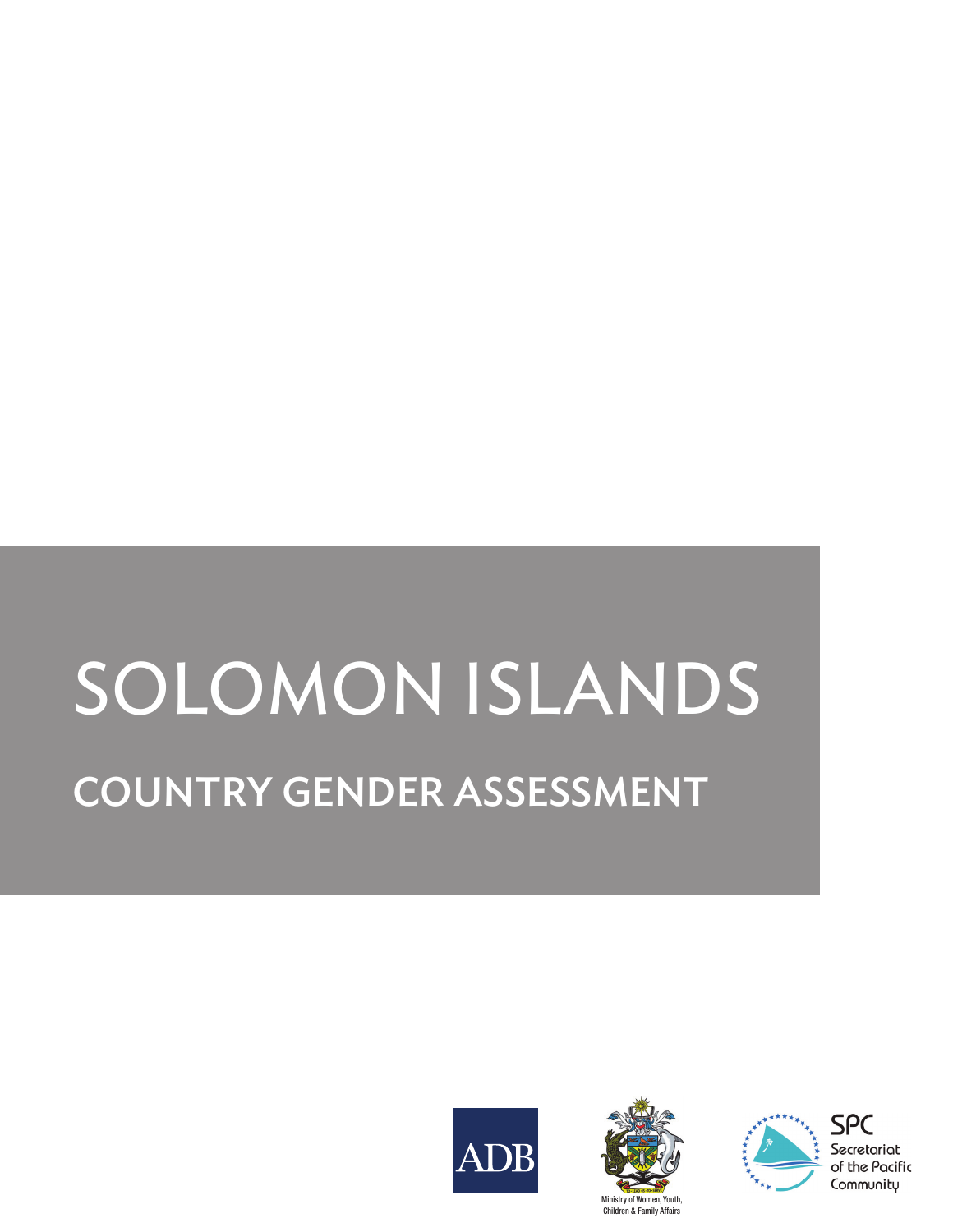

Creative Commons Attribution 3.0 IGO license (CC BY 3.0 IGO)

© 2015 Asian Development Bank 6 ADB Avenue, Mandaluyong City, 1550 Metro Manila, Philippines Tel +63 2 632 4444; Fax +63 2 636 2444 www.adb.org; openaccess.adb.org

Some rights reserved. Published in 2015. Printed in the Philippines.

ISBN XXX-XX-XXXX-XXX-X (Print), XXX-XX-XXXX-XXX-X (PDF) Publication Stock No.

Cataloging-In-Publication Data

Asian Development Bank. Solomon Islands country gender assessment. Mandaluyong City, Philippines: Asian Development Bank, 2015.

1. Gender 2. Solomon Islands 3. Pacific I. Asian Development Bank.

The views expressed in this publication are those of the authors and do not necessarily reflect the views and policies of the Asian Development Bank (ADB) or its Board of Governors or the governments they represent.

ADB does not guarantee the accuracy of the data included in this publication and accepts no responsibility for any consequence of their use. The mention of specific companies or products of manufacturers does not imply that they are endorsed or recommended by ADB in preference to others of a similar nature that are not mentioned.

By making any designation of or reference to a particular territory or geographic area, or by using the term "country" in this document, ADB does not intend to make any judgments as to the legal or other status of any territory or area.

This work is available under the Creative Commons Attribution 3.0 IGO license (CC BY 3.0 IGO) https://creativecommons.org/licenses/by/3.0/igo/. By using the content of this publication, you agree to be bound by the terms of said license as well as the Terms of Use of the ADB Open Access Repository at openaccess.adb.org/termsofuse

This CC license does not apply to non-ADB copyright materials in this publication. If the material is attributed to another source, please contact the copyright owner or publisher of that source for permission to reproduce it. ADB cannot be held liable for any claims that arise as a result of your use of the material.

Attribution—In acknowledging ADB as the source, please be sure to include all of the following information: Author. Year of publication. Title of the material. © Asian Development Bank [and/or Publisher]. https://openaccess.adb.org. Available under a CC BY 3.0 IGO license.

Translations—Any translations you create should carry the following disclaimer:

Originally published by the Asian Development Bank in English under the title [title] © [Year of publication] Asian Development Bank. All rights reserved. The quality of this translation and its coherence with the original text is the sole responsibility of the [translator]. The English original of this work is the only official version.

Adaptations—Any adaptations you create should carry the following disclaimer:

This is an adaptation of an original Work © Asian Development Bank [Year]. The views expressed here are those of the authors and do not necessarily reflect the views and policies of ADB or its Board of Governors or the governments they represent. ADB does not endorse this work or guarantee the accuracy of the data included in this publication and accepts no responsibility for any consequence of their use.

Please contact OARsupport@adb.org or publications@adb.org if you have questions or comments with respect to content, or if you wish to obtain copyright permission for your intended use that does not fall within these terms, or for permission to use the ADB logo.

Note: In this publication, "\$" refers to US dollars.

Printed on recycled paper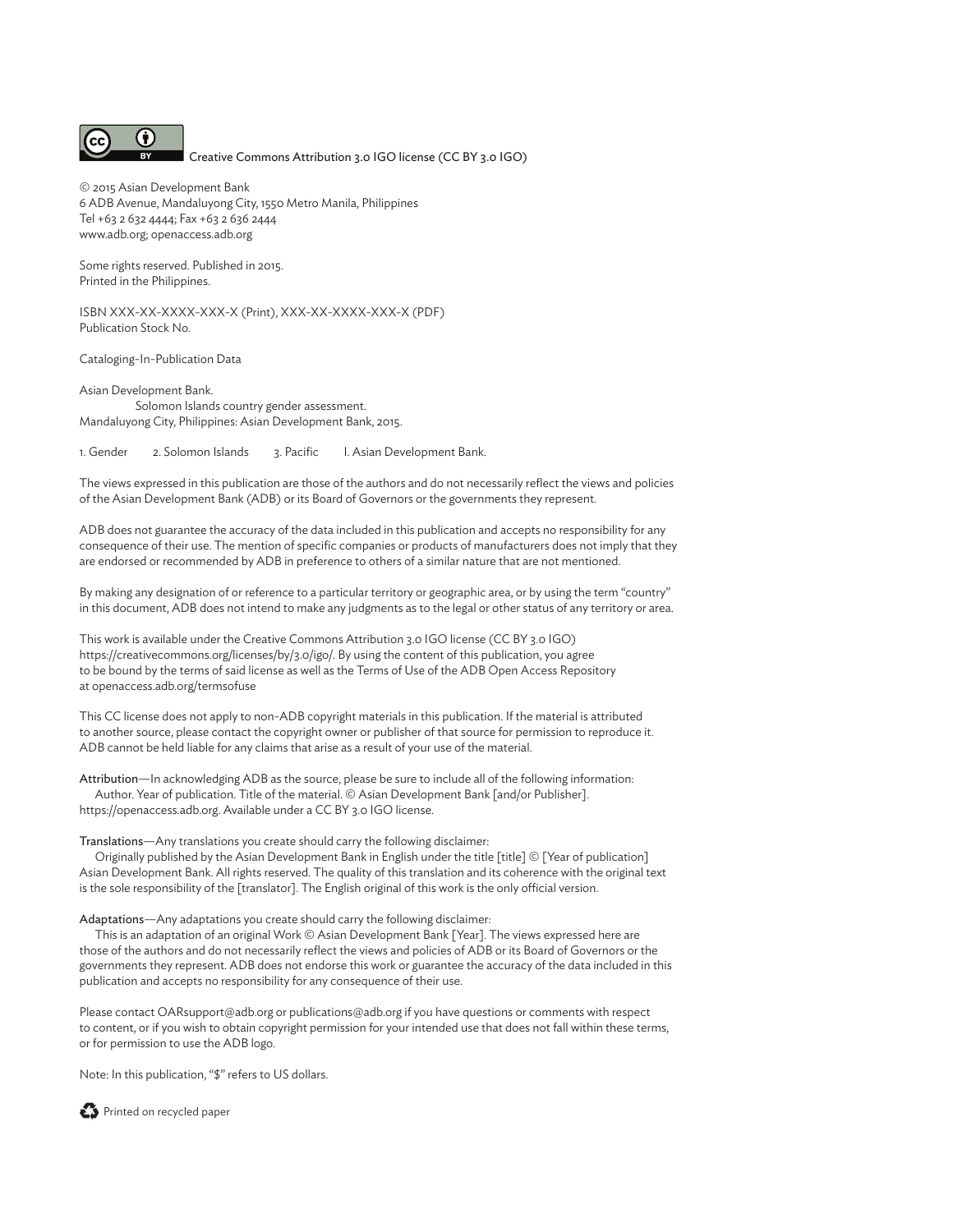# **Contents**

| BOXES, FIGURES, AND TABLES |                                               | $\vee$                                                                                                                                                                                                                                                                                                                                                                                                                                                                                                                                                                                                                                                                                 |
|----------------------------|-----------------------------------------------|----------------------------------------------------------------------------------------------------------------------------------------------------------------------------------------------------------------------------------------------------------------------------------------------------------------------------------------------------------------------------------------------------------------------------------------------------------------------------------------------------------------------------------------------------------------------------------------------------------------------------------------------------------------------------------------|
| <b>FOREWORD</b>            |                                               |                                                                                                                                                                                                                                                                                                                                                                                                                                                                                                                                                                                                                                                                                        |
| ABOUT THIS PUBLICATION     |                                               |                                                                                                                                                                                                                                                                                                                                                                                                                                                                                                                                                                                                                                                                                        |
|                            |                                               | X                                                                                                                                                                                                                                                                                                                                                                                                                                                                                                                                                                                                                                                                                      |
|                            |                                               | xii                                                                                                                                                                                                                                                                                                                                                                                                                                                                                                                                                                                                                                                                                    |
|                            |                                               | xiii                                                                                                                                                                                                                                                                                                                                                                                                                                                                                                                                                                                                                                                                                   |
|                            |                                               | 1                                                                                                                                                                                                                                                                                                                                                                                                                                                                                                                                                                                                                                                                                      |
| 1.1                        | Development Context                           | 1                                                                                                                                                                                                                                                                                                                                                                                                                                                                                                                                                                                                                                                                                      |
| $1.2^{\circ}$              |                                               | 4                                                                                                                                                                                                                                                                                                                                                                                                                                                                                                                                                                                                                                                                                      |
| 1.3                        | Gender Equality Frameworks in Solomon Islands | 6                                                                                                                                                                                                                                                                                                                                                                                                                                                                                                                                                                                                                                                                                      |
|                            |                                               | 8                                                                                                                                                                                                                                                                                                                                                                                                                                                                                                                                                                                                                                                                                      |
| 2.1                        | Governance and Legal Frameworks               | 8                                                                                                                                                                                                                                                                                                                                                                                                                                                                                                                                                                                                                                                                                      |
|                            |                                               | 10                                                                                                                                                                                                                                                                                                                                                                                                                                                                                                                                                                                                                                                                                     |
|                            |                                               | 14                                                                                                                                                                                                                                                                                                                                                                                                                                                                                                                                                                                                                                                                                     |
|                            |                                               | 16                                                                                                                                                                                                                                                                                                                                                                                                                                                                                                                                                                                                                                                                                     |
| 3.1                        | Health Policy, Programs, and Systems          | 17                                                                                                                                                                                                                                                                                                                                                                                                                                                                                                                                                                                                                                                                                     |
|                            |                                               | 19                                                                                                                                                                                                                                                                                                                                                                                                                                                                                                                                                                                                                                                                                     |
| 3.3                        | Health and Violence against Women             | 26                                                                                                                                                                                                                                                                                                                                                                                                                                                                                                                                                                                                                                                                                     |
|                            |                                               | 27                                                                                                                                                                                                                                                                                                                                                                                                                                                                                                                                                                                                                                                                                     |
|                            |                                               | 29                                                                                                                                                                                                                                                                                                                                                                                                                                                                                                                                                                                                                                                                                     |
| 4.1                        | Education Policy Environment and Systems      | 29                                                                                                                                                                                                                                                                                                                                                                                                                                                                                                                                                                                                                                                                                     |
|                            |                                               | 31                                                                                                                                                                                                                                                                                                                                                                                                                                                                                                                                                                                                                                                                                     |
|                            |                                               | 37                                                                                                                                                                                                                                                                                                                                                                                                                                                                                                                                                                                                                                                                                     |
|                            |                                               | 38                                                                                                                                                                                                                                                                                                                                                                                                                                                                                                                                                                                                                                                                                     |
|                            |                                               | 41                                                                                                                                                                                                                                                                                                                                                                                                                                                                                                                                                                                                                                                                                     |
|                            |                                               | 43                                                                                                                                                                                                                                                                                                                                                                                                                                                                                                                                                                                                                                                                                     |
| 5.1                        | Gender and Labor Force Participation          | 44                                                                                                                                                                                                                                                                                                                                                                                                                                                                                                                                                                                                                                                                                     |
|                            |                                               | 47                                                                                                                                                                                                                                                                                                                                                                                                                                                                                                                                                                                                                                                                                     |
|                            |                                               | 52                                                                                                                                                                                                                                                                                                                                                                                                                                                                                                                                                                                                                                                                                     |
|                            |                                               | ABBREVIATIONS AND ACRONYMS<br>GLOSSARY OF KEY GENDER TERMINOLOGY<br>EXECUTIVE SUMMARY<br><b>INTRODUCTION</b><br>Sociocultural and Economic Influences on Gender Relations<br><b>GOVERNANCE</b><br>2.2 Justice and Rights Mechanisms<br>2.3 Recommendations<br><b>HEALTH</b><br>3.2 Gender and Health Issues<br>3.4 Recommendations<br><b>EDUCATION</b><br>4.2 Trends in Educational Attainment by Gender<br>4.3 Gender Responsiveness of the Education System<br>4.4 Gender and Postsecondary Education<br>4.5 Recommendations<br>ECONOMIC PARTICIPATION AND LIVELIHOODS:<br><b>IMPROVING THE ECONOMIC STATUS OF WOMEN</b><br>5.2 Women in Business<br>5.3 Women and Natural Resources |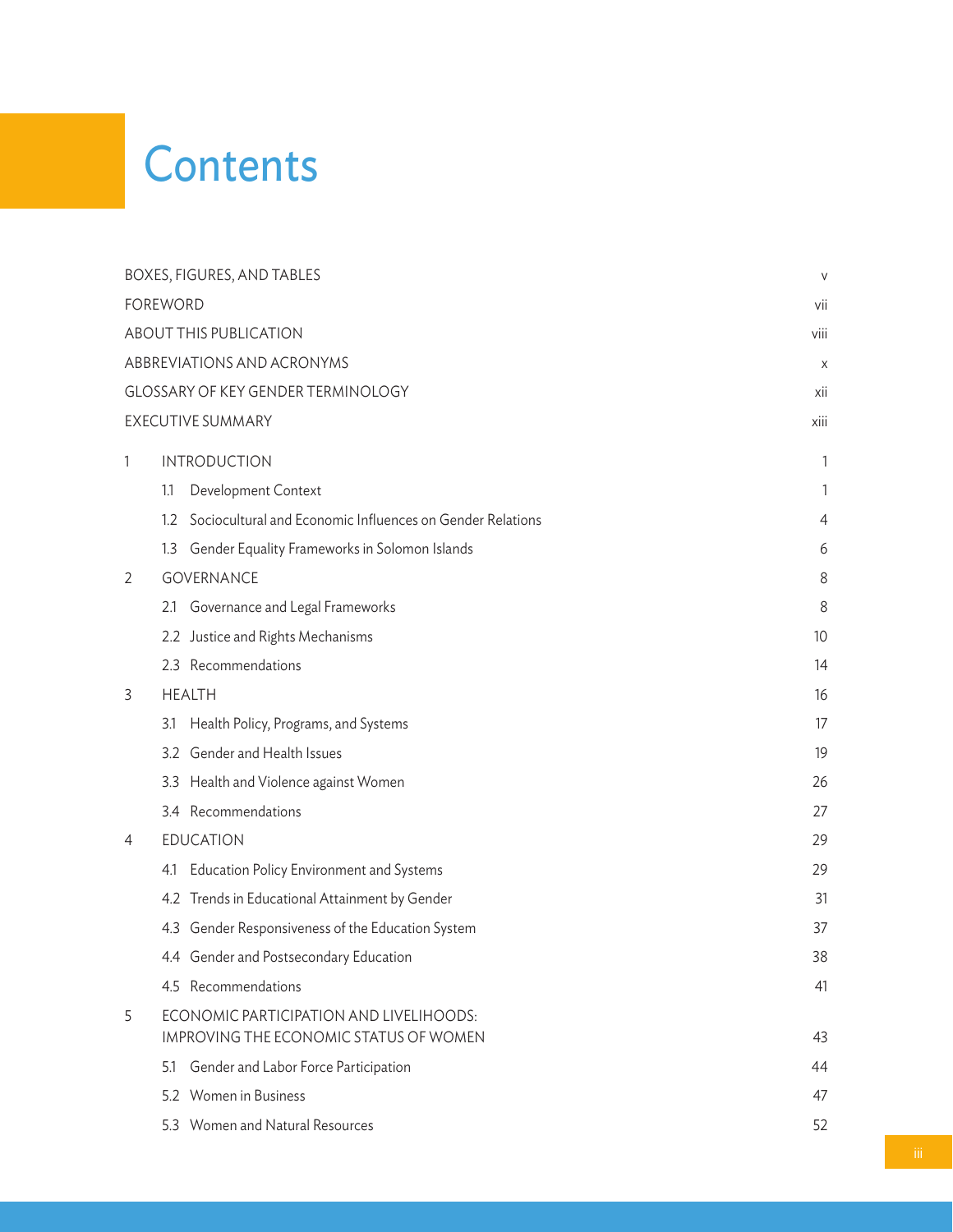|                   |                                                              | 5.4 Access to and Control of Productive Natural Resources               | 53 |
|-------------------|--------------------------------------------------------------|-------------------------------------------------------------------------|----|
|                   | 5.5                                                          | Policy Framework for Gender Equitable Economic Empowerment              | 57 |
|                   |                                                              | 5.6 Recommendations                                                     | 59 |
| 6                 | GENDER EQUALITY IN DECISION MAKING AND LEADERSHIP            |                                                                         | 61 |
|                   | 6.1                                                          | Status of Women's Participation in Decision Making and Leadership       | 61 |
|                   |                                                              | 6.2 Barriers to Women's Increased Participation in Decision Making      | 62 |
|                   |                                                              | 6.3 Policy Approaches and Current Initiatives                           | 63 |
|                   |                                                              | 6.4 Impacts of Gender Imbalances in Decision-Making Power               | 65 |
|                   |                                                              | 6.5 Recommendations                                                     | 66 |
| 7                 | VIOLENCE AGAINST WOMEN AND GIRLS                             |                                                                         | 67 |
|                   | 7.1                                                          | Building the Evidence Base on Violence against Women                    | 67 |
|                   | 7.2                                                          | Policy Framework for Ending Violence against Women                      | 71 |
|                   | 7.3                                                          | Ongoing Initiatives to End Violence against Women                       | 72 |
|                   | 74                                                           | Recommendations                                                         | 76 |
| 8                 | INTEGRATING GENDER EQUALITY AS A MAINSTREAM GOVERNANCE ISSUE |                                                                         | 77 |
|                   | 8.1                                                          | Integrating Gender Equality in Sector Development Policies and Planning | 77 |
|                   |                                                              | 8.2 Accountability Mechanisms for Gender Mainstreaming                  | 79 |
|                   | 8.3                                                          | Resource Allocations for Gender Mainstreaming in Government             | 80 |
|                   |                                                              | 8.4 Recommendations                                                     | 81 |
| 9                 |                                                              | AREAS FOR FURTHER RESEARCH                                              | 82 |
| <b>REFERENCES</b> |                                                              |                                                                         | 83 |
| <b>ANNEXES</b>    |                                                              |                                                                         |    |
|                   | 1                                                            | Constitution of Solomon Islands (1978) Chapter II, Section 15           | 89 |

| 2 News Release—Pacific Leaders Gender Equality Declaration 2012 |  |
|-----------------------------------------------------------------|--|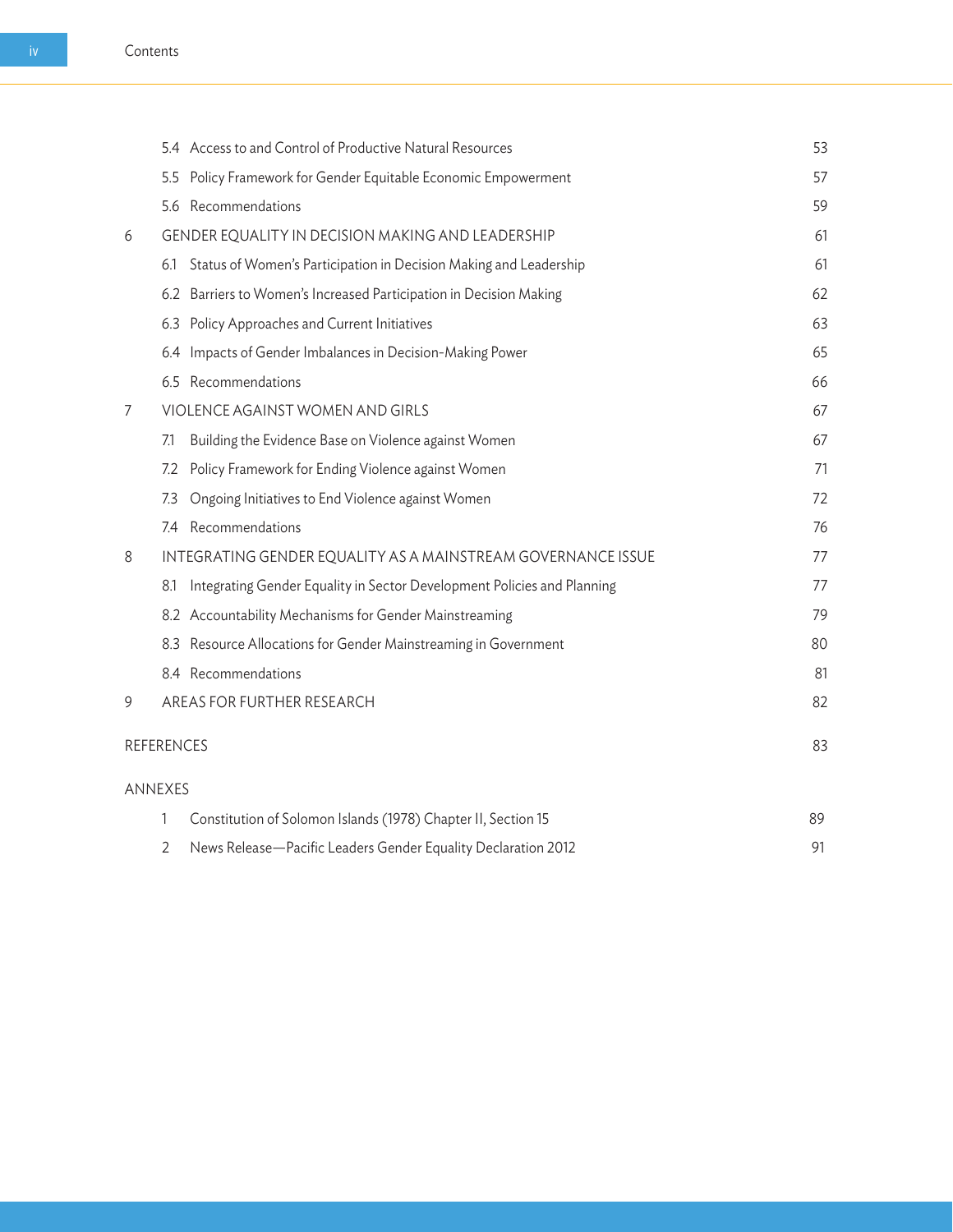# Boxes, Figures, and Tables

#### **Boxes**

| 1.1           | Migration from the Colonial Era to the Present                                            | 3  |
|---------------|-------------------------------------------------------------------------------------------|----|
| 1.2           | Costing Intimate Partner Violence                                                         | 6  |
| 2.1           | Gender Awareness Varies in the Judicial System                                            | 12 |
| 2.2           | Justice and Gender Equality                                                               | 13 |
| 3.1           | Government Services and Benefits for Disabled People                                      | 23 |
| 4.1           | Linguistic Barriers to Literacy                                                           | 36 |
| 4.2           | Education for Disabled Boys and Girls                                                     | 38 |
| 4.3           | Youth@Work                                                                                | 41 |
| 5.1           | Examples of Gender-Based Discrimination in the Workplace                                  | 47 |
| 5.2           | Constraints to Women's Engagement in Informal and Formal Business                         | 48 |
| 5.3           | Market Conditions Influence Women's Success as Entrepreneurs                              | 49 |
| 5.4           | Women's Savings Clubs Provide Security and Empowerment                                    | 50 |
| 5.5           | Constraints to Women's Engagement in the Cash Economy                                     | 51 |
| 5.6           | Changes in Women's Influence and Decision Making in Matrilineal Areas                     | 55 |
| 7.1           | Policy Statement for the Elimination of Violence against Women                            | 71 |
| 7.2           | Government-Led Initiatives to End Violence against Women                                  | 73 |
| 8.1           | Gender-Related Performance Indicators for Permanent Secretaries                           | 78 |
|               | <b>FIGURES</b>                                                                            |    |
| 2.1           | Hierarchy of Court Systems                                                                | 13 |
| 4.1           | Percentages of Males and Females Dropping Out by School Level                             | 33 |
| 4.2           | Educational Attainment of Population Aged 15 and Above, 2009                              | 34 |
| 4.3           | Literacy Rates (in Any Language) by Age Group, 2009                                       | 36 |
| 5.1           | Activity Status of Men and Women Aged 12 and Older                                        | 45 |
| 7.1           | Percentage of Women Aged 15-49 Reporting Experience of Types of Intimate Partner Violence | 68 |
| <b>TABLES</b> |                                                                                           |    |
| 3.1           | Infant and Under-5 Mortality Rates by Province                                            | 18 |
| 3.2           | Indicators of Maternal and Reproductive Health                                            | 19 |
| 3.3           | Percentage of Women with Birthing Assistance from Skilled Provider                        | 20 |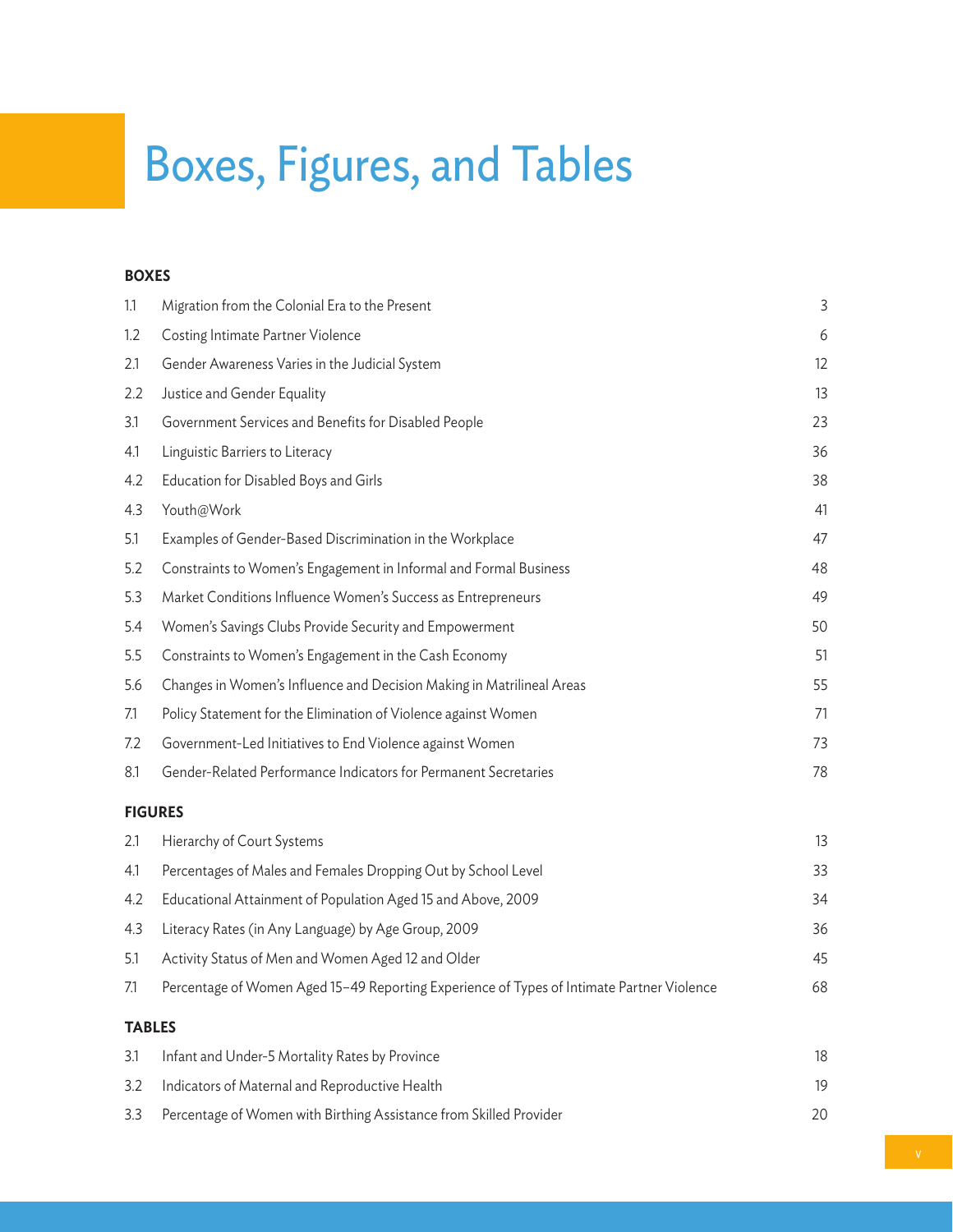| 3.4 | Problems Reported by Women in Accessing Health Facilities                                          | 21 |
|-----|----------------------------------------------------------------------------------------------------|----|
| 3.5 | Population Reporting a Disability by Type and Severity                                             | 24 |
| 3.6 | Water, Sanitation, and Cooking Infrastructure Related to Women's Time and Caregiving Burdens, 2009 | 26 |
| 3.7 | Percentage of Women Reporting Selected Symptoms of III Health by Experience of Violence            | 27 |
| 4.1 | Guiding Commitments for Gender Equality in Education                                               | 30 |
| 4.2 | Education Levels in Solomon Islands                                                                | 31 |
| 4.3 | Trends in School Enrollment by Sex, 2007-2013                                                      | 32 |
| 4.4 | Educational Attainment of Population Aged 15 and Above by Area, 2009                               | 35 |
| 4.5 | Number of Senior Staff Positions in Primary and Secondary Schools, 2013                            | 38 |
| 4.6 | Enrollment in Major Tertiary Institutions, 2012                                                    | 39 |
| 4.7 | Enrollment by School Program and Gender, Solomon Islands National University, 2012                 | 40 |
| 5.1 | Economic Activity Status by Sex and Area                                                           | 44 |
| 5.2 | Top Occupations for Men and Women                                                                  | 46 |
| 5.3 | Vulnerable Employment by Sex and Area                                                              | 47 |
| 5.4 | Gross Domestic Product Contributions of Natural Resource Sectors                                   | 54 |
| 5.5 | Regional and National Priorities for Women's Economic Empowerment                                  | 57 |
| 5.6 | Draft National Strategy for the Economic Empowerment of Women and Girls                            | 58 |
| 7.1 | Women's Experience of Violence According to Male Partner's Characteristics                         | 70 |
| 7.2 | Civil Society Organizations Working to End Violence against Women                                  | 74 |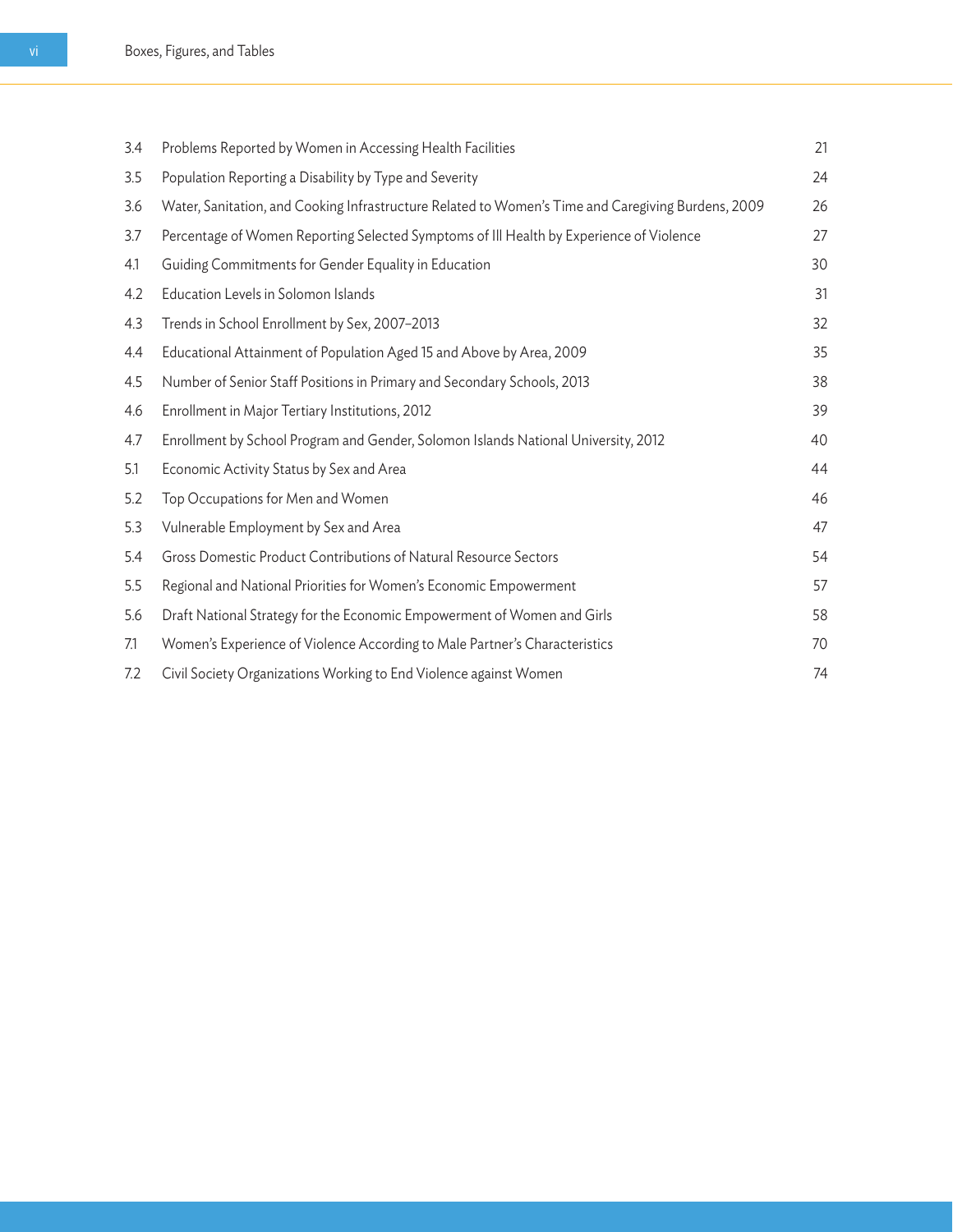# Foreword

Gender equality is a stated priority of the Government of Solomon Islands, and all ministries and sectors Share the responsibility for achieving gender equality. In this regard, the country gender assessment (CGA) will support our ongoing efforts in promoting equality between women and men, boys and girls.

As permanent secretary for the Ministry of Women, Youth, Children and Family Affairs, my goal is to ensure that our national and international commitments to gender equality are addressed and monitored over time. The compilation of data and analysis in the CGA highlights complexities of gender relations that need to be addressed, while presenting baselines for monitoring our progress toward gender equality.

The assessment illustrates where Solomon Islands has made progress so far, for example, in our framework for gender mainstreaming and in our research on ending violence against women. It also highlights areas where gender inequality is holding back development: rural women clearly have less opportunity to realize their rights to health, education, and justice. Across the country, fewer girls than boys are enrolled in school and the numbers drop significantly in the higher grades. Women are therefore less prepared to engage in the cash economy and secure paid employment. Women's health is a major concern as well: the total fertility rate is still high, use of contraception is low, and access to quality services is inconsistent. To address these challenges, the CGA stresses that we must not only improve the gender responsiveness of legislation and policy, but also strengthen strategic analysis, data collection, and technical capacity. Developing a consistent and comparable set of gender indicators is essential in tracking our progress.

We are fortunate that the Public Service Commission has designated all permanent secretaries as leaders in gender mainstreaming across the government. The multisector nature of the CGA analysis will assist them in their efforts to rationalize allocation of financial and staff resources. It will also assist the central government in preparing and planning national budgets to support more gender-inclusive development strategies and programs.

This assessment could not have been completed without the assistance of my colleagues across different ministries. They have supported the involvement of gender focal points from their ministries in the CGA reference group, which resulted in a richer analysis and a more universally relevant report. I would like to thank the many people who responded to our requests for information, who participated in interviews and consultations, and who reviewed earlier drafts of the document. The production of this report has been a collaborative process and we can all be proud of the achievement.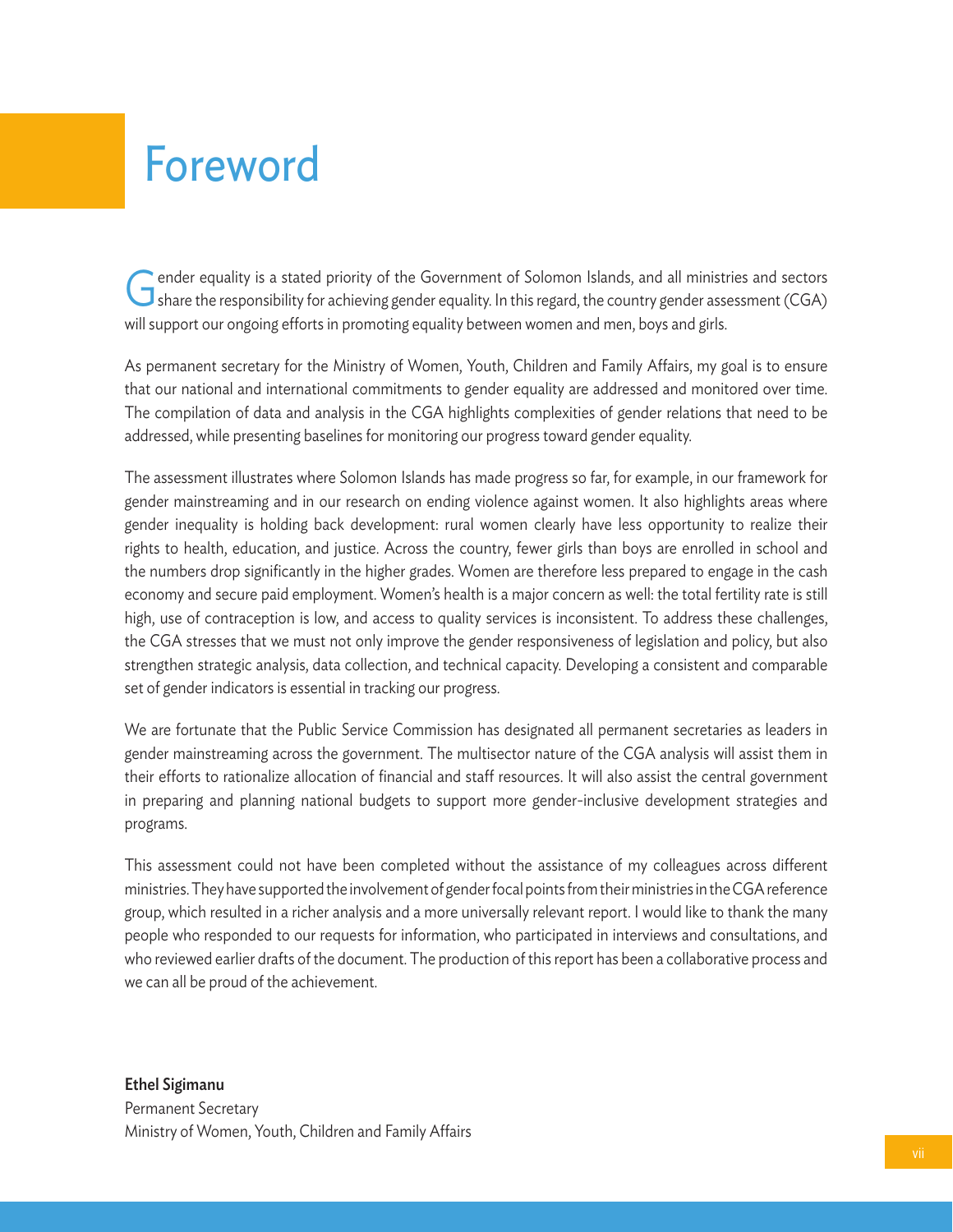# About This Publication

This country gender assessment (CGA) analyzes the progress of Solomon Islands toward achieving genderequality across different social, economic, and political spheres. The report brings together existing genderrelated research, data, and policy documents to present evidence-based information in ways that closely parallel the priorities of the national Gender Equality and Women's Development Policy. The aim of the CGA is to

- report on current disparities between women and men, girls and boys;
- identify gender-related barriers in achieving national development goals in each sector; and
- reinforce ongoing efforts toward gender equality and recommend specific strategies to support the government's implementation and monitoring of its gender equality commitments.

The development of the CGA has been a collaborative process involving multiple stakeholders. The findings and information of the CGA will be used to raise awareness and support the ongoing gender mainstreaming efforts that have been initiated by the government. As the lead agency, the Ministry of Women, Youth, Children and Family Affairs (MWYCFA) will take responsibility to ensure that CGA findings are widely communicated and that recommendations are implemented through relevant mechanisms.

The primary audiences for this report are the Government of Solomon Islands, development partners, and civil society organizations that promote gender equality in their work. All these partners are already collaborating to varying degrees and they have indicated the importance of the CGA in advancing their work.

#### **Assessment Process**

The MWYCFA led this assessment with financial support and technical guidance from the Asian Development Bank (ADB), along with collaborative support from the Secretariat of the Pacific Community. A CGA team was formed in July 2013 to work on the assessment and consultation processes to prepare the report. MWYCFA staff were actively involved in gathering data and reviewing the assessment, and facilitated consultations with stakeholders.

A reference group comprised of representatives from selected ministries and development agencies provided oversight to the CGA, reviewed drafts of the document, and guided the consultation process. That group met multiple times in various configurations between October 2013 and June 2014. The assessment also had input from other government agencies, civil society, and development partners.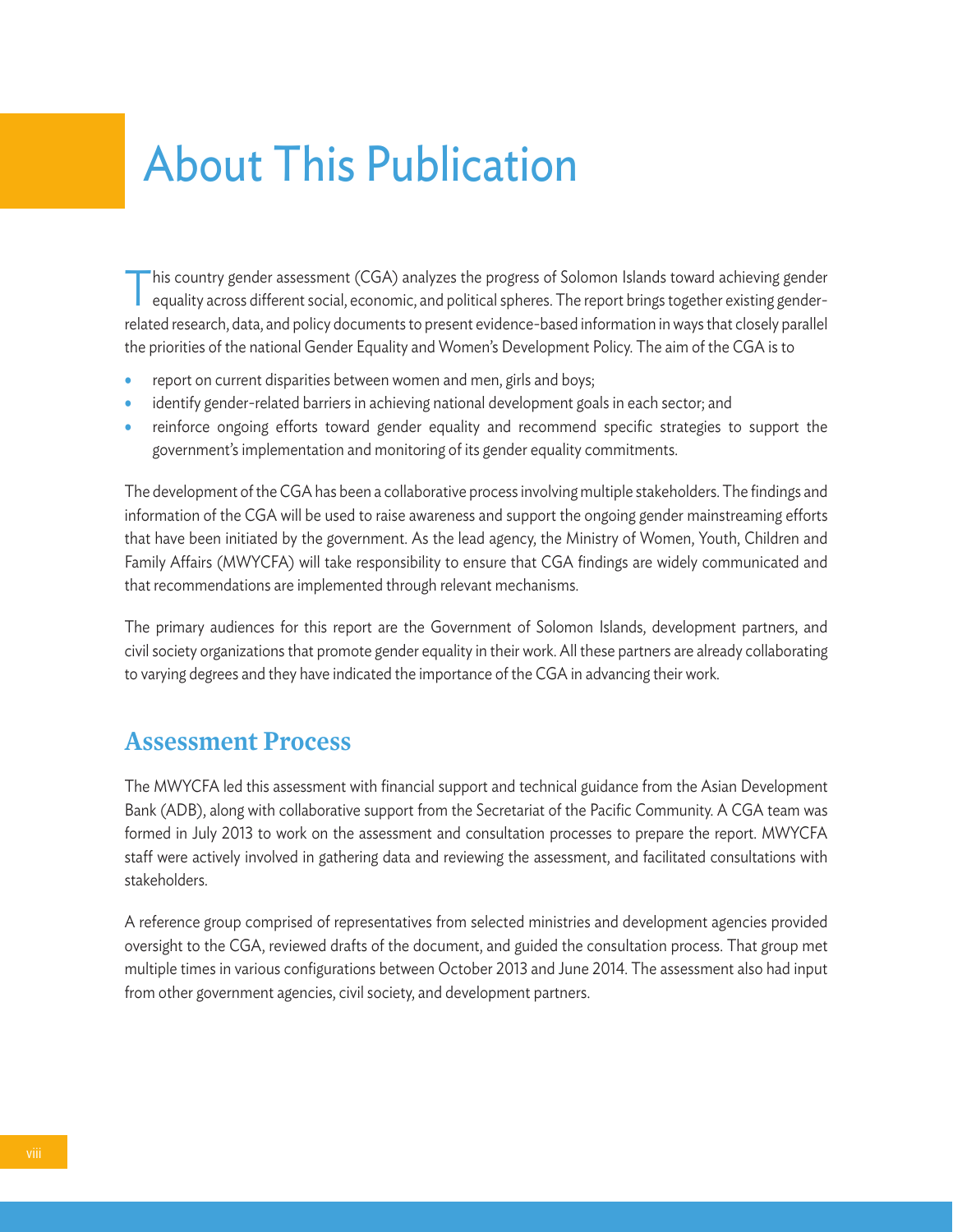### **Acknowledgments**

The preparation of this document was guided by Ethel Sigimanu, permanent secretary for the Solomon Islands Ministry of Women, Youth, Children and Family Affairs. Other key contributors from the ministry included Pionie Boso, Vaela Devesi, and Janet Tuhaika of the Women's Development Division.

The CGA was prepared under the guidance of Sunhwa Lee from ADB and Linda Peterson, Brigitte Leduc, and Joanne Lee Kunatuba from the Secretariat of the Pacific Community Human Development Programme. Gayle Nelson was the CGA lead consultant and prepared the initial document. Others provided additional inputs, revisions, and editorial support for the final document: Jessica Gardner and Kim Robertson with data analysis for tables and figures, and Sunhwa Lee with revisions for the final document. Tai'atu Ataata and Nester Nalangu from the ADB Solomon Islands Development Coordination Office provided invaluable guidance and logistical support during the CGA process.

The CGA reference group was chaired by the MWYCFA permanent secretary and its members came from government and international development agencies. For their invaluable contributions, thanks go to gender focal points from the ministries of Agriculture; Commerce, Industry Immigration and Labour; Development Planning and Aid Coordination; Education and Human Resource Development; Finance; Fisheries; Health and Medical Services; Justice and Legal Affairs; Lands; and Public Service. We are also grateful to the Australian Department of Foreign Affairs and Trade, the European Union, the New Zealand Department of Foreign Affairs and Trade, the Regional Assistance Mission to Solomon Islands, the United Nations Development Programme, UNICEF, the United Nations Population Fund, UN Women, the United States Consular Agency, and the World Bank for their participation in the reference group. Civil society groups were very supportive of the CGA and the following groups participated in consultations and provided data and comments: Solomon Islands National Council of Women, Solomon Islands Women in Business Association, Women's Rights Action Movement, YWCA, Live & Learn, Oxfam, and World Fish.

In addition to the inputs from the reference group, government officials from several ministries welcomed the CGA team into their offices for in-depth consultations. ADB is grateful to all these stakeholders, who contributed hours of their time as well as their extensive knowledge and expertise.

A number of other individuals contributed to this document with in-depth reviews and comments. Uzma Hoque, Imrana Jalal, Shireen Lateef, and Jeremy Stickings from ADB provided detailed guidance for the final document. Two members of the CGA reference group, Louisa Gibbs (Australian Department of Foreign Affairs and Trade) and Joanne Lee Kunatuba (Secretariat of the Pacific Community), also provided detailed comments and feedback on the document. Penny Shoeffel (National University of Samoa) provided extensive reviews and editorial support for the final CGA document.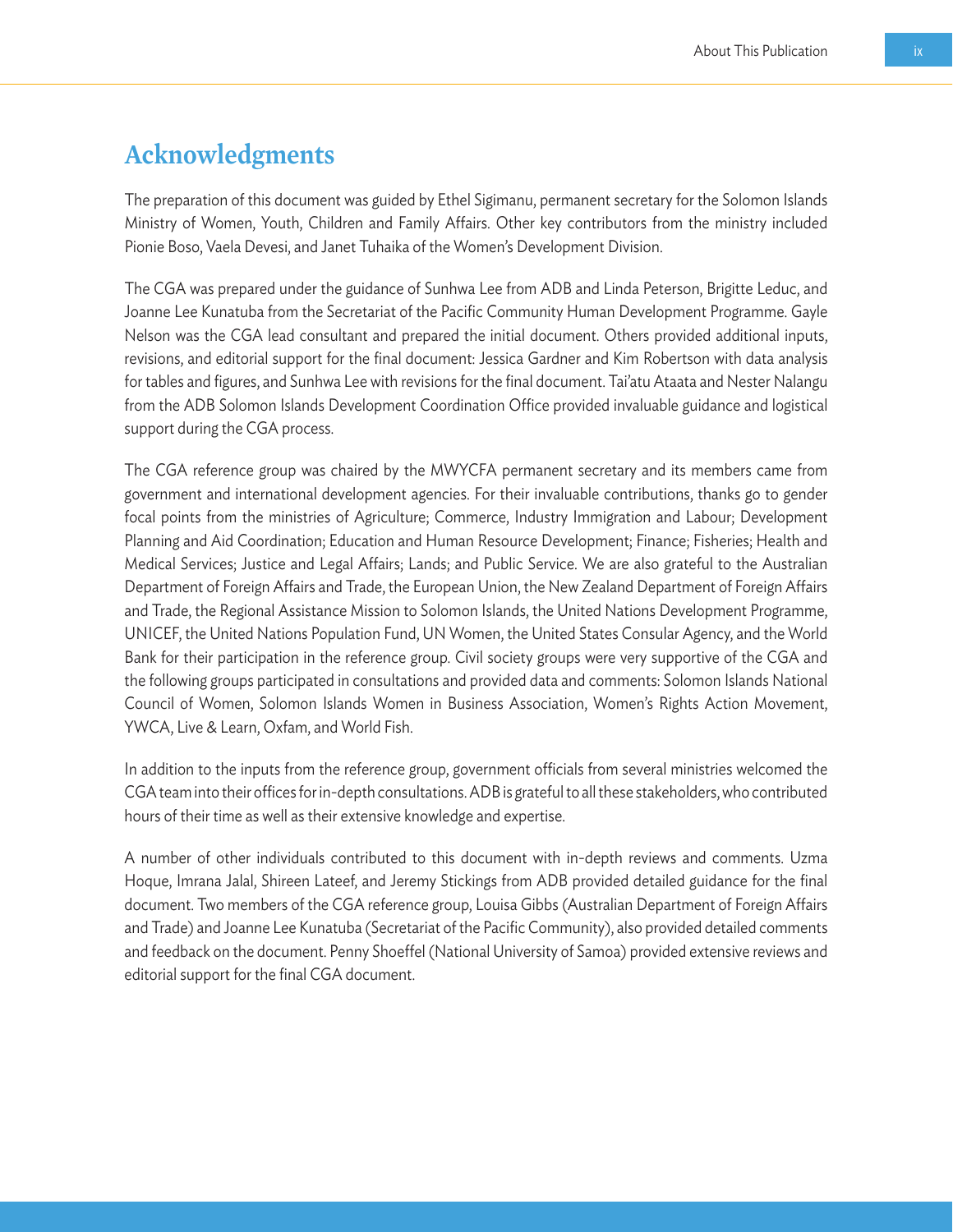# Abbreviations and Acronyms

| ADB           | Asian Development Bank                                                     |
|---------------|----------------------------------------------------------------------------|
| <b>CEDAW</b>  | Convention on the Elimination of All Forms of Discrimination against Women |
| CGA           | country gender assessment                                                  |
| <b>DHS</b>    | Demographic and Health Survey                                              |
| <b>FHSS</b>   | Family Health and Safety Study                                             |
| GEWD          | Gender Equality and Women's Development                                    |
| <b>MEHRD</b>  | Ministry of Education and Human Resource Development                       |
| <b>MHMS</b>   | Ministry of Health and Medical Services                                    |
| <b>MWYCFA</b> | Ministry of Women, Youth, Children and Family Affairs                      |
| RAMSI         | Regional Assistance Mission to Solomon Islands                             |
| <b>STI</b>    | sexually transmitted infection                                             |
| <b>TVET</b>   | technical and vocational education and training                            |
| UN            | <b>United Nations</b>                                                      |
| <b>WHO</b>    | World Health Organization                                                  |
| <b>WISDM</b>  | Women in Shared Decision Making                                            |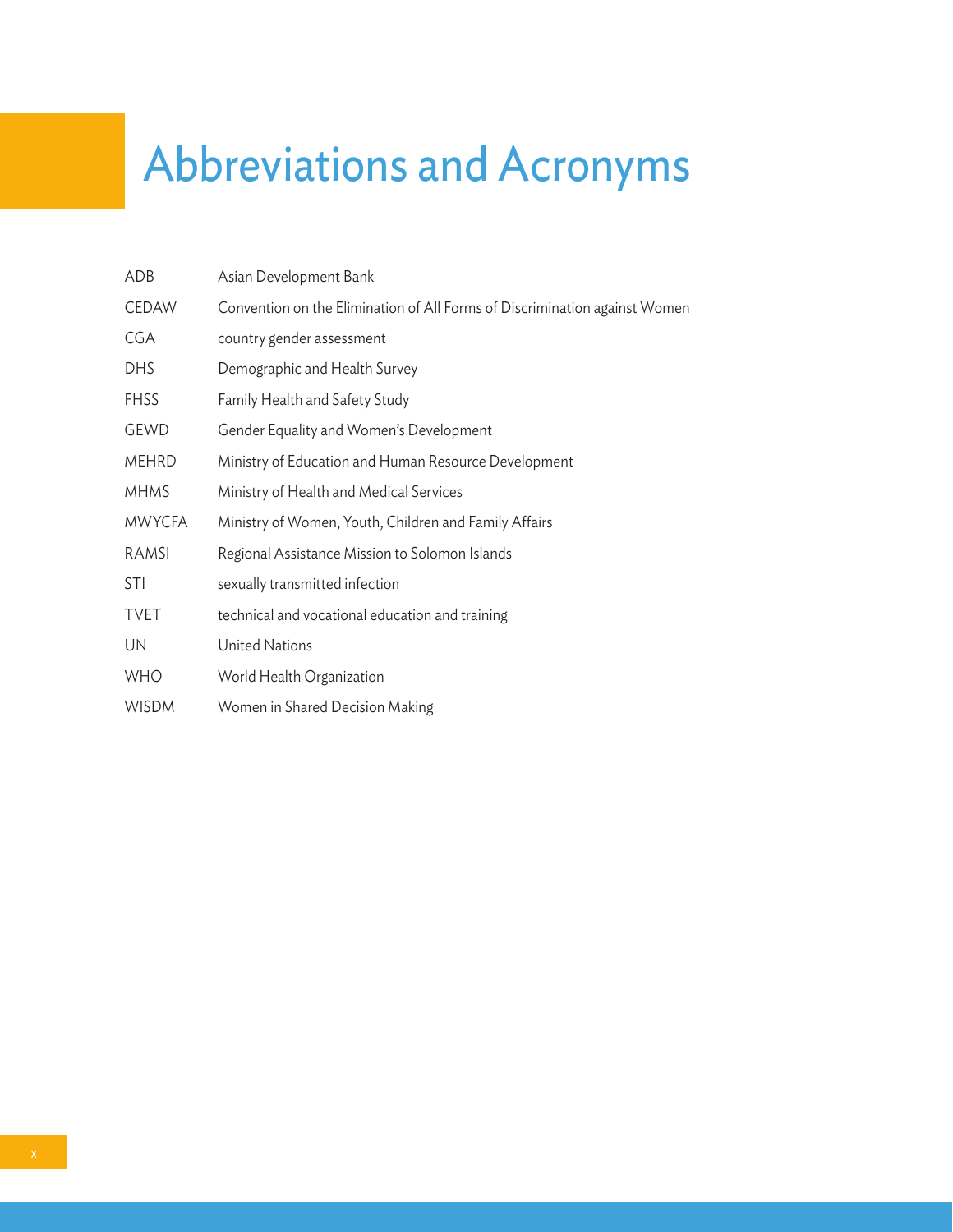

Map to be inserted on this page, it was removed to reduce file size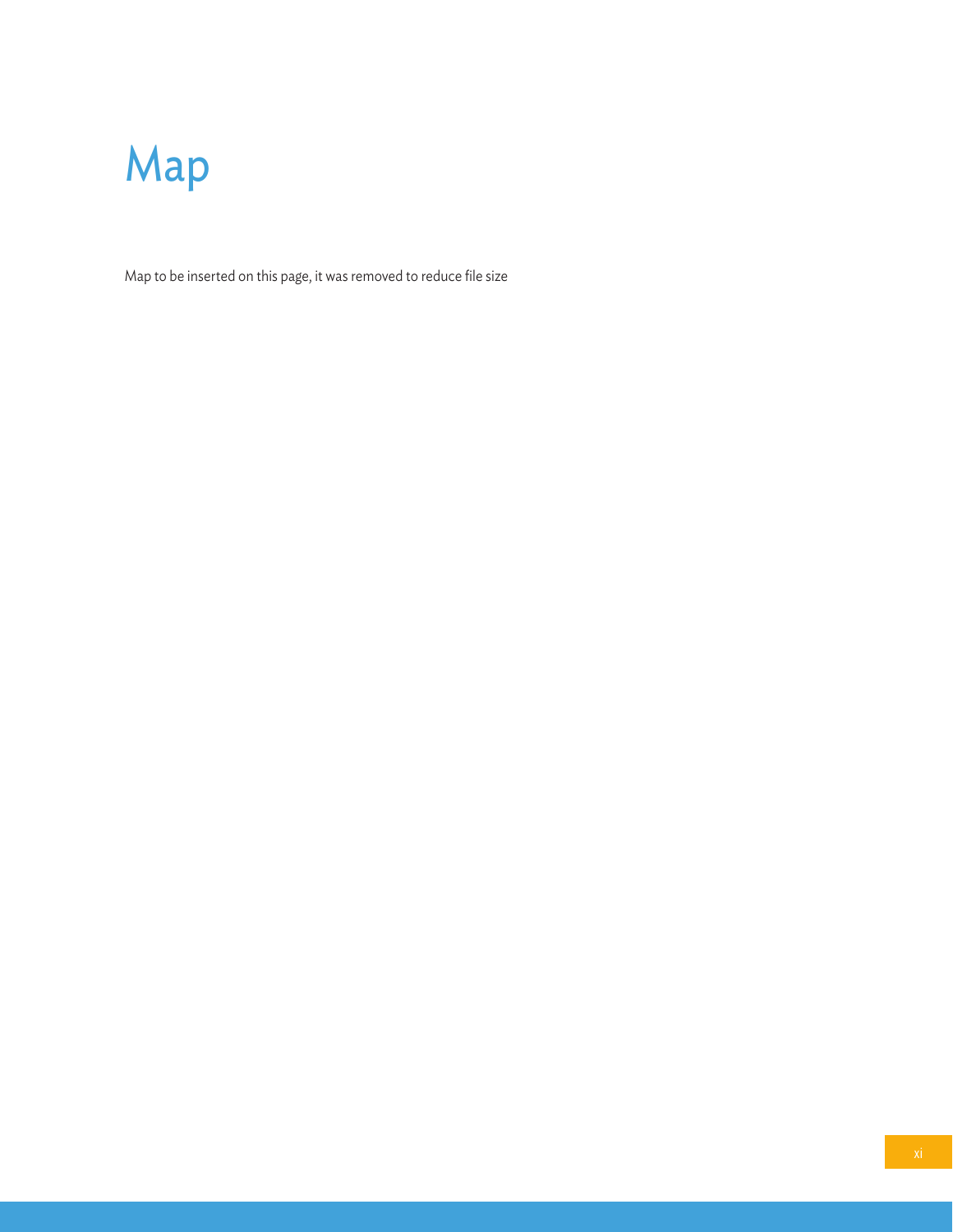# Glossary of Key Gender Terminology

This glossary is intended to clarify terminology related to gender. The definitions are sourced from United Nations agencies and are consistent with those used by Pacific regional agencies and Solomon Islands Ministry of Women, Youth, Children and Family Affairs.

- Gender refers to the social attributes and opportunities associated with being male and female and the relationships between women and men and girls and boys. These attributes, opportunities, and relationships are socially constructed and are learned through socialization processes. They are context- and timespecific and they can change. Gender determines what is expected, allowed, and valued in a woman or a man in a given context. In most societies there are differences and inequalities between women and men in responsibilities assigned, activities undertaken, access to and control over resources, and decision-making opportunities. Gender is part of the broader sociocultural context. Other important criteria for sociocultural analysis include age, race, ethnicity, class, and poverty level.<sup>1</sup>
- Gender equality refers to the equal rights, responsibilities, and opportunities of women and men and girls and boys. Equality does not mean that women and men will become the same but that women's and men's rights, responsibilities, and opportunities will not depend on whether they are born male or female. Gender equality implies that the interests, needs, and priorities of both women and men are taken into consideration, recognizing the diversity of different groups of women and men. Gender equality is not a women's issue but should concern men as well as women. Equality between women and men is seen both as a human rights issue and as a precondition for, and indicator of, sustainable people-centered development.<sup>2</sup>
- Gender equity means fairness of treatment for women and men, according to their respective needs. This may include equal treatment or treatment that is different but which is considered equivalent in terms of rights, benefits, obligations, and opportunities. In the development context, a gender equity goal often requires built-in measures to compensate for the historical and social disadvantages of women.<sup>3</sup>
- Gender balance is the equal representation of men and women at various organizational levels. The connection between gender balance and performance has been well documented in the public and private sectors. Studies have found that organizations with a balance of women and men in top management teams considerably outperform their counterparts with a lower representation of women at top levels.<sup>4</sup>
- Gender analysis focuses on gender-related social inequalities, discriminatory practices, and power relations. Cross-referencing this information and going beyond sex-disaggregation to consider other factors such as ethnicity, age, and place of residence can help identify additional social issues related to excluded or vulnerable groups.<sup>5</sup>

UN Women. Gender Mainstreaming. Concepts and definitions. http://www.un.org/womenwatch/osagi/conceptsandefinitions.htm

Footnote 1.

<sup>3</sup> International Fund for Agricultural Development. Topics We Cover. Gender Glossary. http://www.ifad.org/gender/glossary.htm

<sup>4</sup> UN Office of the Focal Point for Women in the United Nations. 2010. *Achieving Gender Balance is Imperative for a Strengthened United Nations.* http://www.un.org/womenwatch/osagi/ianwge/Why%20Gender%20Balance%20-%20An%20Institutional%20Case.pdf

<sup>5</sup> United Nations Population Fund. 2014. *Methodological Guidelines for the Gender Analysis of National Population and Housing Census Data.* New York. http://unstats.un.org/unsd/gender/Mexico\_Nov2014/141006-UNFPA-GenderManual2014-02-SCREEN\_(1).pdf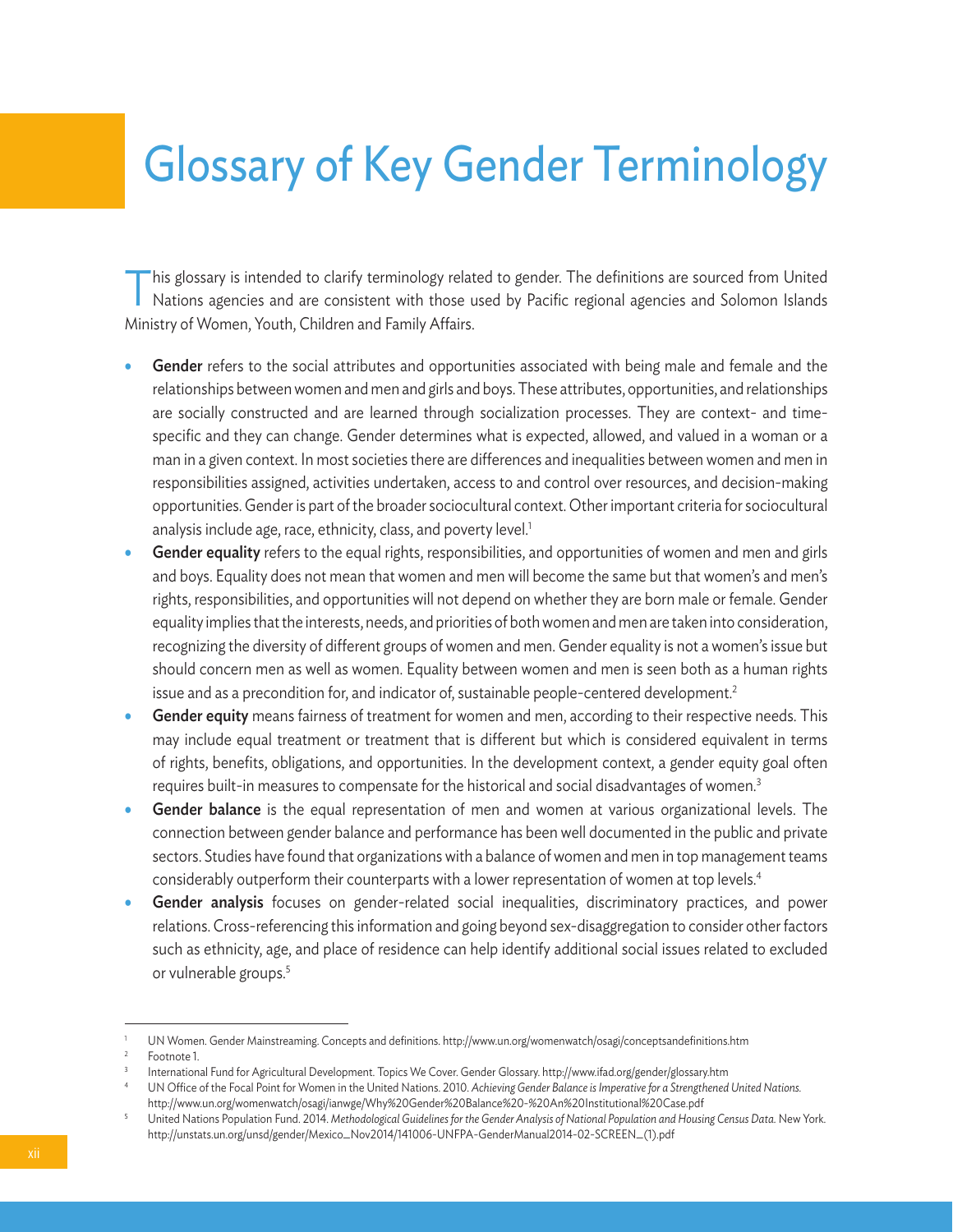# Executive Summary

# **About Solomon Islands**

Solomon Islands has been politically independent from Britain since 1978 and is extremely diverse in the number of languages spoken and the cultures of its indigenous population. The total population is 515,870 with approximately 60% of the population under the age of 24.

The country went through a period of political instability and conflict from 1998 to 2003. During this period, the economy was destabilized and social development was disrupted. With active armed conflict in some areas, government services such as health and education were interrupted and the already high levels of violence against women increased.

Solomon Islands has a natural resource base consisting of agricultural land, fisheries, forests, minerals, and geothermal energy. However, creating an enabling environment for sustainable economic growth remains a challenge. Growth slowed to 2.9% in 2013 from 4.8% in the previous year. The key challenges facing the government include high population growth rates, young demographic profile, rural isolation, poor infrastructure, and the effects of fluctuating commodity prices on national revenues. In addition, a weak education system undermines the capacity of Solomon Islanders to meet national human resource needs. High numbers of unemployed and unskilled young people further limit their active participation in development.

Traditional customs are a major part of life in Solomon Islands, including customary land tenure by which the majority of land is owned by matrilineal and patrilineal clans. Traditional norms influence gender relations in different Solomon Island cultures in terms of division of labor, property rights, and decision making.

The summary below provides an overview of key gender concerns in Solomon Islands and some relevant recommendations. Several of these findings parallel the policy priorities and main objectives of the Solomon Islands Gender Equality and Women's Development Policy.

### Access to Legal and Judicial Support

- The Gender Equality and Women's Development Policy provides a framework to implement Solomon Islands' international commitment to gender equality.
- Key challenges for access to justice include women's lack of awareness of their own rights, scarce presence of the justice system beyond Honiara, and limited presence of females in the top levels of the judicial system and law enforcement.
- Local courts do not often handle cases of violence against women. Even when they do, women face gender biases since legal and judicial professionals lack understanding of gender equality. As a result, most court rulings do not support survivors of violence against women. Only a very small number of cases are heard by magistrates or the High Court.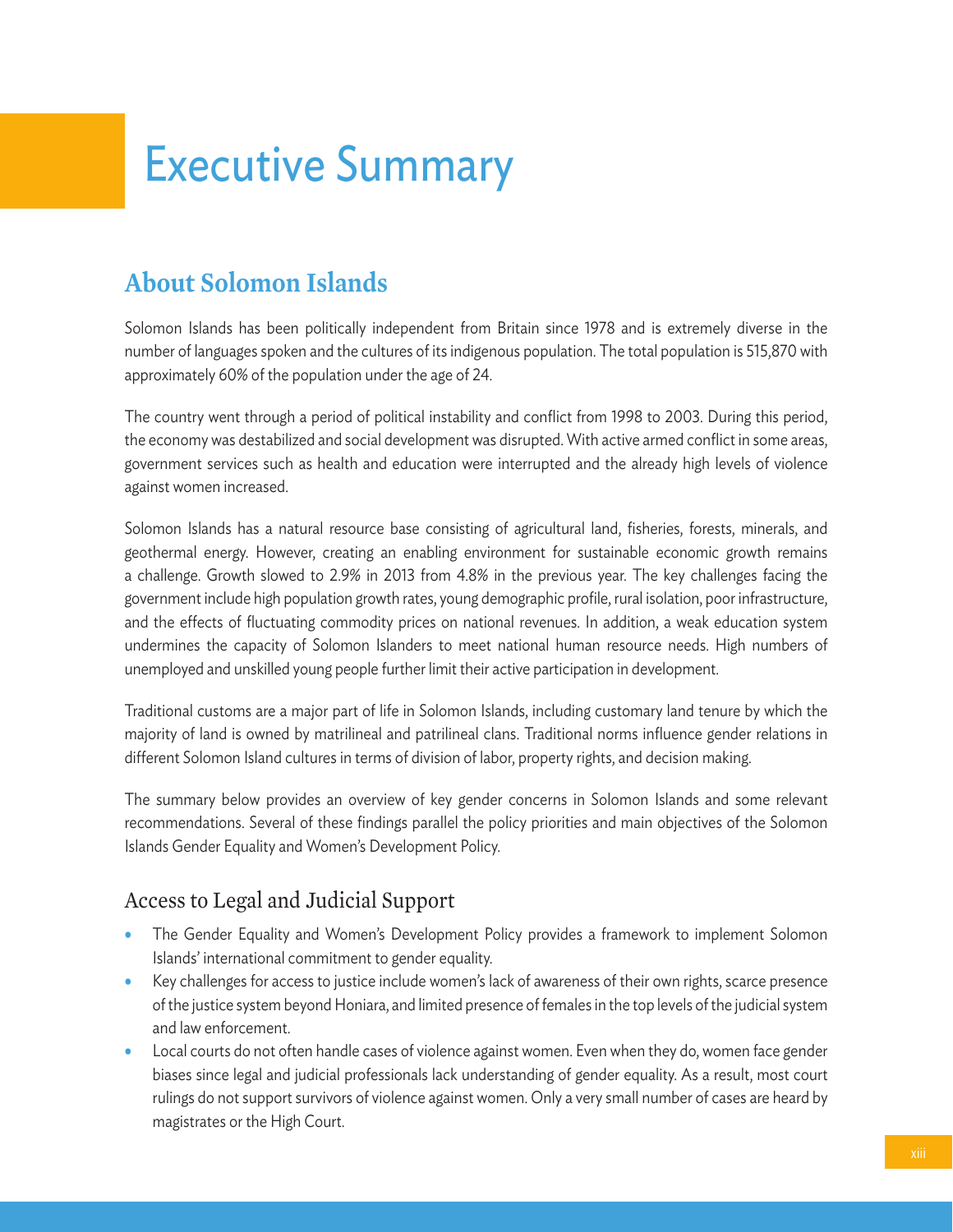- Traditional dispute settlement mechanisms and local courts are the main settings for land disputes. Leadership in the local courts is almost entirely male.
- There are no female judges in the High Court and none of the justice agencies have female leaders.

#### Health

- According to the 2007 Demographic and Health Survey, nearly 95% of women sought at least one antenatal care visit during pregnancy, while 65% had made the minimum four visits recommended for pregnancy. A relatively high percentage of women—more than 80%—are assisted by a health professional at birth or give birth at a health facility.
- Despite improvements in overall health indicators, disparities persist across provinces. The national average for infant mortality was only 12.0 per 1,000 live births as of 2012, while the rate ranged from 8.5 in Western Province to 34.8 in Choiseul Province. Similar disparities exist for under-5 child mortality, for which the national average was 15.3.
- According to the 2009 census, the total fertility rate is still high at 4.7 (compared with 4.8 in 1999), and varies widely between urban (3.3) and rural (5.2) areas. Adolescent fertility is also high, with 8%–12% of women aged 15–19 already being mothers. The use of contraception is low, with only about 25% of currently married women (aged 15–49) and 16% among unmarried sexually active women using a modern method.
- Data on the prevalence of sexually transmitted infections (STIs) or HIV/AIDS are limited in Solomon Islands. While the reported prevalence of HIV is low, there is a serious lack of knowledge about the virus among high-risk populations, limited testing facilities for HIV, and a high level of stigma to having an STI or HIV.
- Rural women are likely to face greater challenges in health care due to its poor quality and limited accessibility. Their access to care is constrained by heavy workloads at home, lack of funds for transport, and/or cultural requirements to obtain family permission. About 30% of rural women reported they needed permission from their husband or intimate partner to go for treatment, compared with only 17% of urban women.

#### Education

- School enrollments have increased steadily, with primary net enrollments reaching nearly 90% for both girls and boys since 2009. While the gender gap has been narrowing overall, disparities remain at all levels of education as of 2013.
- Considerably fewer students attend secondary schools: net enrollment rates at junior secondary level are still below 40% and the rates at senior secondary level are below 30%. Girls have been catching up with boys in school attendance, but the gender gap persists. The gap is particularly significant at the senior secondary level, with gross enrollment rates of 28% for girls and 32% for boys.
- Available data indicate an increasing dropout rate for higher levels of schooling. At primary and junior secondary levels, the dropout rate is slightly higher for girls than for boys. Yet, the rate reverses at senior secondary level, with more boys dropping out than girls.
- For tertiary education, which includes degree and nondegree programs, women made up 38% of total estimated enrollment in 2012. Women are concentrated in traditional female subject areas such as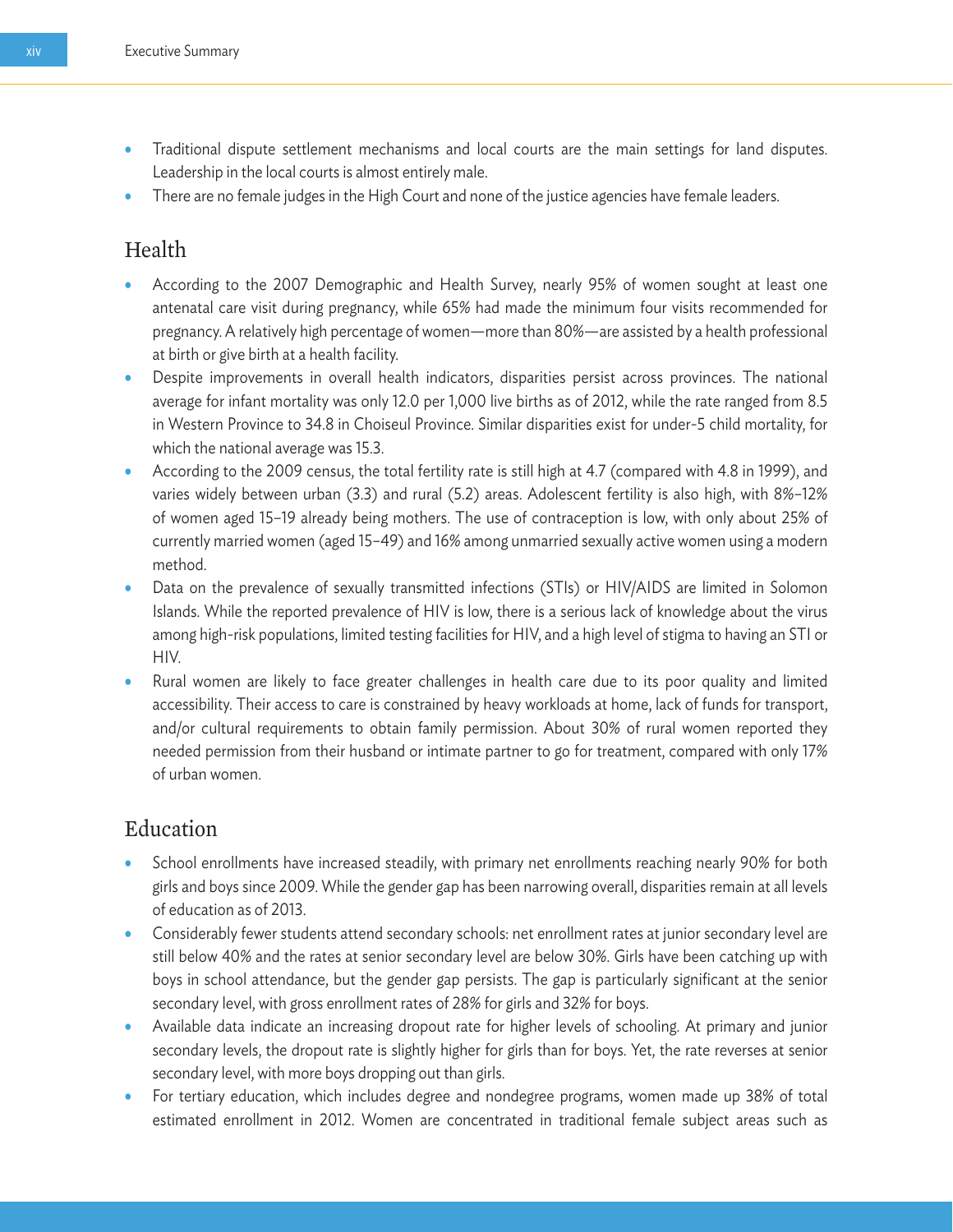education, tourism, and hospitality. Women are especially underserved by technical and vocational education and training (TVET) programs, as most TVET programs are oriented toward young men with technical courses.

- Educational attainment of the adult population (aged 15 and above) is relatively low, with only 20% of women and 29% of men having at least some secondary schooling. Women are nearly twice as likely as men to have no schooling at all (21% versus 12%), whereas men are twice as likely as women to have tertiary education (6% versus 3%).
- The 2009 census shows reasonably high literacy rates, although women (79%) are less likely to be literate than men (89%). However, studies at the provincial level indicate very low levels of functional literacy, ranging from 7% to 28%. Functional literacy is also significantly lower for women (14%) than for men (21%). Functional literacy improves for those completing higher levels of schooling.

#### Economic Empowerment

- According to the 2009 census, 62% of women and 64% of men aged 12 and older were in the labor force, including those who produce goods for own consumption (subsistence work). Both labor force participation and employment rates are higher in rural than urban areas, given the largely agricultural and subsistence nature of work. Gender differences are very small for overall labor force participation or employment rates.
- Of those employed, women were only half as likely as men to be in paid work (26% of women and 51% of men). Even in urban areas where paid work is much more common, women were significantly less likely than men to be in paid work (62% of women and 88% of men). In rural areas, only 19% of women and 42% of men were engaged in paid work.
- Within paid work, men are much more likely than women to hold a wage job, particularly in the private sector. Women hold only 25% of private sector wage jobs, while they account for a greater share of public sector wage jobs at 36%.
- When subsistence work, self-employment, and unpaid family work are categorized as vulnerable employment, 75% of women and 54% of men are in vulnerable employment. Vulnerable employment is significantly less in urban areas, but women are still more likely to be in vulnerable employment (41% of urban women versus 21% of urban men).
- Despite efforts to remove discriminatory barriers to starting a business through reforms of business legislation and regulations, women continue to face challenges in starting a business due to their lower levels of education, limited functional literacy, or distance from government offices.
- Women are highly active in small-scale income generation and agriculture but their economic participation and control of productive resources are constrained by lack of education, sociocultural discrimination, and lack of access to key resources such as transport and market infrastructure.

#### Decision Making and Leadership

- Women's participation in leadership and decision making at senior levels is significantly low. Women fill only 5% of senior public service positions and 22% of mid-level positions. Overall, 40% of public service employees are female and 60% of these are in junior positions.
- Key constraints for women to enter leadership positions include low levels of education, high burden of family care responsibility, high levels of violence, and underlying discriminatory social attitudes.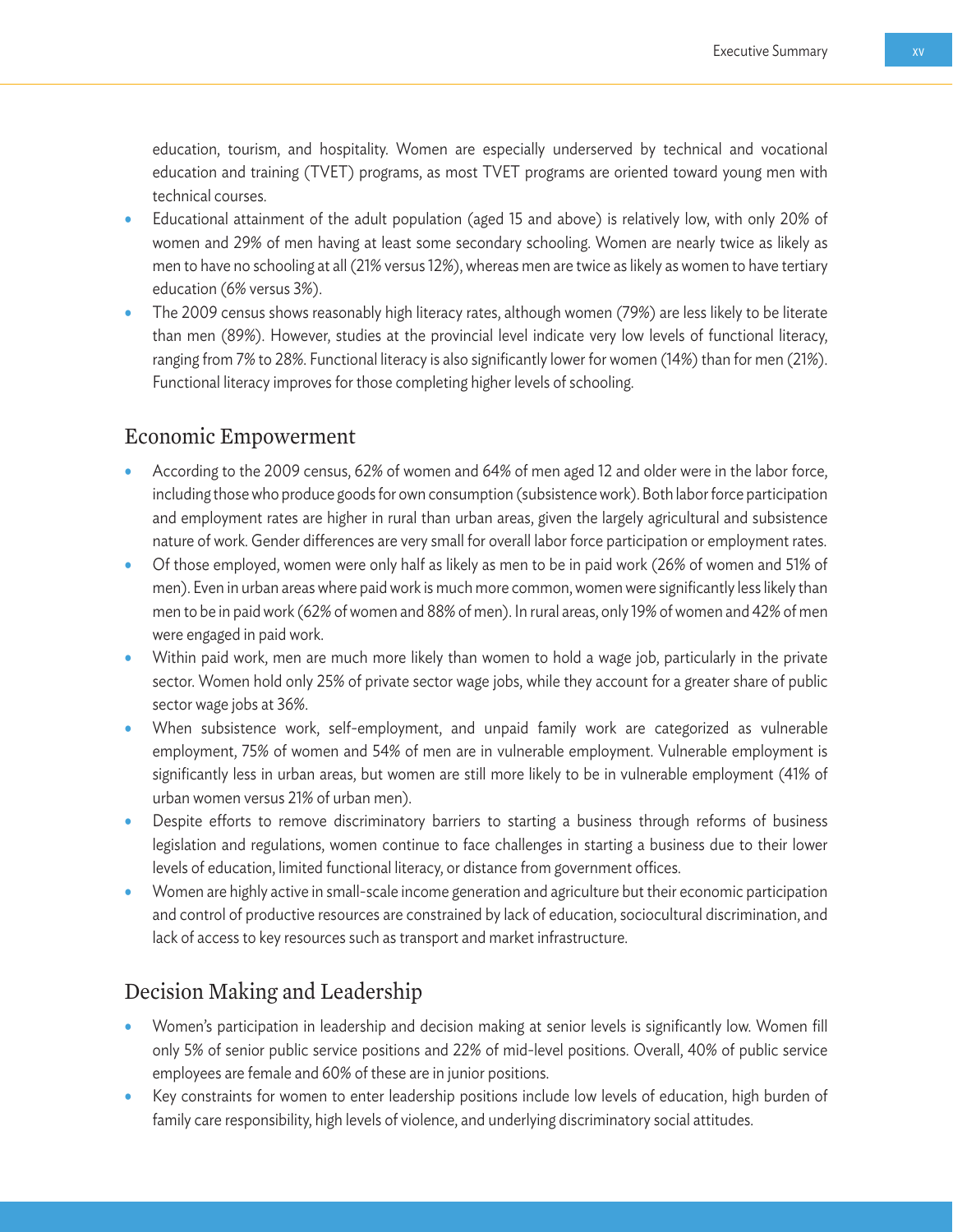- The Gender Equality and Women's Development Policy creates a framework to promote women's greater participation in decision making roles. Yet, the government lacks technical capacity, skilled staff, and adequate resources to implement major policy changes.
- While a temporary special measure task force was established, the actual proposal on temporary special measures was not included in the 2014 Political Parties Integrity Act. The revised Public Service Act prohibits sexual harassment through general orders but there is no sexual harassment legislation to protect women in the formal or informal private sector.

#### Violence Against Women

- According to the 2009 Solomon Islands Family Health and Safety Study, of women who had ever been in an intimate relationship, 64% reported having experienced physical and/or sexual abuse by an intimate partner.
- More than one-third of women (37%) reported being sexually abused before the age of 15, most often by a male acquaintance or a male family member.
- Social acceptance of violence and high levels of stigma against those who try to break away from a violent relationship make it extremely difficult to break cycles of violence.
- Rural survivors of violence are more disadvantaged than urban ones, because they have less access to trained care providers and counseling. Also, police are less likely to be trained to handle domestic disputes and there are few formal justice options.

### **Strategic Recommendations**

Below is a summary of key recommendations from the report. Detailed recommendations are presented in each chapter.

#### Access to Justice

- Increase the representation of women in judicial bodies and law enforcement.
- Ensure nondiscrimination based on sex, including in justices' interpretations of customary and constitutional laws.
- Enact and implement family protection bill and child protection bill.

#### Health

- Incorporate gender analysis and gendered costing of health issues into Ministry of Health and Medical Services budgeting, strategic planning, and programming.
- Strengthen regular data collection, monitoring, and evaluation for key health indicators including service delivery measures.
- Improve health sector capacity to respond to violence against women.
- Enhance public health promotion campaigns on contraception and safe sex to reduce unintended pregnancies, decrease risk of sexually transmitted infections and HIV, and improve confidentiality in testing.
- Promote awareness of the benefits of antenatal and postpartum care in rural areas.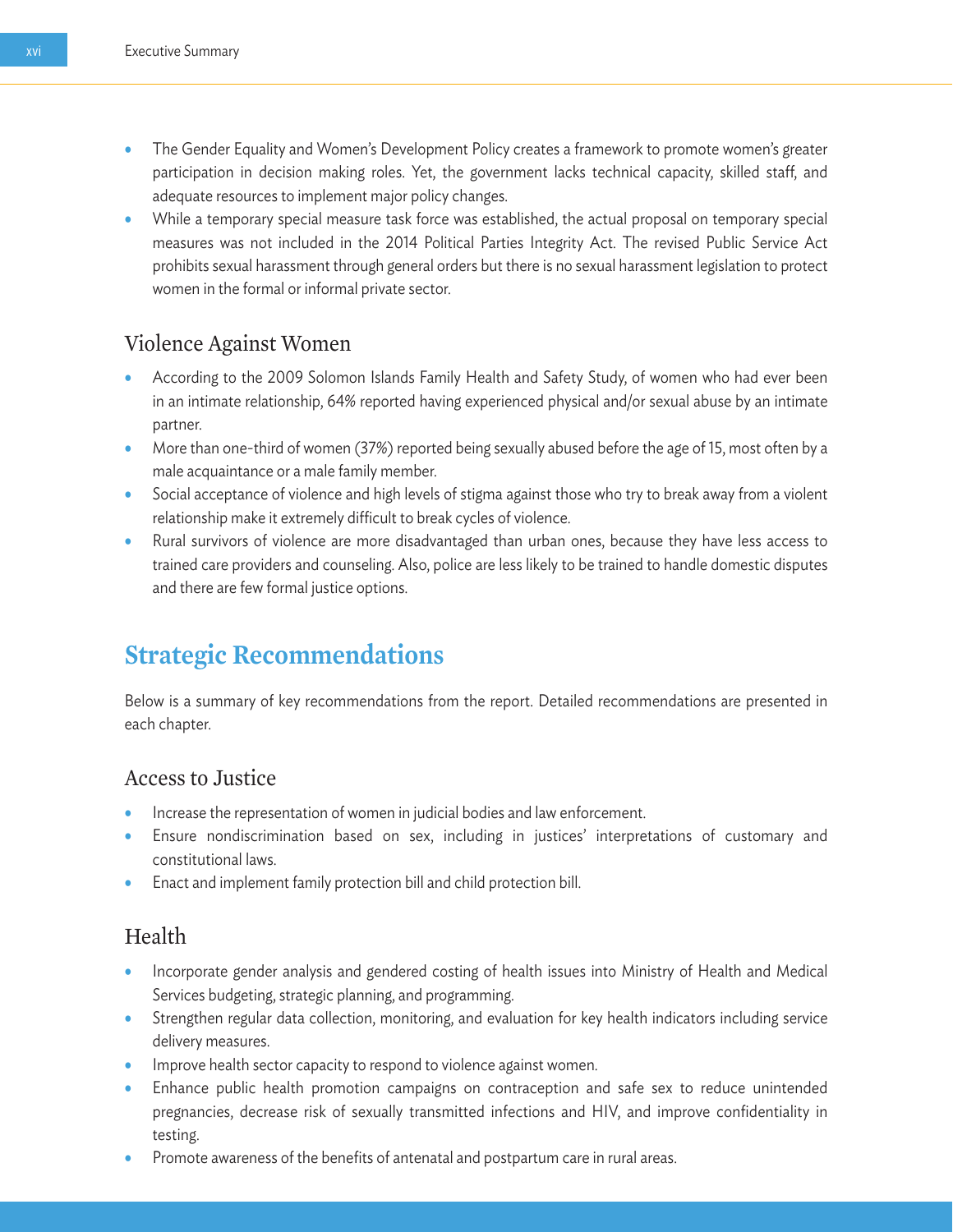#### Education

- Endorse and implement gender in education policy.
- Improve education curriculum to avoid gender stereotypes and provide awareness training to all stakeholders on eliminating gender stereotypes.
- Identify specific barriers to girls' schools attendance by province and implement actions to reduce gender disparities, including improvements of school infrastructure to provide safe water and sanitation facilities and increased allocation of dormitory spaces for girls.
- Improve collection of sex-disaggregated data on enrollment, dropouts, transition, and completion.
- Integrate leadership and management course in teachers' trainings; increase the number of female teachers in senior secondary level.
- Expand and diversify TVET programs for women with strong labor market relevance and greater flexibility, and develop incentive schemes to increase women's skills training in nontraditional areas.

#### Economic Empowerment

- Remove legislative, regulatory, and policy barriers to women's engagement in the formal private sector and wage employment.
- Introduce special measures, in both the public and private sectors, to support gender equality and women's empowerment. Special measures could include hiring quotas for women, incentive schemes for employers to take on female apprentices, and targeted support for training women in business.
- Ensure rural and urban women have access to finance and marketing opportunities through the government's Micro, Small and Medium-Sized Enterprises (SME) Policy and Strategy.
- Improve market infrastructure and operating conditions, as well as transport infrastructure, to stimulate women's engagement in paid work and economic empowerment, especially in rural areas.

#### Decision Making and Leadership

- Introduce appropriate temporary special measures in Parliament, political parties, and the public service to encourage more women to join in senior decision-making positions.
- Partner with media and civil society to promote gender awareness and challenge stereotypes about women in decision-making positions.

#### Violence against Women

- Coordinate funding and capacity building activities to strengthen implementation of the National Policy for Eliminating Violence against Women.
- Improve coordination among service providers to ensure survivors of violence have safe and confidential access to response services (medical, psychosocial, safe space, legal support).
- Implement recommendations from the Solomon Islands Family Health and Safety Study.
- Undertake strategic campaigns to engage men at all levels, from rural communities to Parliament, in ending violence against women.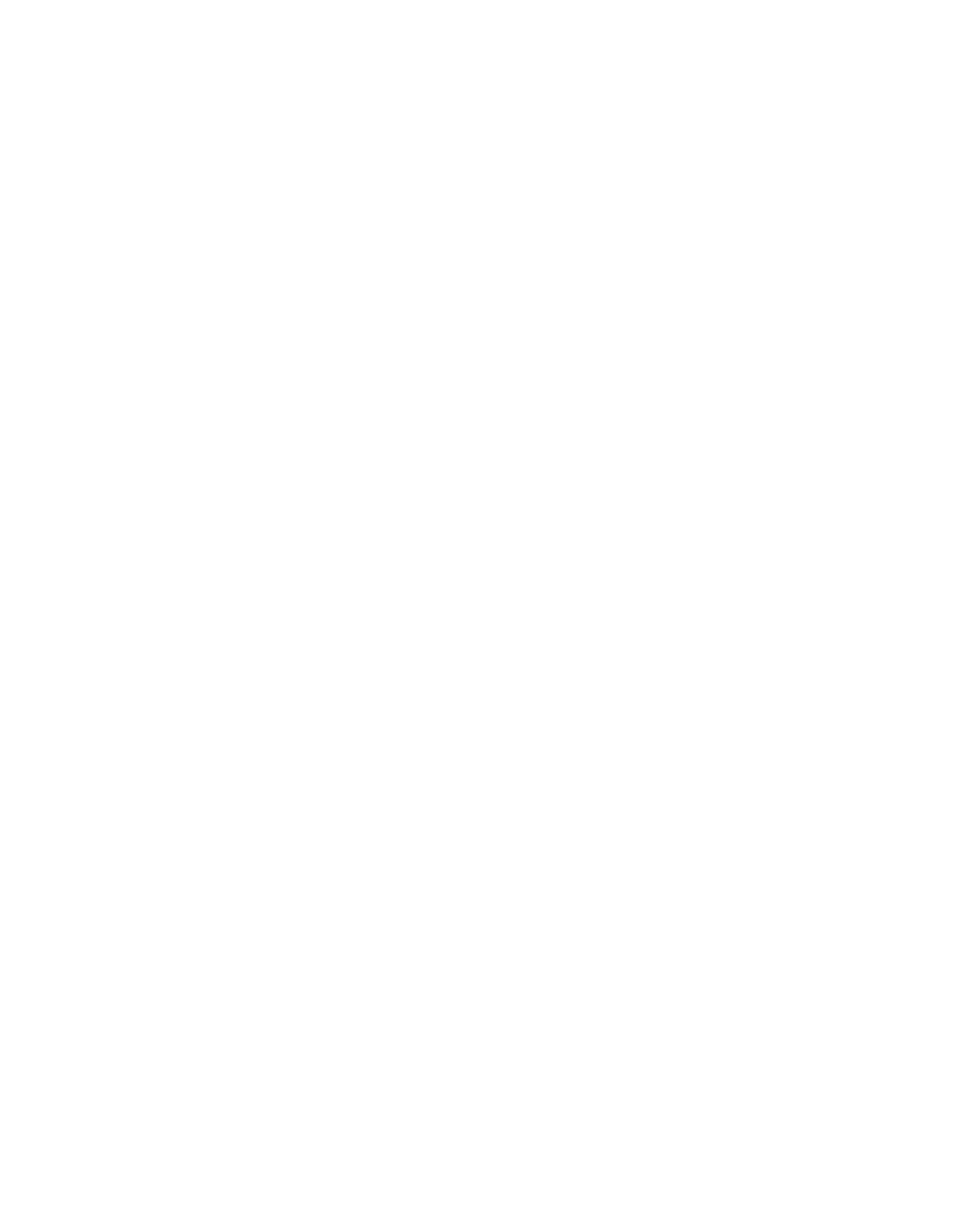

# **1.1 Development Context**

Solomon Islands is located approximately 1,800 kilometers (km) northeast of Australia. It consists of 6 large islands; 20 medium-size islands; and hundreds of small islets, reefs, and outcroppings. The country has a land area of 28,369 km² that includes high-value natural resources, such as forests, minerals, and geothermal energy potential.<sup>1</sup> Solomon Islands has an exclusive economic zone of 1.6 million km<sup>2</sup> with substantial fisheries resources.

The country has been politically independent from Britain since 1978. It is a constitutional monarchy with a Westminster parliamentary system. There are 50 seats in Parliament and elections are held every 4 years. Parliamentary representation is based on single-member constituencies, political parties are numerous and generally weak, and Parliament is characterized by shifting coalitions. $^2$  Since independence there have been only three female members of Parliament. At lower levels of government, there are 9 provincial jurisdictions and an urban local government in the capital of Honiara.<sup>3</sup>

The total population is estimated at 515,870 as of 2009, with approximately 60% of the population under age 24. Current government systems and facilities are challenged by the fast-growing population, especially those in rural and remote areas. The population is also culturally and linguistically diverse with 87 distinct languages.4 English is the official language of Solomon Islands, but a Melanesian Pidgin is the general lingua franca. Ethnically the population is made up of 94% Melanesians, 4% Polynesians, and 2% other races including Asians, Micronesians, and Caucasians. There are five small populations of Polynesian ethnicity, as well as a number of Micronesian Gilbertese (i-Kiribati) communities that were resettled in Solomon Islands from the 1950s under British colonial rule. There are significant cultural variations in gender norms although gender equality indicators are low across all groups.

Development challenges facing Solomon Islands include geographic barriers, complex cultures, fast population growth, land tenure issues, lack of economic development, poor transport infrastructure, inadequate delivery of education and health services, and lingering post-conflict tensions between island groups. More than 80% of Solomon Islands' population lives in rural areas, many on remote islands or in mountainous terrain. Because of the difficulty of travel to remote areas, it is a challenge to attract and keep civil servants as staff in health posts, schools, and government offices across isolated communities. These factors entrench rural disadvantage and motivate rural to urban migration.

<sup>1</sup> Pacific Islands Forum Secretariat. 2010. *Good Leadership Report: Solomon Islands.* http://www.forumsec.org/resources/uploads/attachments/ documents/PIFS\_Good\_Leadership\_Report\_Solomons.pdf

<sup>2</sup> T. Wood. 2014. Understanding Electoral Politics in the Solomon Islands. Centre for Democratic Institutions Discussion Paper 2014/02. Canberra: Australian National University. http://cdi.ips.cap.anu.edu.au/sites/default/files/CDI%20DP%202014\_2%20Web.pdf<br>The nine provinces of Solomon Islands are Central, Choisel, Guadalcanal, Makira, Malaita, Isabel, Rennel and Bel

<sup>4</sup> Solomon Islands Statistics Office website. http://www.spc.int/prism/solomons (accessed 9 June 2015)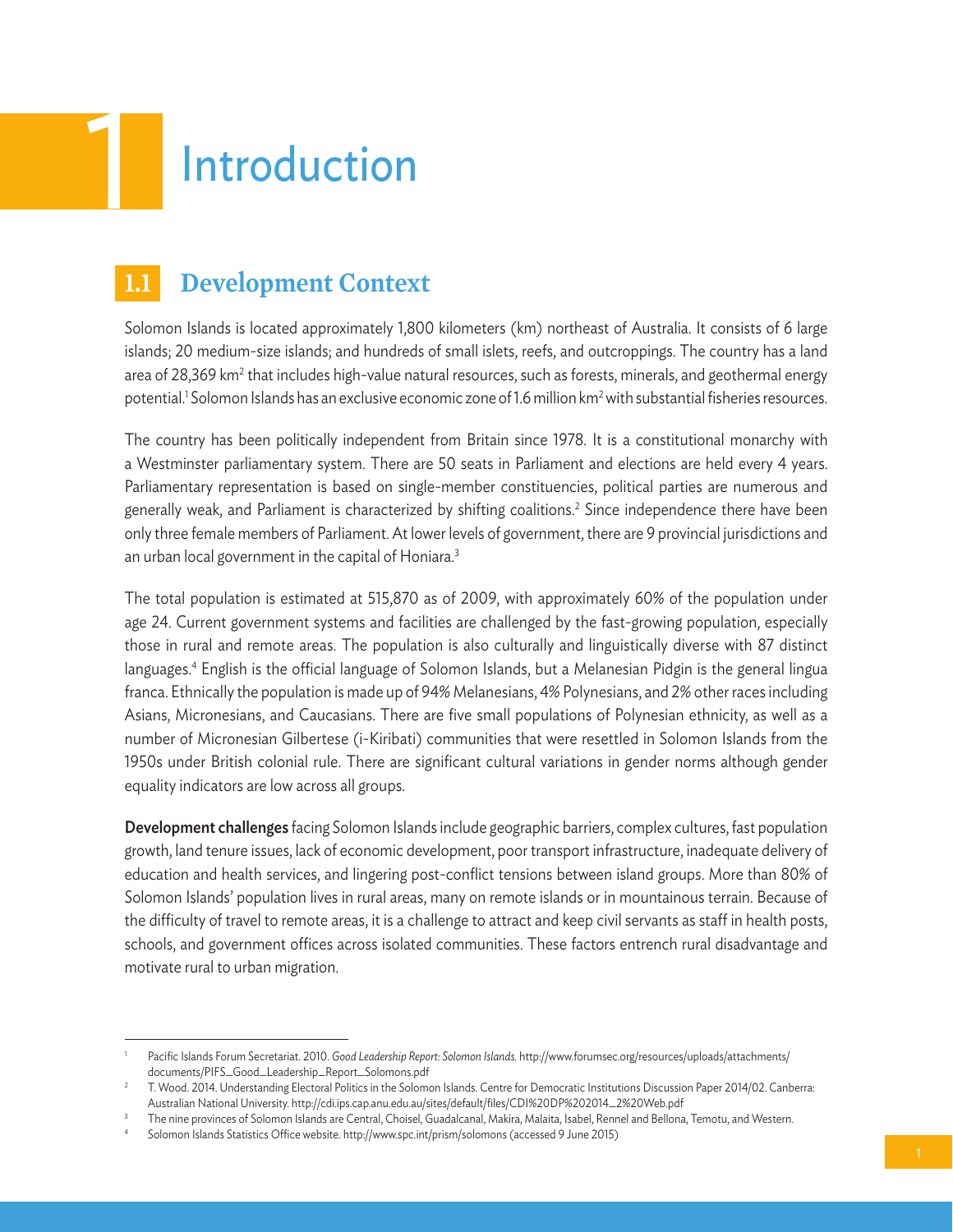Rural populations lack economic opportunities both at home and when they migrate to urban areas. It is difficult for them to find cash resources to meet expenses for health and education. Statistics and in-depth qualitative research indicate that scarcity of cash income often has more detrimental effects on the education of girls and on the health of women.<sup>5</sup> Such disadvantage for women is particularly salient for those who are in abusive relationships.6

Rural to urban migration has been historical and remains problematic due to lack of employment and housing for migrants among other factors. Finding housing is extremely challenging for migrants due to restrictive land tenure systems, and migrants often have no other option than to move in with relatives who are already working or squatting in town. Due to the strength of traditional obligation, or *wantok* systems, those relatives generally feel they have little choice but to accept all extended family members who need housing. This can result in serious overcrowding and stress within households.

"The Tensions" is a term used in Solomon Islands to reference the period from late 1998 to 2003 when longstanding ethnic tension linked to interisland migration escalated into armed conflict. People (mainly younger men) on the island of Guadalcanal, where the main township of Honiara is located, resented people from the island of Malaita who moved to Guadalcanal for economic opportunities (Box 1.1); this was a key factor that fueled the conflict. Arms were smuggled into the country from Papua New Guinea and there were violent clashes between rival militants. This undermined the government and delivery of its services. The Tensions also had a serious negative impact on law and order, social stability, and the economy.

Men and women from all cultural and ethnic groups suffered during the Tensions, but women faced specific threats both within and outside their homes all around Guadalcanal. As fighting and killings escalated, violence against women also increased including rape, forced marriage, kidnapping, and domestic violence. The "Tension Trials" that were held to address crimes committed during this period did not include prosecutions for violence against women or sexual violence, although a few cases were heard in the regular Honiara-based courts.<sup>7</sup>

Women were excluded from the decision-making processes at the outset of the Tensions, but became important go-betweens in the informal peace negotiations. Despite their widely acknowledged role as peacemakers, women were excluded from formal peace talks. The Tensions have been documented from a number of perspectives in the five-volume 2012 report produced by the Solomon Islands Truth and Reconciliation Committee.8

<sup>5</sup> Government of Solomon Islands, Ministry of Education and Human Resource Development. 2011. *Barriers to Education.* Honiara; and Ministry of Finance and Treasury. *2009 Population and Housing Census.* National Statistics Office. Honiara.

<sup>6</sup> Secretariat of the Pacific Community. 2010. *Transforming Power Relations: Equal Status of Women and Men at the Household Level in the Pacific.* Noumea. http://www.spc.int/en/our-work/education-training-and-human-development/human-development/news/450-transforming-powerrelations-equal-status-of-women-and-men-at-the-family-level-in-the-pacific.html<br>J. Braithwaite, S. Dinnen, M. Allen, V. Braithwaite, and H. Charlesworth. 2010. Pillars and Shadows: Statebuilding as Peacebuilding in Solomon

Canberra: ANU ePress. http://press.anu.edu.au/apps/bookworm/view/Pillars+and+Shadows%3A+Statebuilding+as+peacebuilding+in+Solomon+Is lands/5221/upfront.xhtml<br>Solomon Islands Truth and Reconciliation Committee (TRC). 2012. Solomon Islands TRC Final Report (5 volumes). http://pacificpolitics.

com/2013/01/solomon-islands-trc-final-report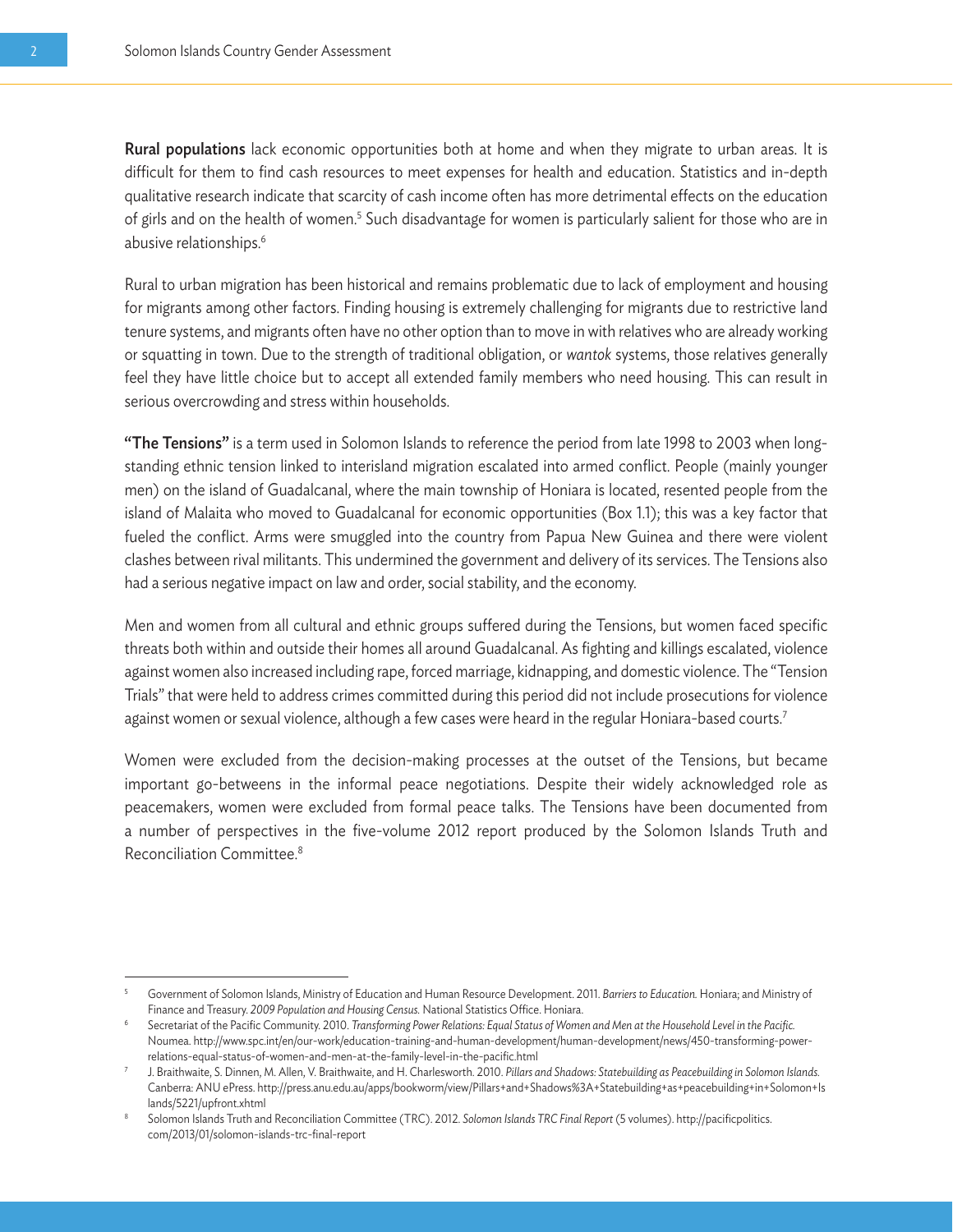Migration for economic opportunity has been taking place since the beginning of colonization in Solomon Islands and has been the source of considerable tension between island groups, particularly between people from Malaita and Guadalcanal. The 2009 Population and Housing Census figures show that a large proportion of the current Honiara population (64%) were born in other provinces and the majority of those (48%) were born in Malaita.

Malaitan men were a major source of bonded labor for the British and became early internal migrants. They were often more willing to engage in this labor because living and agricultural conditions on much of their island were poor, there was a large population relative to available resources, and there were no whaling stations or pearl industry posts on the island. Many Malaitan men married Guadalcanal women, mixing patrilineal and matrilineal traditions. This complicated land ownership, community relations, and gender dynamics.

After independence, Malaitan women began to migrate more frequently, joining husbands and families for educational and economic opportunities. The Malaitans became a second major population group on Guadalcanal, not only in Honiara but in locations where large plantations had been developed. During the late 1990s, tensions began to escalate in Guadalcanal as resentment was growing against the people from Malaita, who were considered to be taking advantage of jobs, education resources, and government housing benefits that some more radical groups from Guadalcanal felt should be available to them on a priority basis. By that time, close to half the population of Honiara were of Malaitan lineage although many had been born on Guadalcanal and lacked strong connections to their "home" island.

*Source:* Solomon Islands Truth and Reconciliation Committee (TRC). 2012. *Solomon Islands TRC Final Report* (5 volumes). http://pacificpolitics.com/2013/01/solomon-islands-trc-final-report

Poverty is a critical and complex issue in Solomon Islands. Solomon Islands is ranked 143rd out of 187 countries on the human development index. Household income and expenditure survey data and related research demonstrate that the diversity of the population and life patterns make it very difficult to define a national poverty line and assess living conditions in rural versus urban areas.9 Additional challenges are related to the fact that poverty analysis based on household data cannot show the relative well-being of different household members, such as differences between men and women, able bodied and disabled, or children and adults.

Land tenure systems in Solomon Islands are clan-based, in which a single individual or nuclear family rarely owns land outright. This customary ownership restricts economic development, but it also serves to limit poverty by ensuring that most people have access to agricultural and fisheries resources. The soil and climate conditions are conducive to food production in most areas and there are rich coastal resources. People rarely go hungry in rural areas, although levels of stunting in children indicate that nutrition and knowledge of dietary requirements is an issue. While food security is not a major concern for rural populations, there is considerable cash poverty in all areas of Solomon Islands, particularly among people who live away from their home areas and do not have access to land. Relative to the population size, there are few employment options in the formal sector, while there are also issues in shortages of professionally and technically skilled workers. The cost of food is high relative to the low pay scales of casual and informal employment.

<sup>9</sup> W. Narsey. 2009. Analysis of Household Income and Expenditure Survey. Paper presented to University of the South Pacific Development Dialogue, 17 September 2009. Suva, Fiji.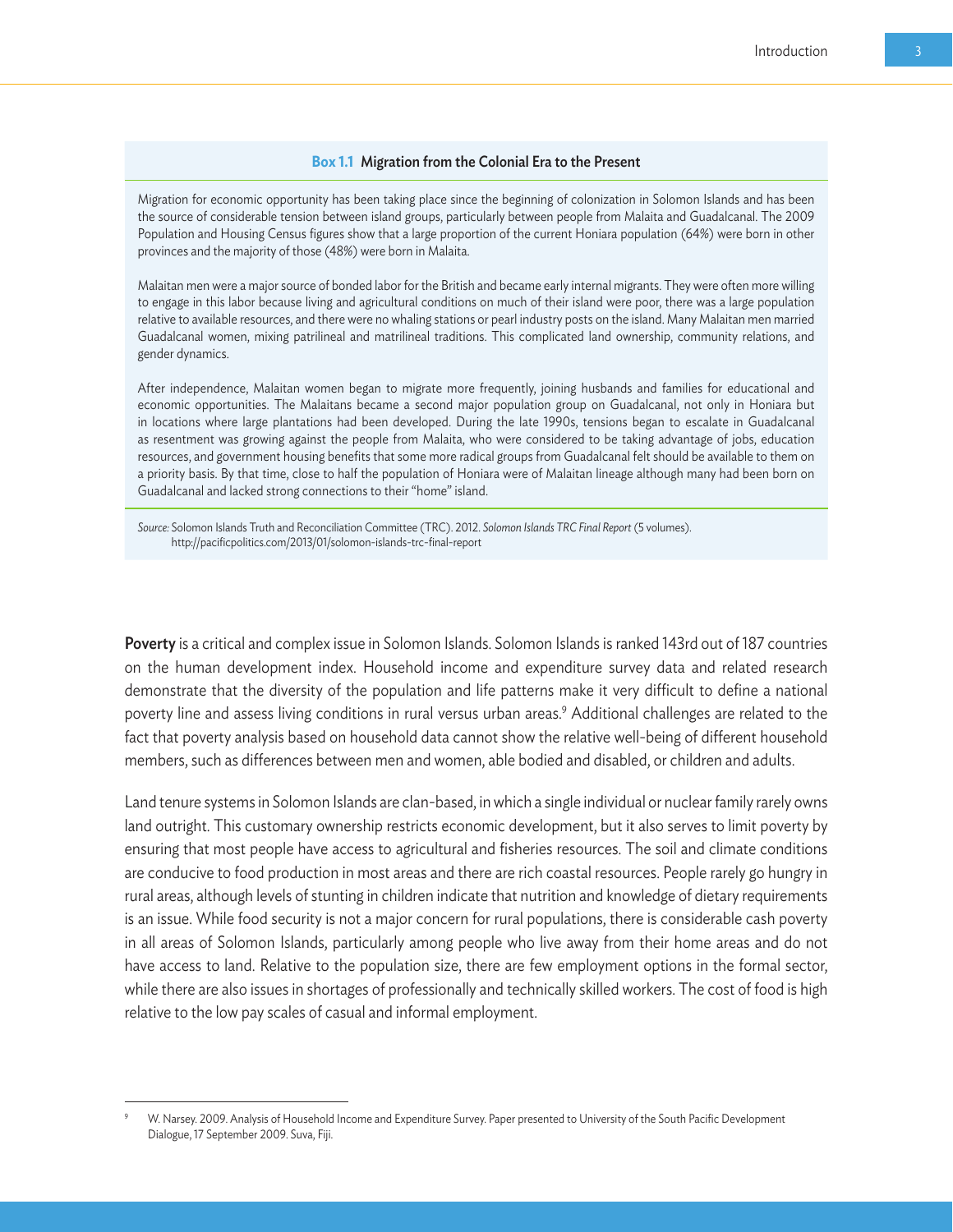### **1.2 Sociocultural and Economic Influences on Gender Relations**

Ethnicity and culture are significant factors in gender relations in Solomon Islands. There are two main indigenous ethnic groups, Melanesians and a minority of Polynesians. Within these main groups there is considerable cultural and linguistic diversity. In some areas of the country, clan membership is based on matrilineal descent and hence rights of land and other clan assets are inherited from the mother.10 In matrilineal societies, men usually head clans and inheritance is often from a woman's brother to her son. This is because women normally marry outside their own clans and may not live in their home communities after marriage. Solomon Islands women from matrilineal groups have not traditionally exercised as much political or spiritual authority as men, nor have they formally led decision making about land, yet they often enjoy higher status than women in patrilineal societies.<sup>11</sup>

In patrilineal societies, land rights are inherited through the father and men are recognized as both conduits of inheritance and decision making. This creates a de facto lower status for women because they are neither members of the lineage through which the highly valued land assets are passed, nor do they receive traditional respect that the matrilineal cultures still sometimes support.

**Traditional land rights** are tied to ethnically derived inheritance systems. Research suggests that many modern influences have undermined the status and traditional rights of women in matrilineal societies. These include Christian teaching; introduction of local-level male leadership, cash crops, and forestry and mining leases; and ascribing of commercial value to land and sea resources.<sup>12</sup>

Access to and control of land-based resources varies between patrilineal and matrilineal groups. Differences are reflected in traditional divisions of labor as well as gender-differentiated access to agricultural areas, water sources, and plants and trees for medicinal and handicraft materials. In decision making, women can be influential in "behind the scenes" negotiations, but this is more likely in matrilineal than patrilineal groups. In both kinship systems, however, men generally dominate negotiations with outsiders such as representatives from government, private companies, donors, or civil society organizations.<sup>13</sup>

Customary and state law, and the ways they interact, influence the development process and gender relations in Solomon Islands. The Constitution of Solomon Islands recognizes custom (kastom in Pidgin) as well as modern law. As Menzies notes:

*Legal pluralism in the Solomon Islands does not simply encompass state law and kastom, but includes the interaction between diverse indigenous regimes, the fact that state law itself is the product of outside influence, and the direct manipulation of kastom by forces emanating from outside the state, such as human* 

<sup>&</sup>lt;sup>10</sup> Matrilineal kinship is not to be confused with the concept of matriarchy, where women would have economic resources and decision-making power.

<sup>11</sup> Contributions on anthropological issues in this and the following paragraphs have been provided by Dr. Penelope Schoeffel Meleisea.<br>12 Buth Maetala 2008 Metrilipeal Land Tenure Systems in Solomon Islands: The cases of G

<sup>12</sup> Ruth Maetala. 2008. Matrilineal Land Tenure Systems in Solomon Islands: The cases of Guadalcanal, Makira and Isabel Provinces. In Elise Huffer, ed. *Land and Women: The Matrilineal Factor: The Cases of the Republic of the Marshall Islands, Solomon Islands and Vanuatu.* Pacific Islands Forum Secretariat. Suva.

<sup>13</sup> Maetala. 2008.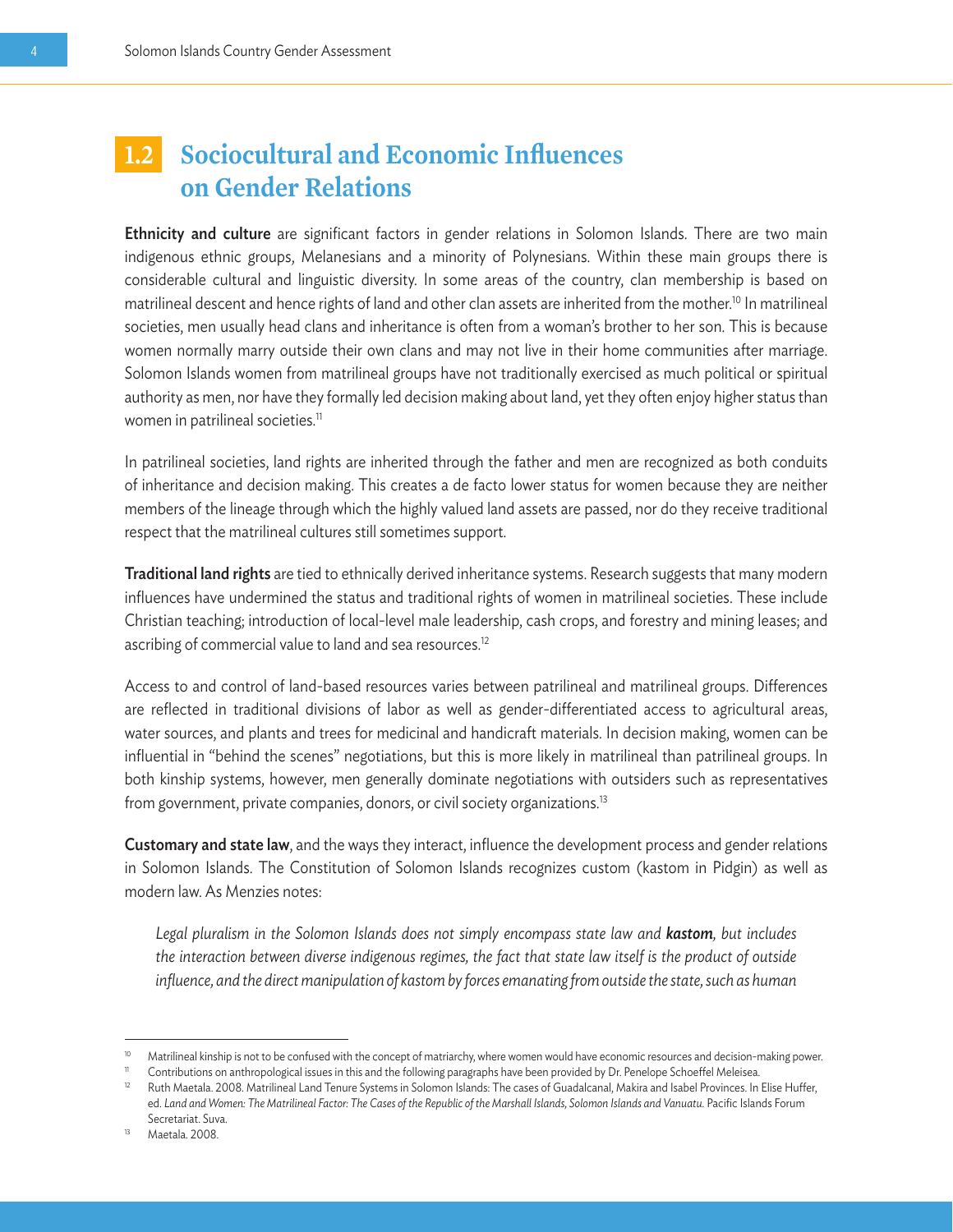*rights norms and "project law." These interactions play out in both competition and accommodation and at the local level include tensions of generational pluralism. The "tensions" of 1998 to 2003 arose because socio-economic and ethnic disputes were unable to be resolved peacefully within existing legal orders and governance structures.*<sup>14</sup>

Customary norms may be invoked throughout Solomon Islands in relation to issues such as men's and women's control over family decisions, land rights, marriage and bride-price, division of labor, and the custody of children. Custom is often used to justify the notion that women are inferior to men, and that men's oppressive behavior and violence is acceptable. This places Solomon Islands women in a dilemma, as few wish to criticize their traditional culture in defense of their rights, although a few courageous writers have done so.<sup>15</sup>

Masculinities are changing over time, affecting women's status and security. A number of scholars of social change and male roles in Melanesian cultures argue that male roles in traditional governance, ritual, and warfare have been undermined by modern influences. As a result, more negative forms of masculinity, including binge drinking, sexual promiscuity, and denigration of women, have taken their place. This may be exacerbated by the male migration to towns and to logging, plantation, and mining enclaves.16

Gender relations in Solomon Islands are heavily male dominated and this perpetuates discrimination against women and girls. Inequalities in control of decision making, economic resources, access to health care, education, and leisure time restrict the rights and freedoms of girls and women, resulting in unequal benefits for them from the development process. These inequalities do not stem solely from traditional customs and systems, but have been reinforced to some extent by colonial and religious systems. Male dominance has also been exacerbated by recent conflicts in Solomon Islands when the population was subjected to militarization and violence that fueled hypermasculine behaviors, including violence against women.<sup>17</sup>

Gendered stereotypes often portray women as less able than men to lead, make decisions, and achieve high standing in Solomon Islands society. Stereotyping entrenches acceptance of discriminatory behavior and harmful practices such as sexual abuse, keeping girls out of school, early marriage, and using girls as commodities to offset cash poverty. Bride-price systems, and sending young women to work as domestic or sex workers for the financial benefit of their families, are examples of traditional and modern exploitation of young women.18

Violence against women is one of the biggest challenges to development in Solomon Islands, as discussed in this report by examining the costs and negative impacts it creates across sectors. The impact of violence undermines social stability and prevents women from contributing to and benefiting from the development process. The costs of violence against women to society have not been formally calculated for Solomon

<sup>14</sup> Nicholas Menzies. 2007. *Legal Pluralism and the Post-Conflict Transition in the Solomon Islands: Kastom, human rights and international interventions.* Hertie School of Governance. Berlin.

<sup>15</sup> See for example, Jully (Sipolu) Makini. 1997. *Civilized Girl: Poems.* South Pacific Creative Arts Society. Suva.

<sup>16</sup> See, for example, R. Eves. 2009. Men, Masculinity and Development in the Pacific. *SSGM Briefing Note* 2009/2; and R. Eves. 2011. Men, Masculinity, and Violence in Papua New Guinea: Towards Developing Culturally Appropriate Responses. *South Pacific Journal of Philosophy and Culture.* Vol. 10. pp. 59–76.

<sup>17</sup> A. Moser. 2006. *Engendering Conflict Early Warning: Lessons from UNIFEM's Solomon Islands Gendered Conflict Early Warning.* United Nations Development Fund for Women (UNIFEM). Suva.

<sup>18</sup> Protection Project. 2010. *A Human Rights Report on Trafficking in Persons, Especially Women and Children.* Johns Hopkins University. Washington. http://www.protectionproject.org/wp-content/uploads/2010/09/Solomon-Islands.pdf. The Protection Project is a human rights institute based at The Johns Hopkins University School of Advanced International Studies in Washington, DC.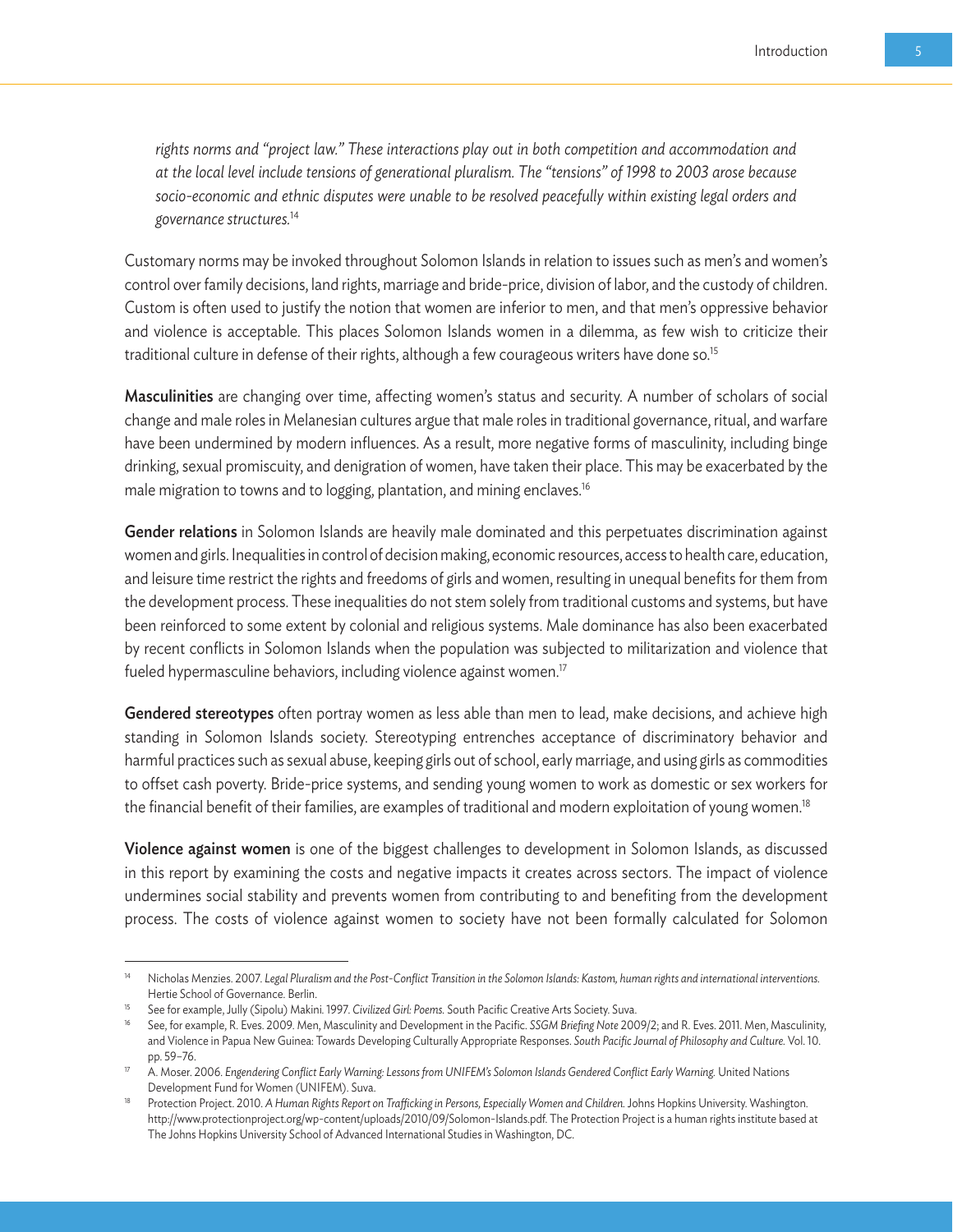Islands, but a costing study is being planned for 2014–2015. International research has shown that the estimated costs of intimate partner violence are very high (Box 1.2). Other social impacts, which may not directly translate into economic costs, include a severe toll on women's and children's mental health, their inability to engage effectively with their families and communities, and their inability to be fully productive in society.<sup>19</sup> The Tensions were not an original trigger for violence against women in Solomon Islands, but that recent history exacerbated and perhaps normalized violence against women at a higher level.

#### **Box 1.2** Costing Intimate Partner Violence

"Intimate partner violence results in a number of costs that affect the well-being of women, their households and communities. There are both direct costs of intimate partner violence for households and communities as well as the indirect costs of such violence on households. Direct costs consist of the actual expenditures and the value of services used in responding to intimate partner violence. Direct cost calculations broadly include costs of medical and social services as well as services provided by the police and the criminal justice system. At the household level, the expenditures on goods and fees for services constitute the bulk of the direct costs, though transportation costs to access services also may be significant in certain contexts. At the community level, provider costs include but are not limited to human resources expended on intimate partner violence cases as well as the costs of any type of supplies/infrastructure used during service provision.

Injury resulting from intimate partner violence can force women to take time off from paid as well as unpaid work and/or may result in lower productivity. In some instances, other household members also may have to alter their work pattern due to intimate partner violence. The value of lost earnings and productivity at the household level are defined as the indirect costs of intimate partner violence."

*Source:* International Center for Research on Women and United Nations Population Fund. 2009. *Intimate Partner Violence—High Costs to Households and Communities.* New York.

### **1.3 Gender Equality Frameworks in Solomon Islands**

The Constitution of Solomon Islands, passed in 1978 and amended in 2009, provides for individual rights and freedoms and protection against discrimination based on race, color, sex, creed, place of origin, or political opinions. However, while the constitutional Bill of Rights includes statements on nondiscrimination on the basis of sex, there is no comprehensive definition of gender discrimination. The National Development Strategy's mission statement notes that the government will strive to "create a modern, united and vibrant Solomon Islands founded on mutual respect, trust and peaceful coexistence in a diverse yet secure and prosperous community where tolerance and gender equality are encouraged and natural resources are sustainably managed." The National Development Strategy further identifies gender equality priorities through detailed reference to the national gender policy, disability strategy, and children's policy.

Internationally, the Government of Solomon Islands is party to a number of agreements, including the Convention on the Elimination of All Forms of Discrimination against Women and the Convention on the Rights of the Child, which recognize that (i) women and men have equal rights to participate in and benefit from development and (ii) gender inequality is a barrier to successful development. Regionally, in 2012, Pacific Islands Forum leaders,

<sup>19</sup> Secretariat of the Pacific Community. 2009. *Solomon Islands Family Health and Safety Study.* Noumea.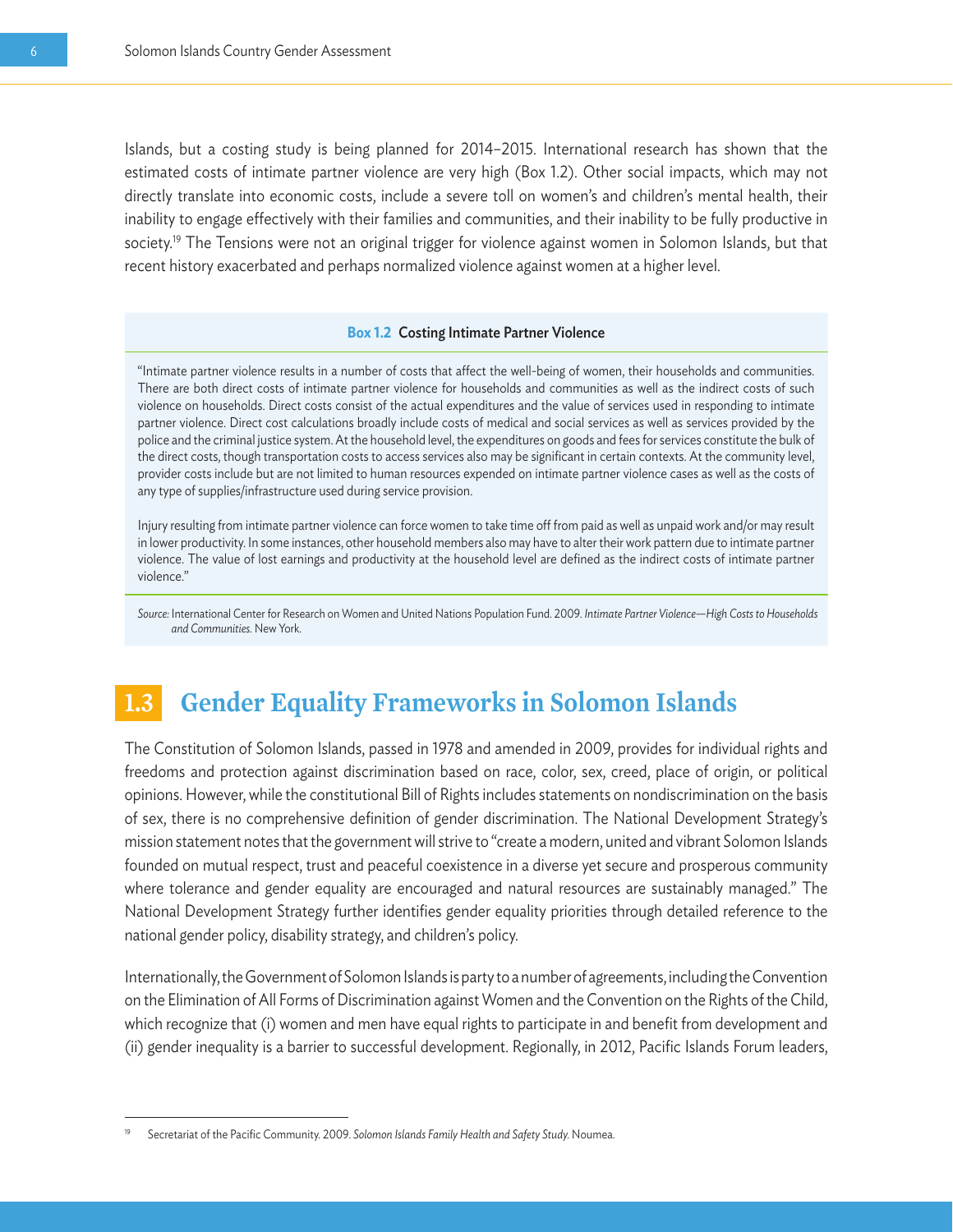including the Solomon Islands Prime Minister, made a comprehensive agreement to implement the gender equality actions identified in the

- Convention on the Elimination of All Forms of Discrimination against Women (CEDAW),
- Millennium Development Goals,
- Revised Pacific Platform for Action on Advancement of Women and Gender Equality (2005 to 2015),
- Pacific Plan,
- 42nd Pacific Islands Forum commitment to increase the representation of women in legislatures and decision making, and
- 40th Pacific Islands Forum commitment to eradicate sexual and gender-based violence.20

The Solomon Islands Gender Equality and Women's Development Policy links national and international commitments through policy direction, specific program guidance, and stipulating the need for effective monitoring and evaluation of progress at regular intervals. The passage of legislation for family safety further strengthens that work. The overarching commitment as stated in the policy

*recognizes that women and men are equal partners in the development of Solomon Islands, and places gender*  equality at the heart of economic and social progress, giving equal value to the roles and responsibilities of *Solomon Islands' women and men. It also recognizes that in order to redress gender inequality it is necessary to*  invest in women's development while women and men work together to address attitudinal and institutional *barriers to gender equality.*

The statement is particularly progressive, since it clarifies that gender equality is not about women. It is about relationships, differential opportunities, and power dynamics between groups of people—in this case between men and women and between girls and boys. Clear and high-level recognition of gender issues in the policy highlights that both women and men need to be fully engaged in promoting gender equality and that there are specific benefits to be realized in different ways. Engaging men and boys in gender equality needs to be a priority because their engagement is essential in altering discriminatory gender-based power dynamics. At the household level, gender equality can support improved communication, increase child well-being and psychological health, reduce violence, and support more equal sharing of workloads. At the national level, gender equality results in improved educational outcomes and increased economic activity, while supporting more flexibility in roles and life choices for both men and women.<sup>21</sup>

<sup>20</sup> Pacific Leaders Gender Equality Declaration. 1 September 2012. http://www.pina.com.fj/?p=pacnews&m=read&o=4535371750416152240ff11f10e cf5. The full text of this link is provided in Annex 2.<br>Asian Development Bank. Gender and Development. http://www.adb.org/themes/gender/main; and World Bank. Millennium Development Goals:

Promote Gender Equality and Empower Women by 2015. http://www.worldbank.org/mdgs/gender.html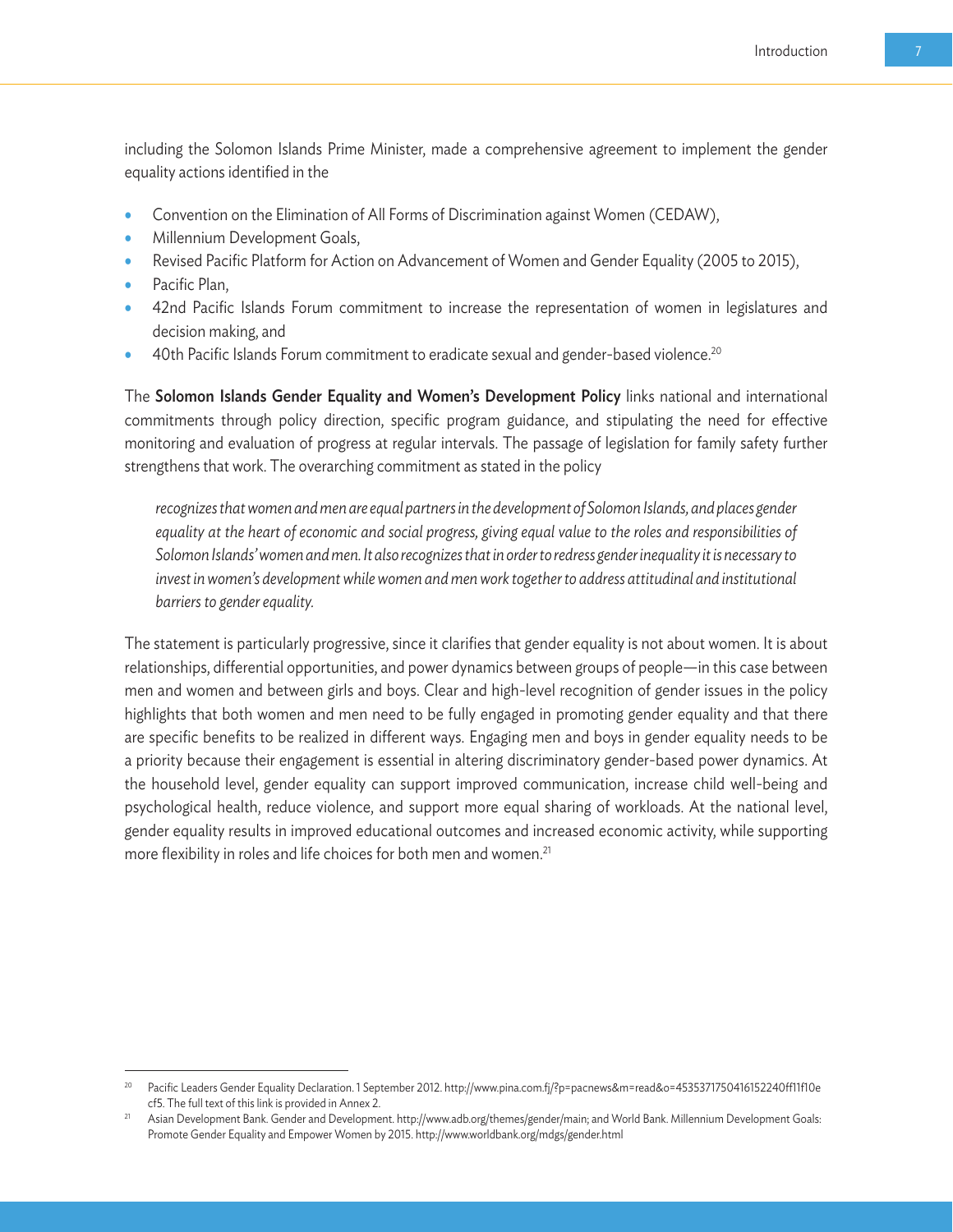

### **2.1 Governance and Legal Frameworks**

The **legal framework** for gender equality in Solomon Islands is based, to varying degrees, on international and national norms and standards. Solomon Islands ratified the Convention on the Rights of the Child in 1995 and acceded to the Convention on the Elimination of All Forms of Discrimination against Women (CEDAW) in 2002. These two international conventions, along with other guiding frameworks such as the Millennium Development Goals, the Pacific Plan and related Pacific island leaders' statements, and the Revised Pacific Platform for Action, have served to raise awareness about gender equality as a national commitment.<sup>22</sup> In January 2013, the cabinet approved the country's combined initial, second, and third CEDAW reports. The reports note that constitutional "rights and freedoms are however subject to the public interest and to the rights and freedoms of others. Consequently, courts have the discretion to deny the rights and freedoms if they consider it in the public interest to do so."23

Customary and constitutional laws are both recognized in Solomon Islands. This is particularly challenging because the Constitution outlines a complex interrelationship between constitutional and customary law and makes law makers and the courts responsible for ensuring that justice is done and that customary law is not inconsistent with the Constitution. This complexity, the general conservatism of customary law, the remoteness of local court jurisdictions from higher courts, and the associated discretion the Constitution conveys upon the courts have resulted in a number of concerns in the CEDAW report; these include lack of protections against discrimination based on sexual orientation, HIV status, and marital status, and potential conflicts between nondiscrimination and discriminatory customary legal rulings.<sup>24</sup> Exceptions to the right to nondiscrimination listed in subsection 5 of the Constitution leave considerable scope for interpretation, which are potentially discriminatory against women and other marginalized groups.<sup>25</sup>

Governance systems and violence against women. Dealing with perpetrators and providing protection for victims of gender-based violence is an issue that is generally dealt with in local communities, although not through the local court system.26 Very few cases are actually brought into the public eye for mediation or legal rulings. For those that are, whether they come to a magistrate's court or are considered by local leaders, biased custom and tradition often influence decision makers, who are almost universally male. As a consequence, rulings do little to promote a zero tolerance approach to violence against women or to uphold women's and

<sup>22</sup> Pacific Leaders Gender Equality Declaration. 1 September 2012. http://www.pina.com.fj/?p=pacnews&m=read&o=4535371750416152240ff11f10ecf5

<sup>23</sup> Government of Solomon Islands, Ministry of Women, Youth, Children and Family Affairs (MWYCFA). 2012. *Solomon Islands Combined Initial, Second and Third CEDAW Report.* Honiara.

<sup>24</sup> MWYCFA. 2012. *Solomon Islands Combined Initial, Second and Third CEDAW Report.*

<sup>25</sup> UN Women. 2013. *Gender Equality and Constitutions of Asia and Asia Pacific.* http://www.unwomen.org/~/media/Headquarters/Attachments/ Sections/Library/Publications/2013/2/Asia-and-Asia-Pacific-Constitutions%20pdf.pdf

<sup>26</sup> Local court systems usually handle land issues.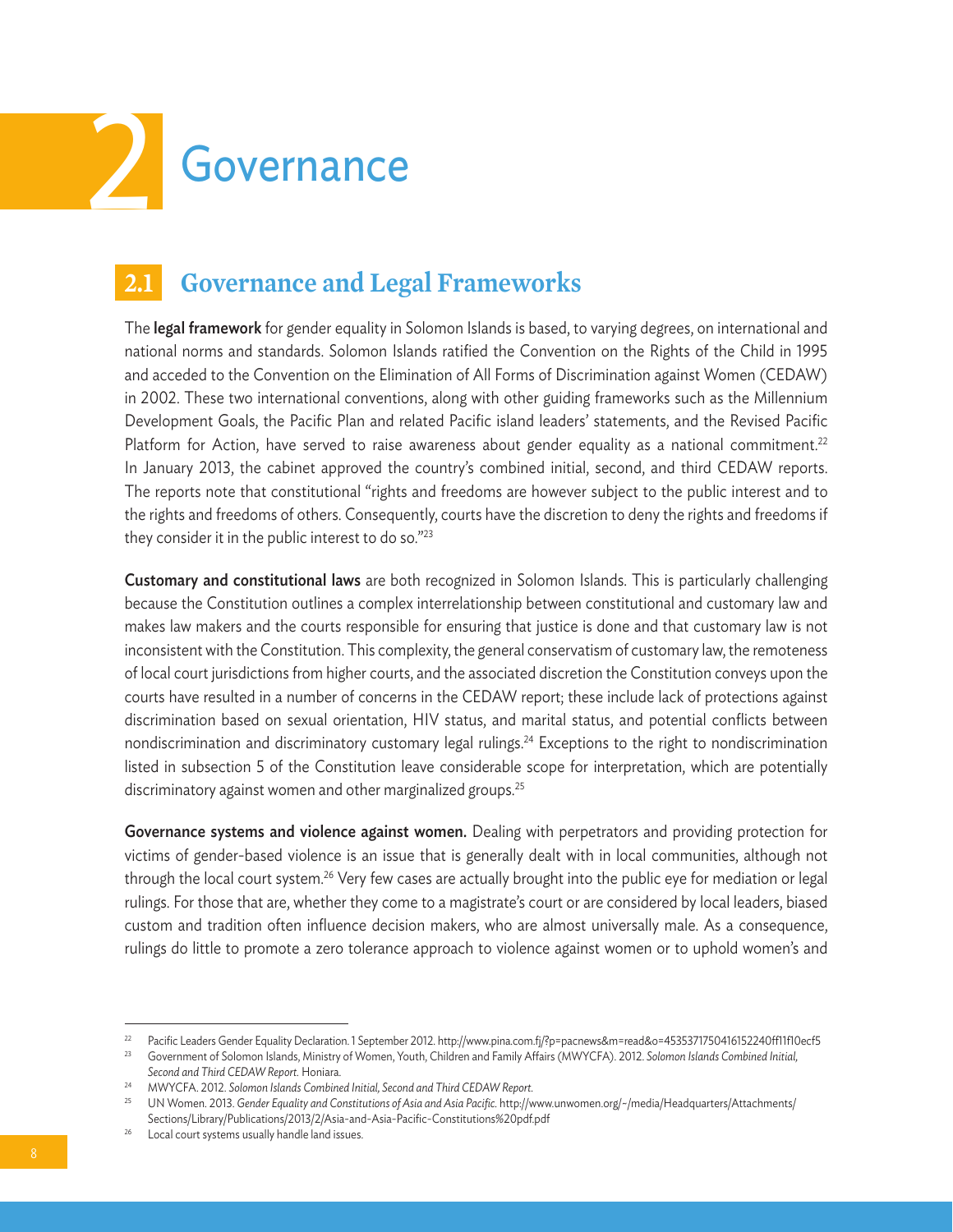children's human rights. This contravenes the Constitution's direction for nondiscrimination, especially as there is currently no specific legislation on violence against women.<sup>27</sup>

Gender-responsive legislation has been drafted to further protect the human rights of women and children. The family protection bill and the child protection bill are currently in draft and if passed will provide protection from many forms of violence. The approval process of these bills has been slow despite support from development partners, but the Ministry of Women, Youth, Children and Family Affairs and the Ministry of Health and Medical Services are currently planning to bring both proposed laws before Parliament. Following enactment of the bills, the government will face a number of challenges to roll out awareness of the new laws and work toward implementation. For example, the family protection legislation will introduce a range of orders that will fall under the responsibility of the police. The police have limited capacity and limited presence in many communities due to geographic constraints and cost of transport. It will therefore take considerable time before the legislation can be implemented and support positive change in many rural communities.

Gaps in legislation undermine gender equality and women's participation in development in Solomon Islands. As noted earlier, a comprehensive definition of gender discrimination is missing from the Constitution, and no such definition is included in any other legislation. There is no legislation allowing for temporary special measures of any sort. Such legislation would legitimize and facilitate special and targeted programs for women, including proactive gender equality measures such as quotas or targets for women's participation in any aspect of public life.

There are a number of other gaps where legislation fails to uphold gender equality and nondiscrimination on the basis of sex. Examples include differences in men's and women's rights to citizenship under the Citizenship Act, protection of domestic workers under the Labor Act, and restrictions related to maternity leave under the Labor Act. The Divorce Act does not provide criteria for division of marital property and courts rely on common law and custom to allocate resources when marriages are dissolved. Due to stereotyping of women's roles, women's nonfinancial contributions to the marriage are not likely to be recognized, undermining women's financial security. Also, while the Wills, Probate and Administration Act states that males and females have equality regarding inheritance, customary rules may lawfully be applied in conflict with legislation; this can disadvantage women partners in family-run businesses.

In addition to legislative gaps, penal code provisions related to abortion state that women who attempt to, or do, terminate a pregnancy are committing a felony and are subject to life imprisonment unless the termination is to preserve the life of the mother. There is also legal discrimination against adolescent girls above the age of 15 who are subject to incest; they are identified as at fault in the eyes of the law and can face up to 7 years of imprisonment.<sup>28</sup>

Policy instruments promoting gender equality and women's and girls' development are being used to uphold women's human rights, and partially address gaps in legislation. These include the overarching national Gender

<sup>27</sup> Government of Solomon Islands and United Nations Development Fund for Women (UNIFEM). No date. *Protecting Women's Human Rights in Solomon Islands Law.* UNIFEM. Suva. See also C. Forster and V. Jivan. 2007. *Translating CEDAW into Law.* UNIFEM. Suva. http://www.bridge.ids. ac.uk/go/home&id=54254&type=Document&langID=1. Also note that the protection from discrimination section of the Constitution is included in Annex 1 for reference.

<sup>28</sup> Forster and Jivan. 2007. *Translating CEDAW into Law.*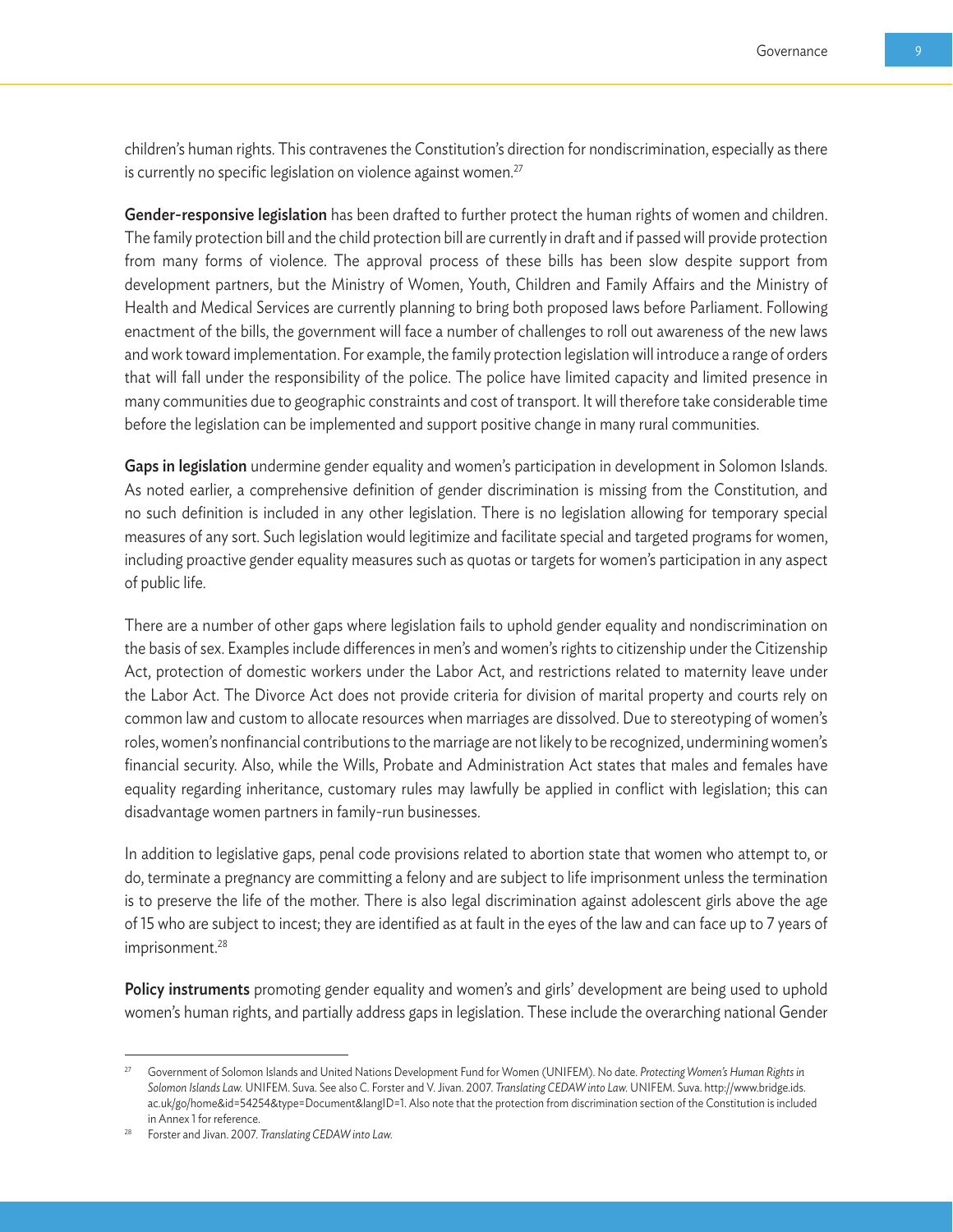Equality and Women's Development (GEWD) Policy, as well as the related Policy on Eliminating Violence against Women and the Children's Policy. These policies identify strategic outcome areas that are complementary and reinforcing. The GEWD Policy has a monitoring and evaluation framework that will allow measurement of progress at the end of each planning period. The first planning period for the policy was 2010–2015 but evaluations of progress had not been initiated as of 2014.

The GEWD Policy priorities cover five areas designed to improve human rights, governance, and the sustainability of development initiatives:

- (i) improved and equitable health and education for girls and boys, women and men;
- (ii) improved economic status of women;
- (iii) equal participation of women and men in decision making and leadership;
- (iv) elimination of violence against women; and
- (v) increased capacity for gender mainstreaming.

Recent World Bank studies indicate that governance systems in Solomon Islands are weak at all levels and exhibit bias against women.<sup>29</sup> Indicators, analysis, and reports from all current development initiatives make this very clear. The country is behind in its performance on the Millennium Development Goals, the national report to the CEDAW Committee specifically notes weaknesses in governance and lack of representation of women at all levels of decision making, and the data on violence against women reflects that women are neglected in the delivery of government services and the court systems.

Implementation of the GEWD Policy priorities will improve equitable governance in Solomon Islands. The policy specifies modalities for engagement of the whole of government in the promotion of gender equality and the first key steps of this work have been progressing (see Chapter 8). Efforts to improve women's representation in decision making are progressing much more slowly as they are dependent on significant social change and improvement of the organizational culture of political parties and government. To date, government has resisted implementing equity measures to redress persistent historical patterns of discrimination. More discussion on this issue is included in Chapter 6.

# **2.2 Justice and Rights Mechanisms**

The formal justice system is supported through the Ministry of Justice and Legal Affairs, which provides oversight to the Attorney General's Office, the Law Reform Commission, the Office of the Director of Public Prosecutions, and the Public Solicitor's Office. The Directorate of Police Prosecutions and the national judiciary, which includes the High Court as well as the magistrates' courts, are additional justice mechanisms operating separately from the ministry. These mechanisms operate only in Honiara and larger provincial capitals.

Informal village courts and customary law are formally recognized and exist in parallel with the formal system. They are the primary source of justice for rural populations. Particularly for rural women, local justice systems and customary mediation processes have a greater impact than the formal justice system. A majority of them

<sup>29</sup> M. Allen, S. Dinnen, D. Evans, and R. Monson. 2013. *Justice Delivered Locally: Systems, Challenges, and Innovations in Solomon Islands.* Justice for the Poor research report. Washington, DC: World Bank Group.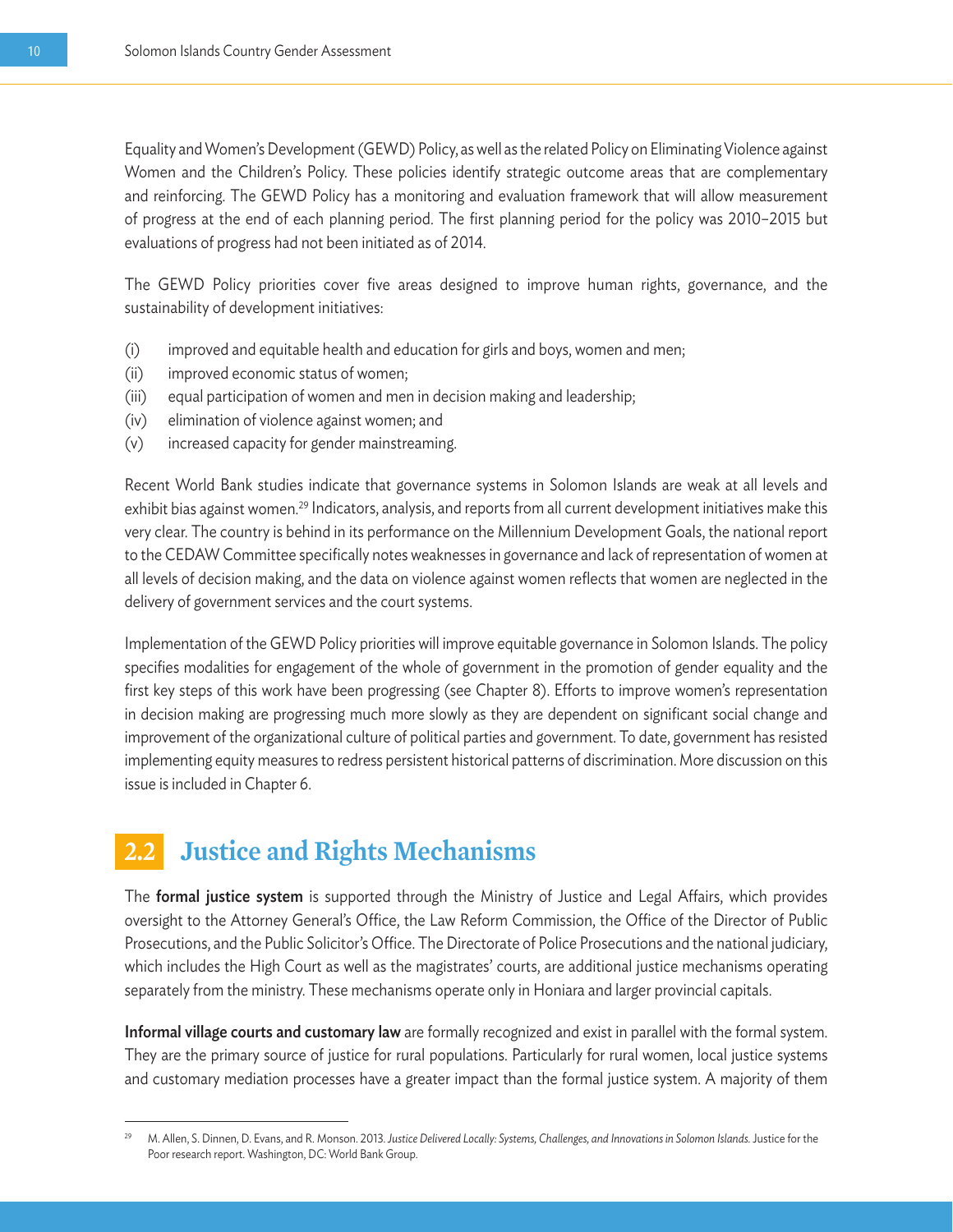do not have the understanding of or access to formal justice services due to lack of information, financial inability, transport barriers, and restrictive social norms.

The constitutional and legal framework of Solomon Islands is a complex blend of western and customary law. In some cases existing national legislation has not been reviewed or updated since colonial times. As a result, some laws are archaic in relation to contemporary realities. Interpretations of customary law will vary depending on the ethnic and linguistic area where it is referenced because different ethnic groups have their own codes for customary arbitration, negotiation, and just decision making. This in turn implies the need for a fusion of local and formal justice mechanisms.

Historically, at the local level, there have been changing structures designed to support social justice, community cohesion, and appropriate conduct. From the 1960s into the post-independence period, but ending in 1998 due to government financial cutbacks, government-funded area councils played a key role in maintaining social order and local justice. The delivery of justice at the local level was supported by area constables or lay police who could refer cases into provincial and national justice systems. It was supplemented with less formal dispute resolution mechanisms provided by local chiefs and religious leaders. Men managed all of these systems; while women may have had some indirect influence at the household level, decisions were based on customs that reinforced male dominance.

The onset of the Tensions in Solomon Islands undermined and exacerbated the weakness and fragmentation of justice systems. After 5 years of tension and conflict, the government's requests for international assistance resulted in a coalition of 15 countries sending the Regional Assistance Mission to Solomon Islands (RAMSI). As of 1 July 2013, RAMSI completed a major transition process to hand over responsibility for most of its mandate to the government. The current RAMSI program is a regional policing mission focused on strengthening the capacity of the Royal Solomon Islands Police Force.

As part of its wide-ranging mandate, RAMSI undertook extensive reforms of the justice system, focusing heavily on institutions at the national capital level. However, links between improved Honiara-based mechanisms and rural justice systems remain problematic.<sup>30</sup> With regard to gender issues in the justice sector, the Solomon Islands Justice Program, supported by the Australian Department of Foreign Affairs and Trade, identifies challenges related to justice, gender equality, and the overall development process:

*Women are likely to be disproportionately affected by degradation in the provision of justice services. Gender equality in Solomon Islands is the country's most challenging development issue and it is going backwards relative to other countries. From the family and community level through to the highest levels of government, women remain largely excluded from decision-making. Within the public service, the last decade or so has seen some encouraging changes, including a sharp increase (from a very low base) in the number of women in senior and mid-level public service positions [as of Sept 2012]. Nevertheless, women still fill only five per cent of senior public service positions and twenty-two per cent of mid-level positions. There are no female High Court Judges and none of the justice agencies have female leaders. More broadly, [Solomon Islands government] officials struggle to translate general advocacy of gender issues into specific policy recommendations that will lead to legislative and policy reform.31*

<sup>30</sup> Allen et al. 2013. *Justice Delivered Locally.*

<sup>31</sup> Australian Department of Foreign Affairs and Trade. 2013. *Solomon Islands Justice Program Delivery Strategy.* Program document. Honiara. p. 3.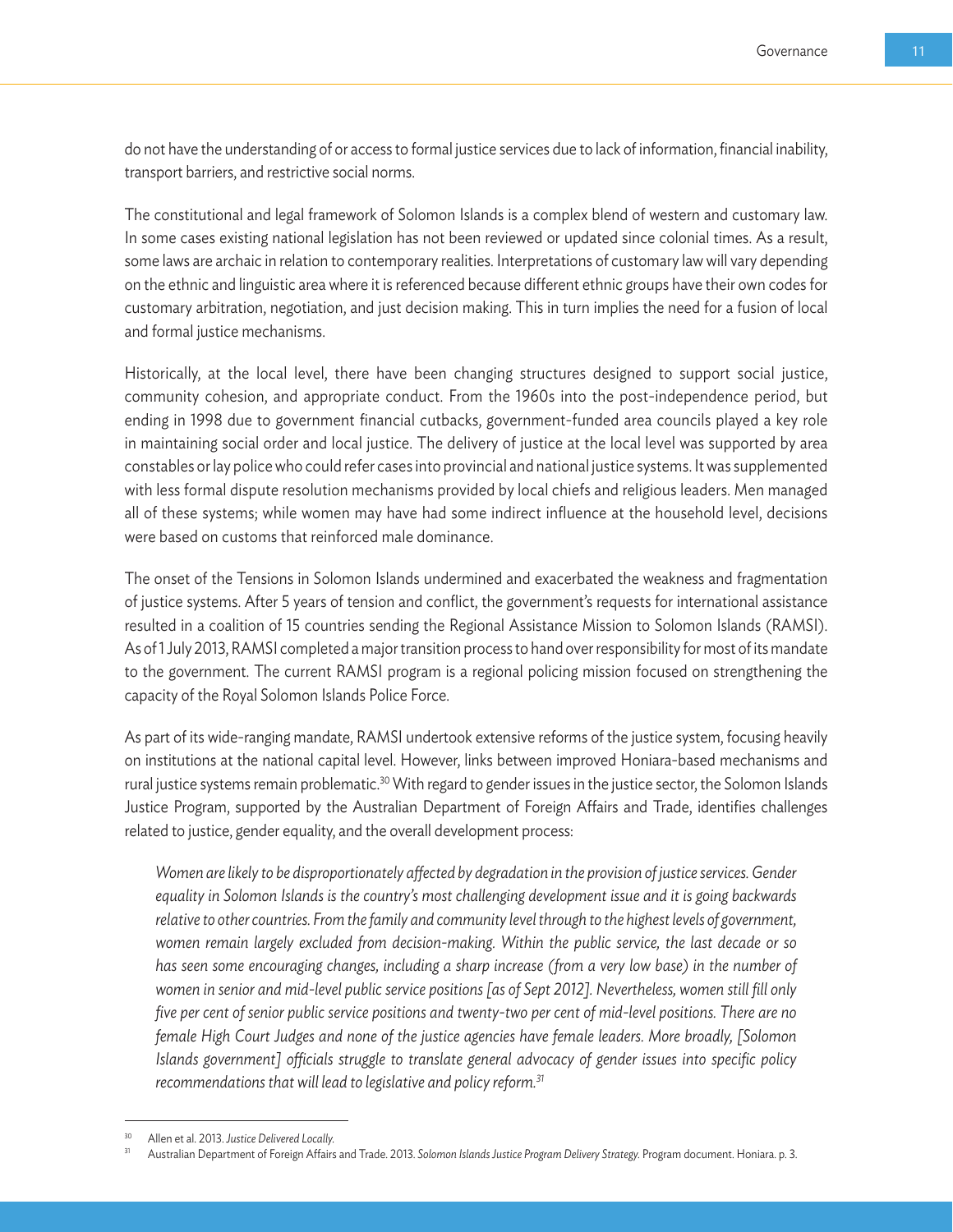The justice sector continues to be heavily reliant on Australia for technical assistance, and there are now some analyses of how gender inequality is undermining and constraining development. There is a continuing need for cross-sector collaboration in development of justice sector policies and mechanisms that will uphold women's right to justice.

Currently, men hold all of the positions in the top two levels of each of the four justice bodies overseen by the Ministry of Justice and Legal Affairs, as well as in the police and in the top two levels of the High Court and the magistrates' courts.32 Men also hold the top two positions in the Ministry of Justice itself, and there is only one female magistrate (2nd class) in Honiara. It has been shown globally that unless judges and decision makers in related structures of the justice system are aware of gender-related human rights issues and specifically trained to interpret them in the context of the law, women are at risk of receiving biased judgments. This does not mean that women magistrates and High Court judges will automatically understand gender issues in relation to interpreting law. It does indicate that there is a need to ensure more gender balance in the judicial system and to build technical capacity on gender and law for all members of the judiciary.

#### **Box 2.1** Gender Awareness Varies in the Judicial System

Attitudinal bias by the judiciary was demonstrated in the 2012 case of *R vs MacBerth Gua* when a judge ruled that although archaic common law allowing marital rape was no longer valid, the wife "must also share the blame" for contributing to the "underlying cause" of the act of rape because she had left the marital home due to the poor quality of the relationship. The husband was sentenced to 4 years imprisonment. The sentence was challenged by an appeal court and subsequently increased to 7 years, but the case demonstrates the need to raise awareness and change attitudes among the judiciary to ensure the government fulfills its obligations to uphold women's legal and human rights without prejudice.

*Source:* Pacific Islands Law Officers Network. http://www.pilonsec.org/index.php?option=com\_content&view=article&id=135&Itemid=113

Justice institutions are primarily sited in Honiara with some magistrates' courts in provincial capitals (Figure 2.1). This is despite the fact that the Solomon Islands population is 80% rural. Where there are no permanent courts at the provincial level, services are provided through circuit magistrates' courts. The local courts are managed and governed by local leaders appointed by the chief justice. There is a lack of sexdisaggregated data in the Ministry of Justice about local court leadership, and there is limited information about selection criteria. It is anecdotally reported that men lead all local courts. These courts have limited jurisdiction and deal primarily with land issues, but in many cases they are the only component of the justice system that rural men and women have access to. Unfortunately, many of these local courts are not functioning on a regular basis and do not offer the range of services needed by the communities.

Significant investment in strengthening justice systems has been done in Solomon Islands through RAMSI, but it is also apparent that this is only beginning to have an impact on awareness about the complex interconnections between gender, governance, law, justice, and development (Box 2.2). At the beginning of the RAMSI mission, the justice system in Solomon Islands was barely functioning and court cases waited up to 2 years for processing, courts in rural areas were often nonexistent, and the lack of law and order in the county was widespread.

Note that in the High Court there are five judicial positions and in the magistrates' courts there are two first-class magistrate positions, one of which was vacant at the time this report was written.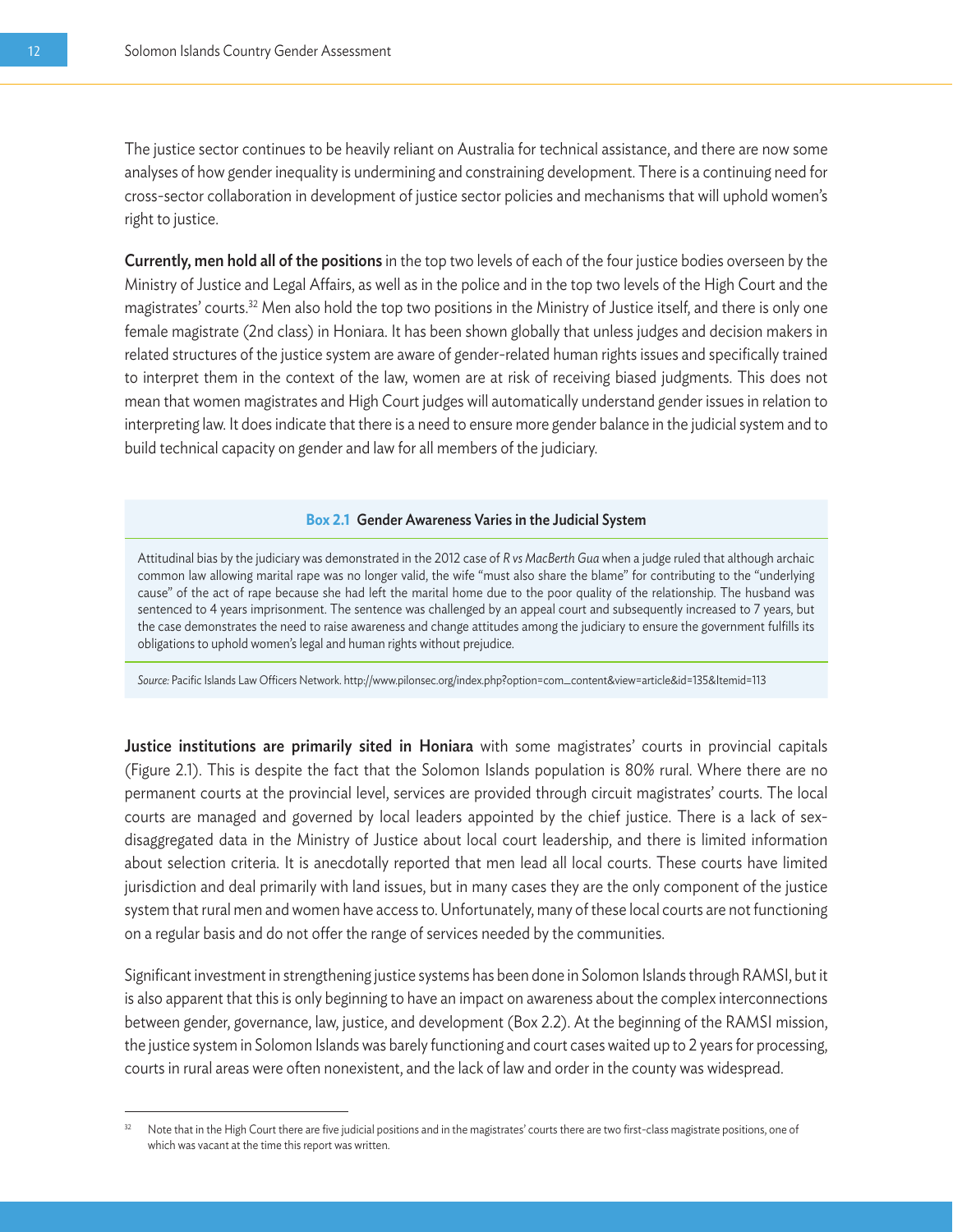

a Rulings by the Customary Land Appeal Court are binding and can only go to the High Court if based on a point of law.

*Source:* Pacific Islands Legal Information Institute. Solomon Islands Courts System Information. http://www.paclii.org/sb/courts.html

#### **Box 2.2** Justice and Gender Equality

"Despite RAMSI's investment in the justice sector in the Solomon Islands, the rule of law continues to mean very little for the vast majority of women and girls. Many women are simply unable to access and navigate their way through formal legal institutions. This can be due to structural as well as cultural barriers, including women's inadequate knowledge of rights and remedies, illiteracy or poor literacy, and lack of resources and time to participate in justice processes, especially given the heavy burden of labour that women bear. These challenges are likely to be even greater for women who are subject to multiple forms of discrimination based on factors such as being part of an ethnic minority, religious or sexual minorities, or for disabled women.

The law is an essential tool for advancing women's rights and gender equality. When a society is governed by the rule of law, with an accessible and just legal system, women can thrive, contribute to the system and improve it for future generations. As such, a robust and effective legal system based on the rule of law is central to assisting women to become equal partners in decision-making and development."

*Source:* Australian Department of Foreign Affairs and Trade. 2013. *Solomon Island Justice Program Delivery Strategy.* Program document. Honiara. pp. 3–4.

Civil society organizations, particularly churches, are also active in support of local justice and fill gaps in formal court structures. They reinforce social value systems and provide opportunities for airing of disputes, counseling, and negotiation. The prevalence and integration of Christianity into Solomon Islands culture, and the localization of church hierarchies, means that faith leaders are often the first choice as mediators to address grievances of people seeking justice for antisocial behavior in families and communities. The male dominance of church hierarchies, however, has the potential to create bias against women, particularly on issues of domestic violence. Church teachings often seem to promote reconciliation and interests of family over women's own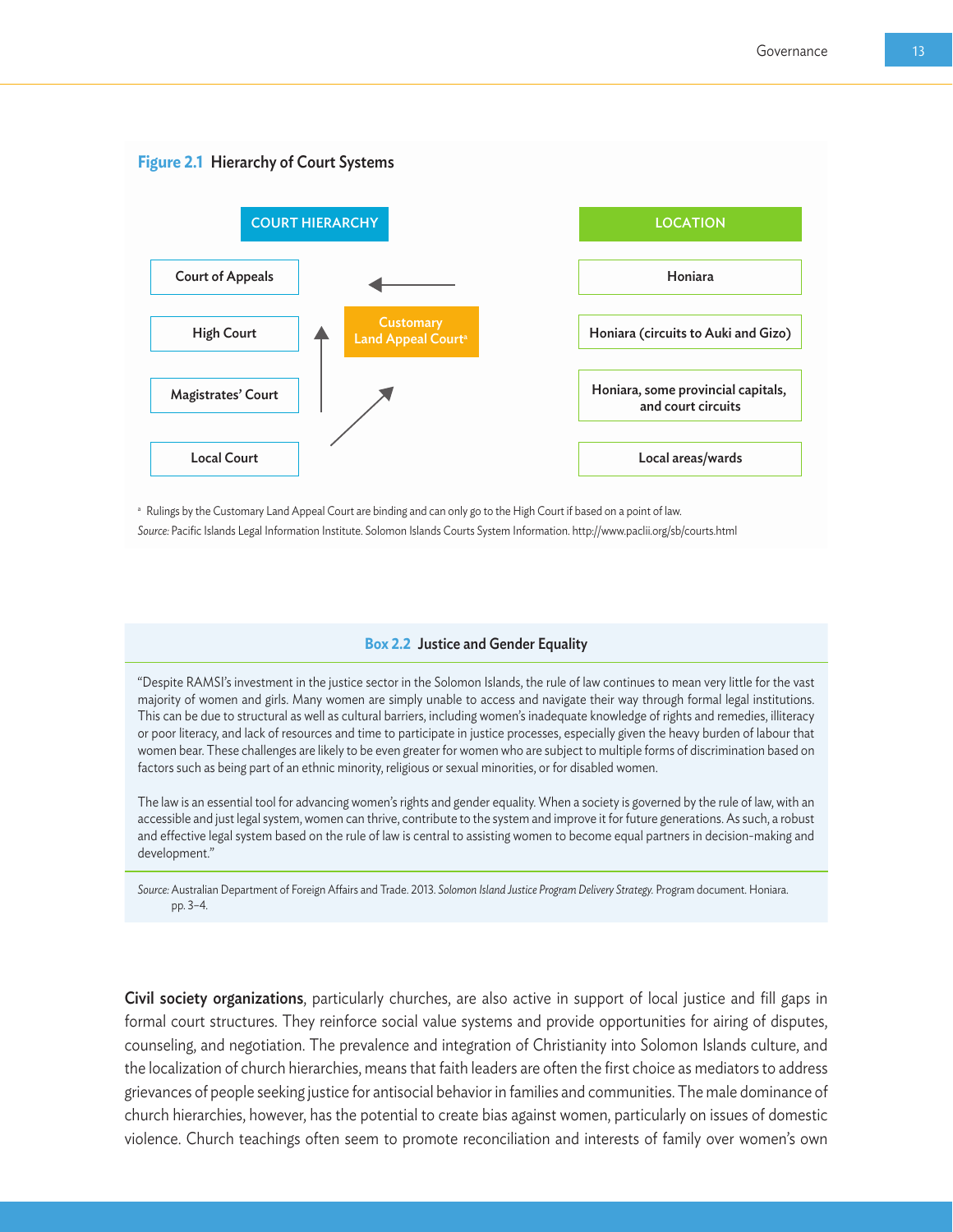human rights. Where church leaders deliver this message without alternative or additional support to women, they increase the risk of continued harm. To avoid this, male faith leaders must be engaged in awareness training on eliminating violence against women to advocate for solutions that protect women's rights and support family and community cohesion.

This has begun to happen in some areas and in some churches, and many civil society organizations and churches work to promote justice and support women to realize their human rights. A major area of work is in addressing and reducing violence against women through awareness programs, counseling, and provision of legal advice. At the time of writing the Christian Care Centre was the only group operating a shelter for female victims of violence; however, groups in Noro and Gizo in Western Province are trying to secure funding and land to start others. Shelter is also informally provided by a number of churches at the provincial level as well as by extended families.<sup>33</sup> Nongovernment organizations are working to contextualize respect for women and the elimination of violence against women within religious teachings and demonstrate that church doctrine teaches respect and equal treatment of for all people.<sup>34</sup> There has also been work done by civil society to develop "men against violence against women" networks. These groups strive to promote gender equality and change social norms that allow violence against women to be perpetuated. Male advocates can help, particularly in rural areas, by raising awareness of rights and influencing local chiefs, religious leaders, and other opinion leaders.

Other areas where civil society and churches are working to promote justice include awareness raising about land, natural resource, and royalty rights of men and women, and protection of young women against trafficking. In all of these areas women have historically been excluded from decision making and their rights and entitlements are largely ignored.

Overall there is a need for increased coordination within communities to facilitate local justice. This coordination is needed between churches, civil society, schools, and other government service providers such as health providers or police operating at the local level. There is often tension between the value sets of these different groups and the interests and opinions of women and girls are often not considered. It is critical that development initiatives and government programs proactively engage with all community members to ensure informed decision making and action that will promote equitable justice programs.

### **2.3 Recommendations**

Strengthen justice mechanisms to improve access and gender equity. In line with recent research and forthcoming justice initiatives, there are specific changes that can increase gender responsiveness of formal and informal judicial systems and promote gender equality; these include the following:

(i) To support economic empowerment of rural and urban women, work concurrently with communities, local courts, and the national justice system and improve women's access to and control of natural resources, including land and sea resources. Ensure nondiscrimination based on sex, as well as just interpretation and application of customary and constitutional laws.

<sup>33</sup> Louisa Gibbs, Australian Department of Foreign Affairs and Trade. Personal communication, March 2014.

<sup>34</sup> This work is being undertaken by World Vision with support from the Australian Department of Foreign Affairs and Trade. 2013. *Pacific Women Shaping Pacific Development—Solomon Islands Country Plan Summary.*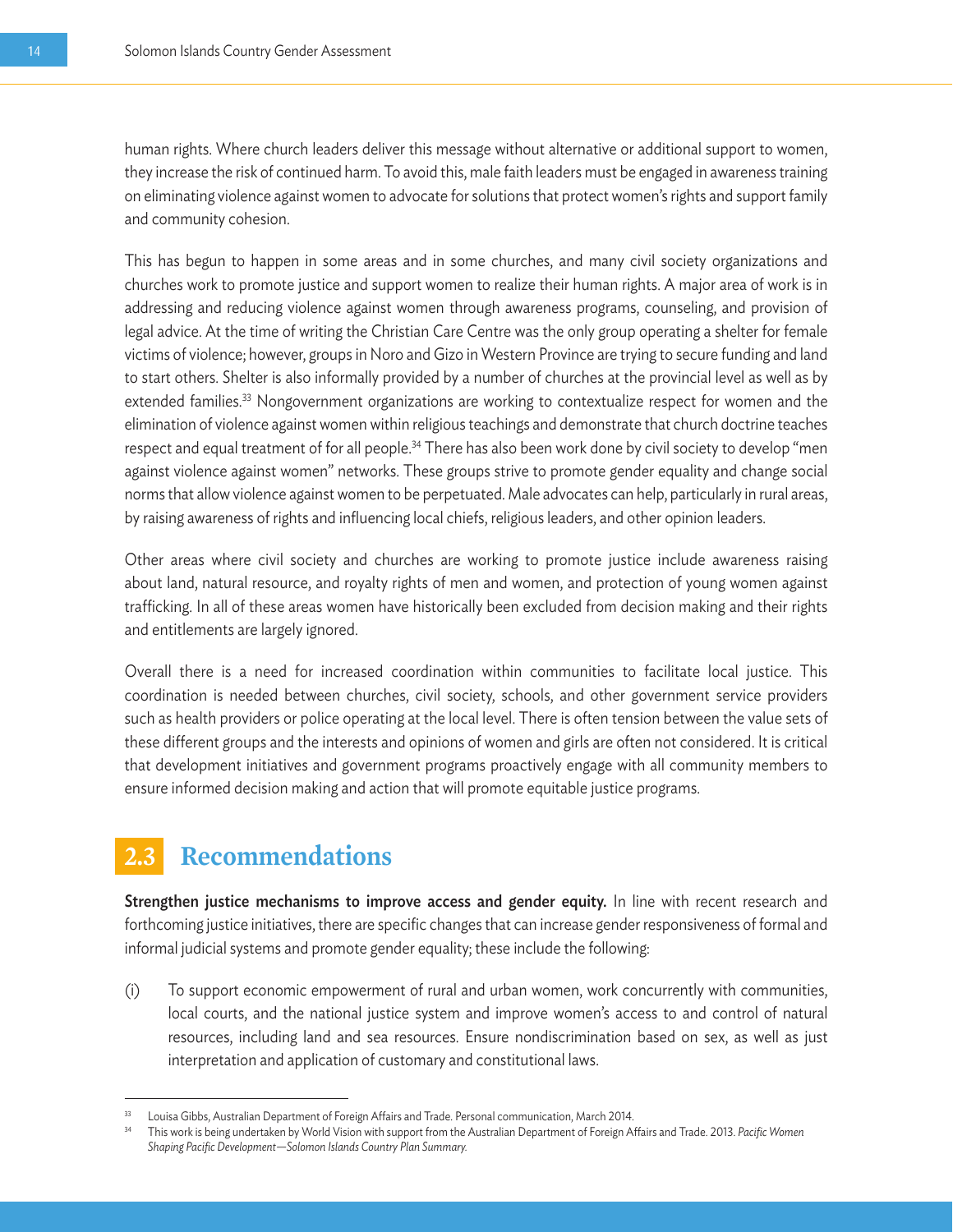- (ii) Social and justice ministries should work with regional development partners to deliver gender training to informal and village courts in rural Solomon Islands. Design, methodologies, and implementation approaches should build on lessons learned from other Pacific island countries that have undertaken similar work.
- (iii) Government and development partners should implement existing recommendations from current research on access to justice.<sup>35</sup> Current research indicates a need for innovative approaches involving multiple state and civil society agencies to effectively meet the needs of women, men, children, and adolescents from different ethnic and geographic areas.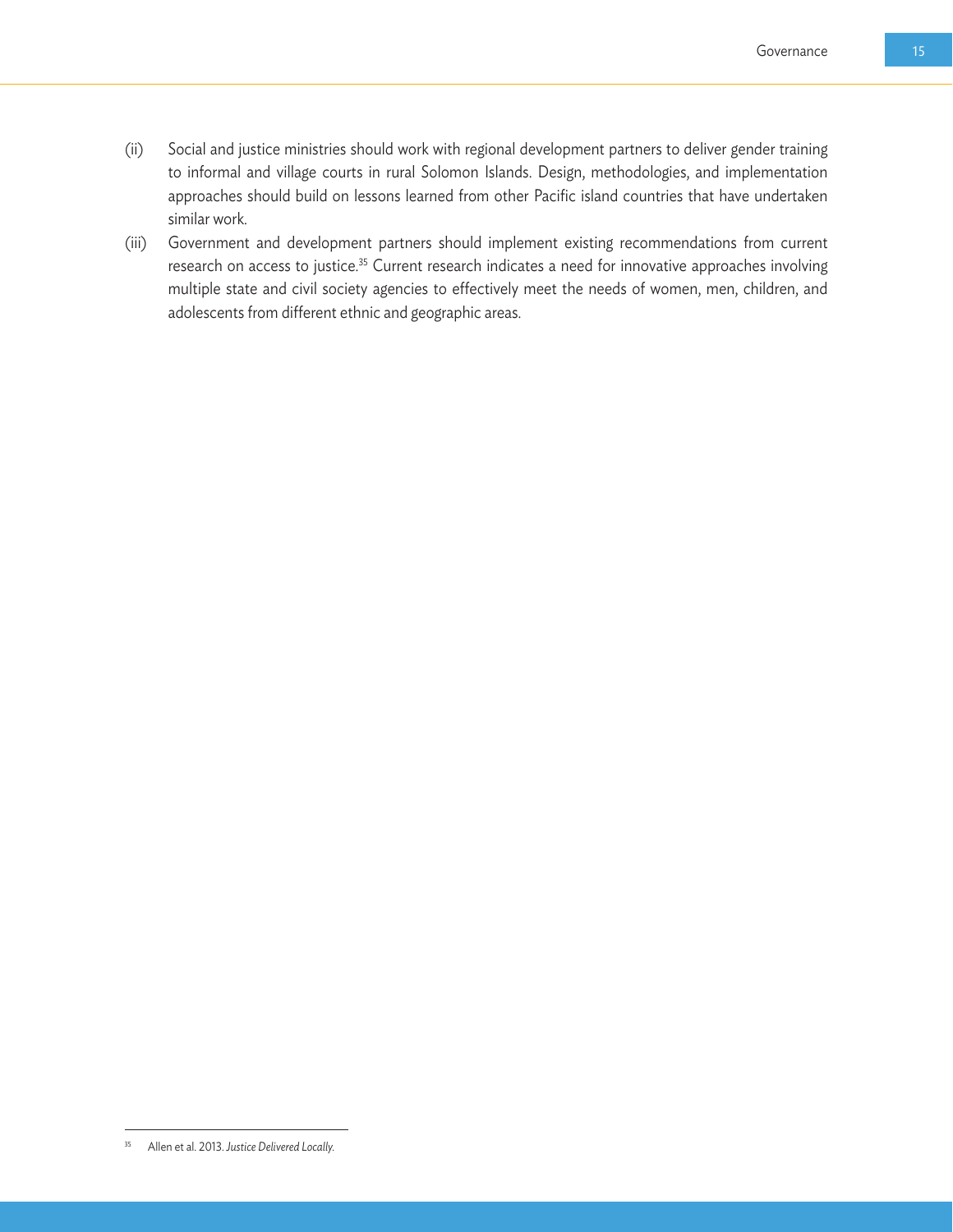# **Health**

This chapter examines key indicators of women's health, prevalent gender issues in the health sector, and provision of health services for women. Solomon Island's commitment to ensuring physical and mental health to all is enshrined in the Gender Equality and Women's Development Policy that specifically states the need to "[e]nsure equitable access by women and men to strengthened health systems that respond to their different needs, especially in maternal care, sexual and reproductive health" (p. 6).

#### Key Facts

- According to the 2007 Demographic and Health Survey, nearly 95% of women sought at least one antenatal care visit during pregnancy, while 65% had made the minimum four visits recommended for pregnancy. A relatively high percentage of women—more than 80%—are assisted by a health professional at birth or give birth at a health facility.
- Despite improvements in overall health indicators, disparities persist across provinces. The national average for infant mortality was only 12.0 per 1,000 live births as of 2012, while the rate ranged from 8.5 in Western province to 34.8 in Choiseul province. Similar disparities exist for under-5 child mortality, for which the national average was 15.3.
- According to the 2009 census, the total fertility rate (the average number of children a woman will bear in her lifetime) is still high at 4.7 (compared with 4.8 in 1999), and varies widely between urban (3.3) and rural (5.2) areas. The adolescent fertility rate is also high, with 8%–12% of women aged 15–19 already being mothers. The use of contraception is low, with only about 25% of currently married women (aged 15–49) and 16% of unmarried sexually active women using a modern method.
- Data on the prevalence of sexually transmitted infections (STIs) and HIV/AIDS are limited in Solomon Islands. While the reported prevalence of HIV is low, there is serious lack of knowledge about the virus among high-risk populations, limited testing facilities for HIV, and a high level of stigma to having an STI or HIV.
- Rural women are likely to face greater challenges in health care due to its poor quality and limited accessibility. Their access to care is more constrained due to heavy workloads at home, lack of funds for transport, and/or cultural requirements to obtain family permission. About 30% of rural women reported they needed permission from their husband or intimate partner to go for treatment, compared with only 17% of urban women.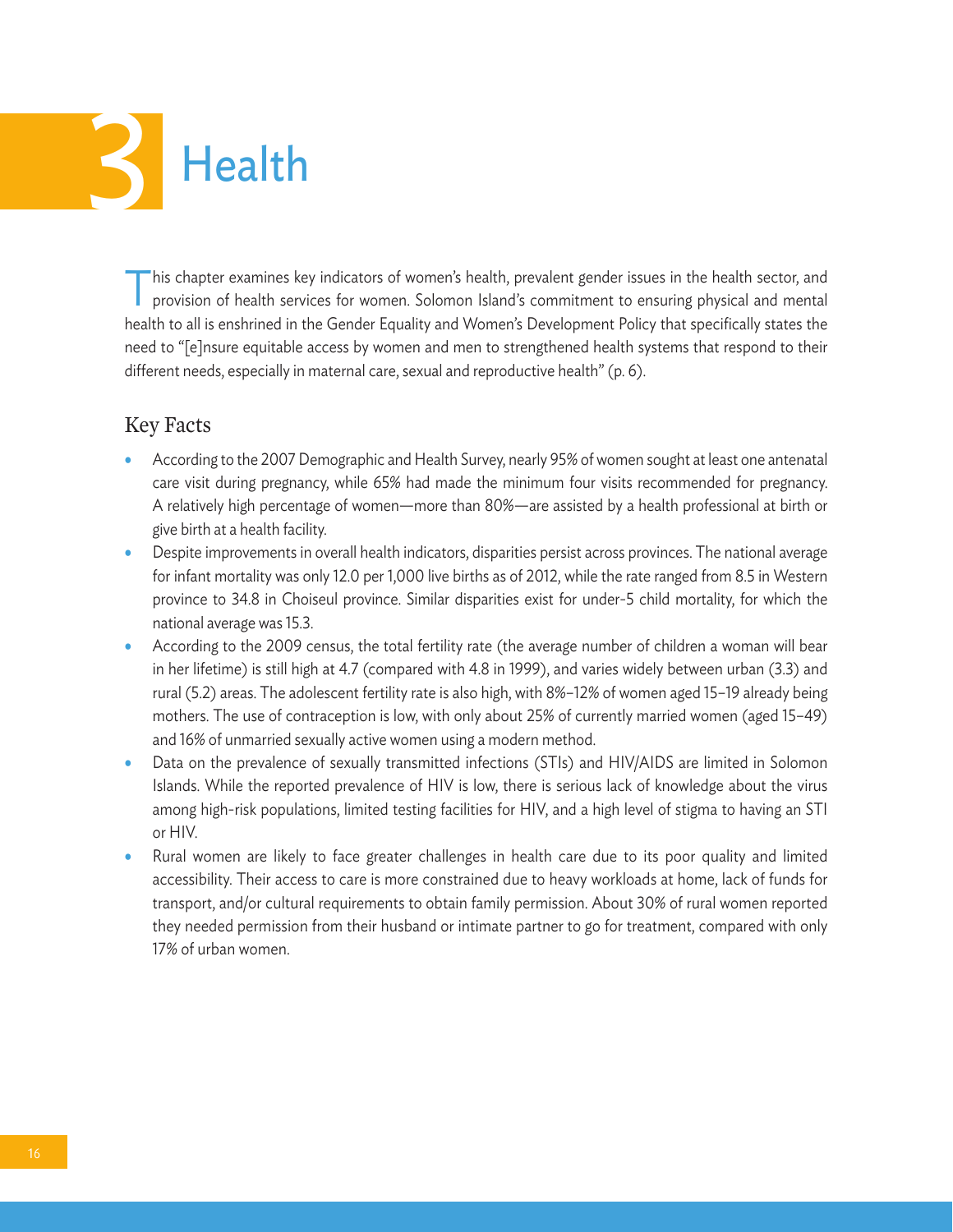# **3.1 Health Policy, Programs, and Systems**

The Ministry of Health and Medical Services (MHMS) is the key agency responsible for health status improvement in the country. In the National Strategic Plan 2011–2015, the ministry has identified 20 key indicators and set a modest target of 1%–2% improvement by 2015. 36 The plan also emphasizes the need for better management of all services, especially those related to public health. However, the strategic goals are not specifically linked to any of the identified indicators, creating implementation challenges. The ministry's strategy also aims to redress disparities in health outcomes for men and women through cross-sector collaborations, by addressing the social determinants of health and by reducing risk factors such as unhealthy lifestyles, use of harmful substances, and other risk-taking behaviors.

While the health of women and children is an important national priority, gender analysis in most health policy documents is limited. In the MHMS strategic plan, the focus is mostly on addressing the need to reduce domestic violence and improve child protection. Activities listed for such efforts include updating protocols, provision of staff training, and collaboration with the justice system and police. The ministry is also engaged with the Public Service Commission's initiative to mainstream gender across government agencies. The ministry, for instance, is the coordinating agency for SafeNet, a program that aims to provide integrated multisector service provision for survivors of domestic violence. As of 2014, SafeNet was operational only in Honiara and was still developing record-keeping protocols and interagency coordination mechanisms.

**Health information systems** of government are generally weak. The most recent comprehensive sex disaggregated data are from the 2007 Demographic and Health Survey (DHS). Other supplementary information is provided through administrative data from MHMS, small-scale health surveys, and the 2009 census. Some gender analysis has been done for existing data sources, but the results have not been widely available or used in formulating the MHMS strategic plan. From 2009 to 2011, MHMS did not aggregate or analyze health statistics due to reprogramming of the ministry's database. This lack of regular data collection and analysis makes it difficult to assess trends in health status or the quality of health services for women and men. It also undermines the government's ability to develop targeted interventions addressing specific health issues or concerning specific population groups. This report makes use of existing data from the 2007 DHS and the 2009 census, in the absence of more up-to-date data.<sup>37</sup>

Health delivery systems in Solomon Islands include seven provincial hospitals in nine provinces and the National Referral Hospital which also serves the people of Guadalcanal. Rennel-Bellona is the only province with no available hospital. There are also three private hospitals in Choisel, Malaita, and Western provinces. In addition, there are 327 area and rural health centers and nurse aid posts distributed across provinces.<sup>38</sup>

<sup>36</sup> Government of Solomon Islands, Ministry of Health and Medical Services. 2011. *National Strategic Health Plan 2011–2015.* Honiara. The World Health Organization has noted that the measurement framework in the national health plan is somewhat problematic due to the lack of data for some indicators; see Ministry of Health and Medical Services. 2012. *Solomon Islands Health Service Delivery Profile.* World Health Organization (WHO). Honiara. http://www.wpro.who.int/health\_services/service\_delivery\_profile\_solomon\_islands.pdf

<sup>&</sup>lt;sup>37</sup> Results from the 2007 DHS and the 2009 census show somewhat varying statistics for key indicators presented in the current report, given differences in the population covered, the year of survey or census, and specific questions being asked.

<sup>38</sup> WHO. 2011. *Western Pacific Region Health Databank: Solomon Islands Country Health Information Profile.* http://www.wpro.who.int/countries/ slb/31SOLtab2011\_finaldraft.pdf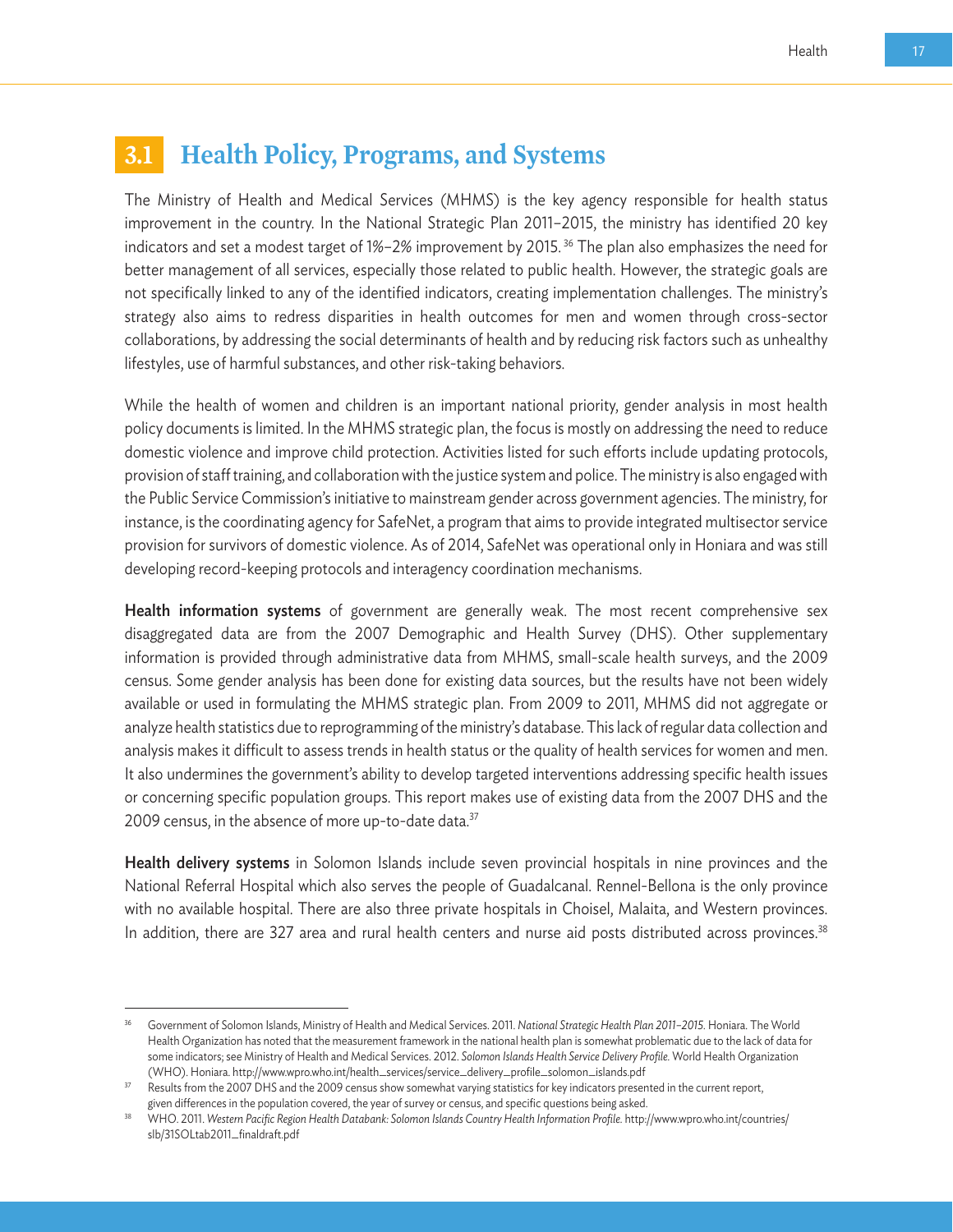However, geographic inequity exists in health service delivery, and the number of care providers and services per capita varies from province to province.39

Most health services in Solomon Islands are free and public health facilities can waive fees for patients who cannot afford to pay (for specific services like laboratory tests). Hence, the cost of health care itself may not be a factor in a woman's decision to seek health care for herself or her children. Women may face more difficulty in accessing health care if they live in remote areas, if they cannot afford costs for transportation, if they have a heavy workload at home, or if they need permission from their husband or partner to attend a health clinic.<sup>40</sup>

Provincial variation in health outcomes. While Solomon Islands has relatively good outcomes for overall health indicators compared with other countries at a similar development level, they tend to vary significantly from province to province. Table 3.1 shows infant and under-5 child mortality rates across provinces, using administrative health data collected by MHMS. While the national average for infant mortality is only 12.0 deaths per 1,000 live births, the rate ranges from 8.5 in Western Province to 34.8 in Choiseul Province. In three provinces (Choiseul, Isabel, and Central), the infant mortality rates are two to three times higher than the national average. Similarly, the average mortality rate for children under age 5 is 15.3 deaths per 1,000 live births; yet six out of ten provinces have much higher rates, ranging from 24.0 in Malaita Province up to 41.4 in Choiseul Province.

| <b>Area/Province</b>    | <b>Infant Mortality Rate</b><br>(Per 1,000 live births) | <b>Under-5 Mortality Rate</b><br>(Per 1,000 live births) |
|-------------------------|---------------------------------------------------------|----------------------------------------------------------|
| Solomon Islands average | 12.0                                                    | 15.3                                                     |
| Guadalcanal             | 18.7                                                    | 25.0                                                     |
| Western                 | 8.5                                                     | 12.1                                                     |
| Makira                  | 19.8                                                    | 25.2                                                     |
| Choiseul                | 34.8                                                    | 41.4                                                     |
| Isabel                  | 23.2                                                    | 24.6                                                     |
| Rennell-Bellona         | $\overline{\phantom{0}}$                                | $\overline{\phantom{0}}$                                 |
| Temotu                  | 11.8                                                    | 13.7                                                     |
| Central                 | 29.7                                                    | 31.4                                                     |
| Malaita                 | 16.7                                                    | 24.0                                                     |
| Honiara                 |                                                         |                                                          |

#### **Table 3.1** Infant and Under-5 Mortality Rates by Province

– = Not available.

*Source:* Government of Solomon Islands, Ministry of Health and Medical Services. 2013. *MHMS 2012 Statistics Report.* World Health Organization, Western Pacific Region. Honiara.

<sup>39</sup> Ministry of Health and Medical Services. 2012. *Solomon Islands Health Service Delivery Profile.* 

<sup>40</sup> WHO. 2008. *Health in Asia and the Pacific.* http://www.wpro.who.int/health\_research/documents/Health\_in\_Asia\_and\_the\_Pacific/en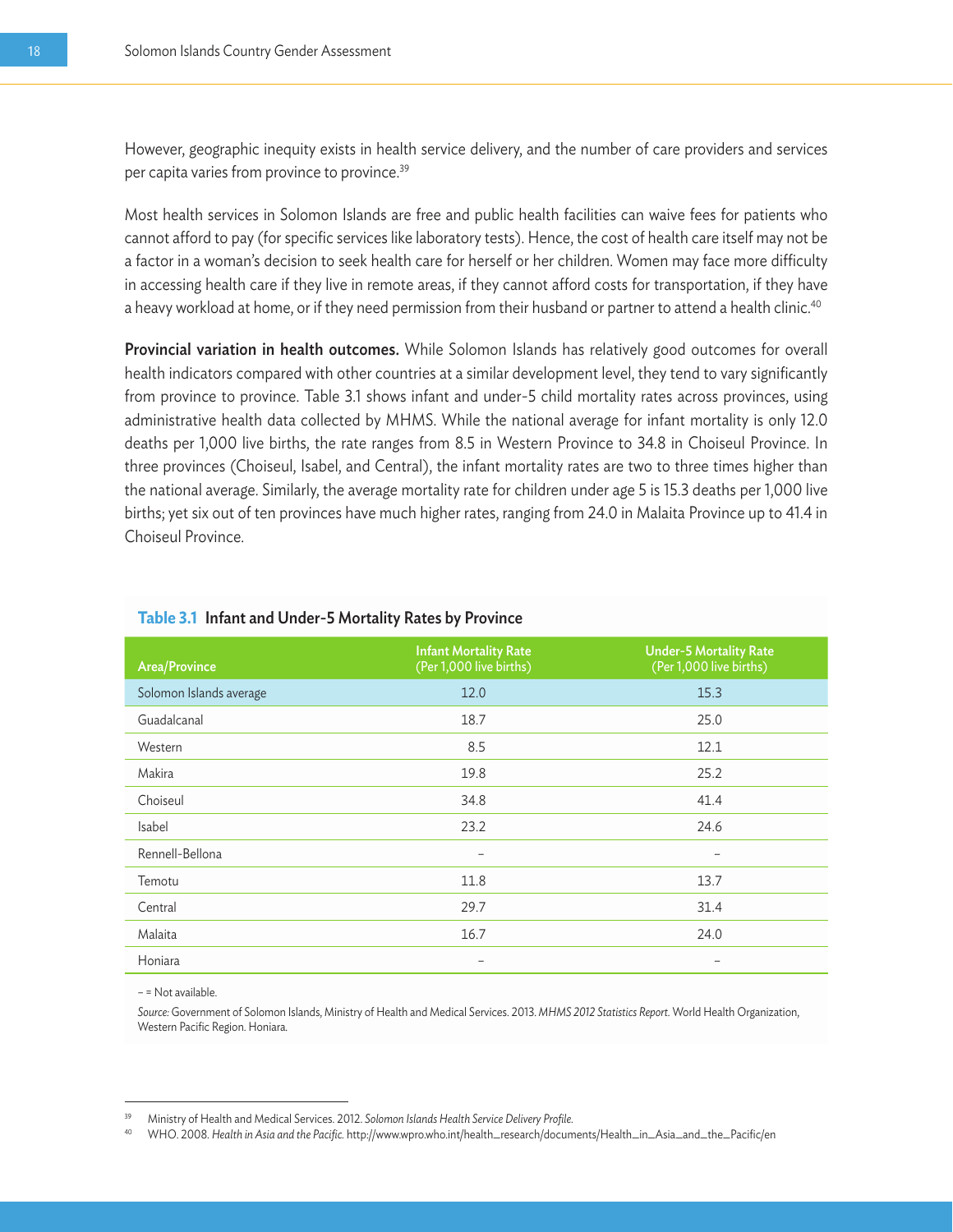## **3.2 Gender and Health Issues**

Table 3.2 shows a core set of health indicators related to women's maternal and sexual and reproductive health, based on results from the 2007 DHS (except for maternal mortality). Poor health outcomes among women are linked to many factors, including poor nutrition, gender-based violence, burden of heavy household work, and limited control over financial resources. Women's good health is essential for children's health and education outcomes, as well as for their participation in productive economic activities.

| <b>Indicator</b>                                                      | <b>Total</b> | <b>Urban</b> | <b>Rural</b> | <b>MDG</b><br>Reference | <b>Notes</b>                                                          |
|-----------------------------------------------------------------------|--------------|--------------|--------------|-------------------------|-----------------------------------------------------------------------|
| Total fertility rate<br>(3 years prior to 2007 DHS)                   | 4.6          | 3.4          | 4.8          | Related to<br>MDG5b     | 2009 census found total fertility<br>rate for 1 year previous was 4.0 |
| Antenatal care (%)<br>• 4 visits                                      | 64.6         | 58.8         | 65.5         | MDG <sub>5</sub> b      | 95% of women had at<br>least one visit                                |
| Births attended by skilled professional (%)                           | 86.0         | 95.0         | 84.0         | MDG <sub>5a</sub>       | Provincial variations with low<br>of 69% in Guadalcanal               |
| Women giving birth in health facility (%)                             | 84.5         | 94.4         | 83.1         | MDG5a                   | Provincial variations from low<br>of 66% in Western Province          |
| Maternal mortality ratio                                              | 100.0        |              |              | MDG5a                   | Per 100,000 live births.<br>Note: this is modeled data                |
| Infant mortality rate                                                 | 26.1         | 23.0         | 27.0         | MDG 4                   | Per 1,000 births                                                      |
| Women age 15-19 already mothers<br>at time of DHS survey (%)          | 11.9         | 9.0          | 12.6         | MDG <sub>5</sub> b      | 7% of 15-year-olds reported<br>already having a child                 |
| Current use of modern method<br>contraceptives (%) by married women   | 27.3         | 32.2         | 28.0         | MDG 5b                  | Currently married women<br>$(15-49)$                                  |
| Current use of modern method<br>contraceptives (%) by unmarried women | 16.2         |              |              | MDG <sub>5b</sub>       | Unmarried sexually active women                                       |
| Unmet need for contraception (%)                                      | 11.0         | 8.2          | 11.6         | MDG <sub>5</sub> h      | Total unmet need includes<br>spacing and limiting                     |

#### **Table 3.2** Indicators of Maternal and Reproductive Health

– = Not available, DHS = Demographic and Health Survey, MDG = Millennium Development Goal.

*Sources:* Secretariat of the Pacific Community. 2009. *Solomon Islands Demographic and Health Survey 2006–2007 Final Report.* Noumea; maternal mortality rate is from National Statistics Office MDG report (2008) citing United Nations Statistics Division MDG Indicators Database modeled data.

Maternal health data indicate that 95% of women received at least one antenatal care visit, while two-thirds of women (65%) made four or more visits, the minimum recommended during pregnancy. The majority of women received care from nurses and midwives (72%) and about 21% received care from nurse aides; only 2% received care from a doctor. More attention should be paid to improving the quality of care, including education about signs of complications for first-time mothers and older mothers. Earlier antenatal care also needs to be stressed, as the median gestational age at first visit was close to the end of the second trimester.<sup>41</sup>

<sup>41</sup> Secretariat of the Pacific Community. 2007. *Solomon Islands Demographic and Health Survey Report.* Noumea. http://www.spc.int/sdd/index.php/en/ downloads/cat\_view/46-dhs/52-solomon-islands-2006-2007-dhs-report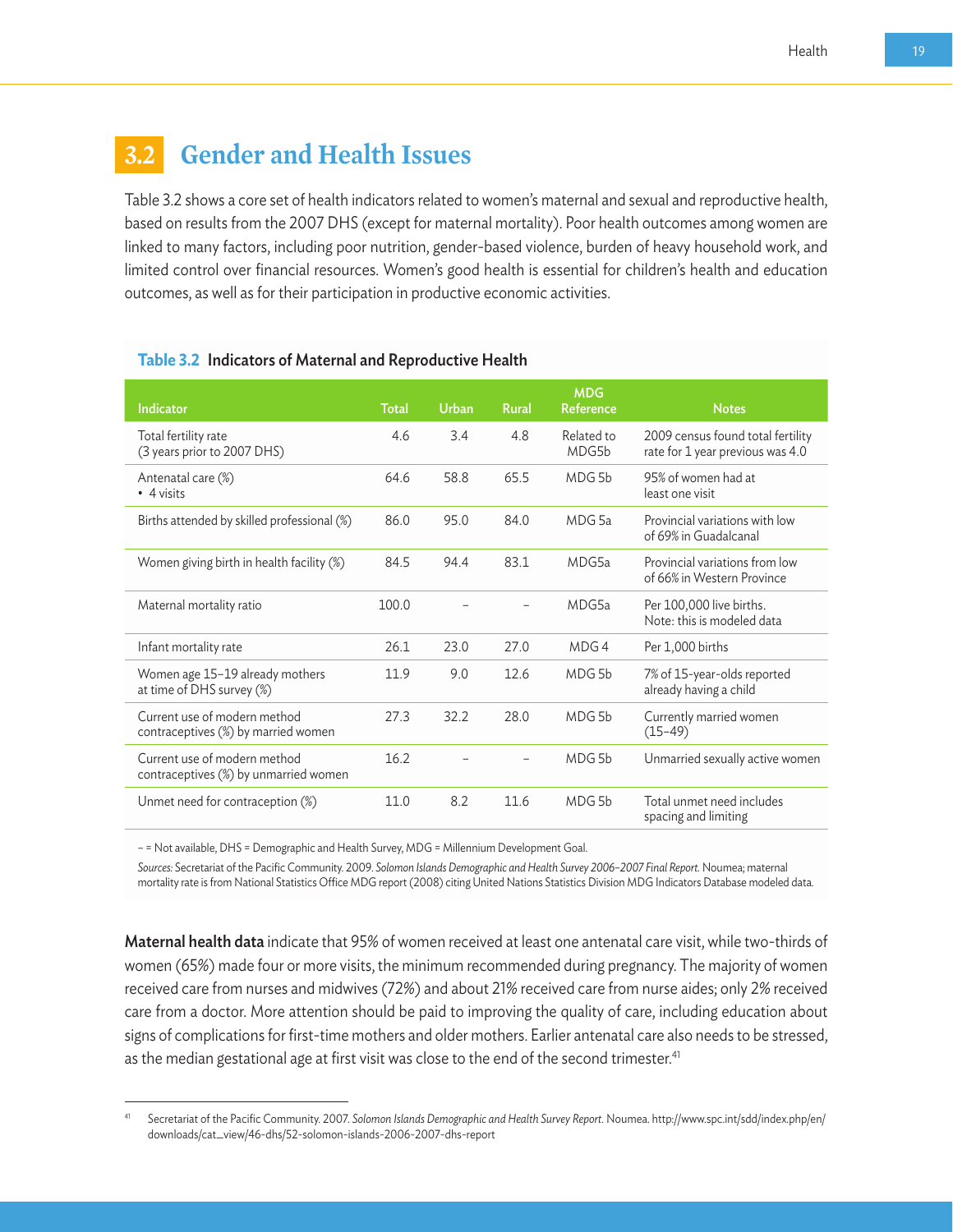A relatively high percentage of women (more than 80%) gave birth assisted by health professionals or in health facilities. Urban-rural variations still exist: about 94%–95% of urban women, compared with 83%–84% of rural women, gave birth with a skilled health professional or in a clinical setting. By province, the highest proportion of births outside of clinical settings was in Guadalcanal Province (29%), whereas the lowest rates were in Western Province (6%) and Honiara District (4%).

Importantly, women's education and wealth were closely associated with the type of care women chose. The higher the level of women's education, the more likely they were to give birth with professional assistance or in health facilities.<sup>42</sup> The 2007 DHS results show that 10% of women with more than secondary education received antenatal care from a doctor and 17% of them also gave birth with a doctor's assistance, whereas only 2%–4% of women with secondary education received care or assistance from a doctor (Table 3.3). Household wealth was also associated with the likelihood of receiving maternal care from a skilled professional. However, education shows a greater impact on women's health-seeking behavior than household wealth, particularly for skilled care, suggesting the importance of women's education in improving the health status of women and their children.

| <b>Women's Background</b> | % Women Receiving<br><b>Antenatal Care</b><br>from a Doctor | % Women Giving Birth<br>with Attendance by a<br>Skilled Professional <sup>a</sup> | % Women Giving Birth<br>with Attendance<br>by a Doctor |
|---------------------------|-------------------------------------------------------------|-----------------------------------------------------------------------------------|--------------------------------------------------------|
| Education                 |                                                             |                                                                                   |                                                        |
| More than secondary       | 10.4                                                        | 92.1                                                                              | 17.1                                                   |
| Secondary                 | 2.1                                                         | 92.2                                                                              | 3.9                                                    |
| Primary                   | 2.1                                                         | 86.6                                                                              | 4.1                                                    |
| No education              | 3.2                                                         | 68.9                                                                              | 2.2                                                    |
| Wealth quintile           |                                                             |                                                                                   |                                                        |
| Highest                   | 4.7                                                         | 94.5                                                                              | 8.8                                                    |
| Fourth                    | 2.9                                                         | 91.5                                                                              | 4.6                                                    |
| Middle                    | 1.8                                                         | 84.6                                                                              | 3.3                                                    |
| Second                    | 1.4                                                         | 86.9                                                                              | 1.9                                                    |
| Lowest                    | 1.6                                                         | 73.5                                                                              | 2.7                                                    |

#### **Table 3.3** Percentage of Women with Birthing Assistance from Skilled Provider

<sup>a</sup> Skilled professionals include doctors, nurses, midwives, and other nurse aides.

*Source:* Secretariat of the Pacific Community. 2009. *Solomon Islands Demographic and Health Survey 2006–2007 Final Report.* Noumea.

While indicators for antenatal care are relatively good overall, many women in the DHS reported problems in the quality of care, including lack of drugs (89%) and unavailability of health care providers (85%). Rural women were more likely to report poor quality of care and constraints in accessing care services (Table 3.4). In particular,

<sup>42</sup> Secretariat of the Pacific Community. 2007. *Solomon Islands Demographic and Health Survey Report.*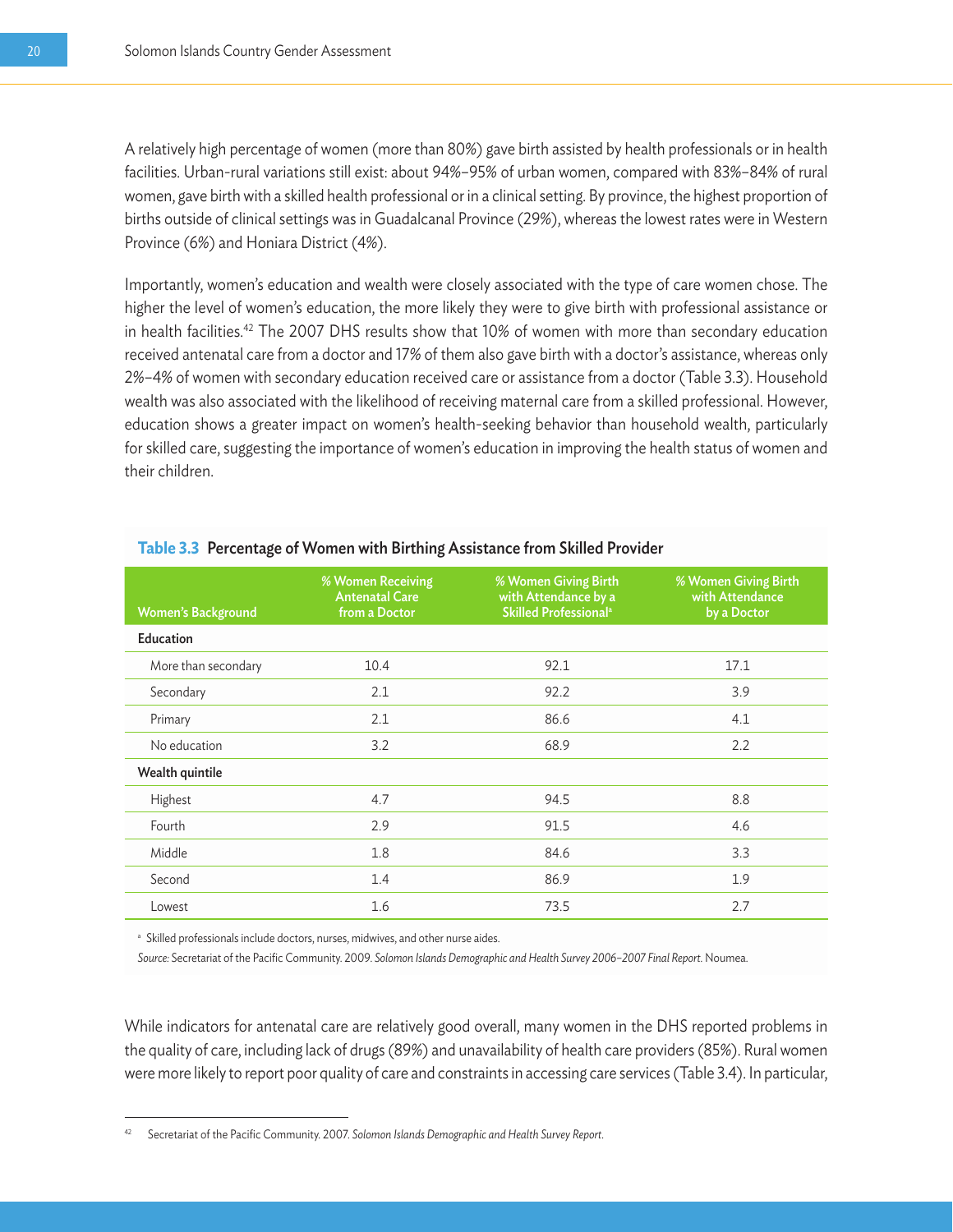more than half of rural women indicated concerns with distance or transport to health facilities, compared with less than 40% of urban women. In addition, about 30% of rural women reported they needed permission from their husband or intimate partner to go for treatment, compared with only 17% of urban women. However, these issues vary by province: women in Gudalcanal Province reported the most problems accessing care.

| Problem(s) Reported                      | Rural (%) | Urban (%) |
|------------------------------------------|-----------|-----------|
| Concern no drugs will be available       | 91        | 80        |
| Concern no provider will be available    | 87        | 76        |
| Concern there will be no female provider | 60        | 51        |
| Not wanting to go alone                  | 44        | 39        |
| Need to take transport                   | 58        | 36        |
| Distance to health facility              | 56        | 38        |
| Getting money for treatment              | 65        | 48        |
| Getting permission to go for treatment   | 30        | 17        |

**Table 3.4** Problems Reported by Women in Accessing Health Facilities

*Source:* Solomon Islands National Statistics Office and Secretariat of the Pacific Community. *Solomon Islands Demographic and Health Survey 2006–2007 Fact Sheets.* Honiara.

Sexual and reproductive health. The total fertility rate in Solomon Islands—the average number of children that a woman will bear over her lifetime—has changed little, from 4.8 in 1999 to 4.7 in 2009, although it has been steadily decreasing since 1975.<sup>43</sup> The total fertility rate estimated in 2007 DHS was 4.6 (Table 3.2). The total fertility rate, however, varies considerably between urban (3.3) and rural (5.2) areas and by province. The current fertility level of about five children per woman represents a significant burden for women. According to 2007 DHS results, the desired family size for women and men is 3.5 children, which indicates an unmet need for contraception.44

Apart from problems of access to family planning services, the use of contraception is low in Solomon Islands. The 2007 DHS indicates that 27% of married women aged 15–49 use some type of modern contraceptive method, and the rate is slightly higher for rural areas (28%) than urban areas (23%). This reflects the higher motivation of health providers in rural areas, even though contraceptives are more readily available in urban areas. Contraception use among unmarried sexually active women was lower at 16%. A greater proportion of unmarried women (14%) use condoms, whereas married women's most commonly used methods included female sterilization, injectable drugs, and traditional methods. The main reason for not using contraception was a fear of side effects (37%), followed by general opposition to the use of contraception (15%).

<sup>43</sup> Government of Solomon Islands, Ministry of Finance and Treasury. 2014. *2009 Population and Housing Census Report on Gender.* National Statistics Office. Honiara.<br>The DHS shows that reported unmet need is only 11%. This does not mesh with the stated desired family size and current contraceptive use figures

and may indicate that the question was not well understood, contraception is not well understood, and/or that people have mixed feelings about contraceptive use as a means of family planning. Note that the 2007 DHS did not ask men and women separately about desired numbers of children.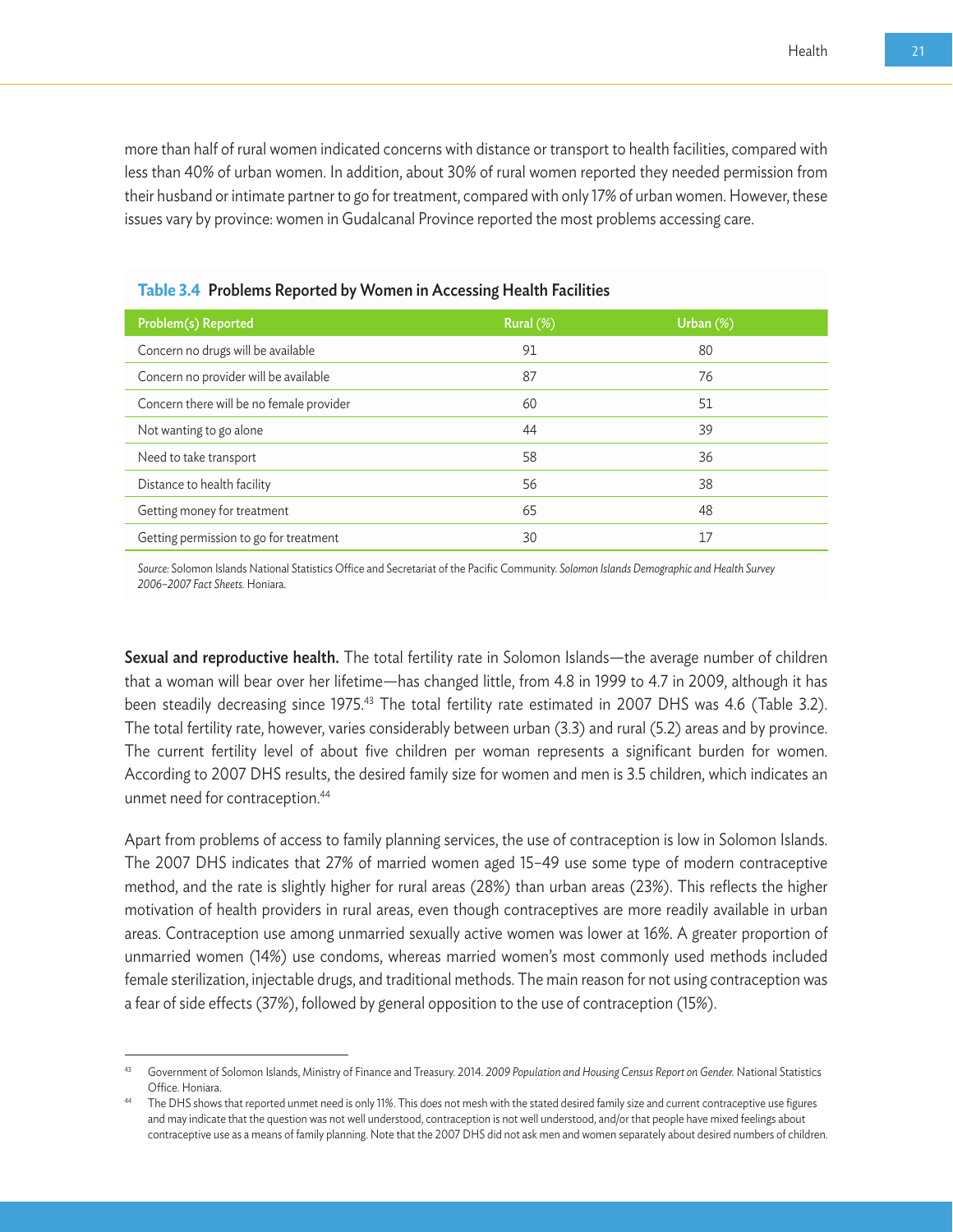The low use of contraception does not seem due to lack of knowledge, as more than 90% of both men and women in the 2007 DHS reported being aware of at least one modern method. Of women using contraceptives, 90% receive them for free through government clinics.<sup>45</sup> Injectables are the most commonly used modern contraception method, although condoms, sterilization, and pills are also available. For men, non-scalpel vasectomies are available for free in provincial and Honiara health facilities.

There is an obvious need to do more awareness and education about contraception. Improved access to contraceptives would also have substantial benefits for the health of women and children. A survey in 2013 found that approximately one in nine women of reproductive age who are married or in a union want to avoid pregnancy, but are not using any method of family planning. The survey analysis estimated that if all family planning needs were met, over 1,200 deaths of mothers and babies would be averted over the next 16 years, reducing the average number of maternal deaths each year by 12% and infant deaths by 20%. There would also be 14% fewer births to adolescent girls.<sup>46</sup>

Adolescent fertility. According to the 2009 census, of the 25,000 women aged 15–19, around 8% already had one or more children.47 In 1999, the proportion of women aged 15–19 who had given birth was slightly higher at 9.6%. No data were available for girls under age 15 giving birth. Related to the issue of adolescent girls' reproductive health, the Solomon Islands Family Health and Safety Study notes that 38% of sexually active young women reported that they had experienced sexual violence or their first sexual encounter was forced. This in turn indicates a high likelihood of unprotected sex and related high risk for sexually transmitted infections (STIs) and unwanted pregnancy.48

Statistics on condom use among young people seem to be improving when we compare the DHS data and the 2012 Solomon Islands Global AIDS Response Survey. In the 2007 DHS, 26% of men aged 15–24 and only 17% of women reported using a condom in their last high-risk sexual encounter. These rates rose to 38% for men and 28% for women in the 2012 study, although the data may not be comparable between the two surveys given different methodologies.<sup>49</sup> Even with the rise in condom use statistics, the rates of use are still low and indicate that young women and men are at a high risk for STIs and HIV.

Data on STIs and HIV/AIDS are limited in Solomon Islands. Since 1994 there have been 22 known cases of HIV. Eight of these people have died of AIDS-related illness. According to the Solomon Islands Global AIDS Response Progress Reports, as of 2014 there were 14 people known to be living with HIV or AIDS and 10 of them were women.<sup>50</sup> There were no known pediatric or mother-to-child transmission cases. Currently only

<sup>50</sup> Footnote 49.

<sup>45</sup> S. Mackesy-Buckley, E. Kennedy, and S. Subramaniam. 2012. *The case for investing in family planning in Solomon Islands; a cost-benefit analysis.* Burnet Institute and Family Planning International on behalf of Compass: the Women's and Children's Health Knowledge Hub. Melbourne, Australia; and Secretariat of the Pacific Community. 2007. Demographic and Health Survey Fact Sheet 3. *Fertility and Family Planning.* Noumea. http://www.spc. int/sdd/index.php/en/downloads/cat\_view/46-dhs/51-solomon-islands-2006-2007-dhs-fact-sheets

<sup>46</sup> S. Mackesy-Buckley, E. Kennedy, and S. Subramaniam. 2013. *The case for investing in family planning in Solomon Islands: Estimated costs and benefits*  of reducing unmet need. Compass Women and Children's Health Hub.<br>47 Government of Solomon Islands, Ministry of Finance and Treasury. 2009 Population and Housing Census Report on Gender. National Statistics Office.

Honiara. For the 2007 DHS, the estimated rate was 12%. 48 Secretariat of the Pacific Community (SPC). 2009. *Solomon Islands Family Health and Safety Study*; and SPC. 2007. *Solomon Islands Demographic* 

*and Health Survey Report.*

<sup>49</sup> Government of Solomon Islands and Solomon Islands AIDS Council. 2014. *Global AIDS Response Progress Report.* Honiara. http://www.unaids.org/ sites/default/files/country/documents//SLB\_narrative\_report\_2014.pdf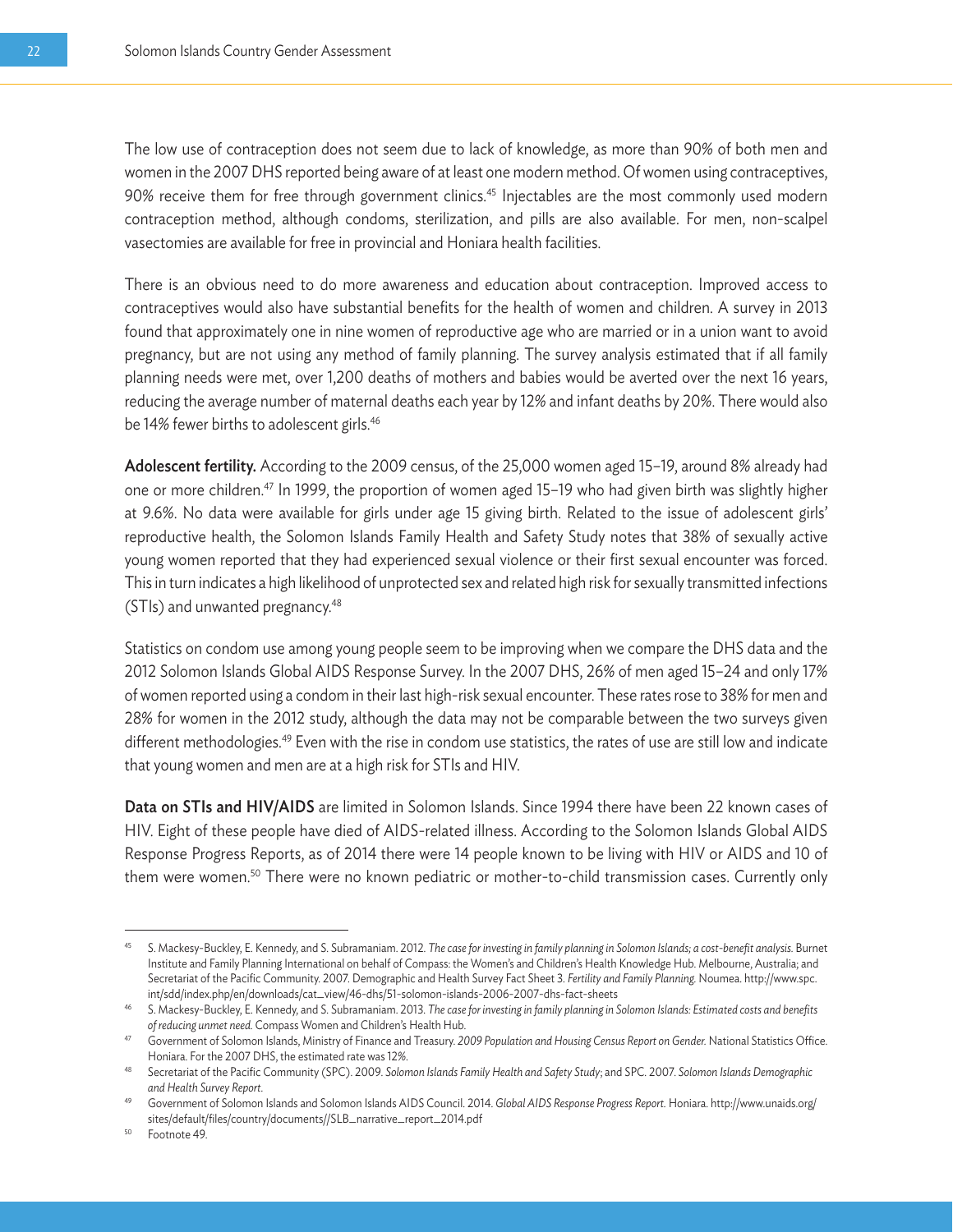0.2% of Solomon Islanders know their HIV status and the Ministry of Health and Medical Services considers the number of known infections to be underestimated. In 2010, only 9% of pregnant women had an HIV test and it is unknown how many of these received the results of the testing.<sup>51</sup>

Due to lack of appropriate laboratory testing facilities in most provinces and rural areas, infections are treated based on symptoms with a set selection of antibiotics. Facilities for testing for chlamydia are available only at the National Referral Hospital in Honiara. Only 25 out of 331 health facilities provide HIV-related counseling, testing for prevention of parent-to-child transmission, or voluntary confidential testing for STIs and HIV. However, none of these facilities offer same-visit testing.<sup>52</sup> There is a high level of stigma attached to having a STI, HIV, or AIDS. The likelihood of maintaining confidentiality when returning for multiple visits is also poor, particularly in small communities.

Lack of testing among men is a concern because men are more likely to work away from home, for example, in the fishing industry as seafarers, and to engage in risky sexual behavior. There is a relatively high level of interaction between sex workers and seafarers and fishermen working on transshipment vessels in Honiara and Noro.53 The Western Province of Solomon Islands shares an open border with Papua New Guinea where HIV is epidemic. Women also need to be encouraged to be tested for HIV if their partners are seafarers, or if they experience coercive or engage in transactional sex.

Disability is an issue that is beginning to receive national attention. Solomon Islands signed the Convention on the Rights of Persons with Disabilities in 2008 and is moving toward ratification. In 2009 the government also signed the optional protocol associated with the convention. The National Disability Policy 2005–2010 is undergoing review and revision. In the interim, the draft action plan for the revised policy strengthens the policy linkage with the Gender Equality and Women's Development Policy and the Policy on Eliminating Violence against Women (Box 3.1).

#### **Box 3.1** Government Services and Benefits for Disabled People

The Ministry of Health and Medical Services runs the Community-Based Rehabilitation Programme throughout the country. The program's approach includes combined efforts of persons with disabilities themselves; their families and communities; and the relevant government and nongovernment health, educational, vocational, social, and other services. Community-based rehabilitation is delivered within the community using predominantly local resources. The program provides a good platform for training staff to assist disabled women with sexual and reproductive health issues.<sup>a</sup>

Solomon Islands has only one school for children with special needs, which is situated in the capital, Honiara.<sup>b</sup> There is also a vocational program to assist disabled adults to develop skills and find employment.

<sup>a</sup> Iemmi, V. et al. 2013. *Community-Based Rehabilitation for People with Disabilities in Low and Middle-Income Countries: Protocol.*  http://www.campbellcollaboration.org/lib/project/244

<sup>b</sup> International Disability Alliance. 2013. *Suggestions for Disability-Relevant Questions To Be Included in the List of Issues of the CEDAW Committee*  54th Session on the Implementation of the CEDAW in the Solomon Islands. Submission to the CEDAW Committee. http://www2.ohchr.org/english/ bodies/cedaw/docs/ngos/IDASolomonIslands54.doc

 $51$  Footnote 49.

Footnote 49.

<sup>53</sup> J. Connell and J. Negin. 2010. *Migration, Mobility and HIV: A Rapid Assessment of Risks and Vulnerabilities in the Pacific.* United Nations Development Programme and Secretariat of the Pacific Community. Suva.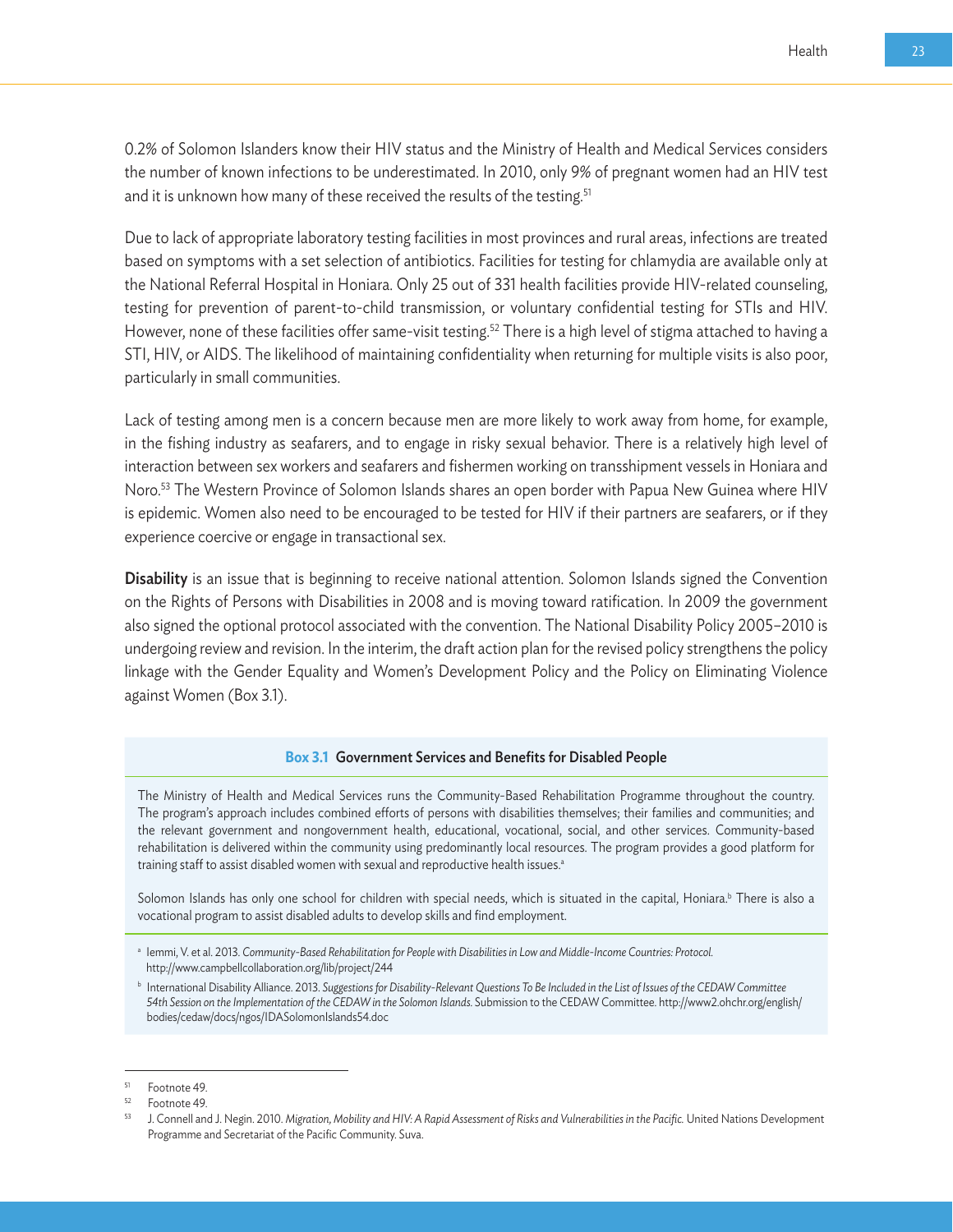The 2009 census provides data on people reporting disabilities at two levels.<sup>54</sup> The first question was whether a person had any difficulty in seeing, hearing, walking, and/or remembering or concentrating regardless of its severity. The second question measured severity by asking whether a person cannot see, hear, walk, or remember or concentrate at all. Overall, 14% of the total population (of all ages) reported a disability of some type, and the rate was higher for women than men (15% versus 13%).<sup>55</sup> Expectedly, disability rates increase with age, especially from age 40 on. Women were more likely than men to report disabilities related to walking and cognitive tasks as they age (Table 3.5). The census report notes that approximately 5,300 people have severe disabilities, taking into account that a single person may have more than one disability. There is little gender difference in the rate of severe disability.

| <b>Type of Disability</b> | <b>Total</b> | <b>Males</b> | <b>Females</b> |
|---------------------------|--------------|--------------|----------------|
|                           |              |              |                |
| <b>Any Disability</b>     |              |              |                |
| Vision                    | 40,478       | 20,484       | 19,994         |
| Hearing                   | 24,558       | 12,319       | 12,239         |
| Walking                   | 35,157       | 16,769       | 18,388         |
| Remembering/concentrating | 42,225       | 20,460       | 21,765         |
| <b>Severe Disability</b>  |              |              |                |
| <b>Blindness</b>          | 907          | 411          | 496            |
| Deafness                  | 1,398        | 729          | 669            |
| Lameness                  | 2,975        | 1,491        | 1,484          |
| Senile and/or amnesiac    | 3,293        | 1,635        | 1,658          |

#### **Table 3.5** Population Reporting a Disability by Type and Severity

*Source:* Government of Solomon Islands, Ministry of Finance and Treasury. 2009. *Population and Housing Census National Report.* Vol. 2. National Statistics Office. Honiara.

Girls with disability are at higher risk of rape and sexual abuse than boys. Specific health services for women with disabilities who are pregnant or who are already mothers are uncommon and few service providers are trained to support those with disability.

*Traditionally, persons with disabilities are generally looked after by the family or close relatives with decisions made for them by a relative. However, as family members migrate to urban areas, persons with disabilities are left behind and face poor treatment from people who are not their close relatives. In many cases, they are forced to beg by their relatives. In particular, women and girls with disabilities are discriminated against; young girls with disabilities are often hidden since disability is seen as a "curse." If she is capable of doing* 

<sup>54</sup> Government of Solomon Islands, Ministry of Finance and Treasury. *2009 Population and Housing Census National Report.* Vol. 2. National Statistics Office. Honiara. http://www.spc.int/prism/solomons/index.php/sinso-documents?view=download&fileId=59

<sup>55</sup> The 2009 census reports the number of people with any type of disability for all age groups. For young children, difficulties reported may be related more to their level of development than ability. For the population up to age 39, the rate of disability reported was relatively low and there was little gender difference.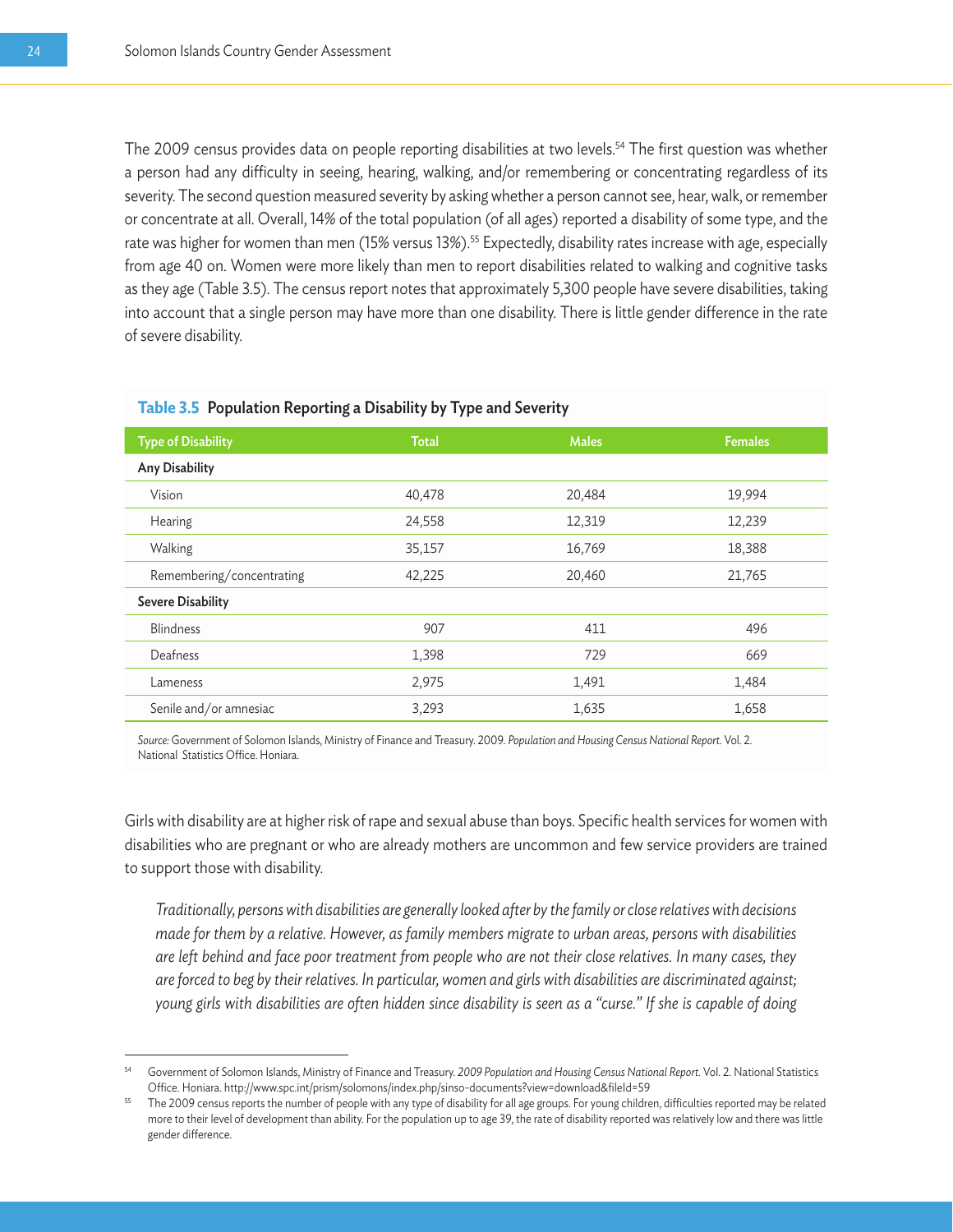*housework, then she will be forced to work and often subject to cruel punishment. In many cases, this treatment is accepted by them because they see the physical, sexual, and emotional abuse faced by them as their fault.* 

 *—* Savina Nongebatu*, president of People with Disabilities Solomon Islands*<sup>56</sup>

Noncommunicable diseases (NCD) are a major health issue in Solomon Islands. The country suffers from the double burden of high levels of both communicable and noncommunicable diseases. Both men and women are vulnerable to heart disease and diabetes due to changes in diet and lifestyles. Yet women are more likely than men to be overweight or obese, as they are less likely to exercise in daily life, work, and recreation.<sup>57</sup> Prevention approaches need to be targeted separately to men and women with appropriate health education messages. Data from the World Health Organization (WHO) indicate that young women are more likely than older women to drink alcohol, smoke tobacco, and chew betel nut, although women are generally less likely to use these substances than men. These suggest that the health risks of substance use need to be targeted to young women, as well as to men.

Burdens of caregiving and infrastructure services are linked. Women are the primary care givers in households in Solomon Islands. They are also responsible for most of the household chores while contributing as active participants in agriculture and community work. In rural areas, household work includes not only cooking, cleaning, and looking after children but also collecting drinking water from communal standpipes or streams, walking to a water source to do laundry, and collecting fuel wood. In many rural areas, there is inadequate water, sanitation, and energy infrastructure to support women in their household and caregiving work. Table 3.6 shows access to drinking water, energy, and toilet facility among households across three different provinces, as well as for the country as a whole as of 2009. In rural areas like Malaita and Isabel, the majority of households still rely on communal water sources, while those in Honiara are likely to have metered water in the household. For the country as a whole, less than 30% of households have a private toilet facility and many in rural areas tend to use shared facilities or have no toilet at all.

Men's and women's health-seeking behavior is often different. Women seek health care more often than men because of their reproductive roles and child care responsibilities. Most health promotion in rural areas targets pregnant women and mothers of young children, encouraging them to attend antenatal clinics and to bring their children to health centers for immunizations and checkups. Men tend to seek health care only when they are ill and may avoid checkups for various reasons, which may include not wanting to be seen by a female health professional. And men are not targeted by health promotion programs as frequently as women.

In addition, women may not be able to make their own decisions about health care. According to the 2007 DHS, only 28% of women make independent decisions about their health care while 17% reported that their husbands make decisions for them. This lack of decision-making power coupled with lack of access to economic resources further reduces women's ability to maintain their own health or ensure their children's access to health services.

<sup>56</sup> Disability Rights Fund. 2015. *Strengthening Voices of People with Disabilities.* Boston. http://www.disabilityrightsfund.org/files/pwdsi\_solomon\_islands.pdf

<sup>57</sup> Government of Solomon Islands and WHO. 2006. *Solomon Islands NCD Risk Factors: STEPS Report.* Honiara. http://www.who.int/chp/steps/2006\_ Solomon\_Islands\_STEPS\_Report.pdf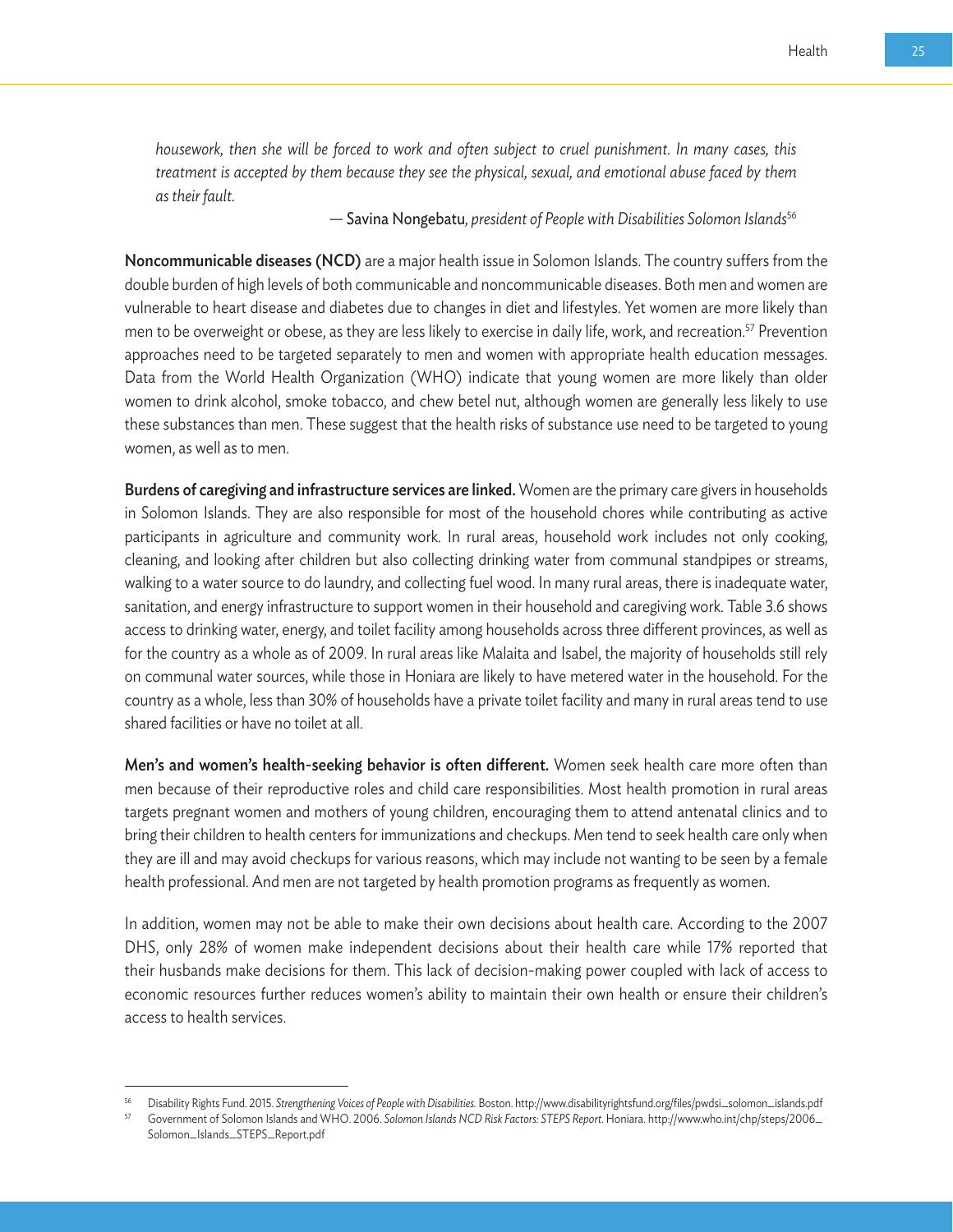#### **Table 3.6** Water, Sanitation, and Cooking Infrastructure Related to Women's Time and Caregiving Burdens, 2009

|                                           | <b>National</b> | Honiara | <b>Malaita</b> | <b>Isabel</b> |
|-------------------------------------------|-----------------|---------|----------------|---------------|
| <b>Source of Drinking Water</b>           |                 |         |                |               |
| Metered water                             | 9.2             | 75.4    | 1.6            | 0.4           |
| Communal standpipe/ protected well        | 37.2            | 4.4     | 47.2           | 65.2          |
| Household tank                            | 12.5            | 9.6     | 5.1            | 10.2          |
| Communal tank/unprotected well            | 12.4            | 4.1     | 8.0            | 11.6          |
| River stream                              | 24.5            | 4.7     | 33.1           | 10.7          |
| Bottled water/other                       | 4.2             | 1.8     | 5.1            | 1.8           |
| Total                                     | 100.0           | 100.0   | 100.0          | 100.0         |
| <b>Toilet Facility</b>                    |                 |         |                |               |
| Flush - private                           | 10.1            | 54.1    | 3.7            | 2.8           |
| Water sealed - private                    | 7.2             | 13.3    | 5.0            | 7.2           |
| Pit latrine - private                     | 11.5            | 11.0    | 15.5           | 23.3          |
| Shared (flush, water sealed, pit latrine) | 13.9            | 18.7    | 29.0           | 8.4           |
| Other                                     | 24.4            | 1.5     | 26.0           | 57.1          |
| None                                      | 32.8            | 1.3     | 20.7           | 1.2           |
| Total                                     | 100             | 100     | 100            | 100           |
| <b>Source of Cooking</b>                  |                 |         |                |               |
| Electricity - main grid                   | 0.6             | 3.7     | 0.1            | 0.1           |
| Wood/coconut shells                       | 92.5            | 53.0    | 98.3           | 94.5          |
| Gas                                       | 5.4             | 36.5    | 1.0            | 2.0           |
| Kerosene                                  | 0.7             | 2.9     | 0.3            | 0.8           |
| Charcoal/other                            | 0.8             | 3.9     | 0.1            | 2.6           |
| Total                                     | 100             | 100     | 100            | 100           |
| (Number of households)                    | (91, 251)       | (8,981) | (24, 421)      | (5, 143)      |

*Source:* Government of Solomon Islands, Ministry of Finance and Treasury. *2009 Population and Housing Census.* National Statistics Office. Honiara.

## **3.3 Health and Violence against Women**

Violence against women and impacts on health. The 2009 Solomon Islands Family Health and Safety Study found that two out of three women have experienced violence from an intimate partner.<sup>58</sup> The study also found that women who have experienced violence are significantly more likely than other women to develop health problems, to suffer from emotional distress, to be hospitalized, or to have surgery (Table 3.7). They have a fourfold higher likelihood of committing suicide than women who have not experienced violence.

<sup>58</sup> Secretariat of the Pacific Community. 2009. *Solomon Islands Family Health and Safety Study.* Noumea.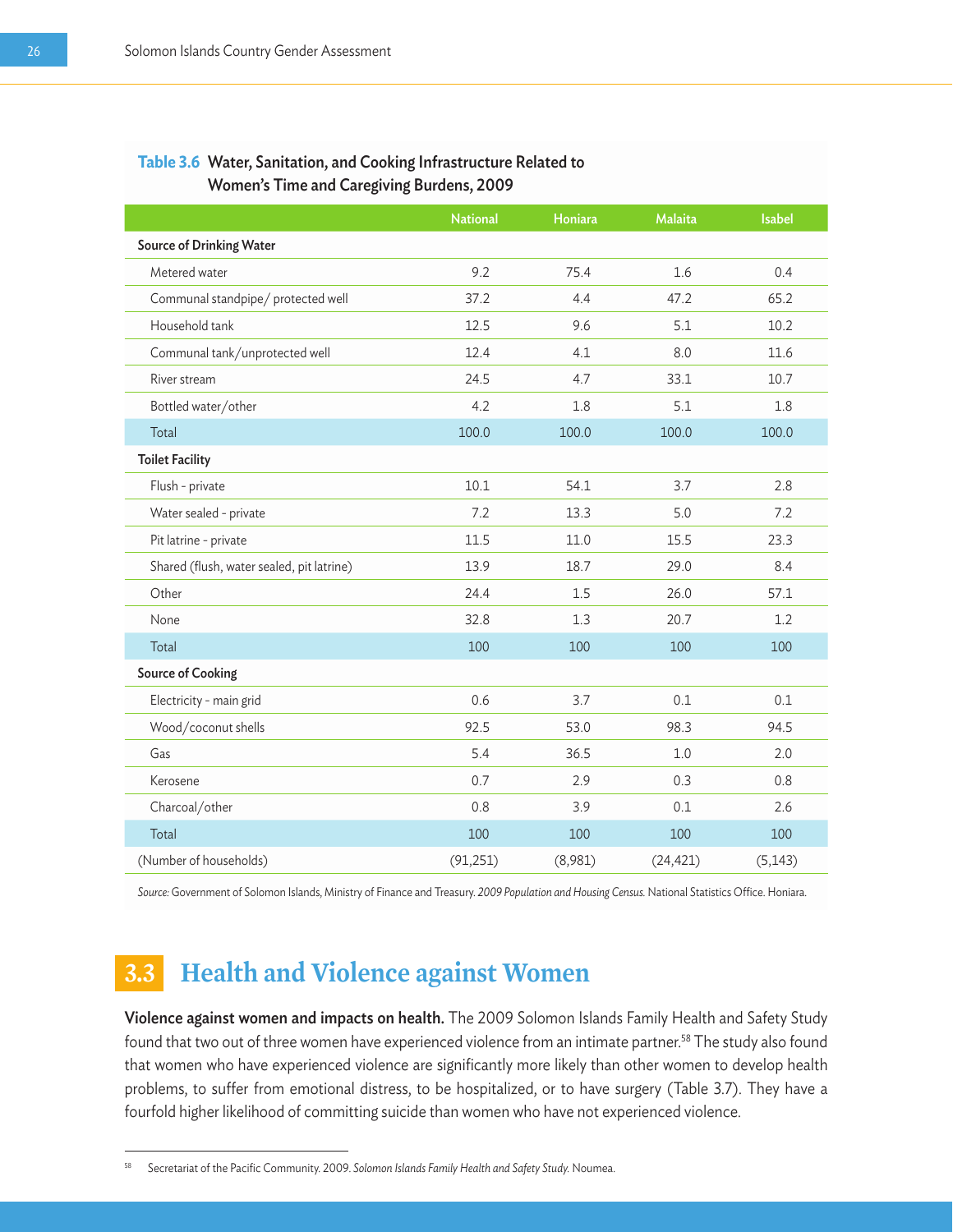| <b>Selected Symptoms</b><br>of III Health | Never Experienced<br>Partner Violence (%) | <b>Experienced Physical and/or</b><br><b>Sexual Partner Violence (%)</b> |
|-------------------------------------------|-------------------------------------------|--------------------------------------------------------------------------|
| Poor/very poor general health             | 22.7                                      | 30.1                                                                     |
| Problems walking                          | 3.4                                       | 7.4                                                                      |
| Difficulties with activities              | 3.6                                       | 9.3                                                                      |
| Recent pain                               | 8.5                                       | 14.7                                                                     |
| Problems with memory                      | 3.8                                       | 55.8                                                                     |
| Recent dizziness                          | 38.6                                      | 55.8                                                                     |
| Vaginal discharge                         | 3.9                                       | 7.5                                                                      |
|                                           |                                           |                                                                          |

#### **Table 3.7** Percentage of Women Reporting Selected Symptoms of Ill Health by Experience of Violence

*Source:* Secretariat of the Pacific Community. 2009. *Solomon Islands Family Health and Safety Study.* Noumea.

Women often resist seeking health care for serious injuries due to shame. While 12% of women reporting violence said they had been injured so severely as to need health care, 22% of them said they never actually sought that care. Eleven percent of ever-abused women reported having lost consciousness because of violence against them, indicating the severity of the violence.

Survivors of violence visit health services facilities frequently although not always for treatment of their directly related injuries. Health professionals are frontline service providers and they have the potential to make huge differences to women victims of violence and as advocates for ending violence against women. However, most health workers do not have sufficient training to identify the issue and respond adequately. Some may even harbor biased attitudes toward survivors.

## **3.4 Recommendations**

Gender analysis of health policy is a critical element of effective and efficient health systems and services. In addition, policy coordination with other ministries is needed to build evidence and implement health programs. Specific recommendations include the following:

- (i) Incorporate gender analysis and gender costing of health issues into Ministry of Health and Medical Services budgeting, strategic planning, and programming.
- (ii) Develop and strengthen coordination between education and health policies to improve maternal and children health outcomes, and to enhance education about sexual and reproductive health, especially for young people.
- (iii) Strengthen health sector data collection, monitoring, and evaluation at local levels to better assess improvements in health outcomes and identify specific constraints to health service delivery across different provinces.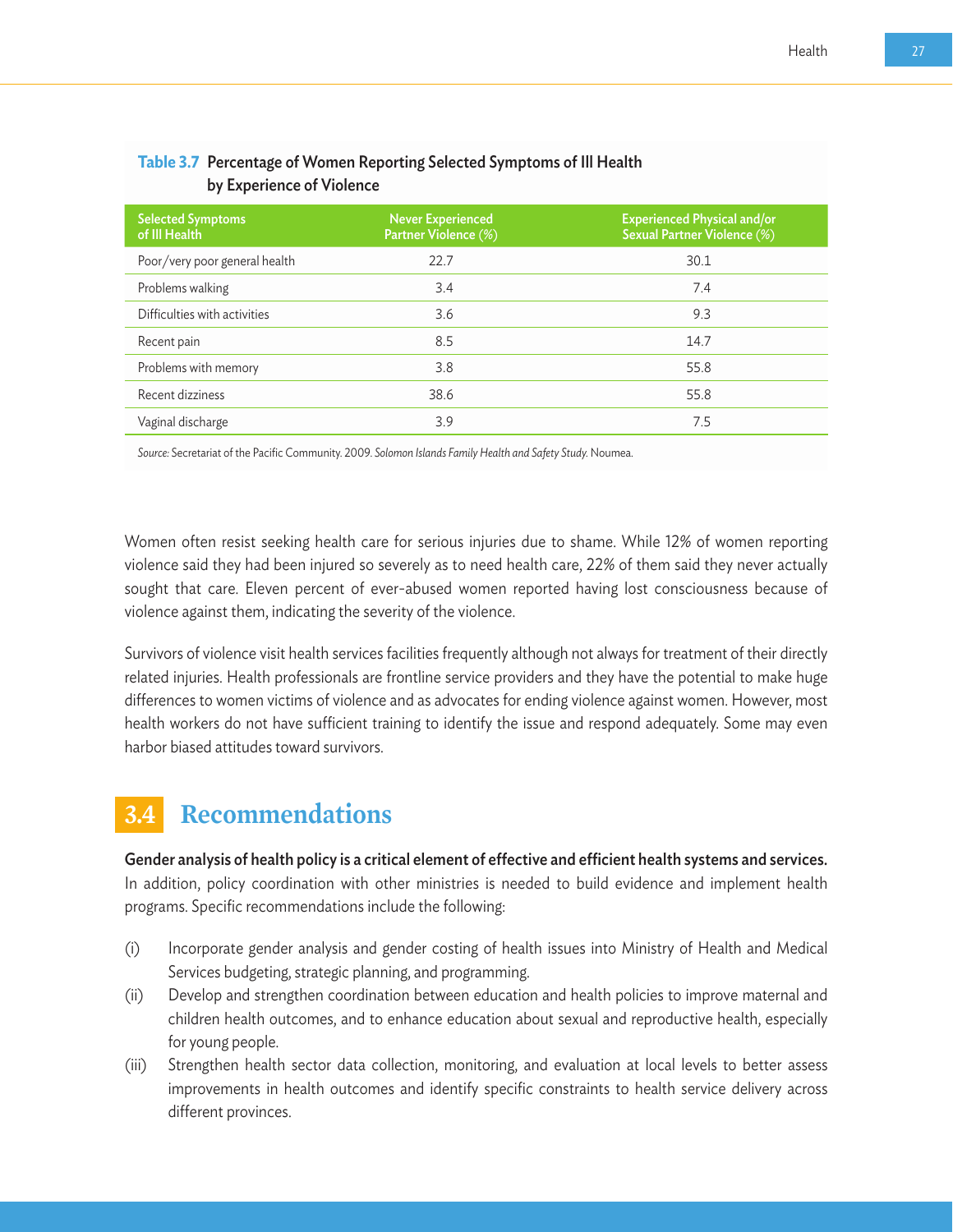(iv) Analyze health data collected from referral networks serving victims of violence in order to better document health impacts of violence and to estimate the cost of violence to the national health care system.

Improved health promotion and enhanced delivery of health services are critical to ensure gender equity in health outcomes. Promoting women's and men's understanding of their sexual and reproductive health is a prerequisite for improving maternal and children's health outcomes and preventing HIV, sexually transmitted infections, and unwanted pregnancies. Specific recommendations include the following:

- (i) Promote awareness of the benefits of antenatal and postpartum care in rural areas, particularly those with high maternal and infant mortality.
- (ii) Enhance public health promotion campaigns on contraception and safe sex to reduce unintended pregnancies, decrease risk of sexually transmitted infections and HIV, and improve confidentiality in testing.
- (iii) Improve the health sector's capacity to respond to violence against women by incorporating training requirements for health care staff in detecting and handling victims of violence, and by establishing clear response protocols for staff at different responsibility levels.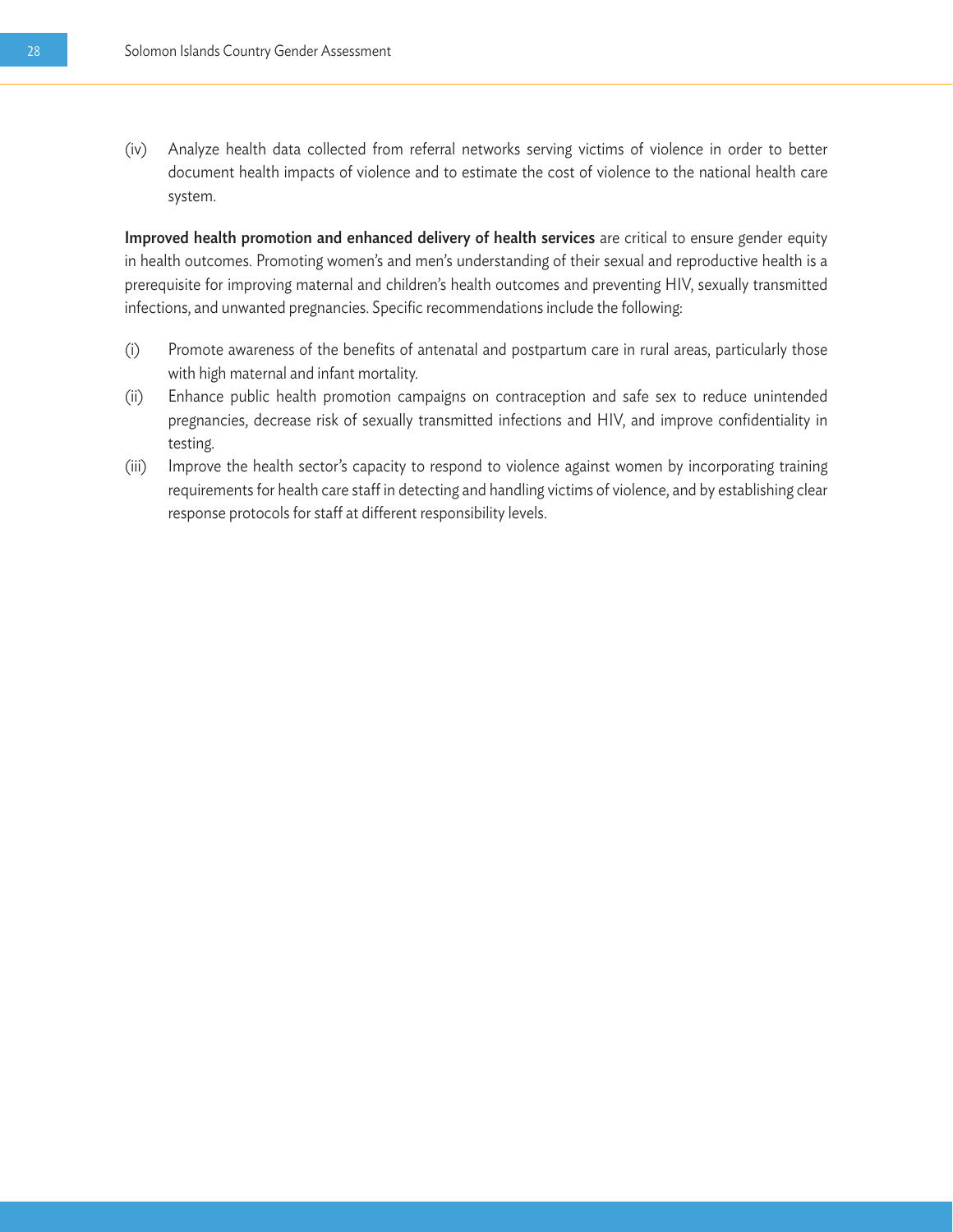# **Education**

This chapter examines participation of girls and boys in all levels of education, along with disparities by province in school enrollments. It also explores the potential barriers to girls' school attendance and the extent of gender segregation in fields of study at tertiary institutions, which is likely to lead to gender differences in employment opportunities.

#### Key Facts

- School enrollments have increased steadily, with primary net enrollments reaching nearly 90% for both girls and boys since 2009. While the gender gap has been narrowing, disparities remain at all levels of education as of 2013.
- Considerably fewer students attend secondary schools: net enrollment rates at junior secondary level are still below 40% and the rates at senior secondary level are below 30%. Girls have been catching up with boys in school attendance, but the gender gap still persists. The gap is particularly significant at senior secondary level, with gross enrollment rates of 28% for girls and 32% for boys.
- Available data on dropouts indicate an increasing dropout rate for higher levels of schooling. At primary and junior secondary levels, the dropout rate is slightly higher for girls than for boys. This pattern reverses at senior secondary level, with more boys dropping out than girls.
- For tertiary education, which includes degree and nondegree programs, women made up 38% of total estimated enrollment in 2012. Women are concentrated in traditional female subject areas such as education, tourism, and hospitality. Women are especially underserved by technical and vocational education and training (TVET) programs, as most TVET programs are oriented toward young men with technical courses.
- Educational attainment of the adult population (aged 15 and above) is relatively low, with only 20% of women and 29% of men having at least some secondary schooling. Women are nearly twice as likely as men to have no schooling at all (21% versus 12%), whereas men are twice as likely as women to have tertiary education (6% versus 3%).
- The 2009 census shows reasonably high literacy rates, although women (79%) are less likely to be literate than men (89%). However, studies at the provincial level indicate very low levels of functional literacy, ranging from 7% to 28%. Functional literacy is also significantly lower for women (14%) than for men (21%). Functional literacy improves for those completing higher levels of schooling.

## **4.1 Education Policy Environment and Systems**

Solomon Islands is committed to ensuring that all girls and boys are provided a full primary education, which is reflected in the Education Act (1978, 2015) and the Education Strategic Framework (2015). Education policies, action plans, and frameworks also contain policy commitments and international agreements related to gender equality (Table 4.1). The Ministry of Education and Human Resource Development (MEHRD) is developing a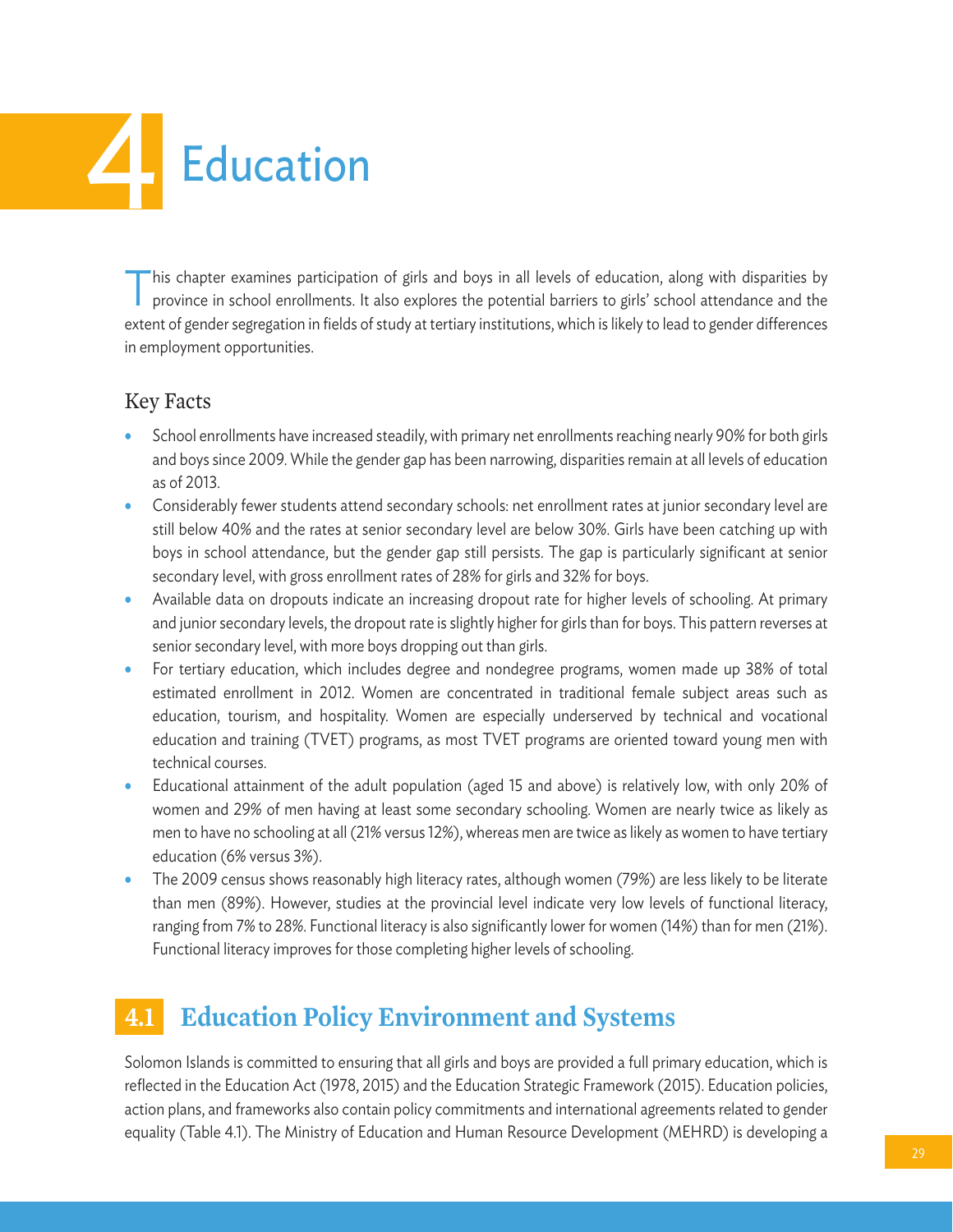policy that identifies strategic issues and priorities to promote gender equality in education. The gender equality in education policy will be informed by two recent studies showing that structural and systematic barriers in education contribute to gender gaps in educational attainment.<sup>59</sup>

| <b>Guidance Document Title</b>                                                                | Date                                                               | <b>Type of Document and Focus on Gender Equality</b>                                                                                                                                                                                |
|-----------------------------------------------------------------------------------------------|--------------------------------------------------------------------|-------------------------------------------------------------------------------------------------------------------------------------------------------------------------------------------------------------------------------------|
| Millennium Development<br>Goals (MDGs)                                                        | 2000                                                               | Set of international goals for development. Gender equality and<br>equity is measured in part by indicators for girls' participation in<br>primary and secondary schools.                                                           |
| Education for All (EFA)                                                                       | Solomon Islands<br>incorporated EFA goals<br>into planning in 2004 | Education for All is an international movement to improve basic<br>education. It is led by UNESCO and aims to, inter alia, eliminate<br>gender disparities in education.                                                            |
| Pacific Plan                                                                                  | 2007                                                               | Sustainable development goals include objectives for improved<br>education and training and improved gender equality.                                                                                                               |
| Pacific Education<br>Development Framework                                                    | 2009-2015                                                          | Gender equality and equity is a cross-cutting thematic area in the<br>plan and is also referenced in the HIV/AIDS and Youth thematic<br>areas. It is referenced as an issue throughout the document.                                |
| <b>Education Act</b>                                                                          | Under revision in 2014                                             | The technical working group reviewing the act has an objective to<br>ensure that the revised act is gender responsive.                                                                                                              |
| <b>Education Strategic</b><br>Framework                                                       | 2007-2015                                                          | Overarching policy for the education system. Complementary to<br>the National Education Action Plan.                                                                                                                                |
|                                                                                               |                                                                    | Framework notes gender discrimination and identifies some<br>infrastructure-oriented approaches to address disparities in<br>enrollment.                                                                                            |
|                                                                                               |                                                                    | Framework also identifies issues of disability-which may be<br>exacerbated for girls with disabilities.                                                                                                                             |
| National Education<br><b>Action Plan</b>                                                      | 2010-2012                                                          | Plan is linked to the above framework. Strategic Goal 1 identifies<br>the need to ensure equitable access to education "regardless of<br>gender, ethnicity, religion, location or disability."                                      |
| Performance Assessment<br>Report (known as<br>Performance Assessment<br>Framework until 2012) | Ongoing management<br>tool                                         | Information management and monitoring mechanism to track<br>performance of the education system.<br>Includes some sex-disaggregated information on enrollment and<br>other performance indicators that can show gender disparities. |
| <b>Policy Statement</b><br>and Guidelines for<br>Tertiary Education in<br>Solomon Islands     | 2010                                                               | Goal 1 identifies the need to "provide equitable access to<br>high quality tertiary education for marginalized groups."<br>However, no specific groups are identified.                                                              |
| Draft Gender Equality in<br><b>Education Policy</b>                                           | Drafting in 2014                                                   | The final draft is for submission to the National Education Board<br>in November 2015.                                                                                                                                              |

| Table 4.1 Guiding Commitments for Gender Equality in Education |  |  |  |  |
|----------------------------------------------------------------|--|--|--|--|
|----------------------------------------------------------------|--|--|--|--|

The MEHRD has overall responsibility for education in Solomon Islands and manages that responsibility in conjunction with provincial education authorities and nongovernment education authorities that have government approval to run schools. Nongovernment authorities are primarily linked to religious groups.

<sup>59</sup> Government of Solomon Islands, Ministry of Education and Human Resource Development. 2011. *Barriers to Education*; and S. Akao and J. Strachan. 2012. *A Gender Analysis of the Education Sector in the Solomon Islands.* University of Waikato. Hamilton, New Zealand.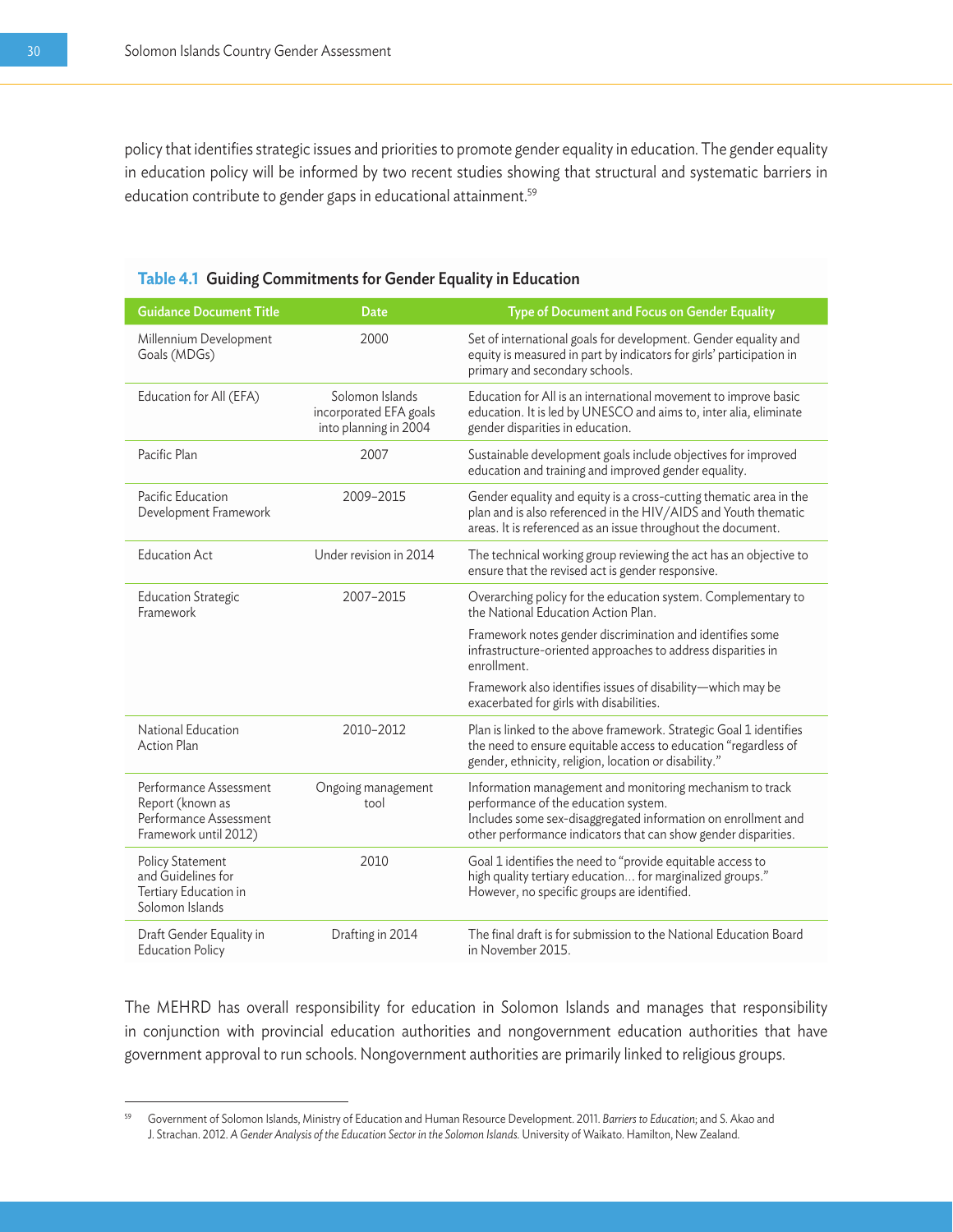There are six levels in the Solomon Islands education system. Management of the system and related data are complicated by several factors: (i) there are three different, but overlapping, types of schools for the two levels of secondary education; (ii) different education authorities may have different approaches to monitoring, collecting, and reporting information; and (iii) different authorities have different levels of quality control when collecting sex-disaggregated data. The education system is also heavily reliant on community and mission schools.

| <b>Level of Education</b> | <b>Duration</b> | <b>Approximate Age Range</b> | <b>Type of School</b>                               |
|---------------------------|-----------------|------------------------------|-----------------------------------------------------|
| Preschool                 | Variable        | Less than 3 years            | Nursery                                             |
| Early childhood           | 3 years         | 3-6 years                    | Early childhood care and education center           |
| Primary                   | 6 years         | $6-12$ years                 | Primary school                                      |
| Junior secondary          | 3 years         | $13-15$ years                | Junior secondary/community high school <sup>a</sup> |
| Senior secondary          | 3 years         | $16-19$ years                | Senior secondary/community high school <sup>a</sup> |
| Tertiary                  | Variable        | 18-25 years (variable)       | Vocational, technical, college, university          |

**Table 4.2** Education Levels in Solomon Islands

**a** Note that community high schools vary in levels and age cohorts depending on which education authority they are managed by.

*Source:* S. Akao and J. Strachan. 2012. *A Gender Analysis of the Education Sector in the Solomon Islands.* University of Waikato. Hamilton, New Zealand.

## **4.2 Trends in Educational Attainment by Gender**

The management of education statistics at MEHRD is still weak and sex-disaggregated statistics are not comprehensive across all data categories. Given variations in data quality, it is difficult to accurately assess trends in girls' and boys' enrollment and performance in schools.<sup>60</sup> Nevertheless, recent improvements in education data collection and management by MEHRD indicate steady progress in overall school enrollment and narrowing the gender gap.

The number of students enrolled in primary school increased by nearly 20%, from 104,062 in 2007 to 123,779 in 2013 (Table 4.3). The net enrollment ratio also reached 90% since 2009, for both girls and boys. The large difference between gross and net enrollment ratios indicates that there are still many over-age students attending primary schools, similarly for both genders but more so for boys. Despite improvement, girls' enrollment at primary level still lags behind boys'; girls made up 48% of the total enrollment in 2013 and the gender parity index is still under 1.

At the secondary level, considerably fewer students are in school: as of 2013, less than 40% of children in ages eligible for junior secondary school (ages 13–15) were enrolled, although this net enrollment ratio was a significant improvement from less than 30% in 2007. Gross enrollment ratios, on the other hand, were nearly 70% in 2013 (68% for girls and 69% for boys), again suggesting large numbers of over-age students at this level.

<sup>60</sup> Akao and Strachan. 2012. *A Gender Analysis of the Education Sector in the Solomon Islands.*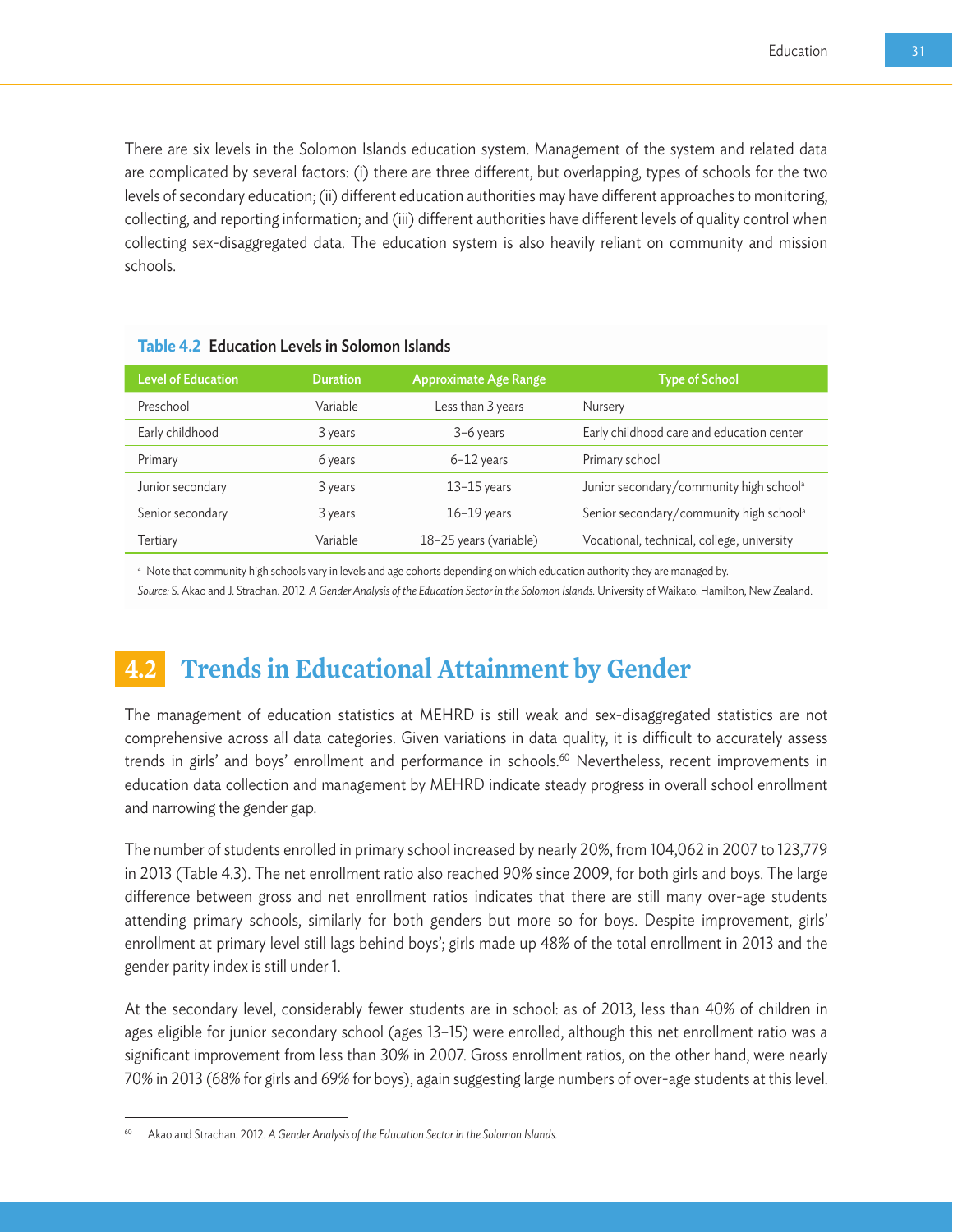|                             | 2007          |        | 2009          |        | 2011   |        | 2013          |        |
|-----------------------------|---------------|--------|---------------|--------|--------|--------|---------------|--------|
|                             | <b>Female</b> | Male   | <b>Female</b> | Male   | Female | Male   | <b>Female</b> | Male   |
| Primary                     |               |        |               |        |        |        |               |        |
| Number of students enrolled | 49,094        | 54,973 | 55,646        | 61,378 | 58,185 | 63,80  | 59,720        | 64,059 |
| Gross enrollment ratio (%)  | 107.7         | 113.7  | 115.2         | 120.1  | 114.6  | 119.3  | 111.6         | 113.9  |
| Net enrollment ratio (%)    | 84.5          | 88.5   | 90.5          | 93.4   | 90.2   | 93.0   | 88.5          | 89.2   |
| Gender parity index for GER |               | 0.95   |               | 0.96   | 0.96   |        | 0.98          |        |
| Transition rate (year 6-7)  | 79.2          | 83.8   | 93.9          | 92.7   | 86.3   | 85.5   | 88.8          | 88.8   |
| <b>Junior Secondary</b>     |               |        |               |        |        |        |               |        |
| Number enrolled             | 8,744         | 10,545 | 11,616        | 13,429 | 12,949 | 14,293 | 13,819        | 14,974 |
| Gross enrollment ratio (%)  | 53.4          | 60.8   | 66.2          | 72.2   | 68.3   | 71.1   | 67.7          | 69.0   |
| Net enrollment ratio (%)    | 29.4          | 26.6   | 37.6          | 37.1   | 37.6   | 35.8   | 39.1          | 37.1   |
| Gender parity index for GER |               | 0.88   |               | 0.92   | 0.96   |        | 0.98          |        |
| Transition rate (year 9-10) | 70.7          | 76.5   | 81.5          | 78.8   | 66.5   | 72.9   | 75.7          | 76.7   |
| <b>Senior Secondary</b>     |               |        |               |        |        |        |               |        |
| Number enrolled             | 3,426         | 5,305  | 4,774         | 6,123  | 5,455  | 7,427  | 6,687         | 8,124  |
| Gross enrollment ratio (%)  | 16.9          | 24.8   | 22.8          | 27.6   | 24.6   | 31.7   | 28.0          | 32.0   |
| Net enrollment ratio (%)    | 15.6          | 21.5   | 19.8          | 22.5   | 21.2   | 24.9   | 24.4          | 26.1   |
| Gender parity index for GER |               | 0.68   |               | 0.83   | 0.78   |        |               | 0.88   |

#### **Table 4.3** Trends in School Enrollment by Sex, 2007–2013

GER = gross enrollment ratio.

*Note:* Gender parity index (GPI) measures the relative education participation of females and males. GPI of 1 indicates equal enrollment of females and males; GPI of less than 1 reflects a disparity in favor of males.

*Source:* Government of Solomon Islands, Ministry of Education and Human Resource Development. 2013. *Performance Assessment Report 2006–2013.* Honiara.

For senior secondary schools, despite steady increases, net enrollment ratios continue to be low at below 30% in 2013 (24% for girls and 26% for boys).

Girls have been catching up with boys in secondary school attendance, as illustrated by continuous increases in enrollment and a narrowing gender gap. Transition rates—from primary to junior secondary, and from junior secondary to senior secondary levels—also indicate greater increases for girls than boys over time. Yet, the gender gap persists at all levels of schooling in both gross and net enrollment ratios. In particular, the gap is still significant at senior secondary level with a gender parity index of 0.88 in 2013, whereas the gender parity index has greatly improved for primary and junior secondary enrollments (0.98 as of 2013). One main reason for the gender gap at senior secondary level is that many of these schools are boarding schools and there is insufficient accommodation for girls.<sup>61</sup> The government is now working with development partners to increase dormitory spaces for both boys and girls.

<sup>61</sup> Footnote 60.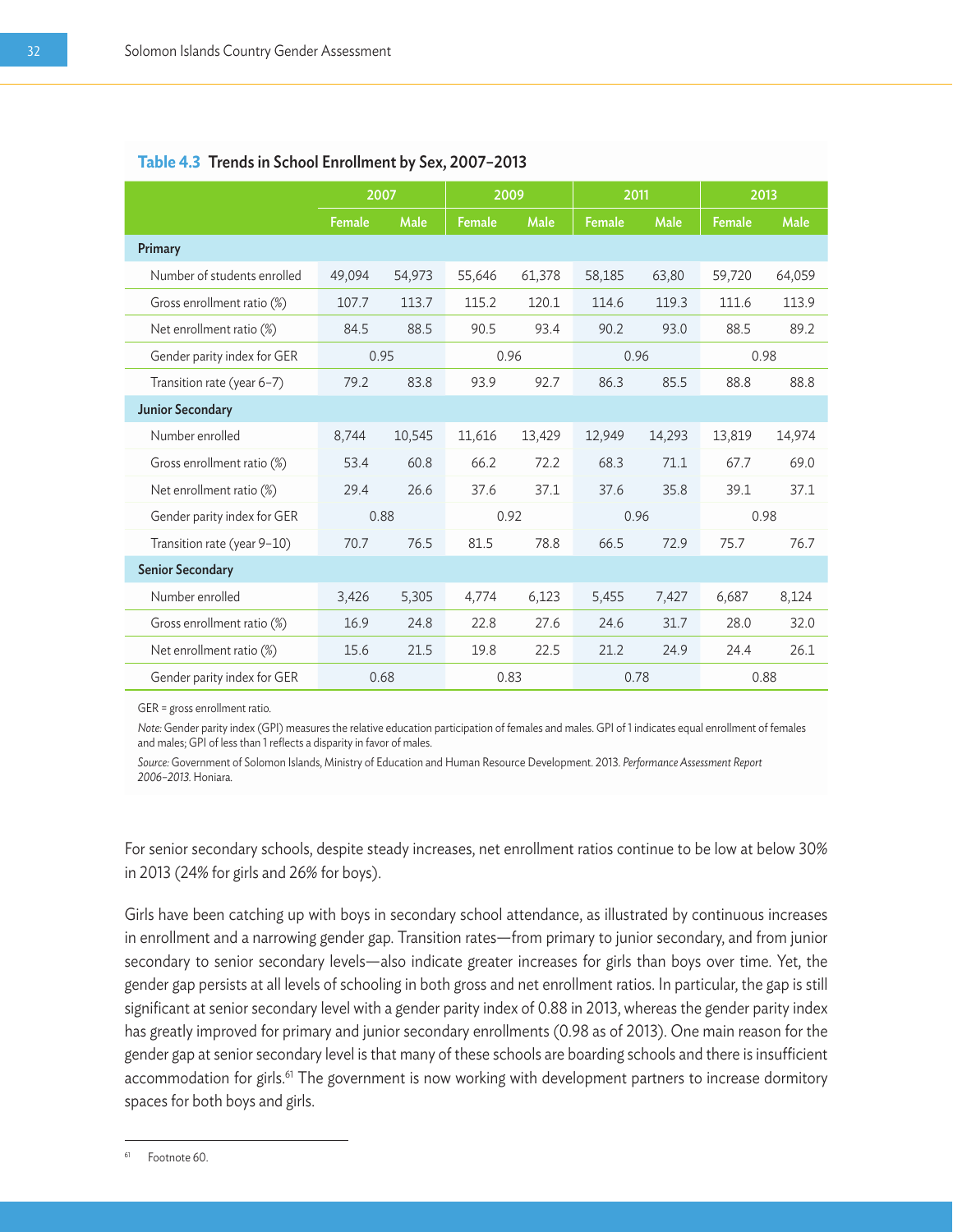

**Figure 4.1** Percentages of Males and Females Dropping Out by School Level

Although recent data are not available, existing data on dropouts indicate increasing rates of dropouts for higher levels of schooling (Figure 4.1). At primary and junior secondary levels, the rate of dropout was slightly higher for girls than boys during 2006–2009. However, the dropout rate reverses at senior secondary level, with more boys dropping out than girls. While detailed information about the reasons for dropping out is not available, boys' engagement in informal or subsistence employment at that age may be a reason. For girls, pregnancy is likely to be one reason for leaving school early, given a relatively high rate of teen pregnancy. Girls are generally stigmatized if they become pregnant. The current school policy forces them to drop out with no eligibility to reenroll, suggesting that few of these young women would return to any form of education.<sup>62</sup> Nevertheless, a lower rate of girls' dropping out relative to boys at the secondary level indicates that girls who have succeeded in reaching secondary level are likely to be committed to education and have family support to stay in school.

**Provincial variations in school attendance.** Along with a gender gap, differences in school attendance are pronounced between urban and rural areas, and especially so by province. The 2009 census results show a higher school attendance rate in urban (87%) than rural areas (83%) among children aged 6–15; by province, Malaita shows the lowest enrollment rate.63 The latest data on school enrollment by MEHRD show similar results.64 Gross enrollment rates for junior secondary education range from 56% to 136%, with the lowest rates indicated for Malaita (56% for girls and 58% for boys), Central (56% for girls and 59% for boys), and

*Source:* S. Akao and J. Strachan. 2012. *A Gender Analysis of the Education Sector in the Solomon Islands.* University of Waikato. Hamilton, New Zealand.

<sup>62</sup> WHO. 2012. *Asia-Pacific Leadership and Policy Dialogue for Women's and Children's Health: Solomon Islands Case Study.* http://www.who.int/pmnch/ media/press\_materials/pr/2012/solomonIsland\_casestudy.pdf<br>Government of Solomon Islands, Ministry of Finance and Treasury. 2009 National Population and Housing Census Report. Vol. 2.

<sup>64</sup> Government of Solomon Islands, Ministry of Education and Human Resource Development. 2015. Draft Performance Assessment Report 2014. Honiara.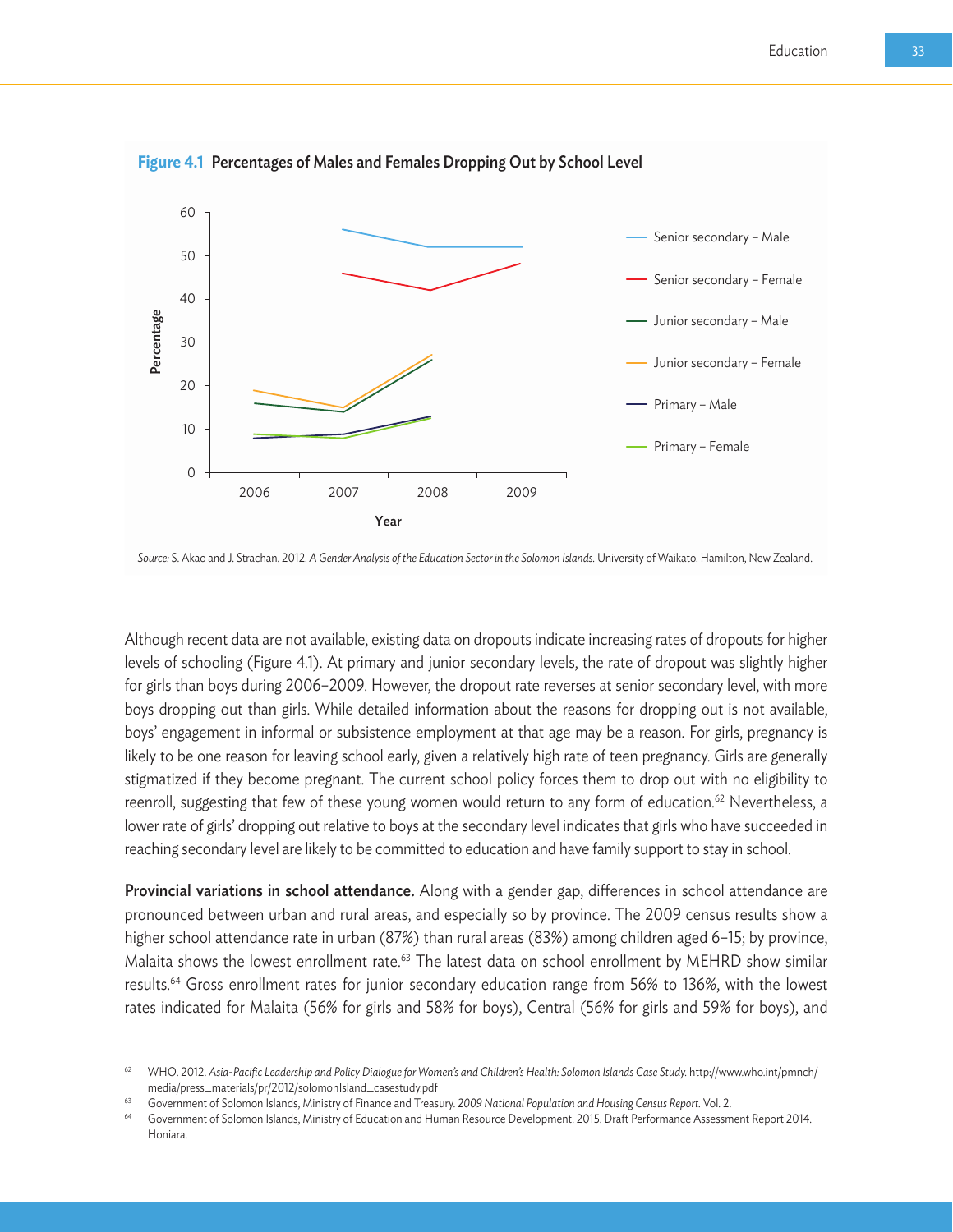Guadalcanal (69% for girls and 65% for boys) provinces; the highest rates are shown for Honiara (130% for girls and 136% for boys) and Makira (86% for girls and 82% for boys). As for gross enrollment rates for senior secondary schools, the lowest rates are for Choiseul (14% for girls and 13% for boys), Malaita (17% for girls and 21% for boys), and Central (20% for girls and 23% for boys) provinces, while the highest rate is for Honiara (100% for girls and 116% for boys).

Educational attainment of the adult population. The gender gap is also apparent in the educational attainment of the population aged 15 and above, given persisting gaps in school attendance between females and males. According to the 2009 census, the percentage of women who have no schooling (21%) is nearly twice as high as that of men (12%) (Figure 4.2). While the percentage of women and men with primary schooling is similar, men are more likely to have attended or completed secondary or tertiary education; men are twice as likely as women to have a tertiary education (6% versus 3%). Overall, more than three-quarters of women aged 15 and older (79%) and two-thirds of men (70%) have at most primary schooling, whereas only 20% of women and 29% of men have at least secondary schooling. This relatively low level of educational attainment among the adult population indicates various challenges in employment, such as inadequate literacy and numeracy and lack of job-related skills.





*Source:* Government of Solomon Islands, Ministry of Finance and Treasury. 2014. *2009 National Population and Housing Census Report on Gender.* National Statistics Office. Honiara.

The level of educational attainment is particularly low in rural areas, especially among women (Table 4.4). Almost one-quarter of rural women have no schooling compared with 10% of urban women. Women and men in urban areas are also twice as likely to have secondary schooling (31% of women and 36% of men) compared with their counterparts in rural areas. Women and men in urban areas are far more likely to have tertiary education as well, although urban women are significantly less likely than urban men (9% of women and 14%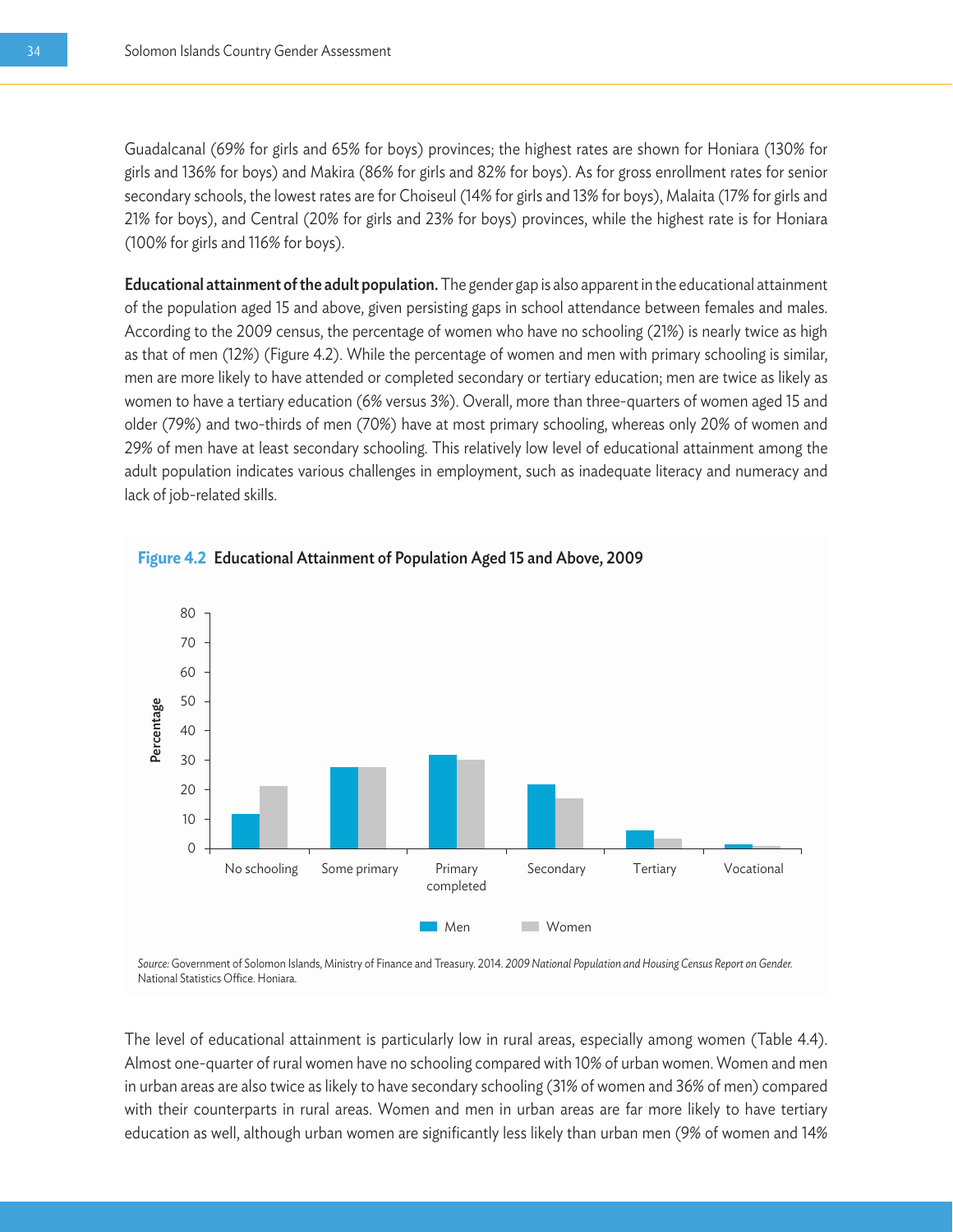|                                        |      |              |      |           | Rural (%) |       |
|----------------------------------------|------|--------------|------|-----------|-----------|-------|
|                                        |      | Total (%)    |      | Urban (%) |           |       |
| <b>Schooling Attended or Completed</b> | Men  | <b>Women</b> | Men  | Women     | Men       | Women |
| No schooling                           | 11.8 | 21.4         | 4.4  | 9.8       | 13.8      | 24.4  |
| Some primary                           | 27.4 | 27.8         | 16.9 | 19.7      | 30.4      | 29.9  |
| Primary completed                      | 31.6 | 30.2         | 27.5 | 29.5      | 32.7      | 30.3  |
| Secondary attended/completed           | 22.0 | 16.8         | 36.2 | 31.4      | 18.0      | 13.1  |
| Tertiary attended/completed            | 6.0  | 3.1          | 13.5 | 8.9       | 3.8       | 1.6   |
| Vocational certificate                 | 1.3  | 0.6          | 1.6  | 0.7       | 1.3       | 0.6   |
| Total                                  | 100  | 100          | 100  | 100       | 100       | 100   |

#### **Table 4.4** Educational Attainment of Population Aged 15 and Above by Area, 2009

*Source:* Government of Solomon Islands, Ministry of Finance and Treasury. 2014. *2009 National Population and Housing Census Report on Gender.*  National Statistics Office. Honiara.

of men). Variations by province also exist: Honiara has the highest proportion of residents with secondary education (35%), followed by Isabel (25%). The proportion of the population with no education is particularly high in Malaita (27%), followed by Temotu (25%).<sup>65</sup>

Literacy. According to the 2009 census, literacy rates in Solomon Islands are reasonably high: 89% of men and 79% of women aged 15 and older are literate, although women's literacy rate is lower than men's.<sup>66</sup> Literacy rates across age groups indicate a narrowing of the gender gap, as well as improvements for younger generations. Among youth, there is little gender gap in literacy rates (Figure 4.3).

Given the linguistic diversity in Solomon Islands, completion of primary schooling does not guarantee functional literacy (Box 4.1). Studies conducted at the provincial level on functional literacy and employment experience show quite different results from the census result, which was based on self-reported literacy.<sup>67</sup> These studies found that functional literacy rates range from 7% to 34%, and women are more likely than men to be illiterate or semi-illiterate. The 2007 survey showed only a 7% functional literacy rate in Malaita and 28% in Honiara among those aged 15–60. The overall rate for women was 14% compared with 21% for men. Furthermore, only 28% of those who completed primary school were found to be functionally literate.

<sup>&</sup>lt;sup>65</sup> Government of Solomon Islands, Ministry of Finance and Treasury. 2009 National Population and Housing Census Report, Vol. 2.

<sup>66</sup> The 2009 census measured a general indication of literacy with the following question: "Can you read and write a simple sentence in one or more of the following languages—English, Pidgin, local language, or other language?" Government of Solomon Islands, Ministry of Finance and Treasury.

<sup>2009</sup> National Population and Housing Census Report. Vol. 2, p. 99.<br>Asia South Pacific Association for Basic and Adult Education. 2011. Education Experience Assessment and Literacy Survey: Renbel and Isabel Provinces, *Solomon Islands.* Canberra; and Asia South Pacific Association for Basic and Adult Education. 2007. *Solomon Islands Summary Report: Education Experience Survey.* Canberra.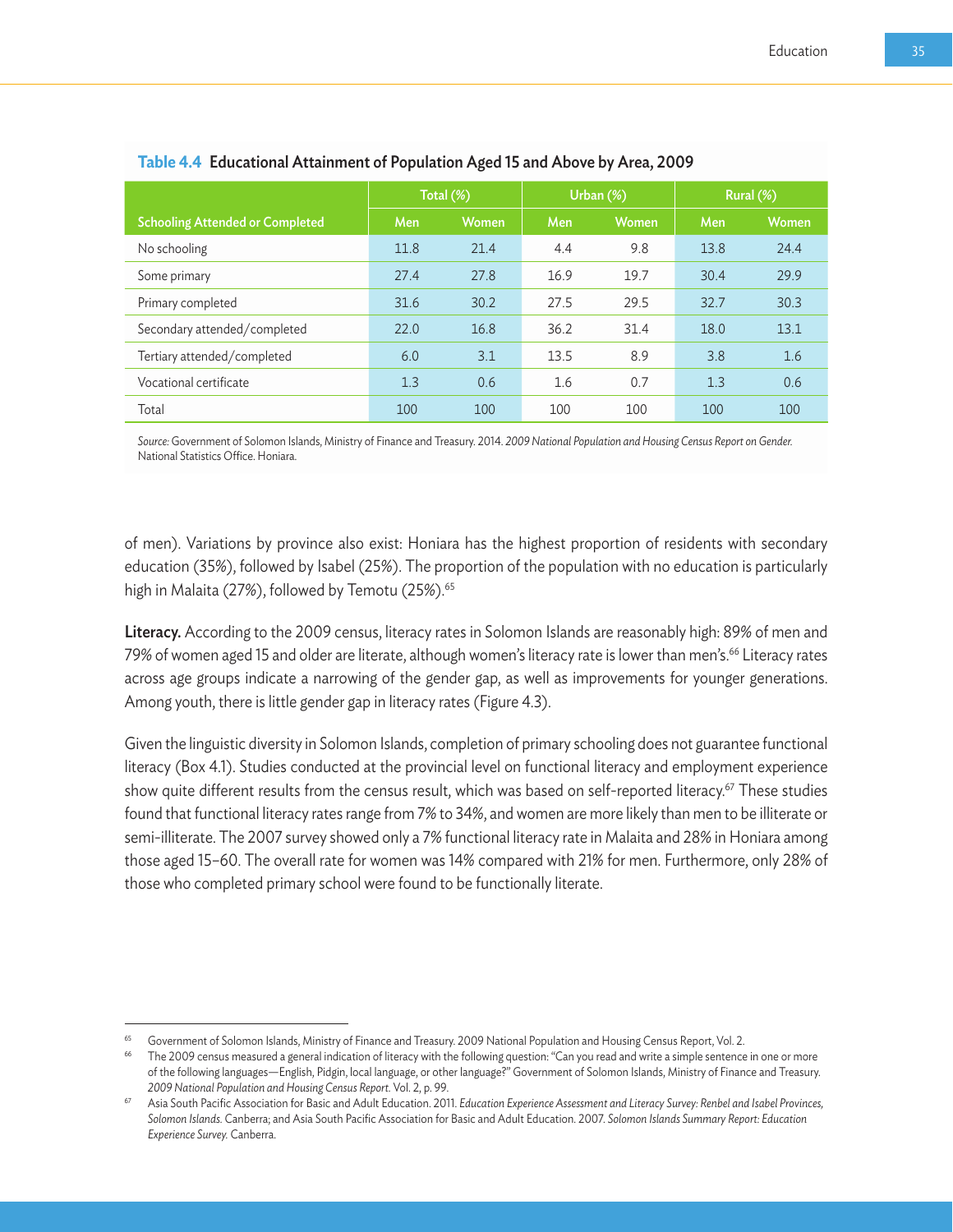

Low levels of functional literacy not only inhibit individuals from finding employment, but make it difficult for women and men to take advantage of written health and education promotion campaigns or support their children's studies. Lack of literacy can also isolate women, prevent them from seeking services in case of domestic violence, and restrict their participation in community decision making. Due to linguistic barriers, completion of primary schooling does not guarantee functional literacy. However, the higher the level of school completion, the greater the chance of girls and women achieving functional literacy.

#### **Box 4.1** Linguistic Barriers to Literacy

Solomon Islands is ethnically and linguistically diverse. The country has 70 listed local languages with Pidgin serving as the lingua franca. The official language is English, but it is only spoken as the first language by 1%–2% of the population. The vast majority of children don't speak English as their first language. This often strains children's learning and motivation when starting primary school. This is in particular reflected by the high number of dropouts in the first two grades of primary school. The Solomon Islands Standardised Test of Achievement (SISTA) has shown very clearly that many children are struggling to read and write at the required level. The 2010 SISTA revealed that only one out of every two Standard 6 students meets the national literacy standards, which reveals issues surrounding the quality and efficiency of the education system. Therefore, even when children complete basic education, it is far from certain that they have gained the knowledge, skills, and attitudes needed in an increasingly challenging and changing society.

*Source:* Government of Solomon Islands, Ministry of Education and Human Resource Development. 2011. *Barriers to Education.* Honiara. pp. 12–13.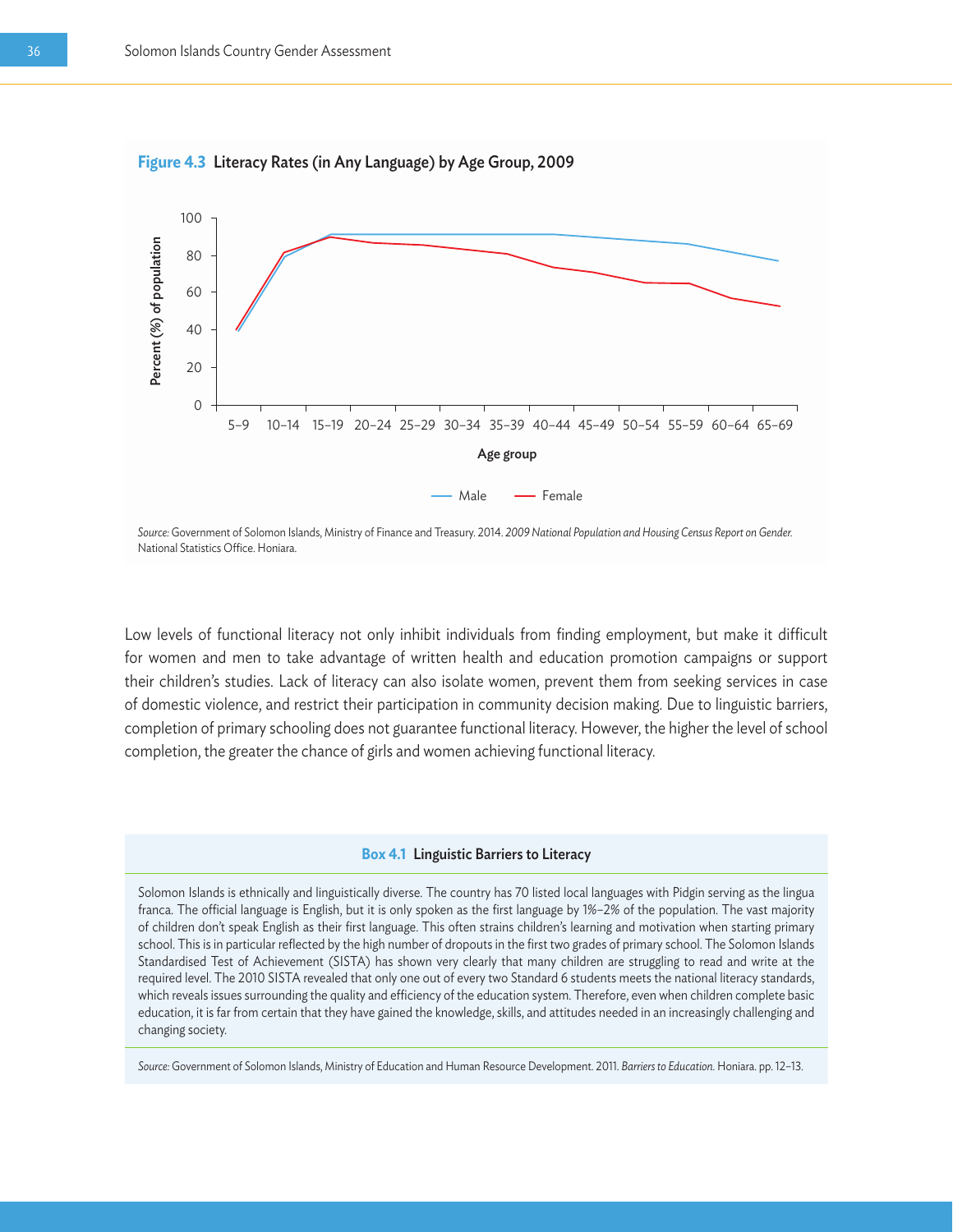## **4.3 Gender Responsiveness of the Education System**

Education is not compulsory in Solomon Islands, but primary enrollment has improved greatly with the introduction of the Fee-Free Education Policy in 2009. However, parents are still required to pay for some school-related costs, including the costs of uniforms, supplies, transport, and school events. For families with multiple children, these costs can create a great economic burden, which escalates further for secondary education. In many cases, this results in withdrawal of children from school, most often girls, since boys' education is perceived to be of higher priority. The lower enrollment and transition rates of girls at primary and junior secondary levels are likely to be linked to such gendered priorities among parents.<sup>68</sup>

There could be other reasons for boys and girls to drop out or be withdrawn from school, which vary by their age. For teenage girls, distance to day schools in rural areas and the lack of safe transport may influence parents' decision to keep them at home. This is to protect them against risks such as sexual assault. In addition, in provinces where schools do not have enough available spaces, parents often prefer to send their boys to school. Inadequate infrastructure at schools, such as lack of sanitation facilities and water supply, is also a barrier for teenage girls' school attendance. When schools do not have separate male and female toilets, menstruating girls stay home for several days each month, which directly impacts their ability to learn, successfully pass exams, and progress through the system. As noted, shortage and overcrowding of dormitory facilities limit the number of students for junior and senior secondary boarding schools, which tends to impact girls more than boys.

Although corporal punishment is not allowed in schools in Solomon Islands, it is still widely practiced. The use of ridicule and shaming by teachers also contributes to children's reluctance to attend school and their reduced ability to learn. When teacher intimidation methods and abuse of power extend to sexual innuendo or abuse, or when girls are conditioned to fear dominant behavior, girls are more likely to be absent from school or drop out.<sup>69</sup>

Teachers' behaviors and attitudes can influence gender differences in children's school attendance and performance, as can gender stereotypes in school curriculum. The education curriculum was revised in 2014 to ensure that teaching materials do not promote gender stereotypes.

The gender ratio among teaching staff can also influence girls' education, since female teachers or administrators can be role models for girls. As of 2013, 43% of teaching staff at primary and community high schools were women, while only about 30% of teaching staff at national or provincial secondary schools were women.<sup>70</sup> The proportion of women in leadership positions is even fewer and it drops further for higher levels of schooling: only around 15% of community or national secondary principals were women, compared with 23% of primary head teachers (Table 4.5).

<sup>68</sup> Asia South Pacific Association for Basic and Adult Education. 2007. *Solomon Islands Summary Report: Education Experience Survey*; and Government of Solomon Islands, Ministry of Education and Human Resource Development. 2011. *Barriers to Education.*

<sup>69</sup> Government of Solomon Islands, Ministry of Education and Human Resource Development. 2011. *Barriers to Education.* 

<sup>70</sup> Government of Solomon Islands, Ministry of Education and Human Resource Development. 2013. *Performance Assessment Report 2006–2013.* Honiara.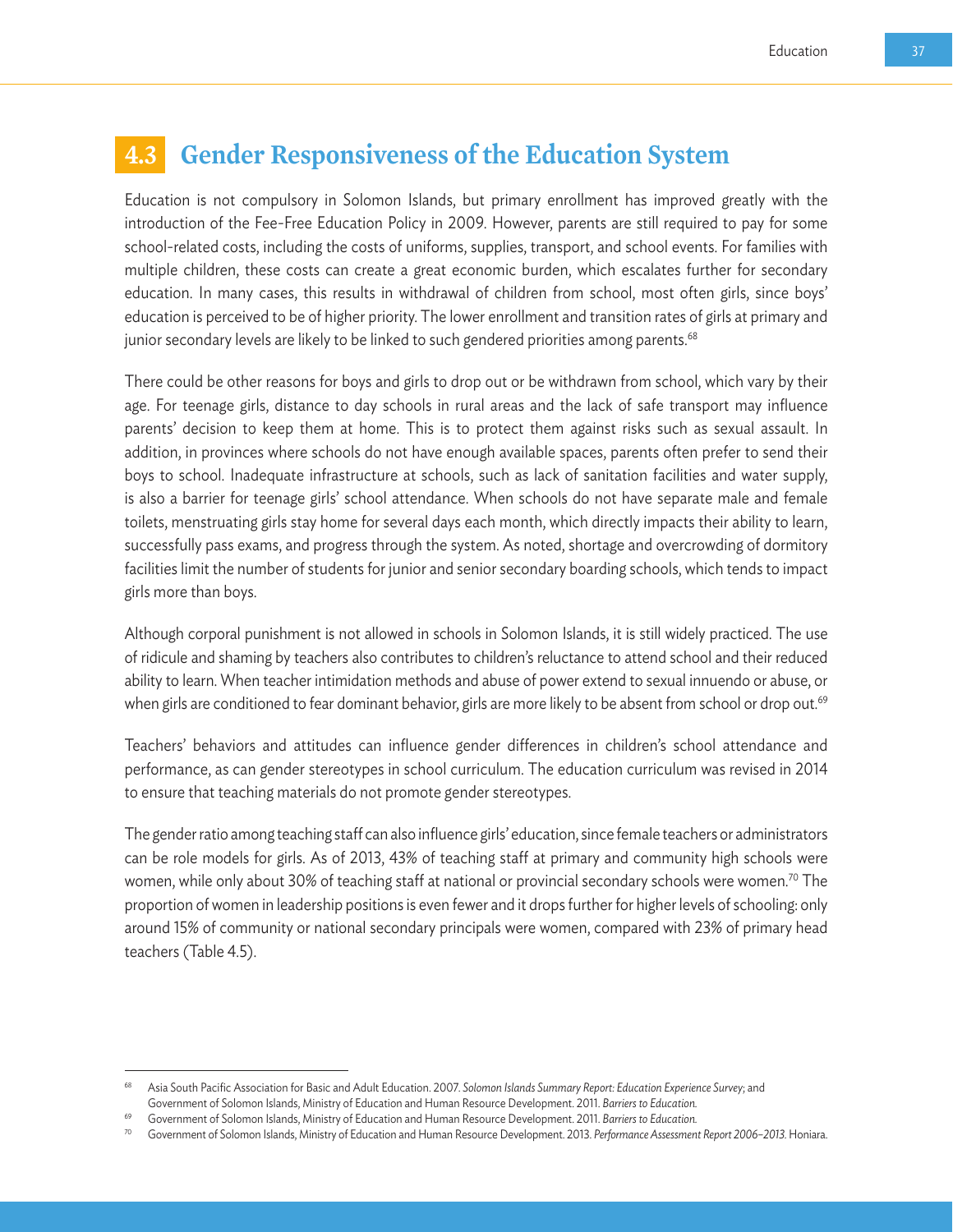| <b>Position</b>                  | <b>Male</b> | <b>Female</b> | % Female |
|----------------------------------|-------------|---------------|----------|
| Primary head teachers            | 379         | 88            | 23       |
| Community high school principals | 140         |               | 15       |
| Provincial secondary principals  | 14          |               |          |
| National secondary principals    |             |               | 14       |

#### **Table 4.5** Number of Senior Staff Positions in Primary and Secondary Schools, 2013

*Source:* Solomon Islands Education Management Information System. Ministry of Education and Human Resource Development. Honiara.

#### **Box 4.2** Education for Disabled Boys and Girls

The Solomon Islands National University introduced a compulsory course in "inclusive education" in 2009 as part of its teacher training program. Yet, those moving into the field have noted that this training is not enough to give them confidence to cope with children with disabilities in a classroom setting.ª Rural schools are often not accessible to disabled children at all.

Children, especially girls with disability, are perceived as a burden to the family. They are at higher risk of neglect and violence.<sup>b</sup> Often, parents do not send them to school due to the perceived risks. The Ministry of Education and Human Resource Development's *Barriers to Education* report highlights that children with physical and learning disabilities are often mocked, harassed, and abused by both students and teachers with the result that they no longer feel comfortable attending school.<sup>c</sup> This has implications for their ability to function as part of the community and to successfully exercise their rights.

- a Government of Solomon Islands. 2013. Review of the Solomon Islands National Disability Policy 2005-2010. This document presents a review of the previous policy aimed at ensuring an informed and improved revision of that policy document. This document is supplemented by a revised policy action plan.
- **b** The Guardian. 2011. The Challenges Faced by Disabled Girls in the Solomon Islands. 5 July. http://www.theguardian.com/journalismcompetition/ the-challenges-faced-by-disabled-girls-in-the-solomon-islands
- <sup>c</sup> Government of Solomon Islands, Ministry of Education and Human Resource Development. 2011. *Barriers to Education.* Honiara.

## **4.4 Gender and Postsecondary Education**

Several recent studies illustrate that the education system in Solomon Islands is not providing the skills and knowledge that are needed in the labor market. There are large gaps between what is gained in formal education and what is required to participate in the economy, especially in terms of basic cognitive skills, technical skills, and work-related behaviors. Firms reported that they could create 50% more jobs if they could find employees with the right skills.<sup>71</sup> Only 20% of youth aged 15-24 were employed and 40% were economically inactive at the time. Basic functional literacy and cognitive skills—which are essential for boosting productivity—are lacking, and inadequate technical skills constrain many, especially women, from taking advantage of economic opportunities.

<sup>71</sup> The World Bank. 2013. *Skills for Solomon Islands: Opening New Opportunities.* Washington, DC.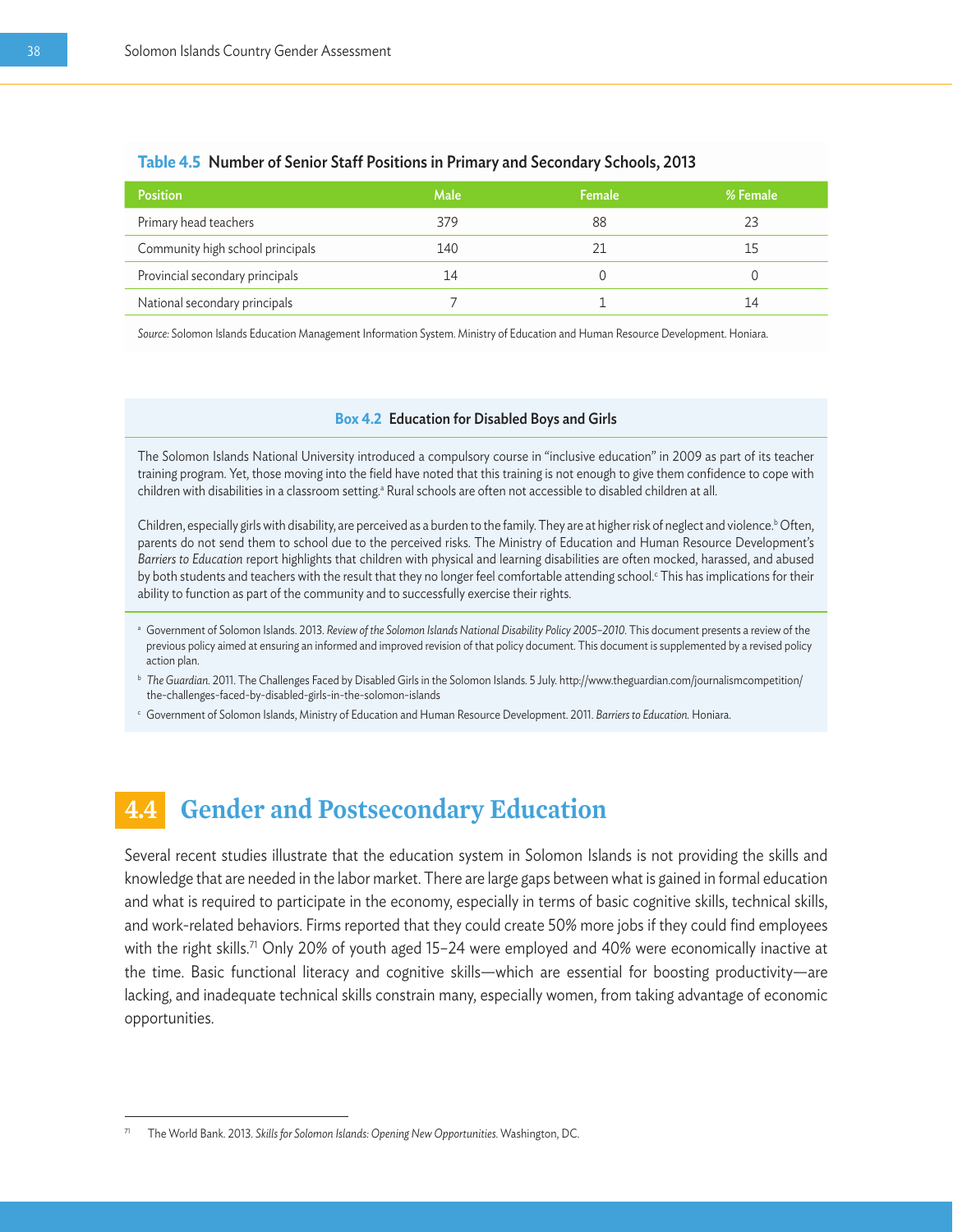Beyond secondary education, there are tertiary education or other training opportunities for women and men to gain further cognitive and technical skills for employment or own livelihood development. Yet more concerted efforts are needed to help women take advantage of available opportunities. Currently available training and higher education opportunities also need improvements to make their content more relevant to economic and labor market needs, while overcoming traditional gender norms to offer equal opportunities for women and men.

Tertiary education in Solomon Islands is provided by universities, technical colleges, and vocational training centers, which offer certificates, diplomas, bachelor's degrees, or advanced degrees. The major degreeconferring institutions are the Solomon Islands National University (formerly the Solomon Islands College of Higher Education) and the University of the South Pacific. Other accredited training providers include Australia Pacific Technical College, Don Bosco Technical Institute, and rural training centers that are operated by churches or provincial government agencies. As of 2012, an estimated 7,943 students were enrolled in these institutions, ranging from certificate to doctoral-level programs. Of the total number, 62% were men and 38% were women (Table 4.6).

| <b>Institution</b>                  | Total | <b>Male</b> | <b>Female</b> | % Female |
|-------------------------------------|-------|-------------|---------------|----------|
| Solomon Islands National University | 2,228 | 1,257       | 971           | 43.6     |
| University of the South Pacific     | 3,347 | 2,094       | 1,253         | 37.4     |
| Australia Pacific Technical College | 176   | 81          | 95            | 54.0     |
| Don Bosco                           | 289   | 228         | 61            | 21.1     |
| Rural training centers              | 1,903 | 1,243       | 660           | 34.7     |
| <b>Total</b>                        | 7,943 | 4,903       | 3,040         | 38.3     |

#### **Table 4.6** Enrollment in Major Tertiary Institutions, 2012

*Source:* Asian Development Bank. 2015. Higher Education Assessment for Solomon Islands. Draft final report. Unpublished.

The University of the South Pacific alone accommodated more than 40% of Solomon Islanders seeking tertiary education opportunities in 2012, but only about 20% of its students were enrolled in degree programs; threequarters were attending preliminary or foundation programs.72 While there was no gender difference in degree programs, women were more likely to be enrolled in short-term continuing education programs, while men were more likely to attend foundation or preliminary programs that would prepare them for degree programs.

Available data on enrollment across programs reflect a considerable degree of gender segregation, which results in job segregation between women and men in the labor market. The majority of female students at the Solomon Islands National University are enrolled in the education program (Table 4.7). Women make up more than half of the students in education and in finance and administration. However, very few women are studying industrial development, a field that is in high demand in the economy.

<sup>72</sup> Asian Development Bank. 2015. Higher Education Assessment for Solomon Islands. Draft final report. Unpublished.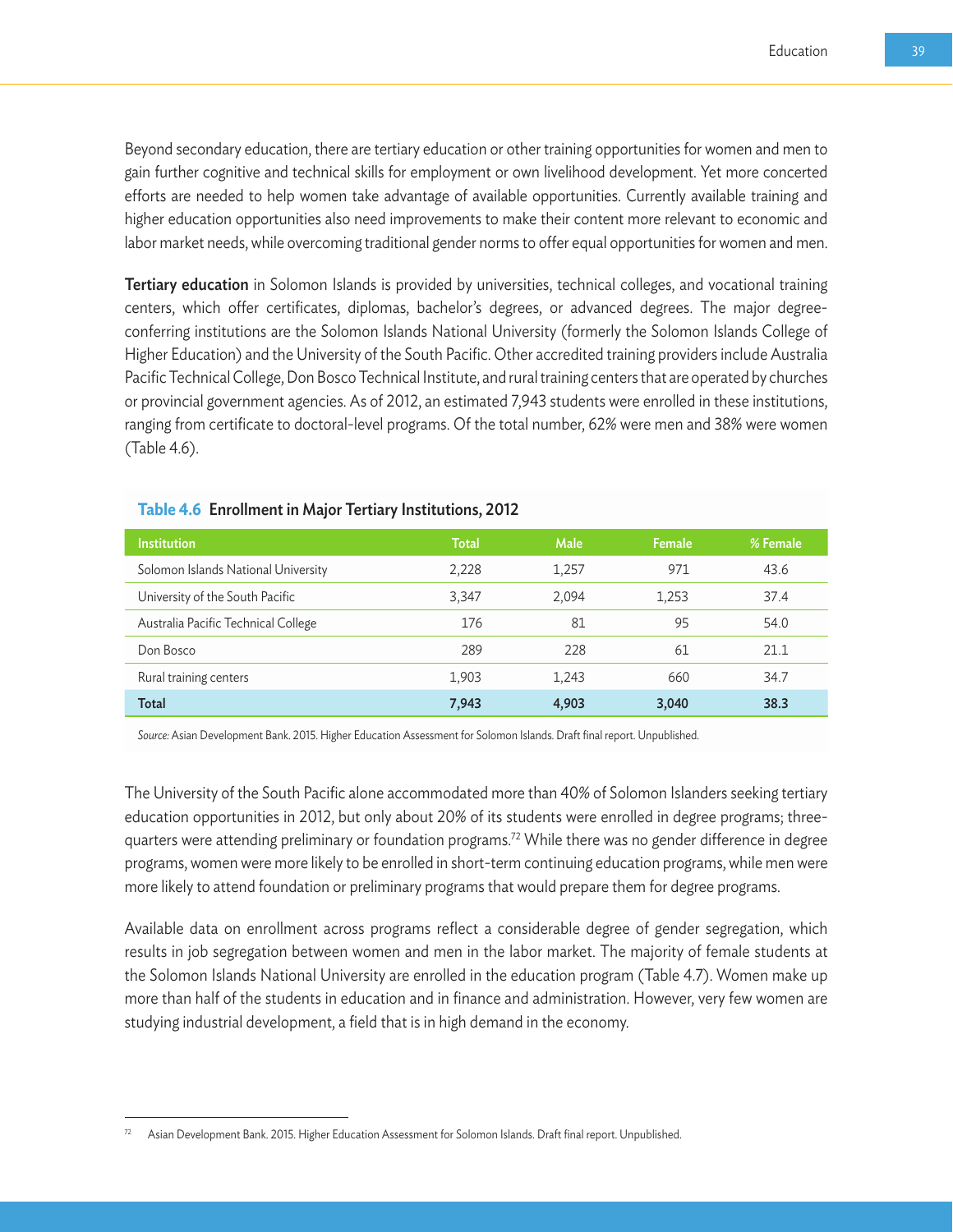| <b>School</b>                | <b>Total</b> | Male  | <b>Female</b> | % Female |
|------------------------------|--------------|-------|---------------|----------|
| Education                    | 1,122        | 555   | 567           | 50.5     |
| Marine and Fisheries Studies | 126          | 122   | 4             | 3.2      |
| Natural Resources            | 197          | 102   | 95            | 48.2     |
| Industrial Development       | 258          | 251   | 7             | 2.7      |
| Humanities and Science       | 16           | 11    | 5             | 31.3     |
| Finance and Administration   | 442          | 180   | 262           | 59.3     |
| Nursing and Health Studies   | 67           | 36    | 31            | 46.3     |
| <b>Total</b>                 | 2.228        | 1,257 | 971           | 43.6     |

|  |  | Table 4.7 Enrollment by School Program and Gender, Solomon Islands National University, 2012 |  |  |
|--|--|----------------------------------------------------------------------------------------------|--|--|
|  |  |                                                                                              |  |  |

In addition to degree-conferring programs, various technical and vocational education and training (TVET) programs are provided through Australia Pacific Technical College, Don Bosco Institute, rural training centers, and community high schools. Of these, rural training centers have the widest reach, enrolling approximately 2,000 people per year in 44 centers around the country. Rural training centers offer training to young people for preemployment and vocational skills, mostly in traditional trade areas and life skills. In 2012, about 35% of enrollees were females, mainly in life skills programs (e.g., home economics). For Australia Pacific Community College, about half of the 197 students were women, most of them attending tourism, hospitality, and nursing programs.

Overall, women are underserved by TVET programs, as many programs offer technical courses oriented toward young men, such as construction, mechanical trades, or agriculture. For example, of 253 programs offered by rural training centers in 2012, 161 programs (64%) were focusing on these technical subjects. There is no proactive support for women to enter nontraditional programs. Few female teaching staff are available outside of home economics and tourism, and there are no clear protection mechanisms for female students, such as sexual harassment policies. The Skills for Solomon Islands report recommends that women should be encouraged to enter nontraditional technical and vocational areas to access employment opportunities.<sup>73</sup> It also stresses that such opportunities need to be delivered at the local level in modules or short courses so that women can both enroll and complete them.

TVET courses currently do not sufficiently meet labor market demands, target women, or diversify to incorporate new technologies. The introduction of financial inclusion programs to rural areas, use of mobile phones to access and understand markets, and social networking to foster rural enterprises and share experiences are areas that could be integrated into TVET curricula. Training more women to become TVET instructors, along with more programs and more subject diversification, would provide women with role models as well as training opportunities.

<sup>73</sup> The World Bank. 2013. *Skills for Solomon Islands Women: Opening New Opportunities.* Washington, DC.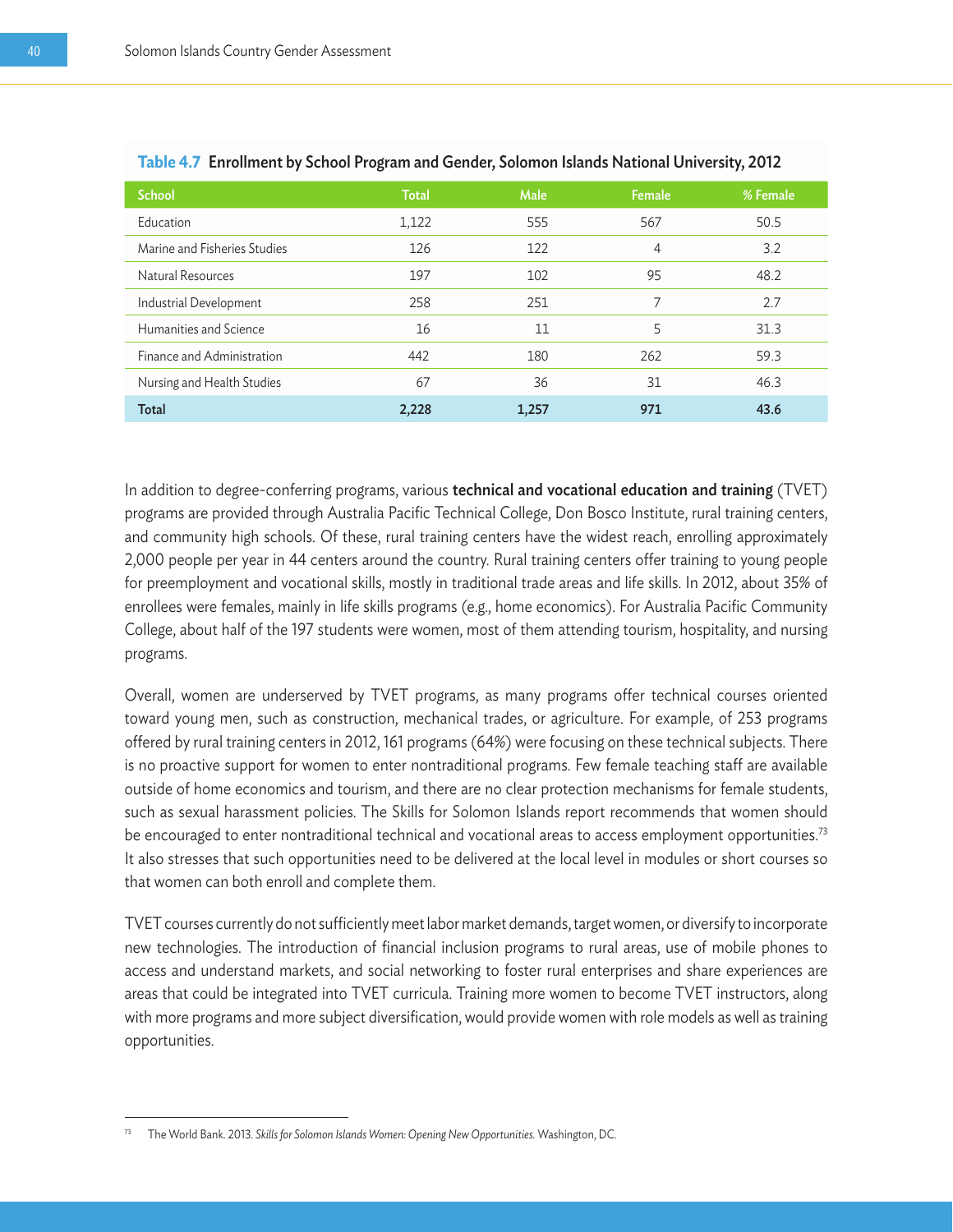Second-chance education provides an opportunity to complete secondary education for those who have left school early. Given the lower levels of educational attainment among women and also girls' higher likelihood of leaving school early, second-chance education can be valuable for women to gain functional literacy and work skills. It is currently available only in Honiara, delivered through two high schools. With limited places offering second-chance education, women are likely to have difficulty attending due to family responsibilities. More opportunities for second-chance education will certainly help women gain basic skills and improve opportunities to pursue further education.

The European Union (EU) has supported programs to integrate gender equality and disability into TVET training, including awareness and support for promotion of women in nontraditional sectors as role models. For instance, the EU's Skills Training Grant Scheme includes funding criteria for institutions to improve access to more diversified skills training for women.<sup>74</sup> Its forthcoming report should provide more details on the implementation of its gender responsiveness initiatives and what results have been achieved.

Preemployment skills training and short-term or internship employment managed by development partners serve as another opportunity for women to improve their skill set and access economic opportunities. For example, the Youth@Work program provides internship-based training to almost as many young women as young men (Box 4.3).

#### **Box 4.3** Youth@Work

Youth@Work is a youth internship program supported by the Secretariat of the Pacific Community and the Government of Solomon Islands. It is noted for a very positive impact on the lives of participants, with tracer studies showing that approximately 32% of young men and women retain full-time employment. The program started in July 2012 and runs in 6-month phases. Participants are required to do community service as a prerequisite to entering the program. They then receive preemployment training and support to find internships in government and the private sector.

In Phase 1, 98 young men and 85 young women finished their internships, and of those, 39 young men and 35 young women got permanent jobs. In each successive phase more young people have joined the program, including progressively higher percentages of young women. The program builds confidence, provides critical work experience, and exposes employers to the potential of young people.

## **4.5 Recommendations**

Strengthen education policy to eliminate discrimination based on sex and support gender equity, with the following recommendations:

- (i) Endorse and implement the proposed gender in education policy.
- (ii) Ensure that materials for the newly revised education curriculum do not include gender stereotypes.
- (iii) Provide training and awareness to all stakeholders on eliminating gender stereotypes, occupational streaming, sexual harassment, and violence against women.

<sup>74</sup> European Union. 2012. *Mission Report: Integration of Technical, Vocational Education and Training into the Formal and Non-Formal Education System in Solomon Islands: Tourism and Hospitality Curriculum Development.* Annex II. p. 163. Honiara.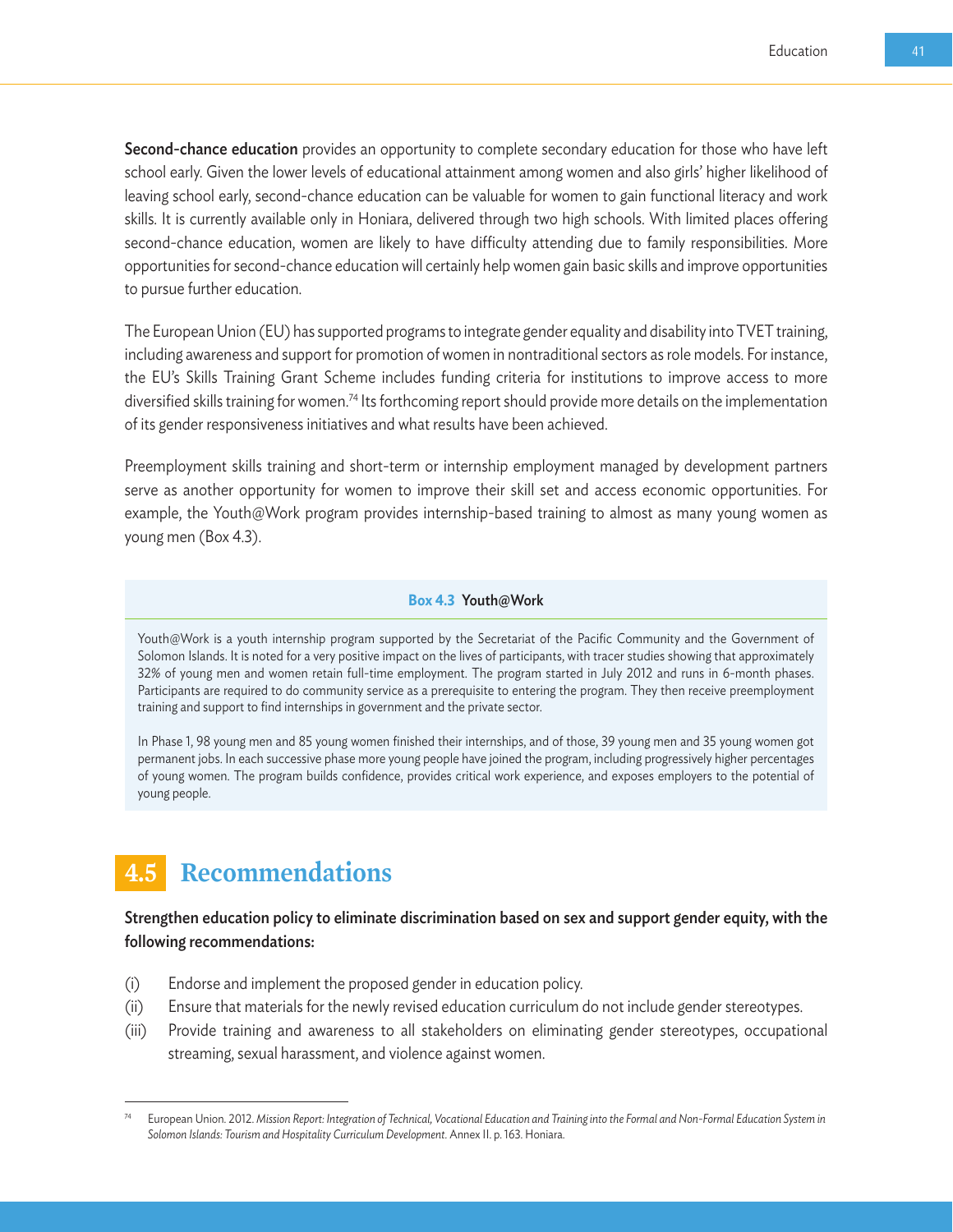- (iv) Provide support for girls who are pregnant to remain in school during and after pregnancy.
- (v) Identify specific barriers to girls' attendance on a province-by-province basis, and implement actions to reduce barriers, which would include (a) improving water and sanitation facilities and (b) increasing the allocation of dormitory spaces for girls through quotas.
- (vi) Given that more women than men are functionally illiterate, promote vernacular education programs for early childhood education and the early primary grades to reduce linguistic barriers to literacy.
- (vii) Provide role models for female students by supporting women in education decision-making positions, integrating leadership and management skills into teacher training, and encouraging women to compete for head teacher and principal positions.

#### Improve data collection and gender analysis in education for the following recommendations:

- (i) To improve accuracy and sex-disaggregated reporting on enrollment, dropout, transition, and completion rates, enhance the data management and reporting systems used by schools, the Ministry of Education and Human Resource Development (MEHRD), and the Statistics Bureau.
- (ii) Monitor and evaluate financial barriers to girls' education and develop strategies to promote equal enrollment, transition, and retention of girls at all educational levels.

#### Increase women's opportunities for postsecondary education and skills development to empower women and reduce poverty, including nontraditional areas, with the following recommendations:

- (i) Expand and diversify TVET programs with strong labor market relevance so that more skills development options are available for women that are not gender segregated, and make these programs more flexible to accommodate young women with child-rearing, family, or other responsibilities.
- (ii) Promote skills development and second-chance education opportunities at the community level for greater awareness of available programs, especially those in disciplines that are not traditional for women, and use financial incentives to encourage training centers to adopt quotas for women in nontraditional areas.
- (iii) Require all tertiary institutions and training centers to undertake gender awareness training for teaching staff and students to reduce discrimination against and harassment of young women and men in nontraditional courses.
- (iv) The MEHRD and the Ministry of Women, Youth, Children and Family Affairs should work with employers to encourage women's recruitment into nontraditional occupations and also to reduce discrimination against women in male-dominated technical occupations.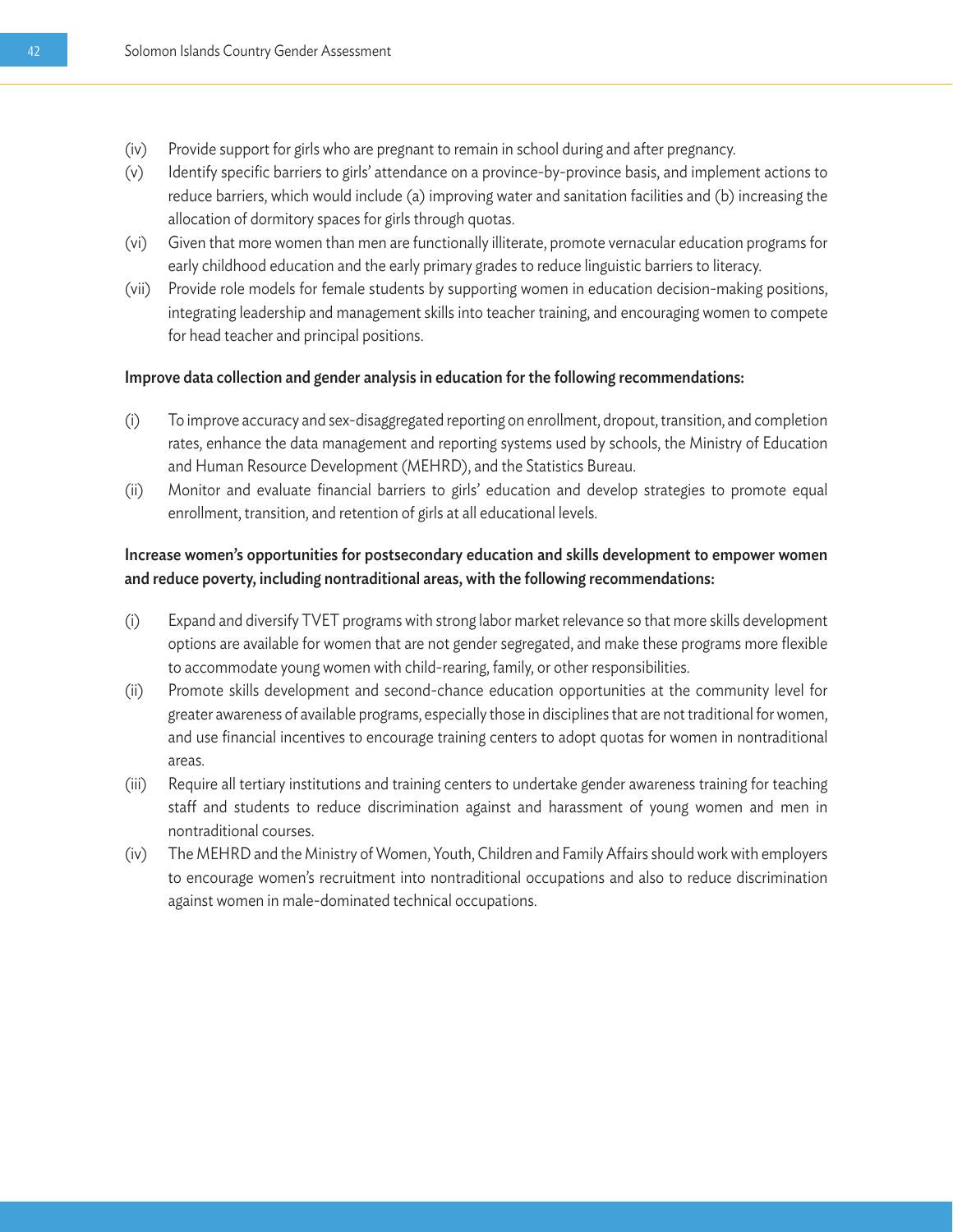## Economic Participation and Livelihoods: Improving the Economic Status of Women 5

This chapter examines gender issues in the economy, including the extent of women's and men's participation in the labor force, the nature and types of employment they are engaged in, opportunities and constraints for women's participation in the public and private sectors, and gender relations that influence access to and control of productive resources.

#### Key Facts

- According to the 2009 census, 62% of women and 64% of men aged 12 and older were in the labor force, including those who produce goods for own consumption (subsistence work). Both labor force participation and employment rates are higher in rural than urban areas, given the largely agricultural and subsistence nature of the work. Gender differences are very small for overall labor force participation or employment rates.
- Of those employed, women were only half as likely as men to be in paid work (26% of women and 51% of men). Even in urban areas where paid work is much more common, women were significantly less likely than men to be in paid work (62% of women and 88% of men). In rural areas, only 19% of women and 42% of men were engaged in paid work.
- Within paid work, men are much more likely than women to hold a wage job, particularly in the private sector. Women hold only one-quarter of private sector wage jobs, while they account for a greater share of public sector wage jobs at 36%.
- When subsistence work, self-employment, and unpaid family work are categorized as vulnerable employment, 75% of women and 54% of men are in vulnerable employment. Vulnerable employment is significantly less in urban areas, but women are still more likely to be in vulnerable employment (41% of urban women versus 21% of urban men).
- Despite efforts to remove discriminatory barriers to starting a business through reforms of business legislation and regulations, women continue to face challenges in starting a business due to their lower levels of education, limited functional literacy, and/or distance from government offices.
- Women are highly active in small-scale income generation and agriculture but their economic participation and control of productive resources are constrained by lack of education, sociocultural discrimination, and lack of access to key resources such as transport and market infrastructure.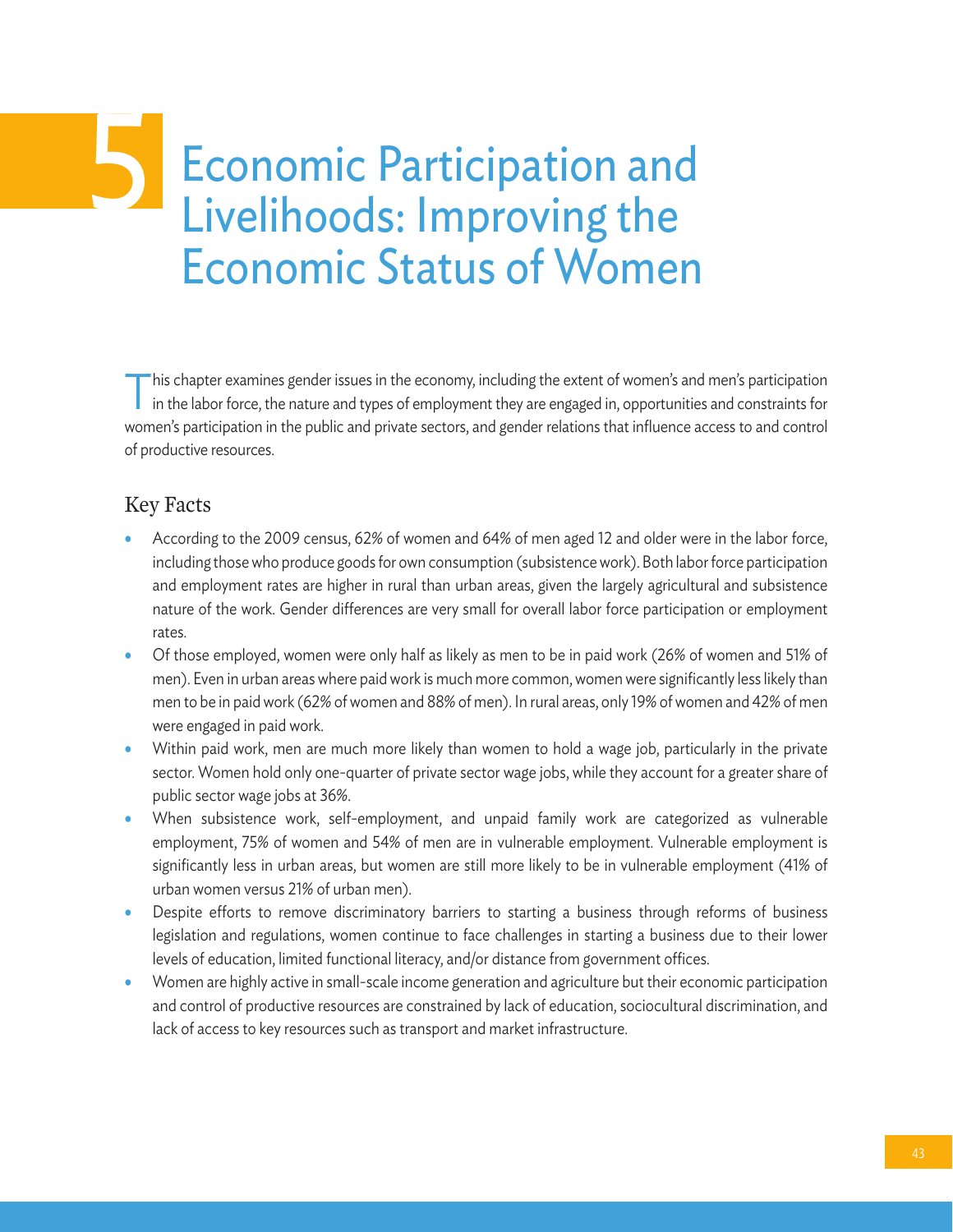## **5.1 Gender and Labor Force Participation**

In Solomon Islands, most people still engage in subsistence farming or informal-sector economic activities, such as small-scale farming, market gardening, fishing, handicrafts, and petty trading. A relatively smaller population work in the formal sector as wage employees or employers. The analysis presented here is largely based on the 2009 Population and Housing Census, which is the most recently available and comprehensive source of information.

According to the 2009 census, the labor force is defined as all those aged 12 and above who are either employed or looking for work (unemployed). The national definition of "employed" includes all those who produce goods for own consumption or for sale. By doing so, the census recognizes that in largely semi-subsistence economies, women and men make many in-kind but unpaid contributions to family and community welfare.

Table 5.1 shows labor force and employment status by sex and by area. Of the population aged 12 and over, similar percentages of men (64%) and women (62%) are in the labor force overall and employment rates are also similar between men (62%) and women (61%). However, both labor force participation and employment rates are higher in rural areas than urban areas, given the largely agricultural nature of the work, particularly unpaid subsistence work. While gender difference in rural areas is negligible for labor force participation or employment rates, in urban areas men are more likely than women to be economically active.

|                                                              | All     |         | <b>Urban</b> |        | <b>Rural</b> |               |
|--------------------------------------------------------------|---------|---------|--------------|--------|--------------|---------------|
| <b>Categories of Work Activity</b>                           | Male    | Female  | Male         | Female | Male         | <b>Female</b> |
| Total population aged 12+                                    | 174,031 | 168,393 | 38,927       | 34,960 | 135,104      | 133,433       |
| 1. In labor force                                            | 110,478 | 104,791 | 22,020       | 16,957 | 88,458       | 87,834        |
| a. Employed                                                  | 107,692 | 102,693 | 20,419       | 15,746 | 87,273       | 86,947        |
| Paid work <sup>a</sup>                                       | 54,571  | 26,669  | 17,916       | 9,759  | 36,655       | 16,910        |
| Unpaid work <sup>b</sup>                                     | 53,121  | 76,024  | 2,503        | 5,987  | 50,618       | 70,037        |
| b. Unemployed                                                | 2,786   | 2,098   | 1,601        | 1,211  | 1,185        | 887           |
| 2. Not in labor force<br>(retiree, student, homemaker, etc.) | 63,553  | 63,602  | 16,875       | 17,963 | 46,646       | 45,599        |
| Labor force participation rate (%)                           | 63.5    | 62.2    | 56.6         | 48.5   | 65.5         | 65.8          |
| Employment to population rate $(\%)$                         | 61.9    | 61.0    | 52.5         | 45.0   | 64.6         | 65.2          |
| Unemployment rate (%)                                        | 2.5     | 2.0     | 7.3          | 7.1    | 1.3          | 1.0           |
| % paid work of the employed                                  | 50.7    | 26.0    | 87.7         | 62.0   | 42.0         | 19.4          |
| % unpaid work of the employed                                | 49.3    | 74.0    | 12.3         | 38.0   | 58.0         | 80.6          |

#### **Table 5.1** Economic Activity Status by Sex and Area

<sup>a</sup> Paid work includes employees, employers, self-employed, and those producing goods for sale.

**b** Unpaid work includes those producing goods for own consumption, unpaid family workers, and volunteers.

*Source:* Government of Solomon Islands, Ministry of Finance and Treasury. *2009 Population and Housing Census Report on Economic Activity and Labor Force.* National Statistics Office. Honiara.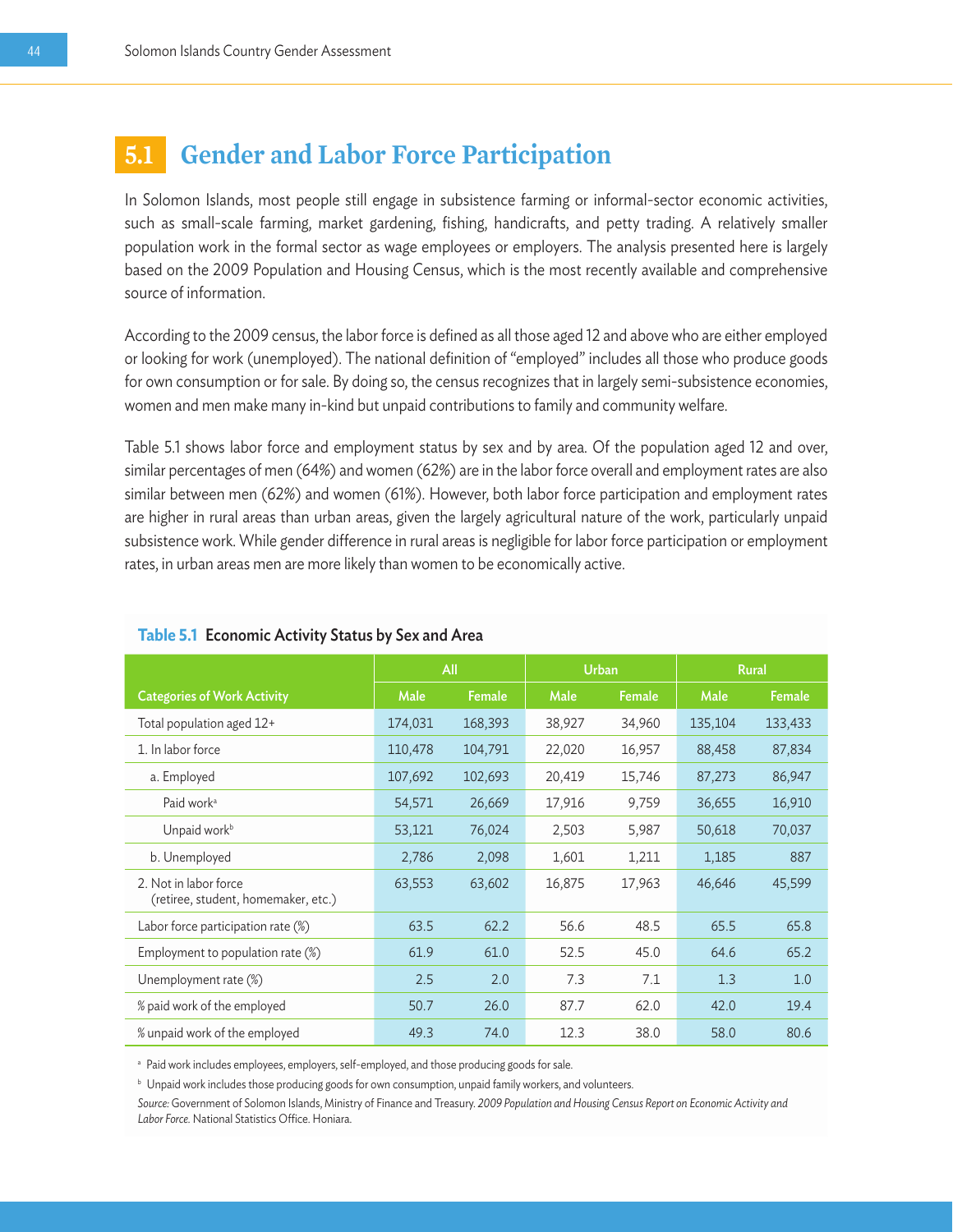Gender differences become more salient when we examine the paid versus unpaid status of employment. Of those employed overall, women were only half as likely as men to be in paid work (26% of women and 51% of men). The unpaid nature of women's work is especially striking in rural areas: 81% of women were engaged in unpaid subsistence work compared with 58% of men. In urban areas, the majority are engaged in paid work, yet women were less likely than men to be in paid work (62% of women and 88% of men).

Figure 5.1 shows more detailed categories of work status including those not in the labor force, as well as those in the labor force. Those not in the labor force include homemakers, students, retirees, those with a disability, and others not specified. The largest proportion of those not in the labor force aged 12 and older are students.

Of men and women in the labor force, the majority work to produce goods for household consumption (subsistence work) and the number is much higher for women than for men. For women, unpaid family work is the next most common activity. In Figure 5.1, paid work includes self-employed, employer, and employees. Of paid work, men are much more likely to hold a wage job than women, particularly private sector wage jobs.



*Source:* Government of Solomon Islands, Ministry of Finance and Treasury. *2009 Population and Housing Census Report on Economic Activity and Labor Force.* National Statistics Office. Honiara.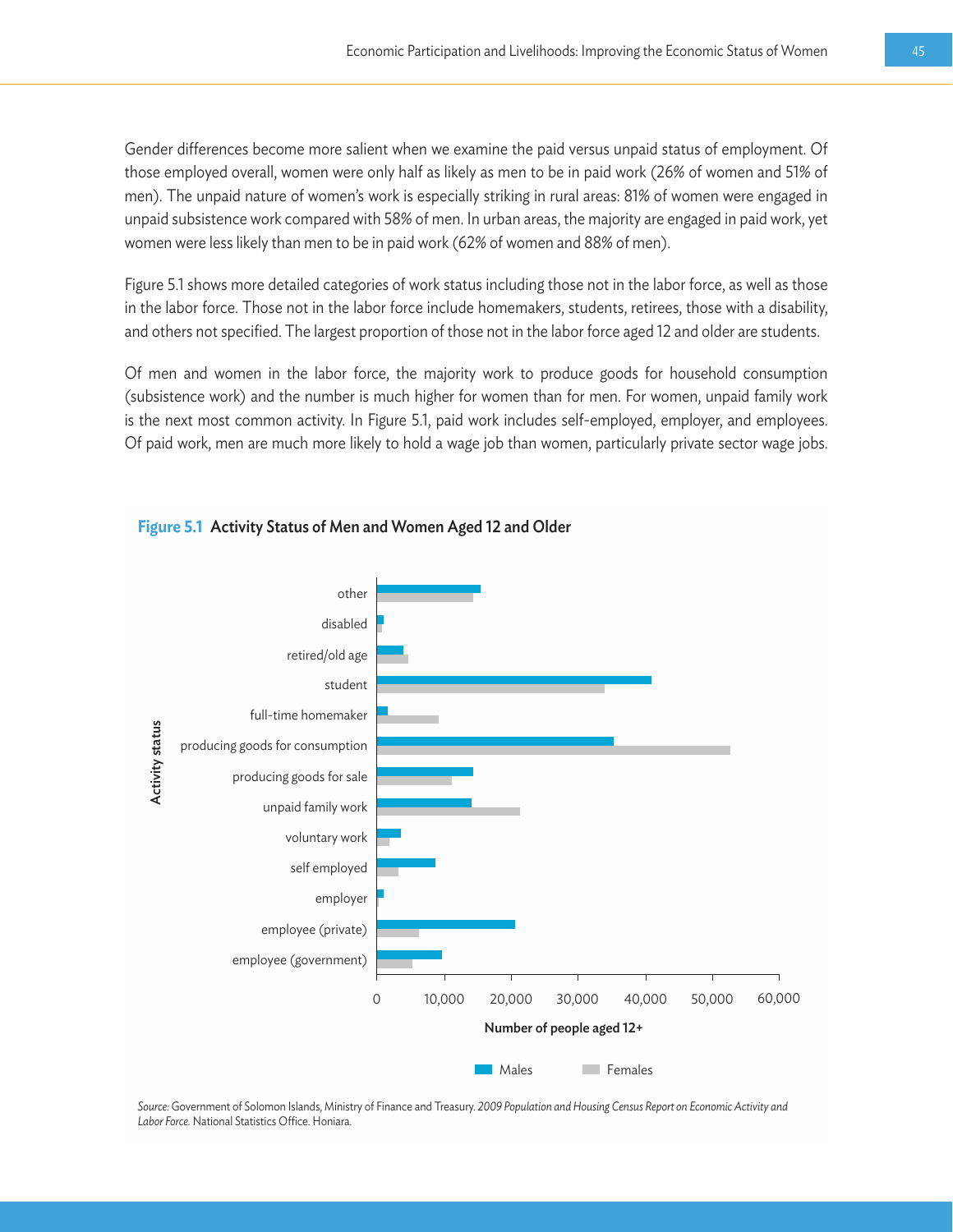Of 27,000 private sector employees, women make up only about 24%. There are fewer public sector employees, but women make up a large proportion at 36% compared to their proportion in private sector wage employment.

Detailed occupational information further reveals significant gender differences (Table 5.2). Among the top 10 occupations held by women and men, subsistence crop farmers are the dominant category for both sexes.75 Other than this category, women are much more likely to be in sales and handicraft-related occupations, whereas men are more likely to be in extraction and building trades, protective services, or drivers and mobile operators.

|                                                       | Men                     |                                  |                                                                    | Women                     |                                    |  |
|-------------------------------------------------------|-------------------------|----------------------------------|--------------------------------------------------------------------|---------------------------|------------------------------------|--|
| Occupation                                            | <b>Number</b><br>of Men | $%$ of<br><b>Employed</b><br>Men | Occupation                                                         | <b>Number</b><br>of Women | $%$ of<br><b>Employed</b><br>Women |  |
| 1. Subsistence crop farmers                           | 46,768                  | 43.4                             | 1. Subsistence crop farmers                                        | 62,914                    | 61.3                               |  |
| 2. Market oriented skilled<br>agriculture and fishery | 9,805                   | 9.1                              | 2. Sales and services<br>elementary occupations                    | 9,576                     | 9.3                                |  |
| 3. Extraction and building<br>trade workers           | 8,705                   | 8.1                              | 3. Market oriented skilled<br>agriculture and fishery              | 7.829                     | 7.6                                |  |
| 4. Subsistence agricultural<br>and fishery            | 7,961                   | 74                               | 4. Personal and protective<br>services                             | 6,657                     | 6.5                                |  |
| 5. Teaching professionals                             | 4,293                   | 4.0                              | 5. Teaching professionals                                          | 3,483                     | 3.4                                |  |
| 6. Protective service<br>workers                      | 3,500                   | 3.3                              | 6. Models, salespersons, and<br>demonstrators                      | 2,772                     | 2.7                                |  |
| 7. Drivers and mobile plant<br>operators              | 3,269                   | 3.0                              | 7. Food processing, wood<br>working, garments, and<br>other crafts | 1,464                     | 1.4                                |  |
| 8. Models, salespersons,<br>and demonstrators         | 2,457                   | 2.3                              | 8. Precision, handicrafts, and<br>printing                         | 1,336                     | 1.3                                |  |
| 9. Metal machinery and<br>related workers             | 1,842                   | 1.7                              | 9. Life science and health<br>professionals                        | 824                       | 0.2                                |  |
| 10. Stationery plant and<br>related operators         | 1,783                   | 1.7                              | 10. Subsistence agricultural<br>and fishery                        | 700                       | 0.7                                |  |

|  |  |  |  | <b>Table 5.2 Top Occupations for Men and Women</b> |
|--|--|--|--|----------------------------------------------------|
|--|--|--|--|----------------------------------------------------|

*Source:* Government of Solomon Islands, Ministry of Finance and Treasury. *2009 Population and Housing Census Report on Gender.* National Statistics Office. Honiara.

Vulnerable employment and gender-based discrimination. Along with a large proportion of women and men in subsistence work producing goods for own consumption, those who are self-employed or who are unpaid family workers are usually considered to be in vulnerable employment. These are the kinds of work that are unpaid or with an irregular income, and lack formal work arrangements with social protection benefits.

Even in remote rural areas in Pacific islands countries, households often draw on a number of livelihood strategies and sources for income generation, as well as subsistence living. Hence, the term "subsistence" may not be accurate in capturing the kinds of economic activities. For instance, subsistence crops in Solomon Islands may contain tradable items such as betel nut, ngali nuts, tobacco, and others.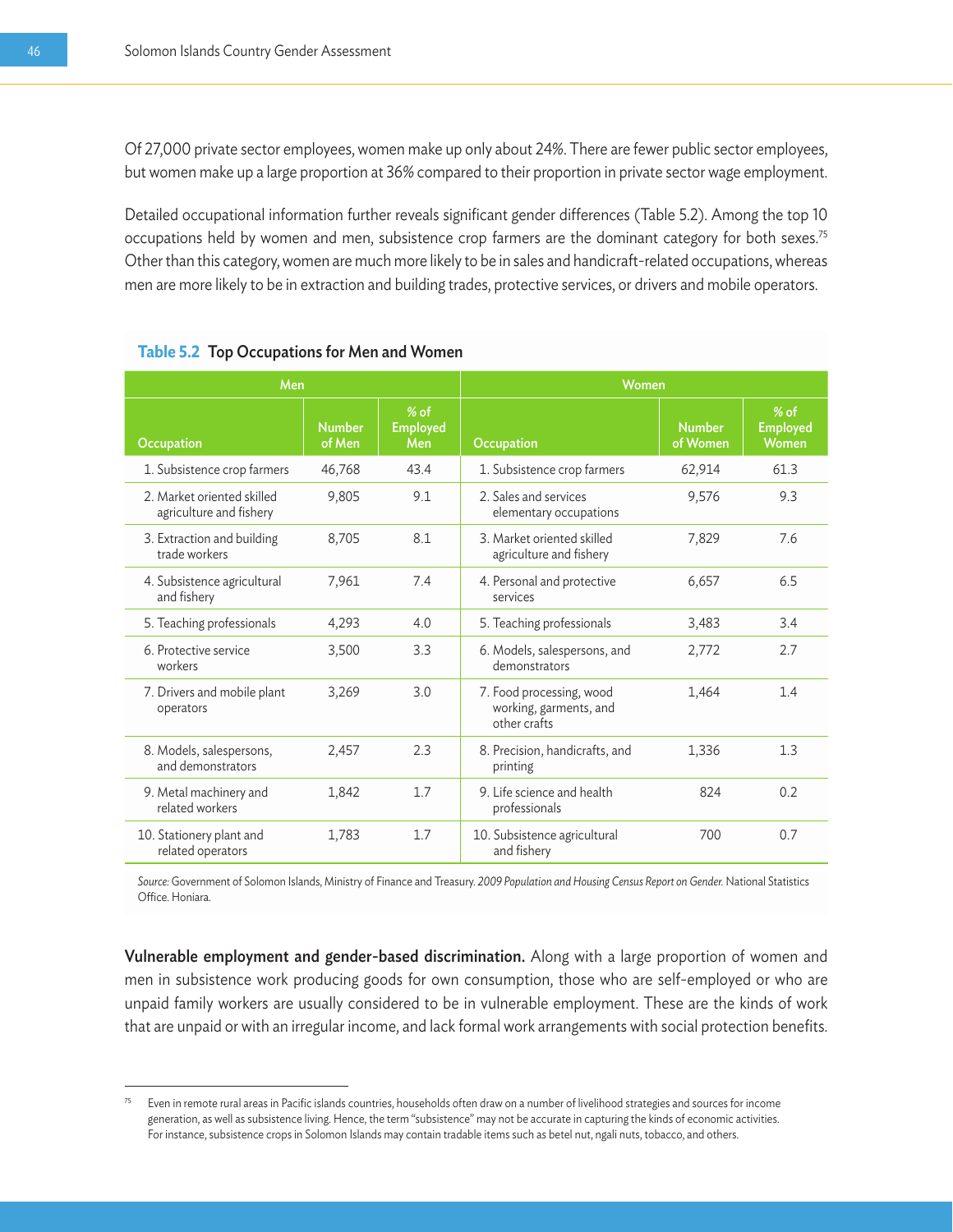When we examine the overall proportion of those in vulnerable employment (Table 5.3), it is clear that the majority of women (75%) in Solomon Islands are engaged in vulnerable jobs, and at a much higher rate than men (54%). Although vulnerable employment is significantly less in urban than in rural areas, women in urban areas are still twice as likely as men to hold vulnerable jobs, even when we exclude those in subsistence work (41% of women versus 21% men).

#### **Table 5.3** Vulnerable Employment by Sex and Area

|                                                                | <b>Total</b> |        | <b>Urban</b> |        | <b>Rural</b> |        |
|----------------------------------------------------------------|--------------|--------|--------------|--------|--------------|--------|
|                                                                | Male         | Female | <b>Male</b>  | Female | Male         | Female |
| Vulnerable employment rate (%) <sup>a</sup>                    | 54.1         | 75.3   | 21.0         | 40.7   | 61.8         | 81.5   |
| Vulnerable employment rate (%) including<br>own-use production | 67.4         | 86.3   | 24.8         | 50.9   | 77.4         | 92.7   |

a Following the international definition, vulnerable employment includes self-employment, producing goods for sale, and unpaid family workers (the rate is calculated out of total employed).

*Source:* Government of Solomon Islands, Ministry of Finance and Treasury. *2009 Population and Housing Census Report on Gender.* National Statistics Office. Honiara.

Gender differences in the type of work, such as women's greater representation in unpaid work or vulnerable employment, compared with men's greater representation in wage employment, demonstrate that women mostly work in the informal economy. Such differences also suggest that women and men have differential access to and control over economic resources, decision making, and hours worked. Women's lower levels of educational attainment and social norms certainly play a role in producing gender disparities in employment patterns. In addition, gender-based discrimination, such as differential wages and limited access to credit and dispute resolution, reinforce gender differences and exacerbate women's vulnerability to poverty (Box 5.1).

#### **Box 5.1** Examples of Gender-Based Discrimination in the Workplace

- Lower salary grades for women than for men with the same qualifications
- Failure to pay salaries to women and physical or sexual intimidation to prevent filing of complaints
- Bank officials requesting husbands to give permission for women to access credit or joint accounts even though it is not a requirement in law or institutional policy
- Refusal to pay overtime or allow time off for family emergencies
- Requests for sexual favors linked to threats of loss of employment

*Source:* These issues were mentioned in focus group and individual discussions during the country gender assessment research.

## **5.2 Women in Business**

Formal and informal businesses. Weaknesses in the way business registration procedures operate and are regulated make it difficult to count the number of men and women actually operating in the formal economy or private sector, as no one list is guaranteed to include all formal-sector businesses.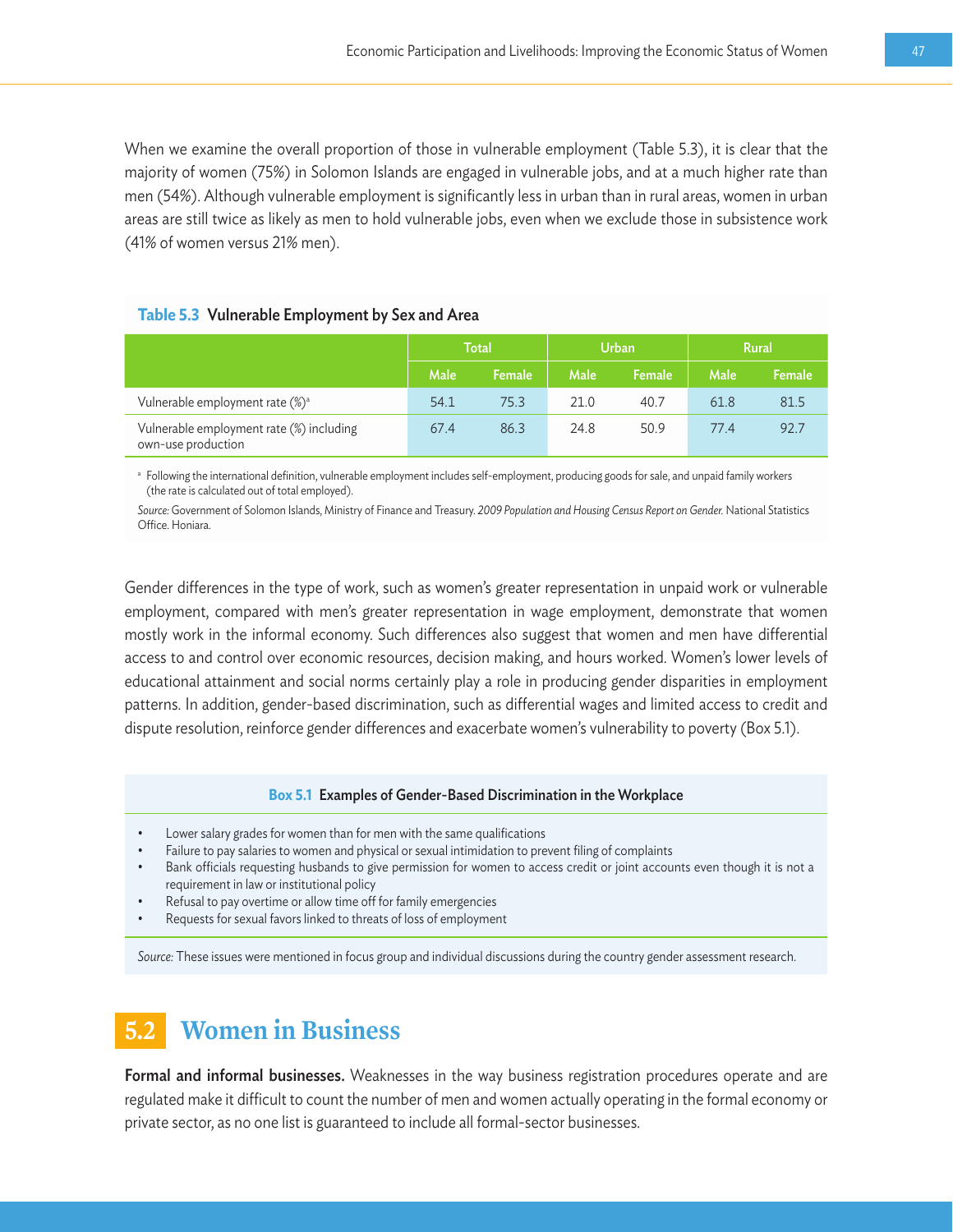Much work has been done recently by development partners to ensure that neither business-related legislation nor the actual business start-up processes are discriminatory to any group, especially women. Business registration processes have been simplified with a similar purpose, with the new Companies Act passed in 2010 which established an online registration system, Company Haus.<sup>76</sup> The online system makes the business registration process cheaper, faster, and more accessible from the provinces. However, women are still more likely than men to experience challenges in starting a business, due to their lower levels of education, limited functional literacy, distance from government offices, and potential intimidation by government officials in positions of authority. For instance, women's limited knowledge on tax issues hinders many women in the informal sector to enter the formal sector.<sup>77</sup> In addition, while both women and men are subject to traditional obligations of the *wantok* system, women often have less power than men to refuse the requests of *wantoks* who ask for favors, free goods, and financial handouts.<sup>78</sup> Women are also more likely to be subjected to physical, sexual, or psychological intimidation by male relatives wanting goods or money. All these factors hinder women from making use of what are, for the most part, gender-neutral business start-up processes. Box 5.2 identifies a number of those constraints and the following sections look in more detail at current responses to these barriers.

#### **Box 5.2** Constraints to Women's Engagement in Informal and Formal Business

There are a number of ways in which gender inequality and discrimination intersect with and negatively impact women's economic participation and empowerment:

- Subsistence and reproductive activities are a major time constraint to women's ability to engage in employment or income generation.
- Women are less educated and have lower literacy and numeracy skills than men.
- Women are discriminated against in the workplace and by state institutions.
- Women's health status can limit their ability to be economically active.
- Geographic isolation and poor transport, market, water, and power infrastructure are persistent barriers to home production of goods.
- Lack of access to government business services and lack of information generally constitute more intimidating and challenging external barriers to women than to men.
- Lack of decision-making power and limited control of financial resources or collateral undermines women's ability to become economically active.
- Women, like men, have low access to banking facilities and savings mechanisms, but women are more constrained because of power differentials in households, transportation barriers, and lack of significant cash income.

Currently, it is estimated that the Solomon Islands Women in Business Association (SIWIBA)—representing salaried or self-employed women based in Honiara—has about 85 members listed on its website; a few additional women owners or managers are also listed in the Chamber of Commerce and Industry's general membership list. The total number of women listed as main business contacts for the chamber and SIWIBA combined does not exceed 100.

<sup>76</sup> The new Companies Act was part of efforts to modernize business laws in Solomon Islands, with support from the Private Sector Development Initiative (PSDI) by the Asian Development Bank and the Australian Government. Asian Development Bank. 2014. *Solomon Islands: PSDI Activity*  Update, May 2014. Pacific Private Sector Development Initiative. Sydney.<br>Asian Development Bank. 2013. Solomon Islands: Barriers to the Economic Empowerment of Women. Pacific Private Sector Development Initiative.

Sydney. http://www.adbpsdi.org/2013/12/solomon-islands-gender-assessment.html

<sup>78</sup> *Wantoks* are people who speak a common language (in a country with a great diversity of languages) and therefore fall within a system of traditional recognition. The term literally means "one language" but obligations are generally limited to those who belong to one's extended family or who come from the same village.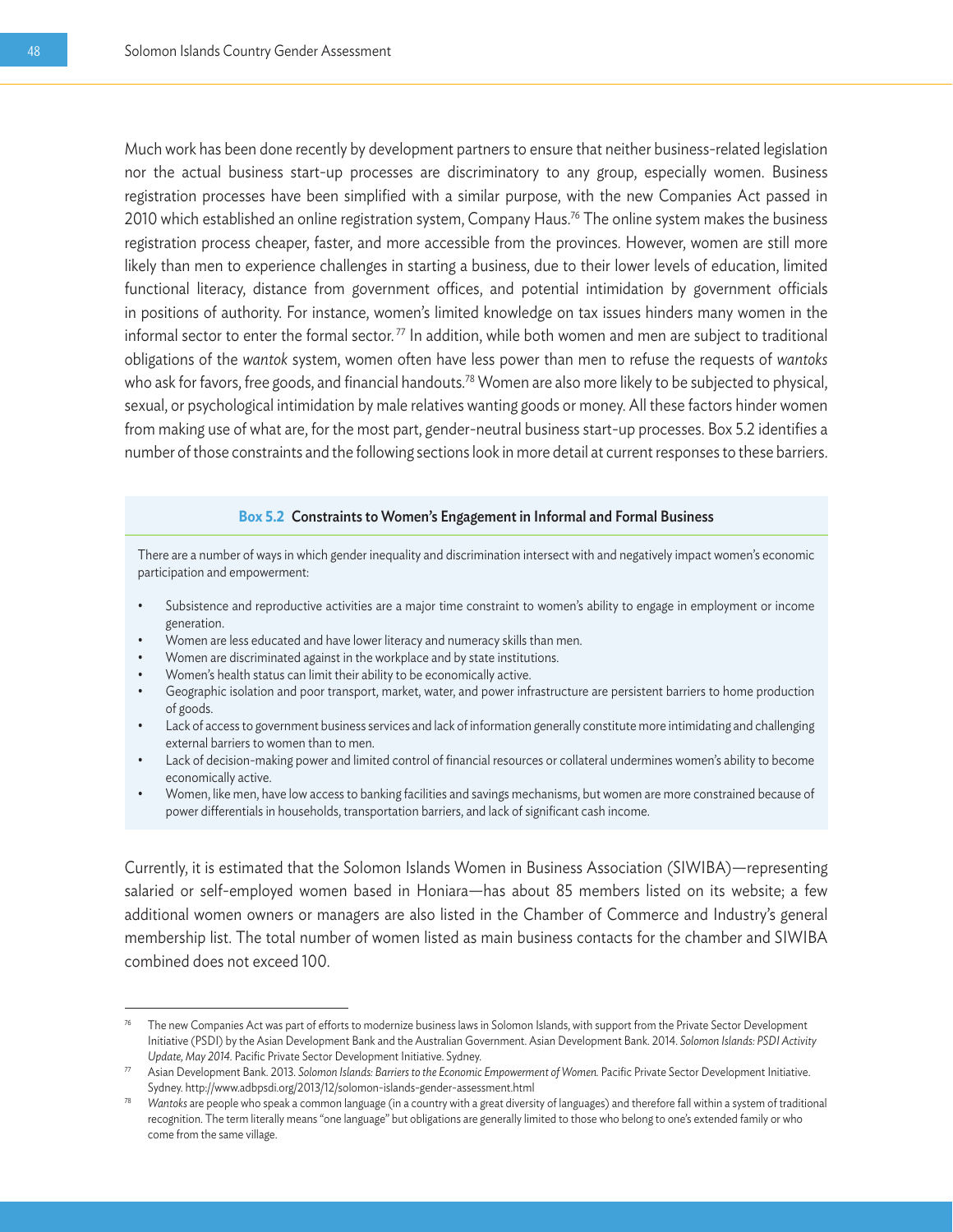SIWIBA facilitates women's participation in the private sector by representing salaried or business women and advocating with government on behalf of the private sector.<sup>79</sup> However, because SIWIBA is based in Honiara, it has less opportunity to assist small-scale agricultural producers and traders in rural areas. Increasing the number of women in decision-making positions in the private sector, on boards of state-owned enterprises, and in senior positions in government are strategies to foster gender-responsive business environments and practices. The Ministry of Finance and Treasury is working with SIWIBA to increase the pool of qualified candidates to serve on company boards and to increase transparency in the selection criteria.

As a result of growing number of initiatives, Solomon Islands' electronic registry of companies—Company Haus—has recorded an increase in both women shareholders of companies and female company directors.<sup>80</sup> Also, new initiatives to develop more robust and less expensive modes of payments and money transfers are under way to improve the ability of women entrepreneurs (in both formal and informal sectors) to save and invest.<sup>81</sup>

Many women sell fruit and vegetables, betel nut, tobacco, and fish at local markets or improvised stalls along roadsides or wharves. These activities enable women to learn business skills and lead to take on more entrepreneurial activities. The labor report for the 2009 census identifies some developing or recovering niche markets such as floriculture, vanilla, and coconut oil, which have the potential to expand business options for women.82 For women operating small-scale informal activities, markets play a critical role. Making them safe is another important component of supporting women's entrepreneurial activities (Box 5.3).

#### **Box 5.3** Market Conditions Influence Women's Success as Entrepreneurs

Improving market conditions and increasing the number of markets has been identified as a critical step toward enhancing women's economic activity, as are safety and security measures. The extremely high rates of violence against women inhibit many women from being economically active and from controlling their own incomes. Women entrepreneurs also face harassment, theft, assault, and intimidation both in the market environment and in homes and communities.

A series of studies by UN Women found that there are consistent threats in market environments including discrimination and exploitation in market governance, entrenched male collusion and corruption in market operations, neglect of infrastructure systems, lack of accessible market-centered services, and gender-based violence and insecurity.

Initiatives to make markets safer and to provide women with viable savings opportunities will contribute to physical safety and help women protect their earnings and investments from theft. Savings clubs also help women avoid the erosion of their earnings by demands for support from relatives and *wantoks*. a

a UN Women. 2013. *Markets for Change: Solomon Islands.* Honiara.

<sup>79</sup> Solomon Islands Women in Business within Solomon Islands Chamber of Commerce website. http://www.solomonchamber.com.sb/index.php/ women-in-business.html 80 The new company laws—supported by PSDI of the Asian Development Bank and the Australian Government—also included innovative company

structures, such as the single shareholder company which was designed to allow flexibility for entrepreneurs, particularly women, to set up and manage a business without external ownership influences. Asian Development Bank. 2014. *Solomon Islands: PSDI Activity Update, May 2014.* Pacific Private Sector Development Initiative. Sydney.

This initiative is undertaken by International Finance Corporation.

<sup>82</sup> Government of Solomon Islands, Ministry of Finance and Treasury. 2009 Population and Housing Census Report on Economic Activity and Labour Force.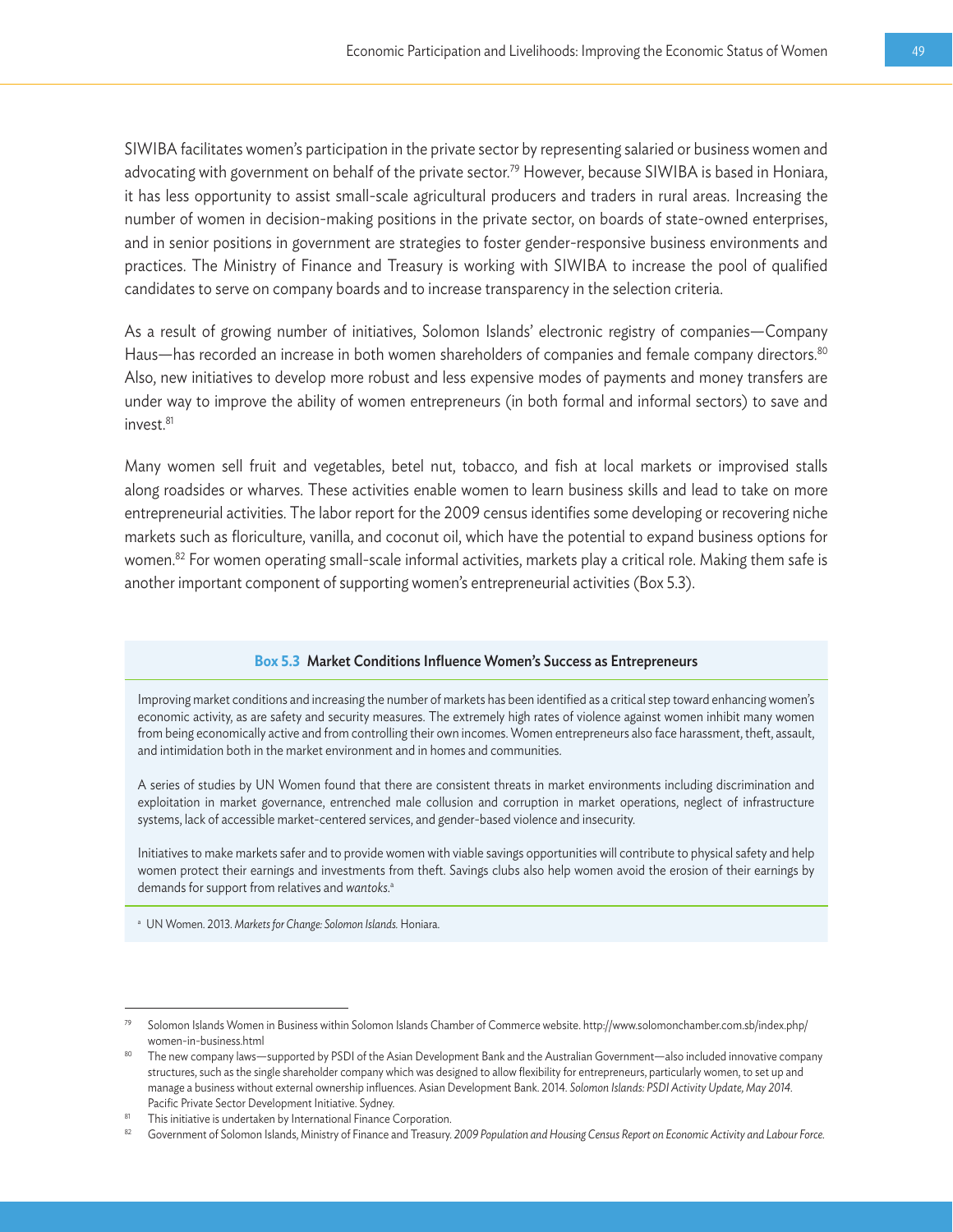Financial inclusion. Promoting financial inclusion is a key strategy for supporting women's income and livelihood initiatives. A study by the Pacific Financial Inclusion Program shows that most rural people have low financial literacy and little knowledge about how banking works.<sup>83</sup> The Central Bank of Solomon Islands is working with the Ministry of Education and Human Resource Development to include improved financial education in the school curriculum. The Central Bank of Solomon Islands also leads the Financial Inclusion Program for the country in partnership with a United Nations Development Programme regional program and several commercial banks. The savings clubs, rural communities, the urban poor, and others who can benefit from mobile banking processes are stakeholders in the initiative. The program started in 2010 and its success is being measured in terms of access, use, quality, and impact of services.

As of 2010, the government estimated that 80% of Solomon Islanders were unbanked. The program's 2015 target is to have 70,000 new account holders, with 30,000 of those being women. By the end of 2013 the program was at 89% of its target, reducing the percentage of unbanked Solomon Islanders to 60%. The program's revised target is to make a variety of affordable financial services available to an additional 160,000 Solomon Islanders by 2017, which would include at least 50% women and 50% account holders from rural areas. Eligibility to open a bank account depends on an individual's occupation, income level, and geographic location. The smaller the income and the more rural and subsistence based a person is, the more straightforward the requirements are. For example, a rural woman producer with very small annual earnings will likely only need the signature of a community or church leader as a guarantor to facilitate mobile banking. The program is linked to training on how mobile banking works and how to manage risks related to sharing account information.

#### **Box 5.4** Women's Savings Clubs Provide Security and Empowerment

The savings clubs run by the West 'Are 'Are Rokotanikeni Association and supported by Live & Learn and the International Women's Development Agency are small informal "home banks," led and managed by women, for women in rural communities. Once a club is started, women meet regularly to deposit money and share expertise, support, and stories. Savings clubs give women a safe place to deposit income so that they can access it when it is needed most, often to pay school fees or meet family medical expenses.

Saving club members can also contribute to a pool of funds, which are then used to make small loans to group members to support income-generation activities, like starting small businesses. For example, the 40 women members of the Ghoveo Savings Club in Isabel Province recently decided to use their collective savings to build a fisheries hut. At their inaugural sale, the women worked together to purchase, scale, and resell fish at a profit. The funds they earned were reinvested into the savings club so that members could access loans to support income-generating activities.

Women usually manage the daily financial processes for their families. Evidence shows that when women are provided with access to financial services and financial literacy training, there is a positive impact on all household members.

*Sources:* J. Brislane and J. Crawford. 2014. Gender equality is smart economics—but it takes more than money and markets. *Gender Matters.* Issue 5, October. International Women's Development Agency (IWDA). p. 7. http://www.cid.org.nz/assets/Uploads/Gender-Matters-issue-5.pdf; and IWDA. 2013. *Money Matters Brochure.* http://www.fpmagazine.com.au/wp-content/uploads/2014/03/IWDA-brochure.pdf%20

Live & Learn is a civil society organization that supports women's saving clubs together with community development. They undertake awareness about women's savings and how it contributes to the financial security of families (Box 5.4). This approach is intended to give men an appreciation of women's capabilities and reduce

<sup>83</sup> Pacific Financial Inclusion Program. 2010. *In Search of Sustainability: The Provision of Rural Financial Services in Solomon Islands.* United Nations Development Programme Pacific Center. Suva.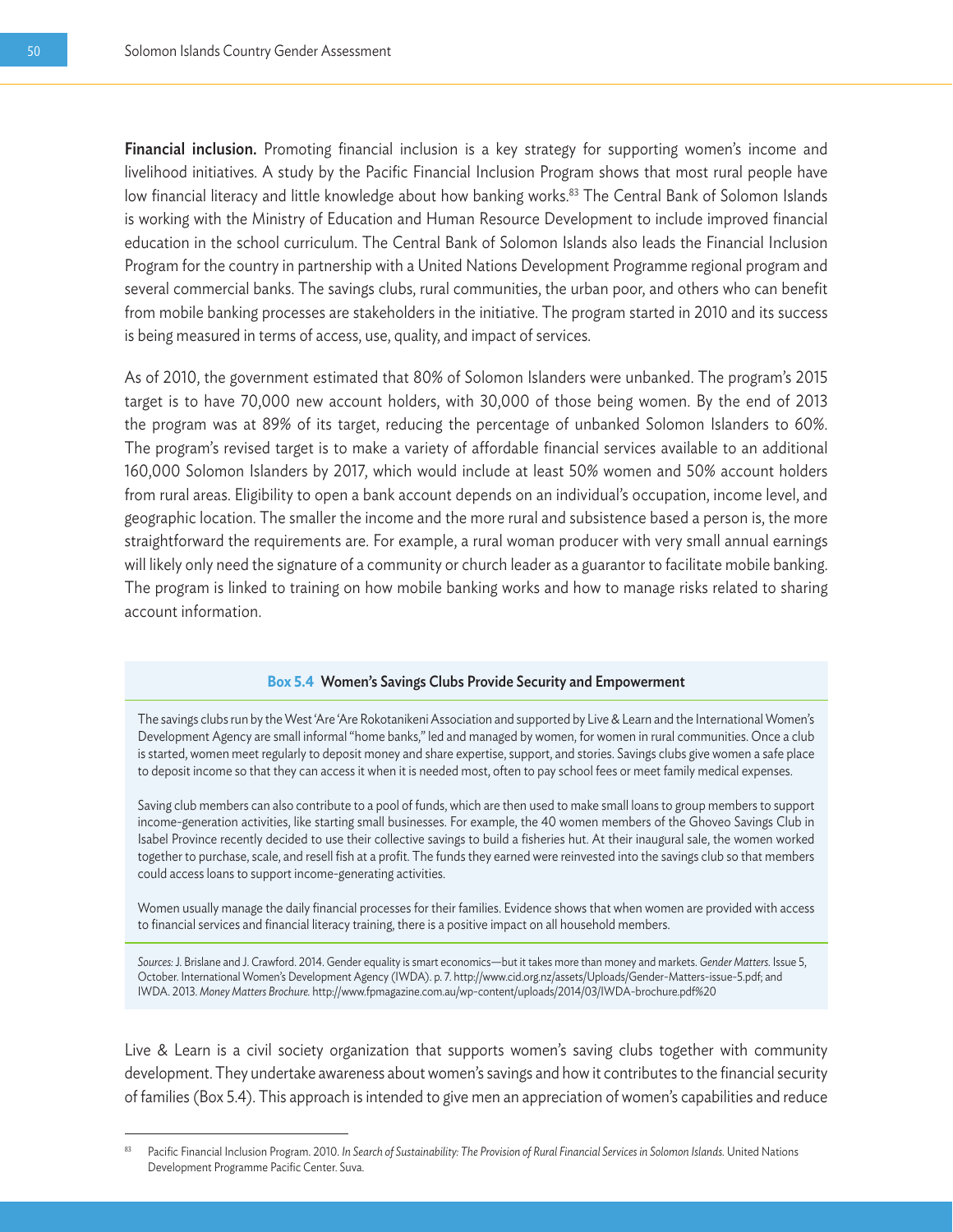threats and risk for women. The model has been used around the world with positive outcomes. A number of other savings clubs started out to provide small windows of financial opportunity for women, and have become key facilitators of women's economic empowerment by enhancing their financial literacy, self-esteem, and community status. A number of these clubs now work with the financial inclusion programs led by government in partnership with commercial banks.

| Box 5.5 Constraints to Women's Engagement in the Cash Economy |                                                                                                                                                                                                                                                                                                                                                                                                                                                                                                                                 |  |  |  |  |
|---------------------------------------------------------------|---------------------------------------------------------------------------------------------------------------------------------------------------------------------------------------------------------------------------------------------------------------------------------------------------------------------------------------------------------------------------------------------------------------------------------------------------------------------------------------------------------------------------------|--|--|--|--|
| <b>Discriminatory Practices</b><br>and Social Norms           | Impact on Women's Economic Engagement                                                                                                                                                                                                                                                                                                                                                                                                                                                                                           |  |  |  |  |
| Access to markets                                             | In many parts of the country that are far from provincial centers or the town of Honiara, there are<br>no opportunities for women to earn money by selling produce, fish, or handicrafts.                                                                                                                                                                                                                                                                                                                                       |  |  |  |  |
| Access to and control<br>of collateral                        | Customary systems of traditional obligation and control of family assets make it difficult for<br>women to independently access or control collateral. Customary land tenure systems and<br>complexities of land lease rights generally exclude women from using land as a source of collateral<br>or as a base for business enterprises.                                                                                                                                                                                       |  |  |  |  |
| Access to credit                                              | There are no legislative barriers to women accessing bank loans, mortgages, and other forms<br>of financial credit, but de facto discrimination is commonly reported. This, combined with the<br>barriers to obtain collateral, constrain women's ability to raise funds to invest in business.                                                                                                                                                                                                                                 |  |  |  |  |
| Access to<br>financial services                               | Limited financial services are available to the 80% of Solomon Islanders who live in rural areas.<br>This makes it difficult for women to secure their finances, save, and borrow; it also means women<br>cannot develop credit histories, which facilitate improving and growing businesses.<br>Women have difficulty accessing financial institution services without formal identification<br>(such as birth certificate, driver's license, or the endorsement of a designated authority), which<br>many people do not have. |  |  |  |  |
| Control of income<br>or profit                                | Systems of traditional obligations and women's often high-risk position in violent relationships<br>make it very difficult for them to control any income or profit they may make.                                                                                                                                                                                                                                                                                                                                              |  |  |  |  |
| Violence against women                                        | Violence against women makes it more difficult for women to retain money they have earned; to<br>receive a share of their spouse's money; or to assert their rights to travel, engage in their own work,<br>and access education and training.                                                                                                                                                                                                                                                                                  |  |  |  |  |

Provision of short-term employment and training is another strategy being used in Solomon Islands to kickstart more business activity. For example, the World Bank Rapid Employment Project is linked to public works and infrastructure initiatives. Its main objective is to increase the incomes of the urban poor through short-term employment. The project provides women and men with preemployment and life skills training, as well as to gain work experience. The project also trains local contractors who hire female and male graduates from the training. Working with the Honiara City Council, participants do road repair and maintenance works.

Other transport and road infrastructure programs are developing gender-responsive action plans to ensure men and women can benefit equally from contracting and employment opportunities. Transport projects under the Ministry of Infrastructure Development, financed by the Asian Development Bank, support female contractors to bid for road maintenance contracts by providing various capacity building activities.<sup>84</sup> About 30%-40% of road maintenance contractors are women, although this female percentage varies by area. Lead contracting firms are also required to provide gender awareness training for their staff, while ensuring that the needs and interests of women and men in participating communities are addressed.

<sup>84</sup> Asian Development Bank. 2013. Transport Sector Development Project: Revised Gender Action Plan Implementation Strategy. Working document. Manila.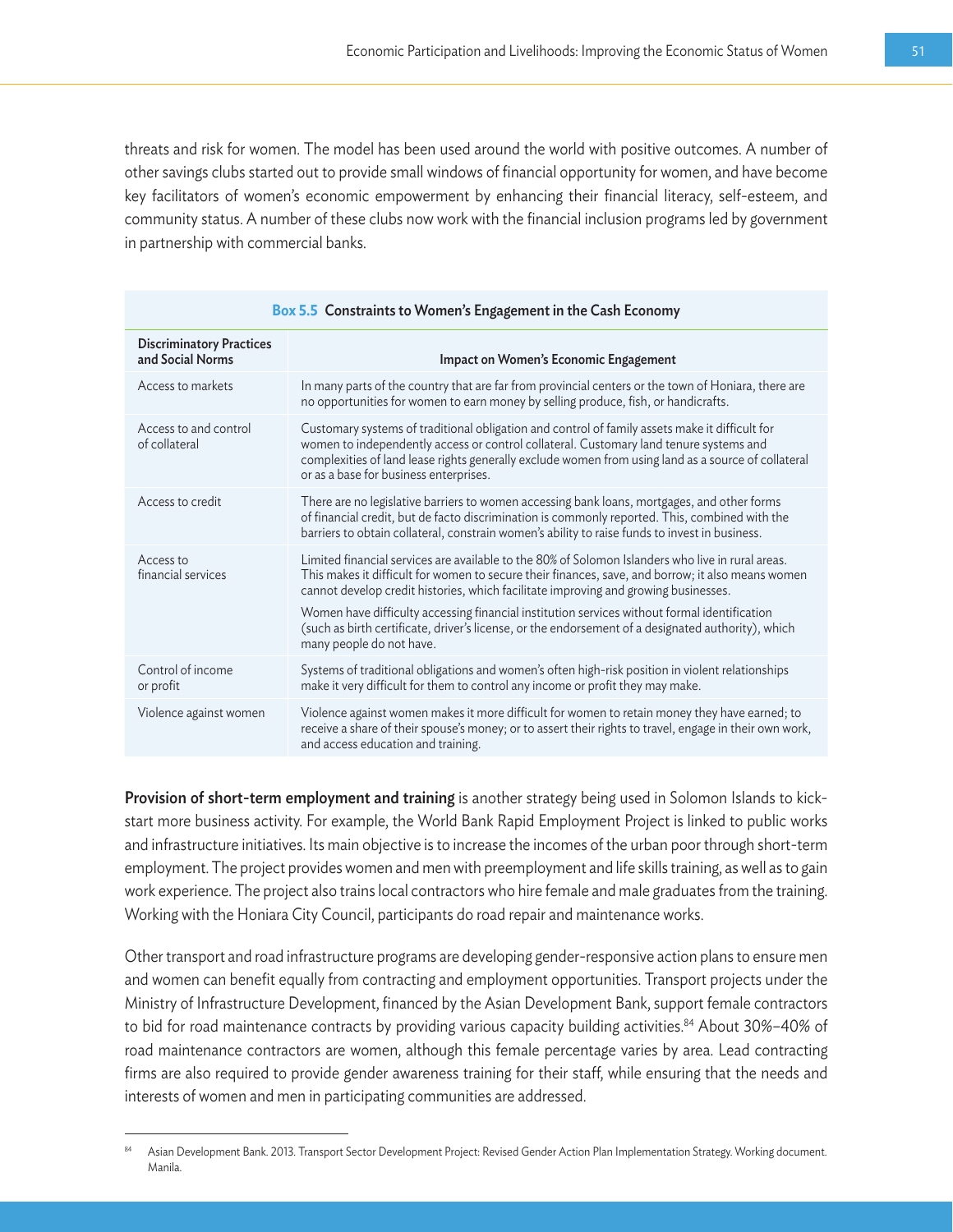### **5.3 Women and Natural Resources**

Agriculture. The 2009 census shows that more than 80% of Solomon Islanders live in rural areas and approximately 96% rely on agriculture and fisheries for livelihoods and income. As shown earlier in Table 5.1, rural women are much more likely to be in the labor force than urban women (66% of rural women and 49% of urban women). For the economically active population engaged in agriculture, women account for 46%.<sup>85</sup> Women are usually responsible for growing staple foods and raising livestock such as poultry or pigs, and also for preparing food for the household. Where women have access to marketplaces they predominate among those selling agricultural produce. Men are more likely to specialize in commercial crops for export such as coffee, coconuts, cocoa, and others, although women and children provide labor at harvesting times.

Women and men both face constraints to adopting modern agricultural practices, especially in remote areas where agricultural extension services are limited and tools, seeds, and fertilizers are relatively expensive. Women are more constrained than men when it comes to benefiting from extension services because they are less educated, have less time to attend community meetings or participate in extension workshops, and have more limited access to financial services and credit. In addition, because men and women tend to work in different aspects of agriculture, they have different needs in terms of extension services. Government agricultural services and projects delivered by civil society or development partners increasingly target women farmers but there is little collection of sex-disaggregated information to monitor outcomes.

The Ministry of Agriculture has 30 female extension officers out of a total of 144 (21%), who work across the country. Each province has at least one female extension staff person, but this is not adequate to meet the needs of women farmers. The Livelihoods Program (formerly Women in Agriculture Unit) of the ministry is funded from the government's recurrent budget and provides in-kind grants ranging from SI\$2,000 to SI\$20,000 to offset financial constraints faced by existing enterprises, such as family businesses, youth groups, and women's groups. The program funds such activities as fencing, seeds, and start-up money for poultry businesses, and also gives priority to female-headed households and single mothers. The program funded more than 100 projects in 2013 and they are now reviewing feedback from participants to improve the program. The Ministry of Agriculture, in collaboration with the Solomon Islands Women in Business Association, also supports women in the Honiara area to start agriculture-related businesses such as market gardens, niche crops, floriculture, and poultry projects.

Fisheries. Women are engaged in both artisanal and industrial fisheries. Those living in coastal areas use fisheries and reef gleaning as a source of food for subsistence and sale, and they use shells and coral as materials for handicraft production. They also sell fresh and processed fish—mostly dried smoked fish—in markets or on roadsides. They are also employed in the Ministry of Fisheries at both junior and senior levels. In matrilineal areas where women may be officially recognized as resource owners, there are some examples where commercial fishing companies have compensated them with royalties.

<sup>85</sup> Consultative Group for International Agricultural Research. 2012. *Transforming Aquatic Agricultural Systems Toward Gender Equality: A Five Country Review.* Penang.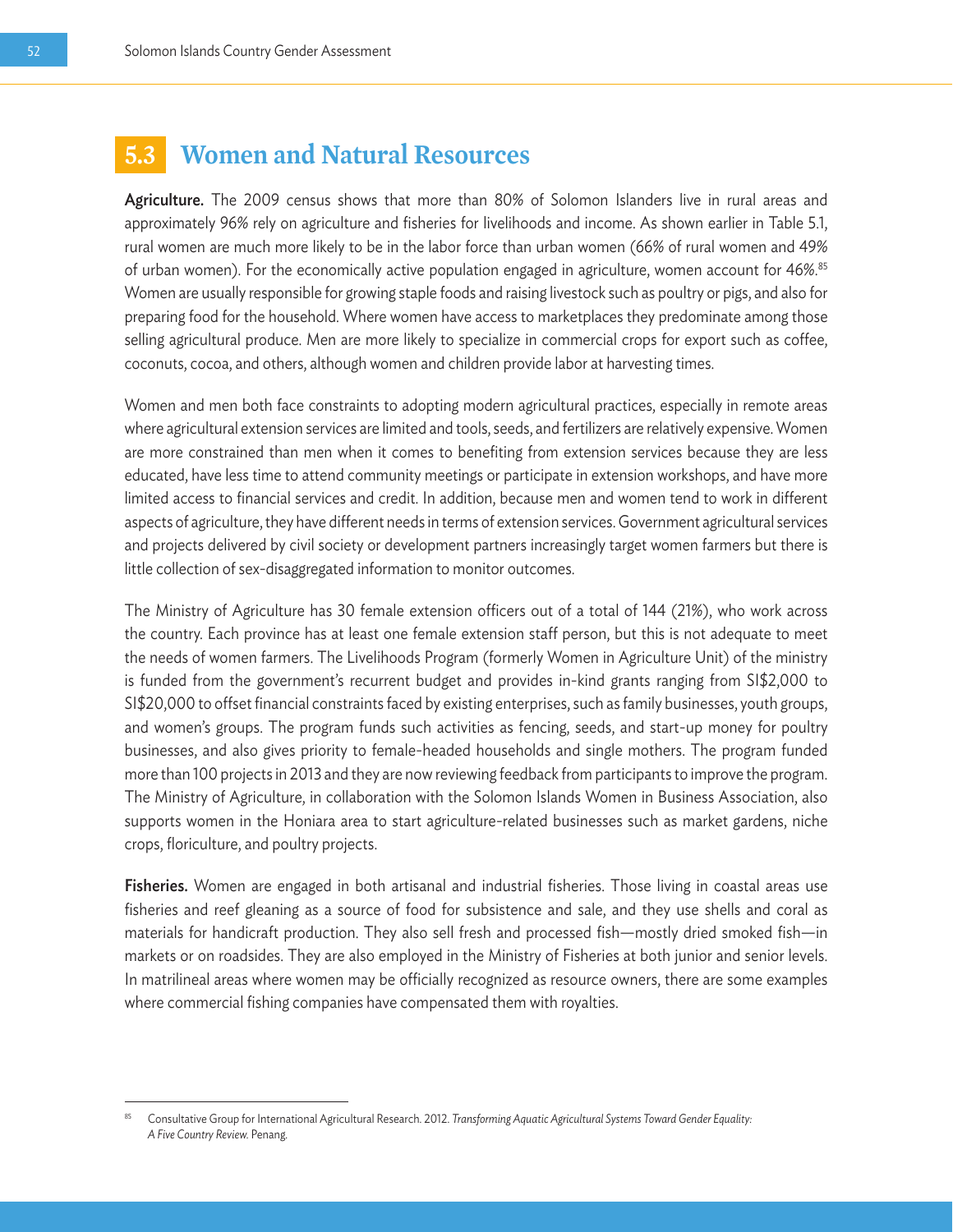As elsewhere in the Pacific, fish processing operations usually employ a significant female workforce, especially in canneries and loaning operations. International Finance Corporation reported that in 2012 SolTuna employed approximately 1,500 staff, 65% of which were women.<sup>86</sup> A recent study of women's role in the tuna industry notes two impacts of gender inequality (i) high rates of turnover and absenteeism among women fish processing workers, which affect productivity and profitability; and (ii) sex segregation in work roles in the sector (i.e., the lack of women in supervisory and senior roles).<sup>87</sup> Absenteeism and turnover were related to lack of childcare, limited transportation to and from work, poor quality of housing, poor health, gender-based violence, insufficient wage income, and family and community responsibilities. Addressing these issues will be important to improve the wellbeing of women's families and communities, as well as the profitability of the industry. SolTuna, for example, has introduced an attendance bonus to address the issue of absenteeism and turnover, and provides paid maternity leave according to length of employment. Yet more incentives will be needed to overcome the issues of poor housing and childcare facilities and to improve health and safety provisions.

Social and gender impacts have been documented in relation to industrial fisheries in the Pacific. Negative impacts include prostitution, sexual exploitation of under-age girls and boys, increased sexually transmitted infections, and high risk of HIV transmission; these risks are particularly high in areas where there is transshipment and foreign fishing vessels anchoring or docking. Alcohol and drug use is frequent, as is violence against women.<sup>88</sup> Despite these risks, the fisheries sector can be one of Solomon Islands' greatest and most sustainable resources. Creating opportunities and reducing risks for women to be engaged in that industry is critical. There is scope for improved fisheries policy that will foster women's entrepreneurship and employment.

A gender strategy for fisheries has been developed and is linked to the Ministry of Fisheries and Marine Resources Corporate Plan 2011–2013. The ministry, in partnership with World Fish, established the Mekem Strong Solomon Islands Fisheries program. It focuses on integrating gender equality in fisheries management and governance, enhancing women's participation in decision making, and introducing a holistic genderresponsive approach in all aspects of fisheries management, development, and sustainable utilization.

## **5.4 Access to and Control of Productive Natural Resources**

The people of Solomon Islands depend on the country's natural resources for their livelihoods and also for economic development. Table 5.4 shows the gross domestic product (GDP) contributions of different natural resource sectors, which can be a basis for further budget analysis in assessing how women and men benefit from large- and small-scale industrial development. Agriculture is the largest contributor to GDP, followed by forestry and logging. In some areas of the country, landowners depend on natural resources for cash incomes in the form of royalties or other payments for logging, fishing, and mining.

<sup>86</sup> International Finance Corporation. IFC and SolTuna Help Solomon Islands Retain More Tuna Revenues and Create Jobs. http://www.ifc.org/wps/ wcm/connect/74525c004123710f899bb9df0d0e71af/IFC+and+SolTuna+Help+Solomon+Islands+Retain+More+Tuna+Revenues+and+Create+J obs.pdf?MOD=AJPERES

<sup>87</sup> O. Krushelnytska. 2015. *Toward Gender-Equitable Fisheries Management in Solomon Islands.* World Bank. Washington, DC.

<sup>88</sup> Patricia Tuara Demmke. 2006. Gender Issues in the Pacific Islands Tuna Industry. Secretariat of the Pacific Community. Noumea. pp. 25–28.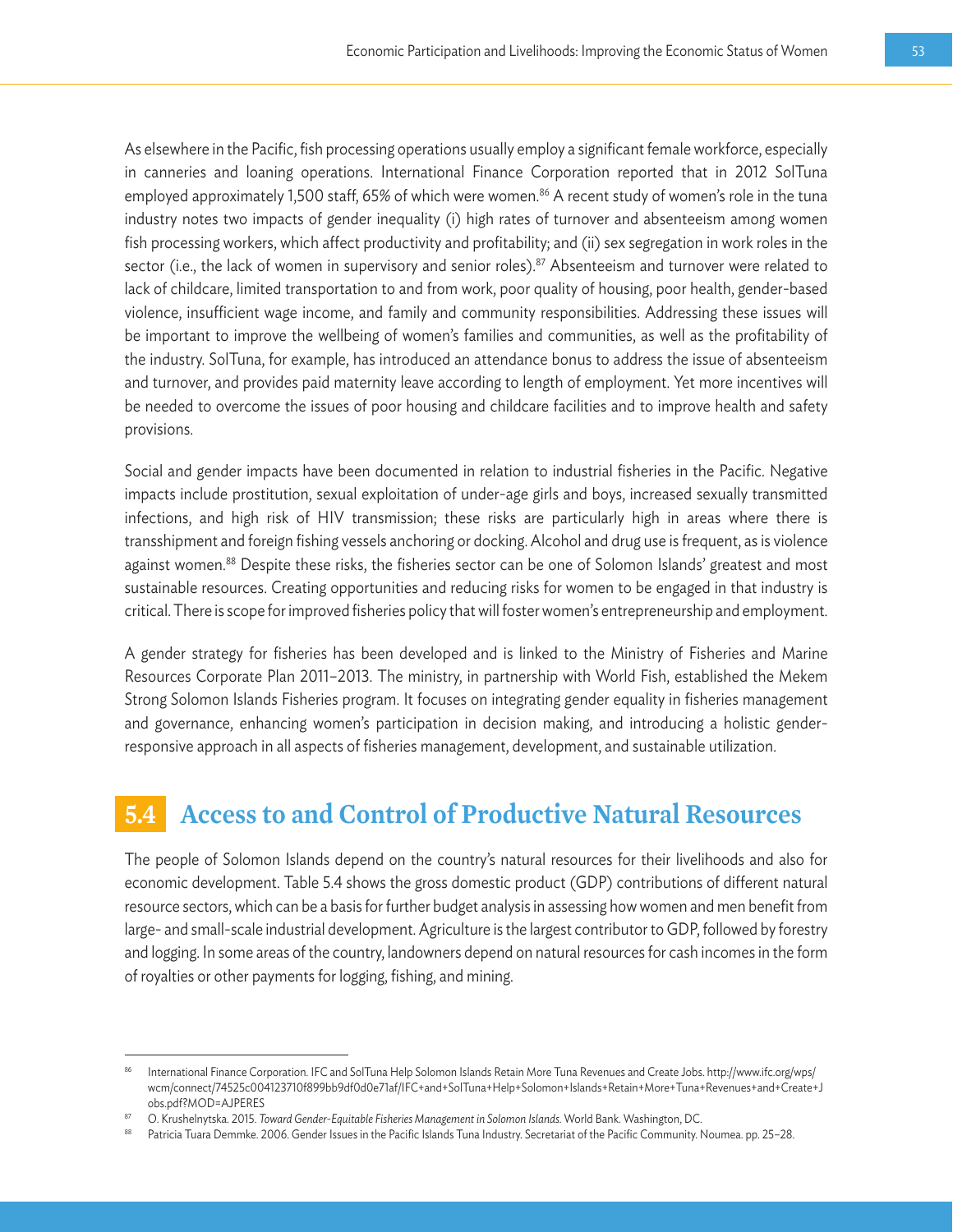|                                            | GDP in Constant 2004 Prices (SI\$ millions) |            |              |            |              |            |  |  |  |
|--------------------------------------------|---------------------------------------------|------------|--------------|------------|--------------|------------|--|--|--|
| <b>National System of</b>                  | 2008                                        |            | 2010         |            | 2012         |            |  |  |  |
| <b>Accounts Categories</b>                 | Contribution                                | % of Total | Contribution | % of Total | Contribution | % of Total |  |  |  |
| Total GDP (excludes<br>development budget) | 3,698.9                                     |            | 4.120.8      |            | 4,549.0      |            |  |  |  |
| Agriculture/Hunting                        | 624.9                                       | 16.9       | 675.4        | 16.4       | 700.0        | 15.4       |  |  |  |
| Forestry/Logging                           | 282.1                                       | 7.6        | 451.7        | 11.0       | 407.3        | 9.0        |  |  |  |
| Fishing                                    | 208.2                                       | 5.6        | 188.9        | 4.6        | 235.4        | 5.2        |  |  |  |
| Mining / Quarrying                         | 9.1                                         | 0.2        | 27.4         | 0.7        | 221.5        | 4.9        |  |  |  |

#### **Table 5.4** Gross Domestic Product Contributions of Natural Resource Sectors

GDP = gross domestic product, SI\$ = Solomon Islands dollars.

*Source:* Government of Solomon Islands, Ministry of Finance and Treasury. *Statistical Bulletin 13/2013: Gross Domestic Product 2007–2012.* National Statistics Office. Honiara.

Land tenure. Over 80% of land in the country—and almost all land in rural areas—is under customary ownership recognized in Solomon Islands law. Land is owned in common by clans but is used by individuals or families. The leaders of clans make decisions about access and use.<sup>89</sup> Solomon Islands has both matrilineal and patrilineal descent and inheritance systems. In matrilineal clans, membership of the clan and rights to its land are inherited through the mother rather than through the father (as it is in a patrilineal system), but matrilineal clans are headed by men and men make decisions about the use of clan land, including negotiations with investors.

In general, individuals and their immediate families share rights to use portions of their clan's land holdings. The right to use a particular area of land for agriculture does not confer or imply ownership; traditional principles of land tenure accommodated a system of cultivation of annual crops in which land was fallowed and rotated to maintain soil fertility. Therefore no single area was considered to permanently belong to an individual or family. However, nowadays plantations of perennial crops such as coconuts, coffee, or cocoa can confer long-term use rights over the land where the trees are planted, even though ownership continues to rest with the clan group.

Because men are almost always the heads of both matrilineal and patrilineal clans, they are usually the signatories to land agreements and beneficiaries of royalty payments (Box 5.6). They may not choose to share money received with women or younger men within their families and communities. This has created conflict in communities and among families over land rights and ownership.<sup>90</sup> Land-related disputes are dealt with at the local level. Only cases where resolution is not possible are moved to the court system. Women are disadvantaged in these systems as local-level adjudicators are male chiefs or elders, and in the court system women magistrates and judges are almost unheard of.<sup>91</sup>

R. Monson. 2011. Women, Men and the Transformation of Land Tenure in the Solomon Islands. International Development Law Organization. Rome. http://www.idlo.org/Publications/WP2Monson.pdf

<sup>90</sup> K. Stege, R. Maetala, A. Naupa, and J. Simo. 2008. *Land and Women: The Matrilineal Factor. The cases of the Republic of the Marshall Islands, Solomon Islands and Vanuatu.* Pacific Islands Secretariat. Suva.

<sup>91</sup> Monson. 2011. *Women, Men and the Transformation of Land Tenure in Solomon Islands.*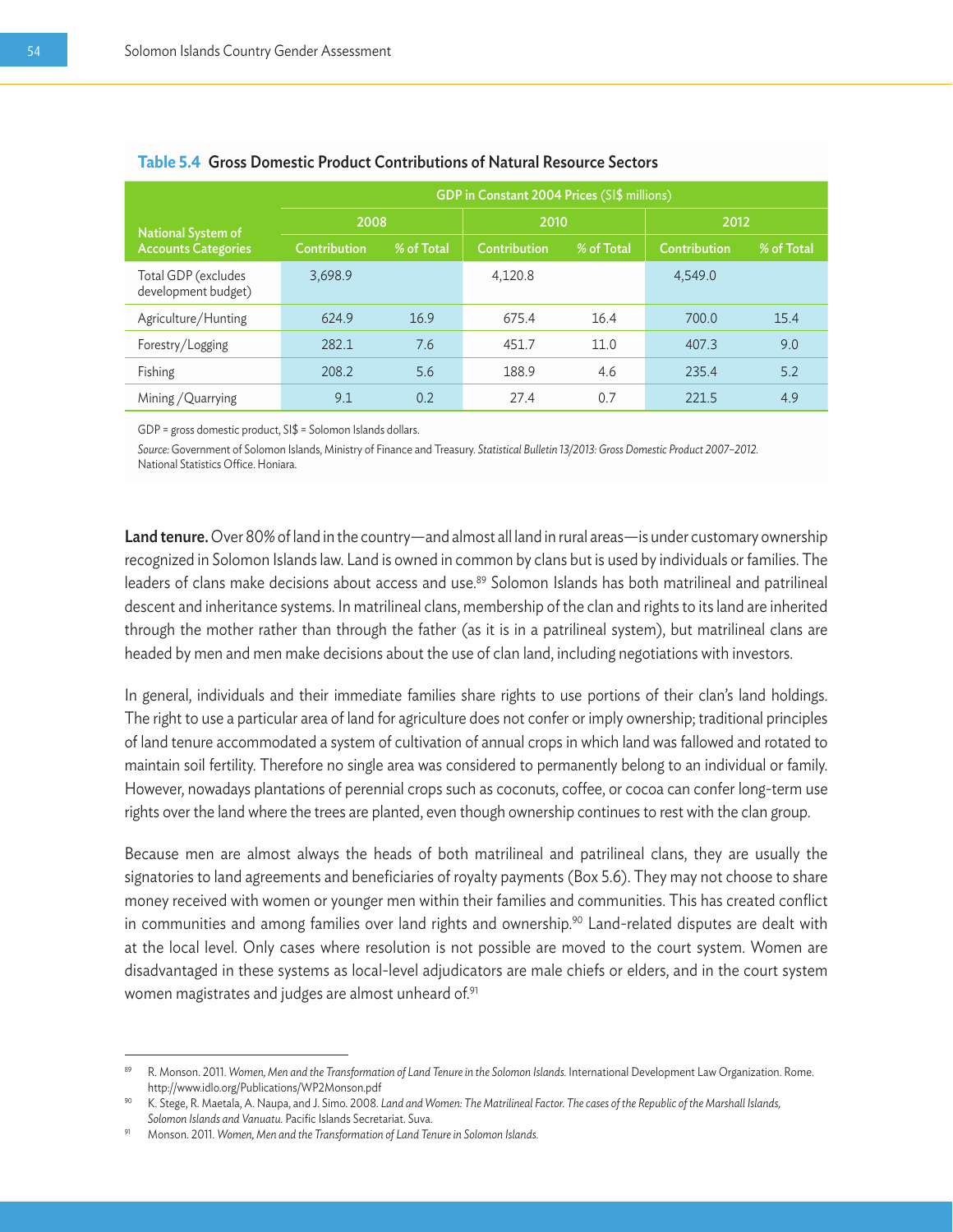#### **Box 5.6** Changes in Women's Influence and Decision Making in Matrilineal Areas

"In many parts of Solomon Islands there is pressure on land for development, housing, relocation of villages, and the raising cash for the livelihoods of families. Competition for space to accommodate the needs of a rapidly growing population in semi-urban areas like Honiara results in constant difficulties placed on the department of Lands and Housing to address land issues. Major provincial centres and areas such as Buala, Kia and KiraKira are affected by large scale developments such as plantations, extensive and extractive exploitation of natural resources through mining and logging operations, and developing tourism. Many of these activities lead to men disregarding matrilineal protocols in Guadalcanal, Isabel, and Makira. When there is a project that will result in monetary spin-offs, men always want to head the negotiations. A woman respondent from the Weather Coast, Guadalcanal, said, 'Even if I am a landowner, I am seen as a nobody, only good for home making and baby rearing.'"

*Source:* K. Stege, R. Maetala, A. Naupa, and J. Simo. 2008. *Land and Women: The Matrilineal Factor. The cases of the Republic of the Marshall Islands, Solomon Islands and Vanuatu.* Pacific Islands Forum Secretariat. Suva.

Research on women's land rights in Solomon Islands is limited.<sup>92</sup> Furthermore, those who have studied modern manifestations of customary land tenure in the Pacific point out that because of social and economic change, practices may no longer conform to old customary principals or to modern legal principles of tenure, but they usually favor men.<sup>93</sup> Women's rights to a share of the proceeds of land leased for development, or from marine resource agreements, are not currently safeguarded in government policy or in law. The Gender Equality and Women's Development Policy identifies land rights as an area for review and advocates development of policy and legislation on women's property ownership rights and access to land and property.

Water rights. According to custom, water rights are associated with land ownership but when water is affected by nontraditional economic activities, there are no clear means of seeking redress. Plantations, logging, or mining operations may contaminate or change water sources or flows. When this occurs, it has a disproportionate impact on women as they are the majority of those who use water for agricultural purposes, household water supplies, bathing, and laundry. Water rights may be specifically negotiated with developers but there are few documented cases where women are engaged in this process.<sup>94</sup>

Climate change is affecting the natural resource base of Solomon Islands, which provides subsistence and economic livelihoods to the population. To date a number of agencies, including the Secretariat of the Pacific Community and World Fish, are working with the government to address issues related to climate change. Gender analysis of climate change and mitigation measures is identified as an action area in the government's 2012–2017 National Climate Change Policy.<sup>95</sup> Lack of sex-disaggregated data to demonstrate women's and men's distinct roles in resource management and mitigation of climate change prevents greater engagement in this area.<sup>96</sup>

<sup>92</sup> Monson. 2011. *Women, Men and the Transformation of Land Tenure in the Solomon Islands*; and R. Monson. 2010. *Justice for the Poor Briefing Note: Women, State Law and Land in Peri-Urban Settlements on Guadalcanal, Solomon Islands.* World Bank. Washington, DC.

<sup>93</sup> R. Gerard Ward and Elizabeth Kingdon, eds. 1995. *Land, Custom and Practice in the South Pacific.* Cambridge University Press.

<sup>94</sup> Monson. 2011. *Women, Men and the Transformation of Land Tenure in Solomon Islands.*

<sup>95</sup> Government of Solomon Islands, Ministry of Environment, Climate Change, Disaster Management and Meteorology. 2012. *National Climate Change Policy.* Honiara.

<sup>96</sup> Secretariat of the Pacific Community. 2013. *Pacific Gender and Climate Change Toolkit.* Suva.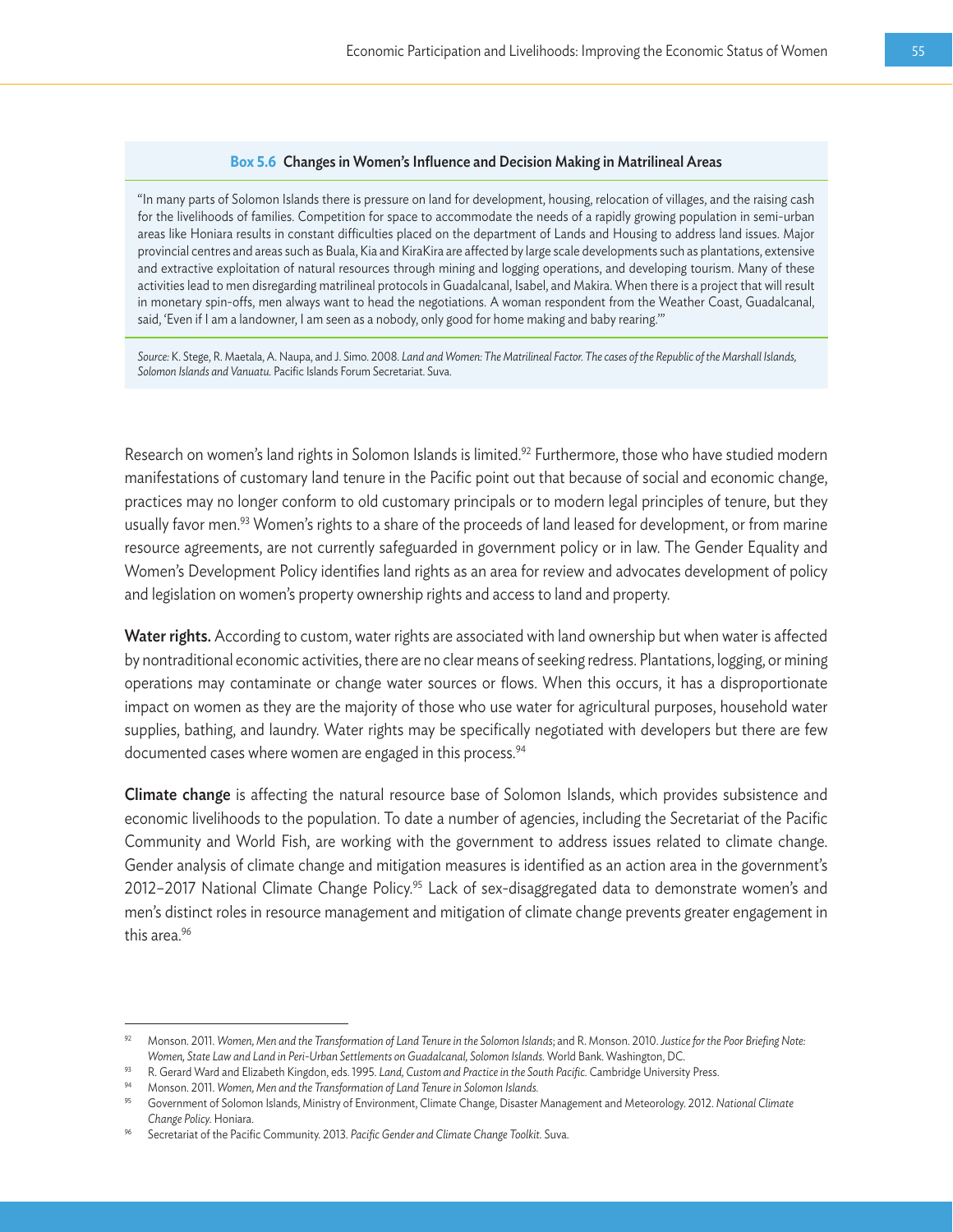Forest resources. Like agriculture, fishery, and mining, forestry is a significant source of government revenue and provides royalty payments to landowners in many parts of the country. However, forests are currently overexploited and stocks and yields are declining due to unsustainable levels of harvests. <sup>97</sup> In rural villages both men and women depend on forest resources, men for hunting and for building materials, and women for collecting foods, medicinal plants, and firewood.

Logging is an important industry in Solomon Islands and employs mainly men in logging operations, including foreign workers brought into the country by international logging companies. There have been some attempts to engage women as forestry extension workers, but women's wage employment in this area is limited to public service jobs in the Ministry of Forests, provision of services for camp workers, and administrative roles within forest companies.

While the industry provides men with short-term opportunities to earn money, women are more affected by the negative consequences; logging operations can result in soil erosion, contamination of water sources, and silting of streams and reefs. Soil compaction from heavy equipment can render land unsuitable for agriculture. Where these impacts have occurred, women may have to travel further away to look for water sources or to find areas for planting crops. Anecdotal reports also indicate negative social impacts of logging camps on women. Some families sell girls to work as domestic servants for men, or some parents sell girls to foreign workers who "marry" them in informal ceremonies but leave them behind when they return to their home countries.<sup>98</sup>

Minerals and energy are relatively less exploited in Solomon Islands, although there are significant copper, gold, nickel, and geothermal resources in several provinces. Early colonial administrators were aware of mineral resources in the country, and serious exploration has been ongoing by a number of foreign-owned companies since the 1960s. Land tenure difficulties, disagreements between companies, and the political tensions in the late 1990's have, however, limited development of the industry.

Mining developments may provide positive opportunities for Solomon Islanders in terms of jobs for women in administration, cleaning, and food services, as well as spin-off opportunities for local businesses and services. However, similar negative social and gender impacts exist as in logging camps and fishing ports. In addition, without proper regulation on the environmental contamination of mining, consequences can be worse than in other resource extraction industries.99

<sup>&</sup>lt;sup>97</sup> Government of Solomon Islands, Ministry of Finance and Treasury. 2011. Medium Term Fiscal Framework 2011-2016. Honiara.<br><sup>98</sup> United States Department of State. 2015. Trafficking in Persons Report. Washington, DC; The *Trafficking in Persons, Especially Women and Children: Solomon Islands.* Johns Hopkins University. Washington, DC. http://www.protectionproject.org/ wp-content/uploads/2010/09/Solomon-Islands.pdf

<sup>99</sup> Oxfam Australia. 2010. *Women, communities and mining: The gender impacts of mining and the role of gender impact assessment.* Carlton, Australia. http://commdev.org/women-communities-and-mining-gender-impacts-mining-and-role-gender-impact-assessment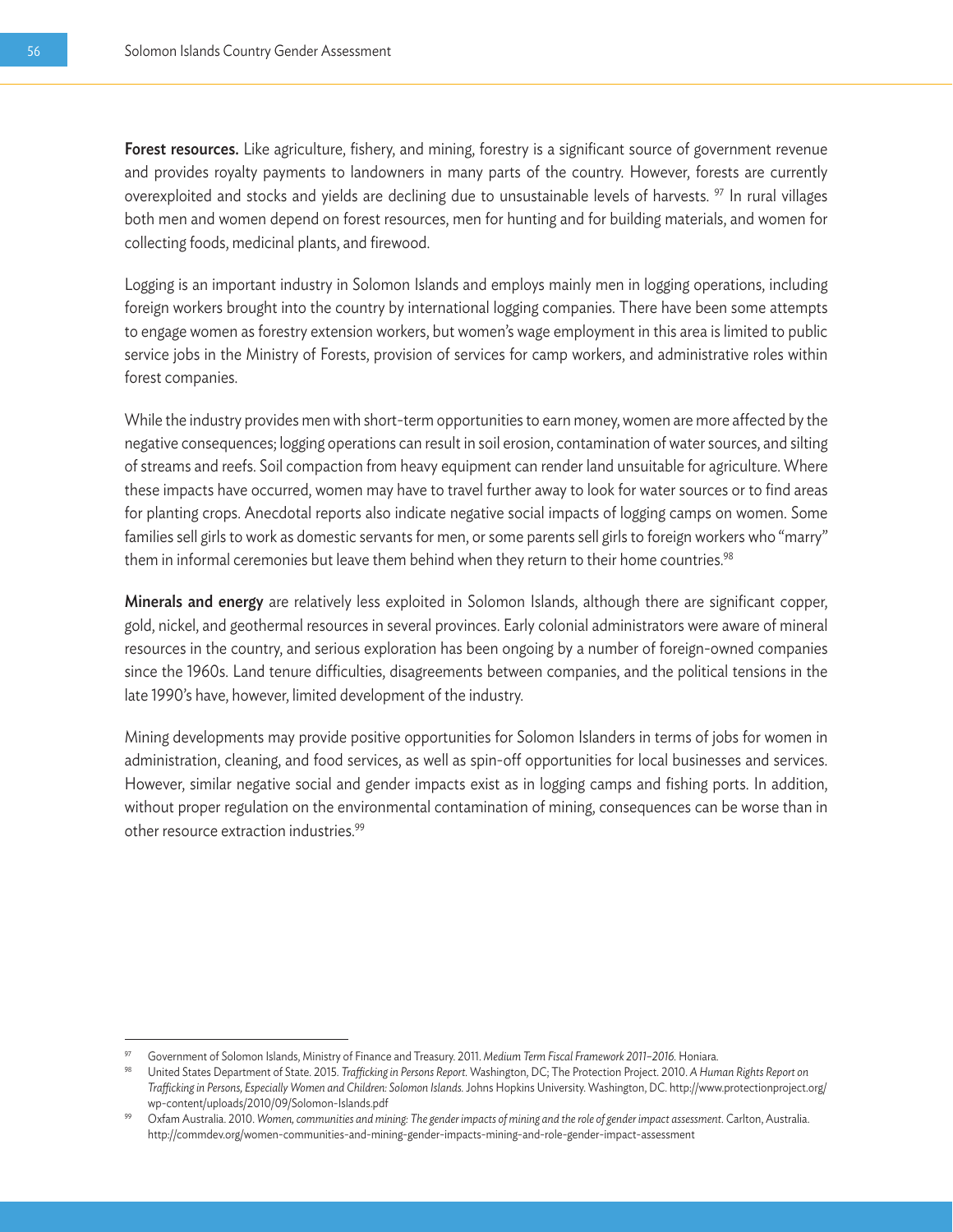## **5.5 Policy Framework for Gender Equitable Economic Empowerment**

The women's economic opportunity index of the Economist Intelligence Unit ranks Solomon Islands 124th of 128 countries based on categories that include labor policy and practice; access to finance, education, and training; women's legal and social status; and the general business environment.<sup>100</sup> Nevertheless, the current policy environment is favorable for women: it is party to international and regional agreements that support gender equality and women's economic empowerment (Table 5.5). These include the International Covenant of Economic, Social and Cultural Rights, the eight fundamental International Labor Organization conventions, the Millennium Development Goals, and the Pacific Plan. In 2012 the Prime Minister signed the Forum Leaders Gender Equality Declaration and the subsequent Forum Economic Ministers Action Plan for Women's Economic Empowerment.101

| Forum Economic Ministers' Meeting Action Plan                | <b>Gender Equality and Women's Development Policy Action</b>                                                                                                      |
|--------------------------------------------------------------|-------------------------------------------------------------------------------------------------------------------------------------------------------------------|
| for Women's Economic Empowerment <sup>a</sup>                | Areas for Improved Economic Status of Women <sup>b</sup>                                                                                                          |
| (i) Improve women's employment and participation             | (i) Develop policies and programs to involve women and men                                                                                                        |
| in the formal and informal sectors.                          | in natural resource management and development.                                                                                                                   |
| (ii) Increase women's access to finance,                     | (ii) Improve women's access to development opportunities in                                                                                                       |
| business ownership, and markets.                             | the productive sectors of fisheries, agriculture, forestry, and                                                                                                   |
| (iii) Increase women's right to safe, fair, and equal        | minerals; increase women's ownership of resources and land.                                                                                                       |
| participation in local economies.                            | (iii) Improve women's ability to access and benefit from financial                                                                                                |
| (iv) Improve access to and use of<br>sex-disaggregated data. | resources and enterprise development opportunities.<br>(iv) Improve employment and business opportunities for<br>women in public, private, and community sectors. |

#### **Table 5.5** Regional and National Priorities for Women's Economic Empowerment

a Pacific Islands Forum Secretariat. 2013. Updates on Measures to Improve Economic Empowerment of Women. Paper presented at Forum Economics Ministers Meeting and Forum Economic Officials Meeting, 3–5 July 2013, Nuku'alofa, Tonga. http://www.forumsec.org/resources/ uploads/attachments/documents/2013FEMM\_FEMT.10.pdf

<sup>b</sup> Government of Solomon Islands, Ministry of Women, Youth, Children and Family Affairs. 2010. *Solomon Islands National Policy on Gender Equality and Women's Development.* Honiara.

The National Development Strategy and the Medium Term Development Plan clearly state the need for equitable economic growth, sustainable livelihoods, and income generation to improve the lives of people living in rural areas. In turn, the Gender Equality and Women's Development Policy prioritizes women's economic development at all levels, pinpointing areas where there is inherent discrimination, and indicating where detailed equity and equality strategies are required. To support positive change, the Ministry of Women, Youth, Children and Family Affairs has developed a detailed draft strategy for women's economic development. After approval it will be implemented concurrent with advocacy for improved legislation and more transparency in private sector development processes.

<sup>100</sup> Economist Intelligence Unit. 2012. Women's Economic Opportunity. *The Economist. http://*www.eiu.com/Handlers/WhitepaperHandler.

ashx?fi=WEO\_full\_report\_final.pdf&mode=wp&campaignid=weoindex2012<br>Pacific Islands Forum Secretariat. 2013. Updates on Measures to Improve Economic Empowerment of Women.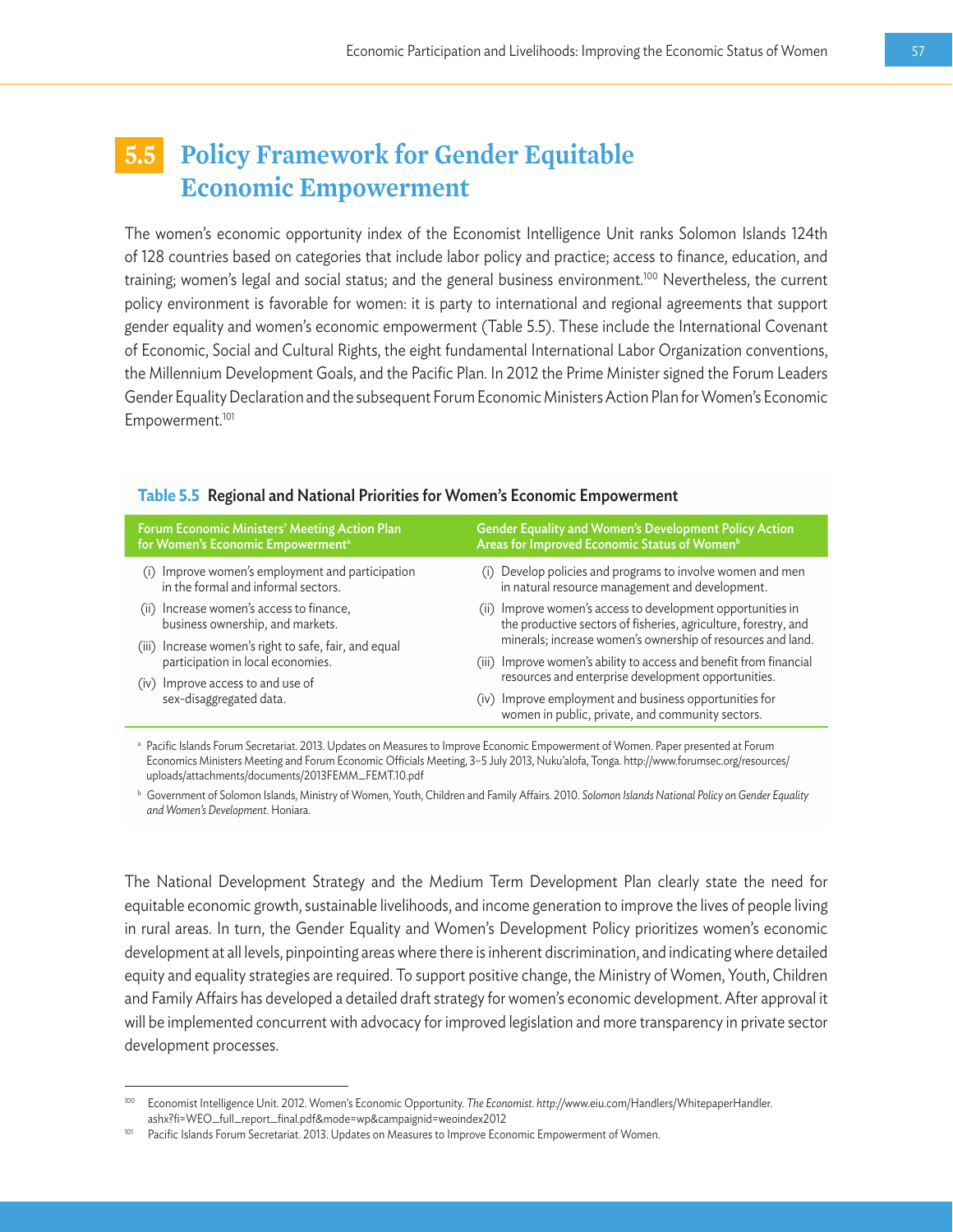#### **Table 5.6** Draft National Strategy for the Economic Empowerment of Women and Girls

| <b>Strategy</b>                                                                                                        | <b>Key Action Areas and Activities</b>                                                                                                                                                          |
|------------------------------------------------------------------------------------------------------------------------|-------------------------------------------------------------------------------------------------------------------------------------------------------------------------------------------------|
| Implement gender mainstreaming:<br>making gender equality and<br>women's development a whole of<br>government approach | Incorporate gender equality into Medium Term Development Plan.                                                                                                                                  |
|                                                                                                                        | Develop system of gender focal points in government.                                                                                                                                            |
|                                                                                                                        | Create gender-related performance indicators for permanent secretaries.                                                                                                                         |
|                                                                                                                        | Eliminate violence against women as a strategy to promote gender equality and<br>women's development.                                                                                           |
|                                                                                                                        | Introduce gender-based budgeting.                                                                                                                                                               |
| Increase women and youth<br>participation in financial literacy and<br>access to affordable financial services         | Promote savings clubs by partnering with nongovernment organizations,<br>communities, banks, and churches.                                                                                      |
| Support for agricultural and<br>fisheries products and marketing<br>for rural women                                    | Empower women farmers with financial literacy and access to savings and credit.                                                                                                                 |
|                                                                                                                        | Improve market conditions and introduce savings clubs with market vendors.                                                                                                                      |
|                                                                                                                        | Make Constituency Development Funds available to support women's projects. <sup>a</sup>                                                                                                         |
| Provide Enterprise and business<br>development skills training for the<br>informal sector                              | Support institutional strengthening of the Solomon Islands Women in<br><b>Business Association</b>                                                                                              |
|                                                                                                                        | Assist the Solomon Islands Women in Business Association with establishment of<br>handicraft center in Honiara.                                                                                 |
| Increase access to and participation in<br>formal labor market                                                         | Focus on increased representation of women on boards, tribunals, and in the<br>public sector to facilitate legislation and policy supporting affirmative action and<br>equal employment policy. |
|                                                                                                                        | Increase scholarships for women to undertake tertiary and postgraduate studies.                                                                                                                 |
| Increase access to land and secure<br>rights for property ownership                                                    | Collaborate with Ministry of Lands to develop related policy and legislation.                                                                                                                   |

a Constituency Development Funds (CDF) are a pool of discretionary funds allocated to members of Parliament for use in their constituencies.

The Gender Equality and Women's Development Policy's second major outcome area is improved economic status of women. The subsidiary draft National Strategy for the Economic Empowerment of Women and Girls identifies seven strategies and multiple action areas (Table 5.6). The first of the seven strategies is to make permanent secretaries more aware, responsible, and accountable for gender outcomes in their ministries and to create a network of gender focal points who can advocate for gender-responsive actions and monitor progress. The Public Service Commission initiated a program to facilitate this in 2013, which includes work to more clearly articulate gender issues in relation to high-level plans such as the Medium Term Development Plan.

In addition, the draft National Strategy for the Economic Empowerment of Women and girls identifies five action areas to improve income generation, employment, and business opportunities for women across formal and informal sectors. It also recognizes the need to increase women's decision-making power and influence as a means to ensure women's gains are sustainable.

The Ministry of Women, Youth, Children and Family Affairs has identified a need for gender-responsive budgeting and to mainstream gender considerations into economic policy. Gender budgeting is a challenging undertaking in developing countries. The scope has to be clearly defined to ensure feasibility and there is a need for data, evidence, and models to reflect women's economic contributions—in both the productive and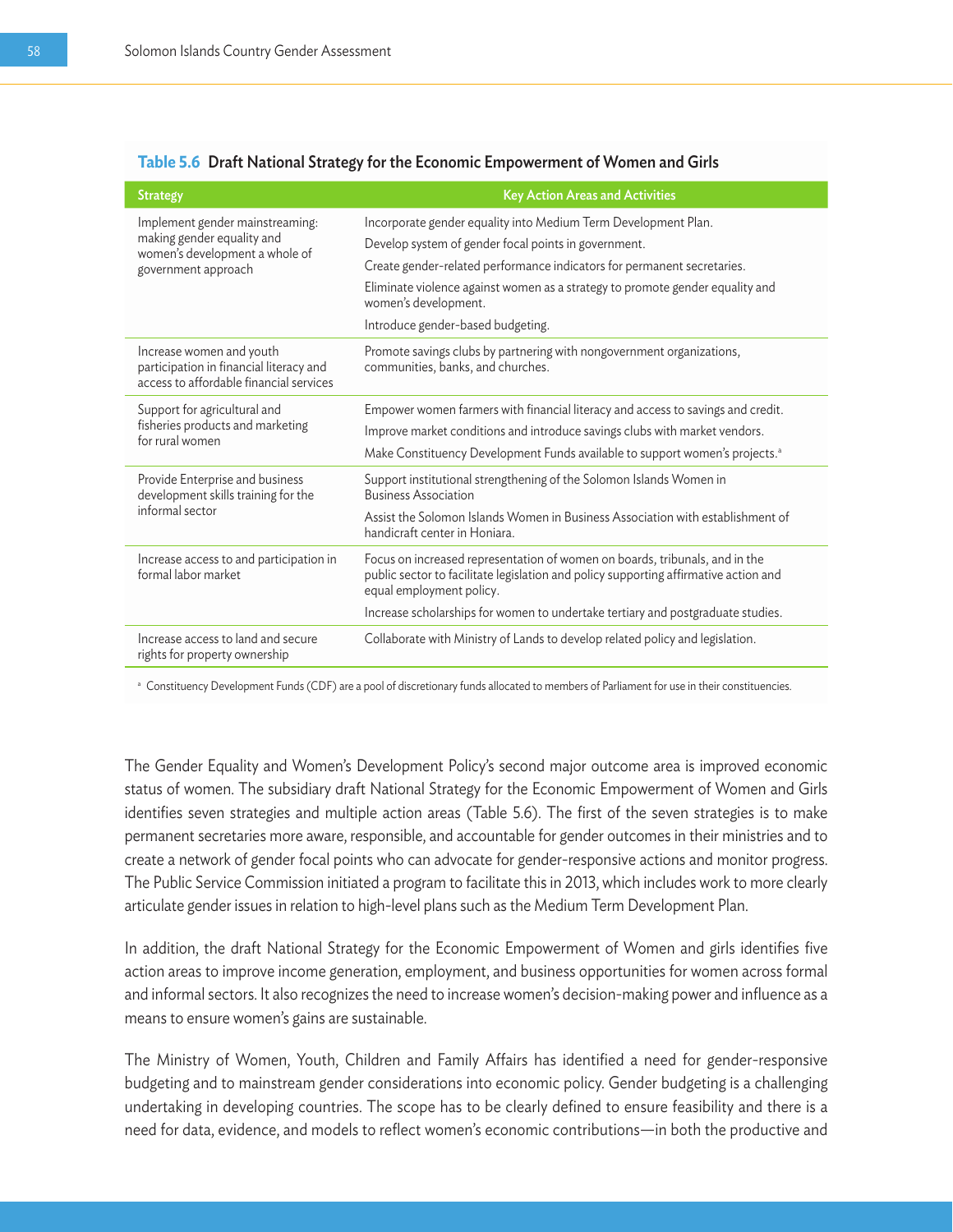reproductive sectors—as well as information on potential social costs and negative impacts across different industrial sectors. Such data facilitate integration of gender considerations into economic decision making and into budget processes at different administrative, sector, or geographic scales. While the limited availability of data is still a major constraint, there is potential to introduce gender-responsive budgeting. Solomon Islands has benefited from extensive external technical assistance for economic reform, and can draw on lessons learned from other countries to integrate gender into sector or national budgets.

More data and analysis on women's economic empowerment and labor patterns in Solomon Islands will strengthen the recognition of women's roles and economic contributions, while identifying the areas of persisting gender disparities. This has been clearly recognized by the government and by development partners, and many efforts are under way to improve the capacity of data collection and analysis on gender issues.

## **5.6 Recommendations**

To remove gender-based discrimination and promote gender and geographic equity in the labor force, the following policy-related actions are recommended:

- (i) Initiate gender analysis of government's development policies to increase employment opportunities for women across different industry sectors, to reduce constraints to women's business activities in urban and rural areas, and to enhance government support services to unpaid home and on-farm workers.
- (ii) To support women's employment in the public and private sectors, introduce special measures such as quotas for women to be hired, incentive schemes for employers to take on female apprentices, and targeted training support for women in business.
- (iii) Develop initiatives in the private and public sectors to raise awareness about the need to eliminate gender-based discrimination in training, hiring, and promotions.
- (iv) Given women's major role in the agriculture sector, develop specific mechanisms to increase female agriculture and fisheries extension workers, such as quotas for women in agricultural and fisheries training institutions and in government.
- (v) Support implementation of gender strategies within the Ministry of Fisheries and Marine Resources and the Ministry of Agriculture to ensure gender equity in extension, training, and support services offered to rural women and men.
- (vi) Support cross-sector collaboration (health, education, agriculture, fisheries, commerce, finance) to develop and promote domestic value chains for local crops.

#### To redress historical discrimination, optimize women's potential contribution to the economy, and fulfill women's economic rights, the following targeted empowerment measures can be implemented:

- (i) Carry out education and advocacy campaigns to reduce social and attitudinal barriers, which will facilitate women's engagement in formal sector businesses in both rural and urban areas and increase the number of women role models in private and public sector enterprises.
- (ii) Support implementation of the government's Micro, Small and Medium-Sized (SME) Enterprises Policy and Strategy to ensure women's increased access to finance and marketing opportunities in urban and rural areas.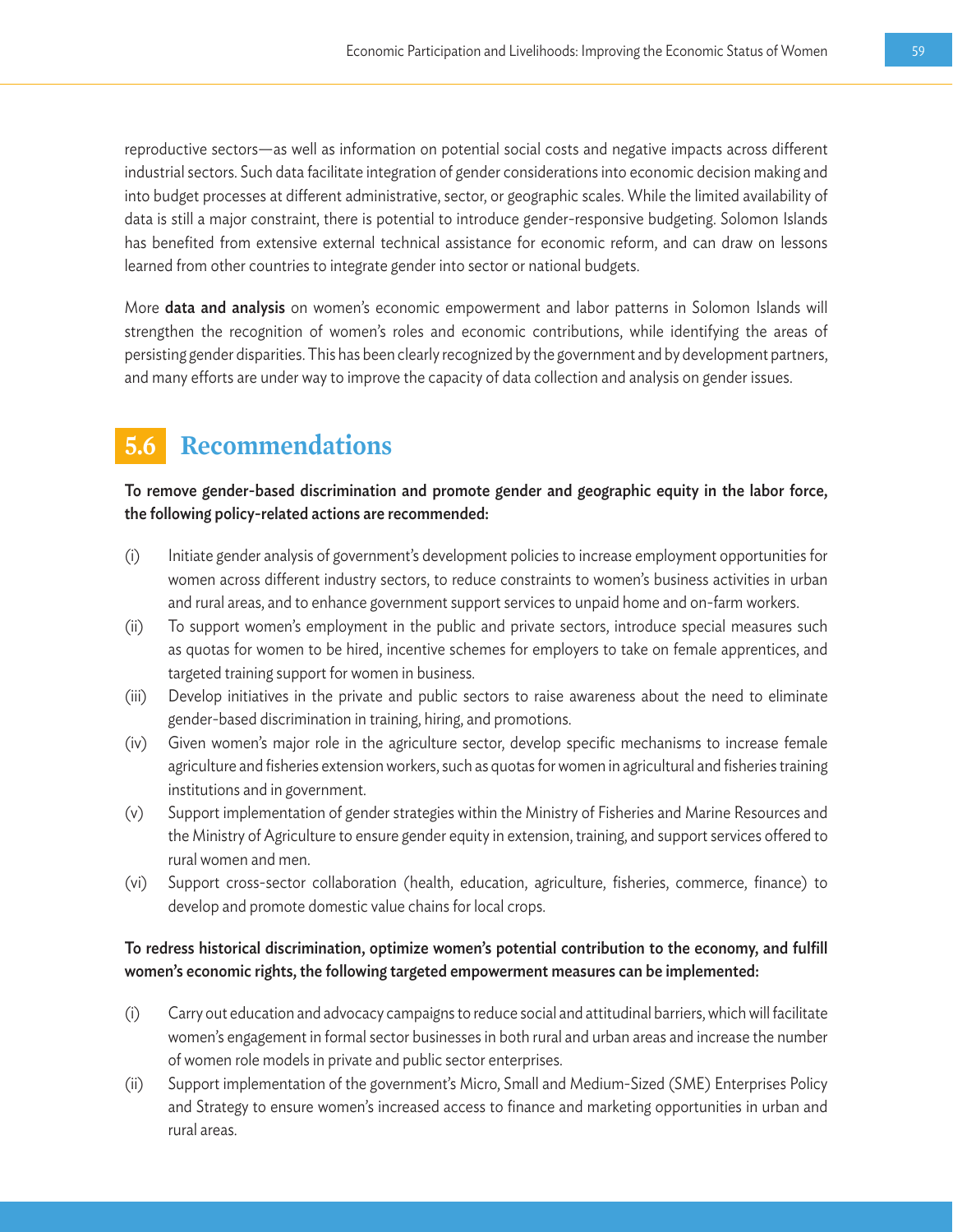- (iii) Enhance and support existing financial inclusion programs and savings clubs to increase women's participation in the cash economy.
- (iv) Strengthen women's visibility and voice in social dialogue mechanisms at all levels, including women's representation in trade unions, public service unions, and other similar organizations.
- (v) Increase outreach of niche agricultural production, such as vanilla, spices, and floriculture, to rural women and encourage them to transition from solely subsistence production to a combination of subsistence and niche cash crop production.
- (vi) Improve market infrastructure, operating conditions, and governance to support women's engagement in selling agricultural products and handicrafts at local urban markets.

#### Build additional evidence to improve gender equity in Solomon Islands and strengthen the economy through the following:

- (i) Conduct research to identify factors that influence women's and men's economic participation, such as levels of educational attainment, specific job-related skills, health status, family size, and violence against women, along with specific policy implications. Ensure such research is done separately for urban and rural areas, highlighting potential differences across subgroups of women.
- (ii) To reduce women's greater vulnerability to climate change and related economic disadvantages, examine interrelationships among gendered power dynamics; access to government services; and climate change resilience, adaptation, and mitigation.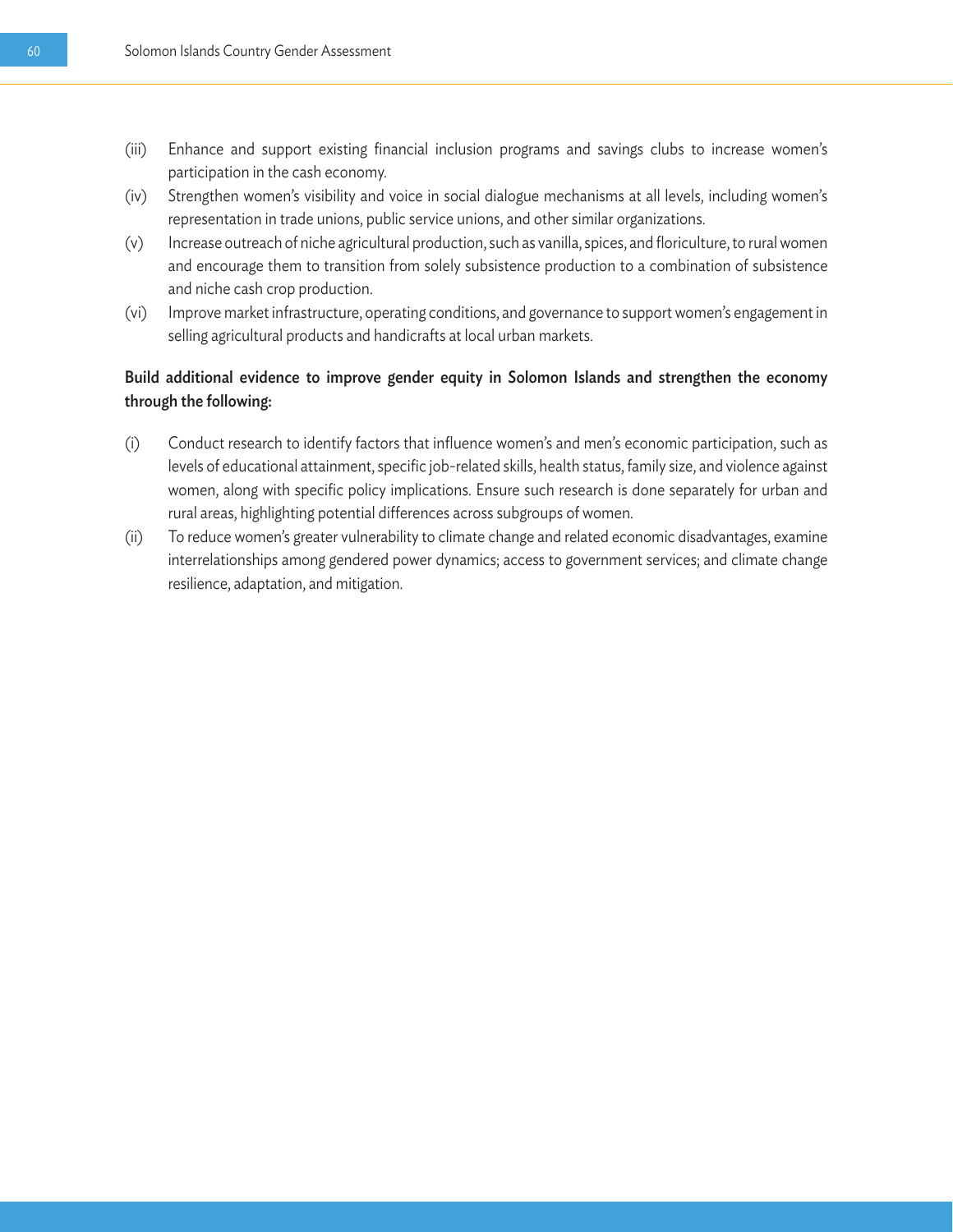# **Gender Equality in Decision<br>Making and Leadership**

## Key Facts

- Women are underrepresented in all levels of decision making in Solomon Islands. While women make up 40% of public service employees, women fill mostly junior or mid-level positions. Only 5% of women in the public service are in senior positions. In 2014, there was only one female member of Parliament and there were three women in provincial legislatures.
- Women are constrained from taking leadership roles by sociocultural barriers, stereotypes, high levels of violence against women, and lack of institutional support such as maternity leave provisions and sexual harassment legislation. These factors undermine women's self-confidence and can create a climate of intimidation for those who attempt to break new ground in leadership.
- The Gender Equality and Women's Development Policy creates a framework to promote women's greater participation in decision-making roles, yet the government lacks technical capacity, skilled staff, and adequate resources to implement major policy changes.
- While a temporary special measure task force was established, the actual proposal on temporary special measures was not included in the 2014 Political Parties Integrity Act. The revised Public Service Act prohibits sexual harassment through general orders but there is no sexual harassment legislation to protect women in the formal or informal private sector.

## **6.1 Status of Women's Participation in Decision Making and Leadership**

Gender equality in decision making is one of Solomon Islands' most challenging development issues. From the family and community level through to the highest levels of government, women remain largely excluded from leadership. This creates a major challenge to both sustainable development and the achievement of human rights.

Within the public service, the last decade or so has seen some encouraging changes, including a sharp increase in the number of women in senior and mid-level public service positions. Roughly 40% of public service employees are female, and 60% of those are in junior positions. Women fill about 22% of mid-level positions, but only 5% of senior public service positions. There are 24 permanent secretary positions in government, but women occupy only 2 of those posts, and only 3 of 20 undersecretaries are female. Within the justice system, there are no female High Court judges and none of the justice agencies have female leaders.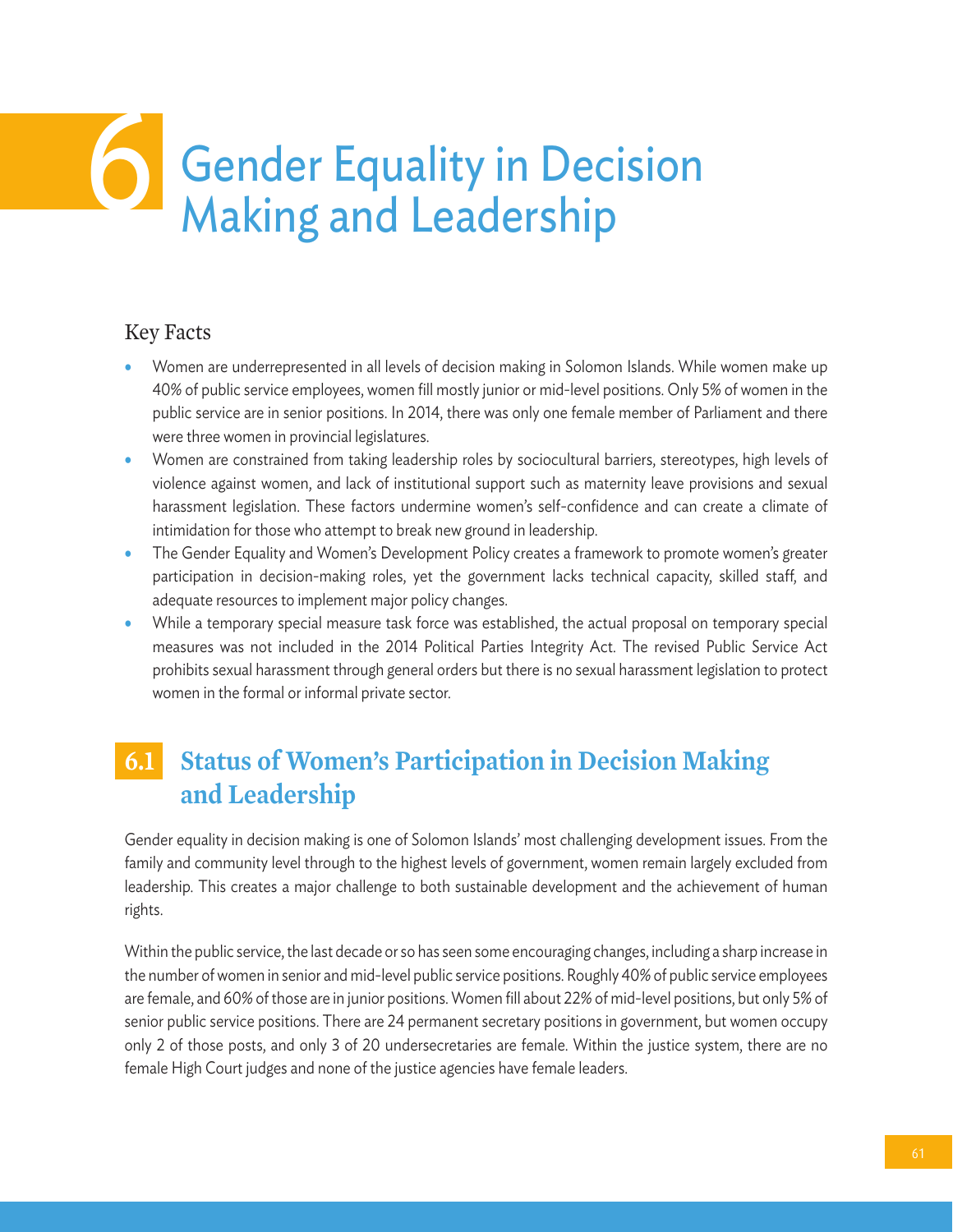There are technically three levels of elected government in Solomon Islands: national, provincial, and local. At the time of writing there was one woman in Parliament.<sup>102</sup> Women held 3 of the 38 seats in provincial legislatures. The Local Government Act allows ministerial establishment of local councils, but currently the Honiara City Council is the only local government entity and has no women representatives.

Solomon Islands ratified the Convention for the Elimination of Discrimination against Women (CEDAW) but has not acted on its commitment to take all appropriate measures for the full advancement of women, including the introduction of temporary special measures (Articles 3 and 4). In 2008, the government mandated the Constituency Boundaries Commission to review the number of elected members of Parliament. Women's groups used this as an entry point to propose the introduction of 10 reserved seats for women: 1 seat for each province and 1 seat for Honiara. A temporary special measures task force was established by the Ministry of Women, Youth, Children and Family Affairs and supported by the Government of Australia and UN Women. It recommended enactment of the political parties integrity legislation as a means to improve women's representation and to make the political party system more transparent and conducive to women's participation. These proposals, however, were subsequently omitted from the 2014 Political Parties Integrity Act after cabinet review and parliamentary debate.

## **6.2 Barriers to Women's Increased Participation in Decision Making**

Patterns of respect between men and women tend to be developed and ingrained through tradition and example. If respect is not practiced at home, within clan groups, and in the education system, it will not be reflected in community norms or systems of governance.

Bias against women in both matrilineal and patrilineal culture has been exacerbated by the influence of colonial administrators, some churches, and early models of development. This has normalized gender relationships where men are decision makers and women are subordinate citizens. These norms are entrenched from the household to the political level. And, despite the fact that women are very visible in public life, they control few decisions and have little influence on the development process and the use of economic resources.

High levels of physical violence lead to unequal power between men and women. This has been clearly shown through the Solomon Islands Family Health and Safety Study, which demonstrates that women and children are frequently "punished" with violence if they challenge men's power or don't meet men's expectations about how they should behave. Civil society advocates for gender equality have identified that violence and fear of violence undermine women's confidence to challenge power relationships and prevent them from participating in decision making—from the household level to party politics.

In addition to the current female member of Parliament, who was chosen in a by-election to take over her deceased husband's seat, there has only been one woman ever elected to Parliament during a full electoral competition. Hilda Kari served as a member of Parliament from 1989 to 1997 and was an active advocate for the advancement of women.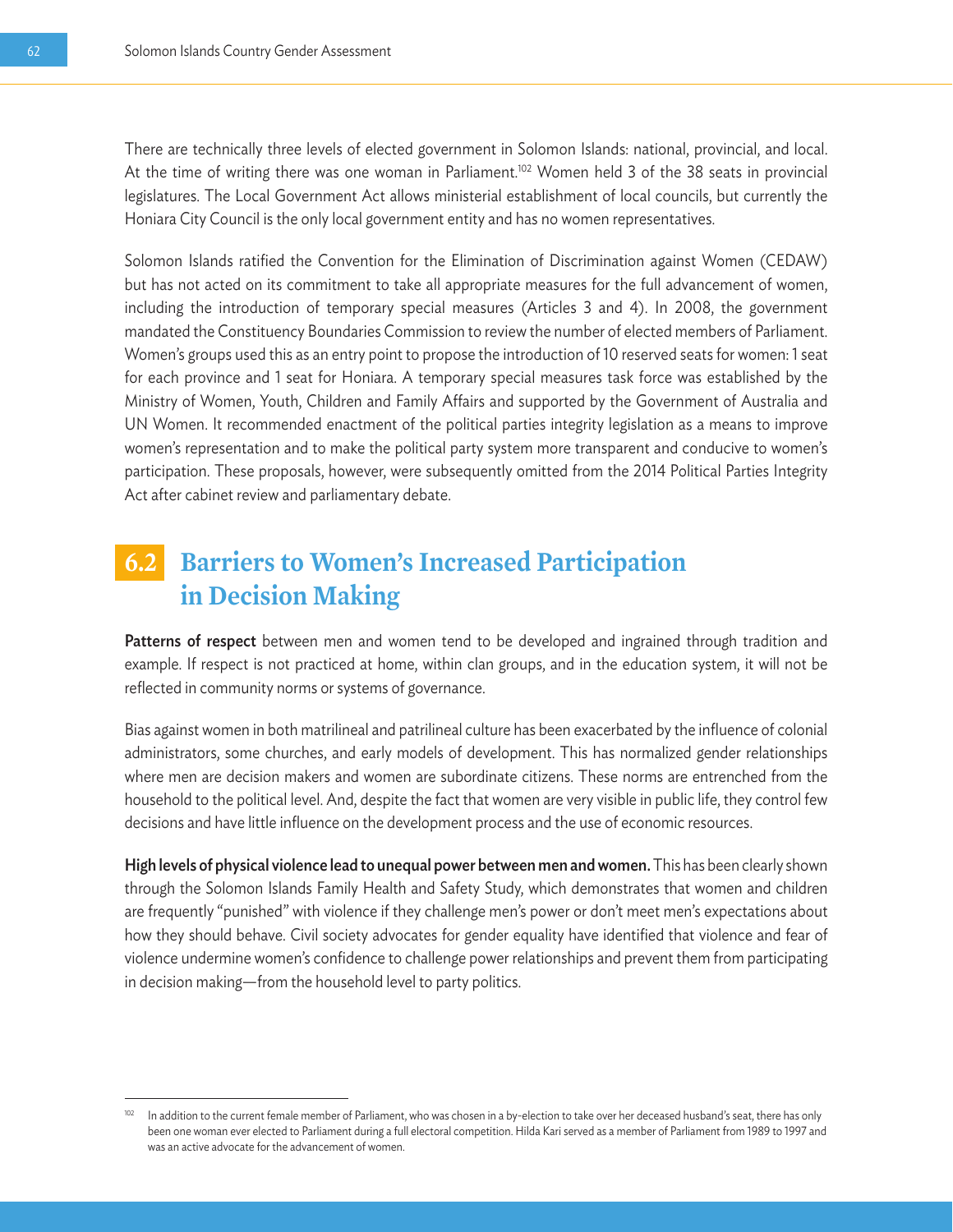Women's participation in public and private sector leadership is constrained by gaps in regulations and legislation. These include weak maternity leave provisions, lack of sexual harassment legislation, and lack of protections for women in the private sector where employers may demand longer hours but often with lower pay in exchange for promises of job security. Hiring processes for women also tend to include questions about intent to have children. There is significant discrimination against women who are likely to become pregnant and need time off work.<sup>103</sup> Public servants are not eligible for maternity benefits during their 1–2 year probationary period, giving female public servants much lower job security than their male counterparts.

Potential support for women in leadership is not being tapped. In contradiction to the lack of women currently active and visible in decision-making roles, the 2013 People's Survey illustrated strong public support for women as decision makers: about 91% of respondents indicated that women make good leaders, 89% thought there should be female members of Parliament, and 80% reported there should be reserved seats.<sup>104</sup>

There are many possible reasons for the disconnect between this 2013 survey finding and the data on women's well-being and control of decision making at home, in the workplace, and in politics. Public stigma, peer pressure within the traditional "big man" system, and fear of change may constrain people from pursuing public action or positions.<sup>105</sup> Breaking this cycle requires both male and female role models willing to advocate for balanced participation at all levels of decision making, as well as improved capacity within both the public service and civil society to facilitate reform of legislation, policies, and practices.

## **6.3 Policy Approaches and Current Initiatives**

The Gender Equality and Women's Development Policy recognizes the need to address the issue of women's low participation in decision making. It has identified specific actions and objectives including increased participation of women in families, communities, the workplace, and politics. Policy priorities include the following:

- Increase women's participation at all levels of decision making.
- Strengthen and coordinate donor support for the Women in Shared Decision Making (WISDM) Program managed by the Ministry of Women, Youth, Children and Family Affairs and the National Council of Women.
- Improve management in the public sector to reduce gender disparities and bad governance.
- Increase leadership development training opportunities for women at all levels.

The policy's strategic approach to women in decision making creates a framework that will promote genderequitable decision making in the community, public service, the private sector, and politics. It is designed to build a critical mass of women in political and public service leadership and to diversify ideas, experiences, and values within decision-making structures. The policy also recognizes the need to improve men's understanding about benefits of gender equality vis-à-vis development success in order to reduce resistance to women's advancement.

<sup>&</sup>lt;sup>103</sup> This point was raised in country gender assessment reference group consultations that took place from September 2013 to June 2014.

<sup>104</sup> Regional Assistance Mission to Solomon Islands. 2013. *People's Survey.* The 2013 People's Survey interviewed 3,400 people in four geographic areas (three provinces covered by the survey were Guadalcanal, Malaita, and Western—it was also done in Honiara and Honiara settlements). Respondents comprised equal numbers of men and women, and equal numbers of individuals over and under age 30.

<sup>&</sup>lt;sup>105</sup> The concept and terminology of "big men" relates to traditional male-dominated power structures operating on models of distribution of goods and favors with traditional obligations for reciprocation. The person who gives away the most ends up being owed the most and is therefore most powerful.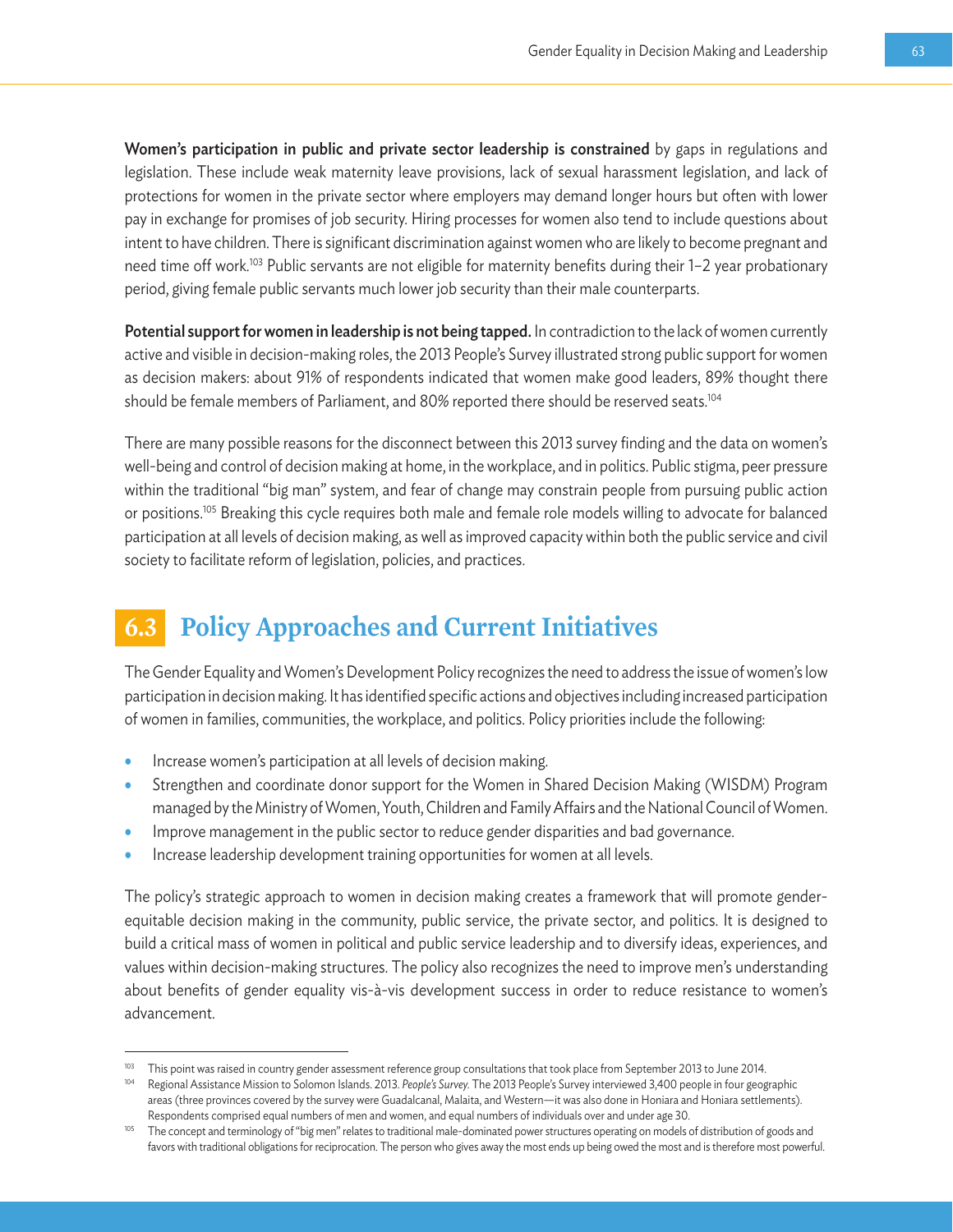To date, while the policy framework is relatively robust, the government lacks technical capacity, staff numbers, and adequate resources to implement major policy changes. This is further constrained by a weak enabling environment, lack of awareness, and cultural biases within the political leadership and political parties.

Special measures for women in Parliament. To increase women's representation in Parliament, the government may consider special equity measures in relation to its CEDAW and MDG commitments. Potential models are the "parity" system of France (and French Pacific territories), models provided by Timor-Leste and Rwanda, or a more modest initiative recently taken by the government of Samoa to guarantee that at least 10% of the members of Parliament are women.<sup>106</sup> Further research is needed at the local government level in Solomon Islands to identify obstacles to women's equal participation and representation in politics. Such research can facilitate a review of local government legislation to ensure that it conforms to the government's commitments and policies for gender equity.

The Women in Shared Decision Making (WISDM) program is an ongoing initiative managed by the Solomon Islands National Council of Women. It is a strategic component of the Gender Equality and Women's Development Policy. WISDM aims to improve the quality of national governance by supporting women's participation in elections and by raising awareness about the electoral process and civic responsibility. In addition, the program works with parliamentarians to raise their understanding about the value of diversity in governance. The WISDM program becomes increasingly active during election periods and was revitalized in July 2014 with specific emphasis on supporting women candidates in the election for later in 2014. The program has identified three key barriers facing women candidates for election:

- lack of support from political parties;
- difficulty creating constituencies of male and female supporters; and
- harassment, threatening behavior, and actual violence from male candidates and their supporters.

Prior to the 2010 elections, WISDM provided training to potential candidates in all aspects of developing a campaign and standing for election, including researching and analyzing issues relevant to constituents. The candidates found that despite positive feedback from women in response to their campaign messages on gender-specific issues, women voters often followed the instruction of male relatives on voting day and cast their ballots for male candidates. The extent to which such influence is coercion, or linked to women's insecurity and lack of knowledge about politics and civic rights, is not completely clear, but it identifies an area where more work needs to be done. Non-incumbent women candidates also face an immediate financial disadvantage relative to the incumbents, who have discretionary funds that can be used to influence constituents for votes. Serving members of Parliament are provided with constituency development funds by government to be used in their communities that may also be used for election campaigns.

<sup>&</sup>lt;sup>106</sup> J. Fraenkel. 2014. The Impact of Electoral Systems on Women's Representation in Pacific Parliaments. Pacific Islands Forum Secretariat, Pacific Institute of Advanced Studies in Development and Governance. Suva; E. Huffer. 2006. *A Woman's Place is in the House—the House of Parliament, Research to advance women's political representation in Forum Island Countries: a regional study presented in five reports.* Pacific Islands Forum Secretariat. Suva; and M. Meleisea et al. 2015. *Political Representation and Women's Empowerment in Samoa. Volume 1: Findings and Recommendations.* Centre for Samoan Studies, National University of Samoa.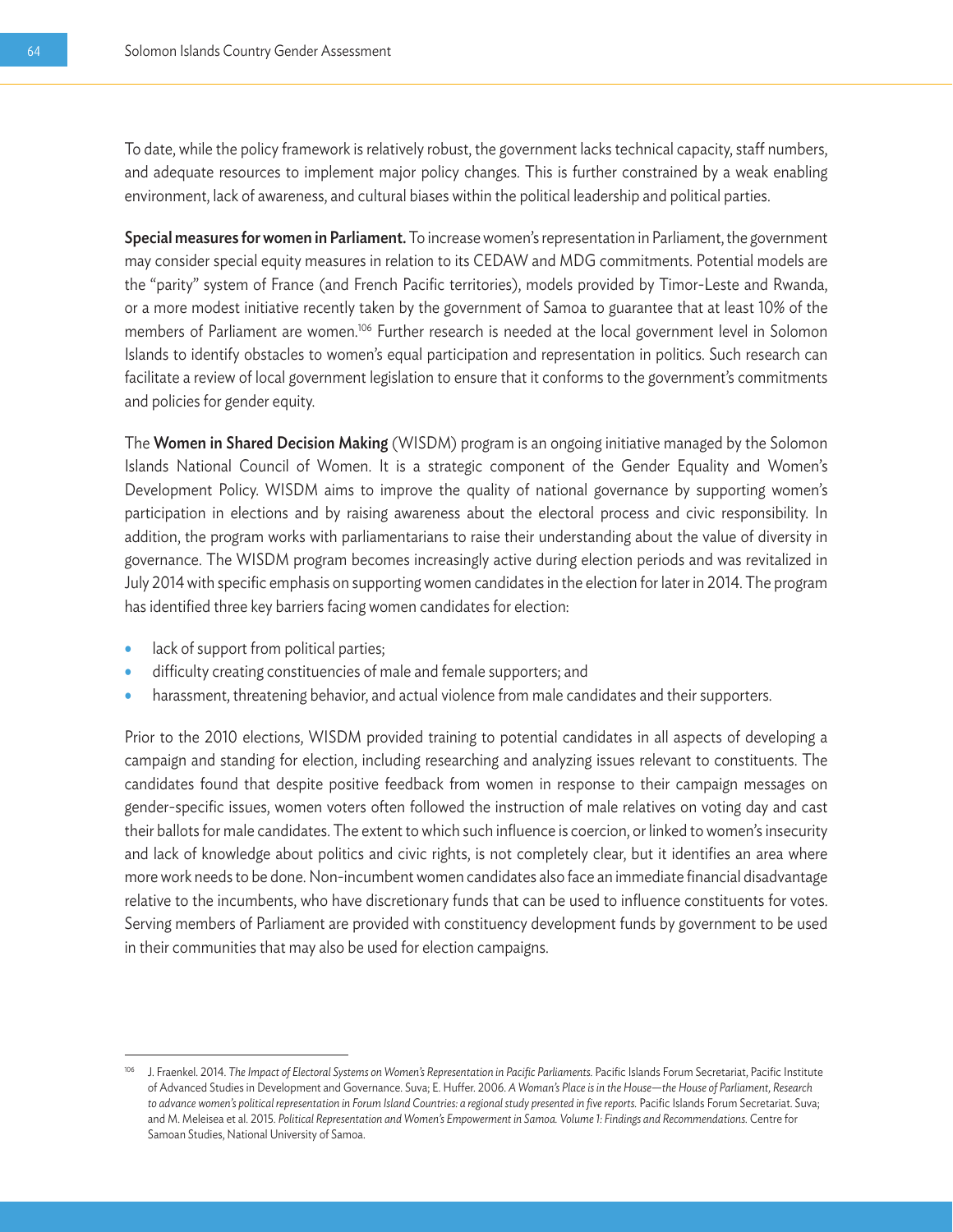Requiring women's participation as decision makers in development initiatives is critical to equitable results. A stocktake by Australia, looking at gender issues in its global portfolio of rural development initiatives, highlights some good practice from the Solomon Islands Rural Development Program. The program was a collaboration among the government, Australia, the European Union, the World Bank, and other partners from 2007 to 2012. The stocktake notes that project components supporting delivery of local infrastructure promoted women's leadership because they mandated that women make up at least 30% of the ward committees charged with allocating funds for local village infrastructure development. The flow-on effect of this was that issues important to women were addressed.<sup>107</sup> The 2013 evaluation of the program highlights that it gave women more influence over decision making than other community projects and that women who participated in subproject committees increased their status in the communities.108

Young educated women are also mobilizing for political action and advocacy, liaising with development partners and working in collaboration with government and civil society to support implementation of the Gender Equality and Women's Development Policy. In mid-2013, the government and the United Nations Development Programme (UNDP) held a national mock parliamentary debate for youth, and Solomon Islands hosted a full mock youth parliament for Pacific Islands Forum countries. Both events helped to build awareness of civic issues and national decision-making processes, while creating an opportunity for young women and men to envision themselves in leadership positions and to be valued for their opinions. Experiences from mock parliaments in other countries also suggest that these events are particularly useful in raising awareness among men about women's capacity to engage in substantive debates and bring important perspectives based on women's life experiences.

## **6.4 Impacts of Gender Imbalances in Decision-Making Power**

Inhibitions that prevent women from speaking out in public, or engaging in what is deemed as acceptable behavior, are often rooted in gendered power dynamics. While women are, to varying extents, decision makers at home and leaders in their communities, men control the limits of that power. Women are responsible for decisions about raising children, providing food, and running the household, but men have the power to beat them if they get it wrong. Power imbalances have an inherent element of fear for the less powerful, especially when physical violence is involved.<sup>109</sup>

The 2007 Demographic and Health Survey shows that over 90% of women participate in some independent or shared decision making in the household. More than half said they participated in all four categories that were asked about: major household purchases, daily needs, their own health care, and visits to their family. However, major reasons for domestic violence reported in the Family Health and Safety Study were also related

<sup>107</sup> S. Ferguson and B. Wiseman. 2012. *Gender Equality and Rural Development—A Stocktake of AusAID's Approach and Progress.* Australian Agency for International Development, Department of Foreign Affairs and Trade. Canberra.<br>A. Neelim and J. Vecci. 2013. Evaluation of the Solomon Islands Rural Development Program. Ministry of Development Planning and Aid Coordination

Honiara.

<sup>109</sup> Secretariat of the Pacific Community. 2009. *Solomon Islands Family Health and Safety Study.* Noumea.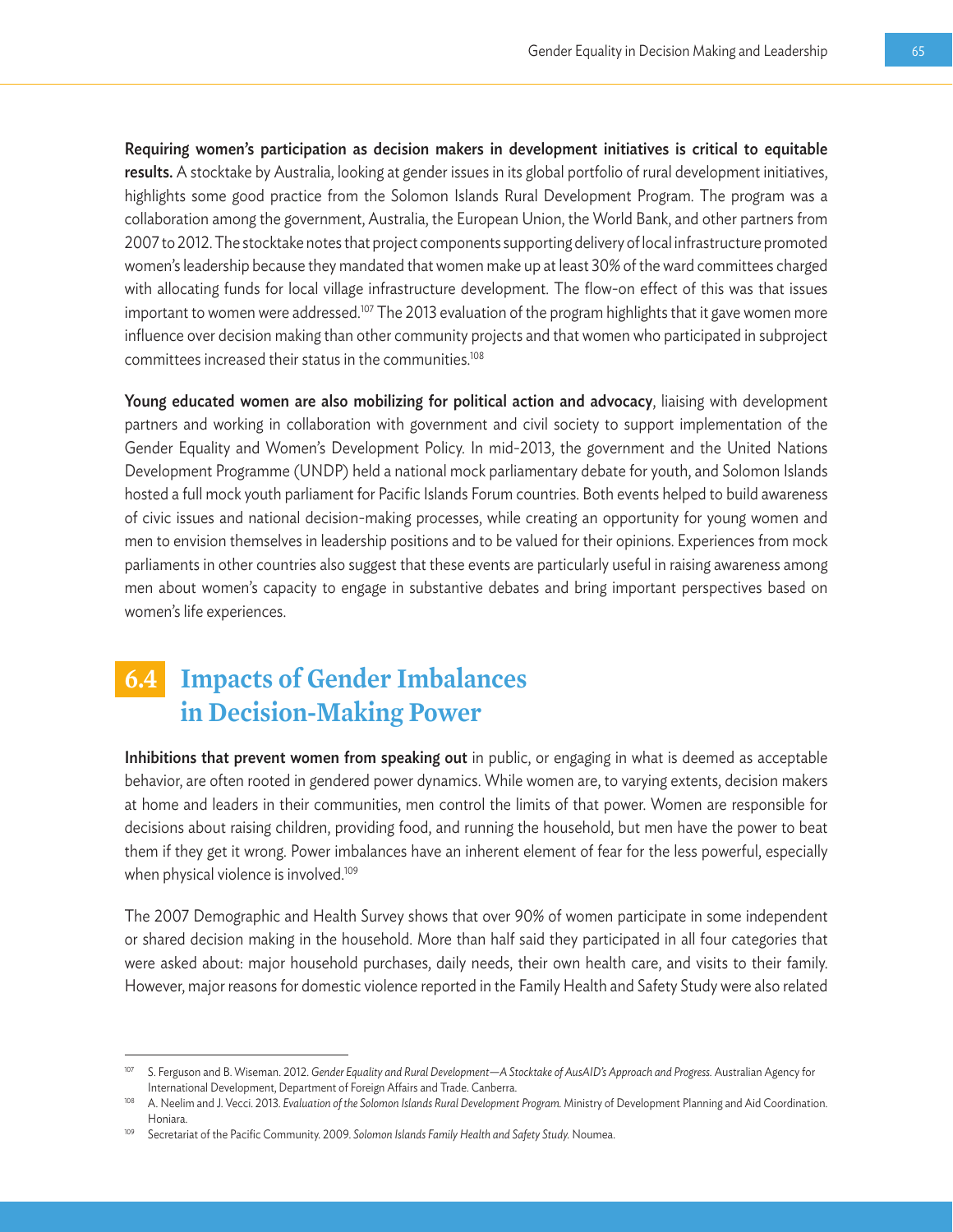to decision making in their assigned responsibilities; for instance, burning food, not having it prepared on time, or spending money in an unacceptable way.

Dependence on male support for success of women-led initiatives is another impact of gender inequality. Women in community and church groups provide leadership on an ongoing basis and comprise effective networks for communication of issues. Rural women's organizations are often identified by development organizations to promote awareness and implement projects because they have systems for influencing change. However, these groups are also dependent—to varying extents—on the support and approval of men if their initiatives are to become sustainable, internalized practice.

Poor governance and inequitable distribution of benefits at all levels result when there is underrepresentation of women in decision making. Poor governance makes it difficult to target plans and policies appropriately. In turn, policy implementation is less successful because the interests of women and girls are not accurately represented or addressed. The cycle of inequality is reproduced when men model dominant behavior to their children, and when women are inhibited from asserting their views and exercising their rights by social stigma and the threat of physical violence. Consequently, addressing gender equality in access to, and control of, knowledge and decision making at the legislative, policy, and program level is critical.

## **6.5 Recommendations**

Policy improvement and targeted empowerment measures are needed to support gender equality in leadership and decision making. There is also a need to build strong evidence about the positive benefits of more women in leadership, which will help alter discriminatory social attitudes and support more effective decision making at all levels. Specific recommendations include the following:

- (i) Promote introduction of appropriate temporary special measures in Parliament, political parties, and the public service to support more women in senior decision-making positions, and review electoral laws to enable the introduction of special measures.
- (ii) Continue to conduct mock parliament sessions for women and youth to maintain awareness of opportunities and to profile their ability and potential to be influential decision makers.
- (iii) Support civil society organizations and government ministries to provide education and mentorships to young women in senior secondary and tertiary institutions and clarify the range of leadership opportunities available to them in their communities, government, the private sector, and politics.
- (iv) Conduct gender awareness campaigns by engaging men and women, as well as by partnering with media and civil society. Challenge stereotypes of women and men, using profiles of successful women leaders at different levels of society.
- (v) Undertake research on social determinants and pathways that impact women's desire and ability to become leaders. Use findings to support positive determinants and reduce constraints for women to participate in leadership positions.
- (vi) Undertake research on local governments to identify specific barriers to women's participation and representation in local politics, and develop measures to reduce barriers identified.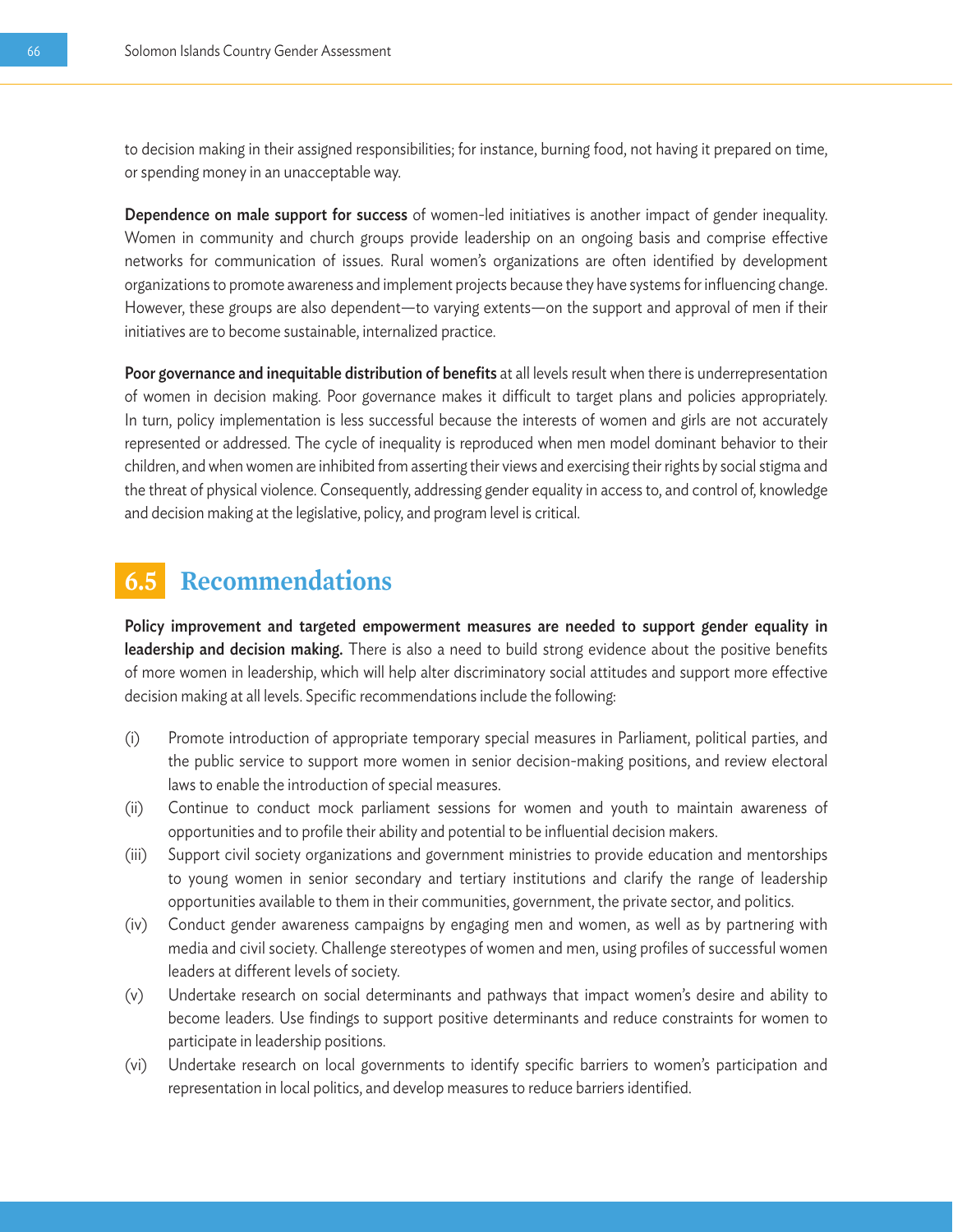## **Violence against Women and Girls**

## Key Facts

- The 2009 Family Health and Safety Study shows epidemic levels of violence against women in Solomon Islands: 64% of women who had ever been in an intimate relationship reported having experienced physical and/or sexual abuse by an intimate partner, and 42% of the women reported experiencing such violence in the previous 12 months.
- Sexual violence and emotional abuse by intimate partners were common, with more than 50% of women experiencing such violence or abuse. For women reporting physical violence, the majority (75%) were likely to experience several forms of violence such as kicking or having a weapon used against them rather than moderate or mild violence.
- About 29% of women aged 15-49 reported either physical or sexual violence, or both, by people other than intimate partners since age 15. More than one-third (37%) of women reported experiencing sexual abuse before the age 15, most often by male acquaintances or male family members.
- Women who experienced intimate violence or other forms of violence were more likely to report poorer health outcomes than those who did not.
- There are a number of integrated government-led programs, and SafeNet is the largest program being coordinated among different government agencies and development partners. However, weaknesses in legal, judicial, and protection mechanisms undermine efforts by government and civil society, and the government's weak capacity to build coordinated responses continues to be a challenge.
- The complexity and entrenched nature of violence against women makes ending it one of Solomon Islands' biggest development challenges. It will require strong leadership from both men and women, particularly in the justice and policing sectors but also by churches and community leaders.

## **7.1 Building the Evidence Base on Violence against Women**

Violence against women and girls is shown to be at epidemic levels in Solomon Islands, and is a symptom of gender inequality. It also perpetuates inequality by entrenching unequal and discriminatory power dynamics, and creates psychological and intergenerational cycles of violence that are very difficult to break. This chapter reviews existing data and studies to assess the prevalence level. It also discusses ongoing efforts and initiatives on eliminating violence against women at the legislative, policy, and program levels.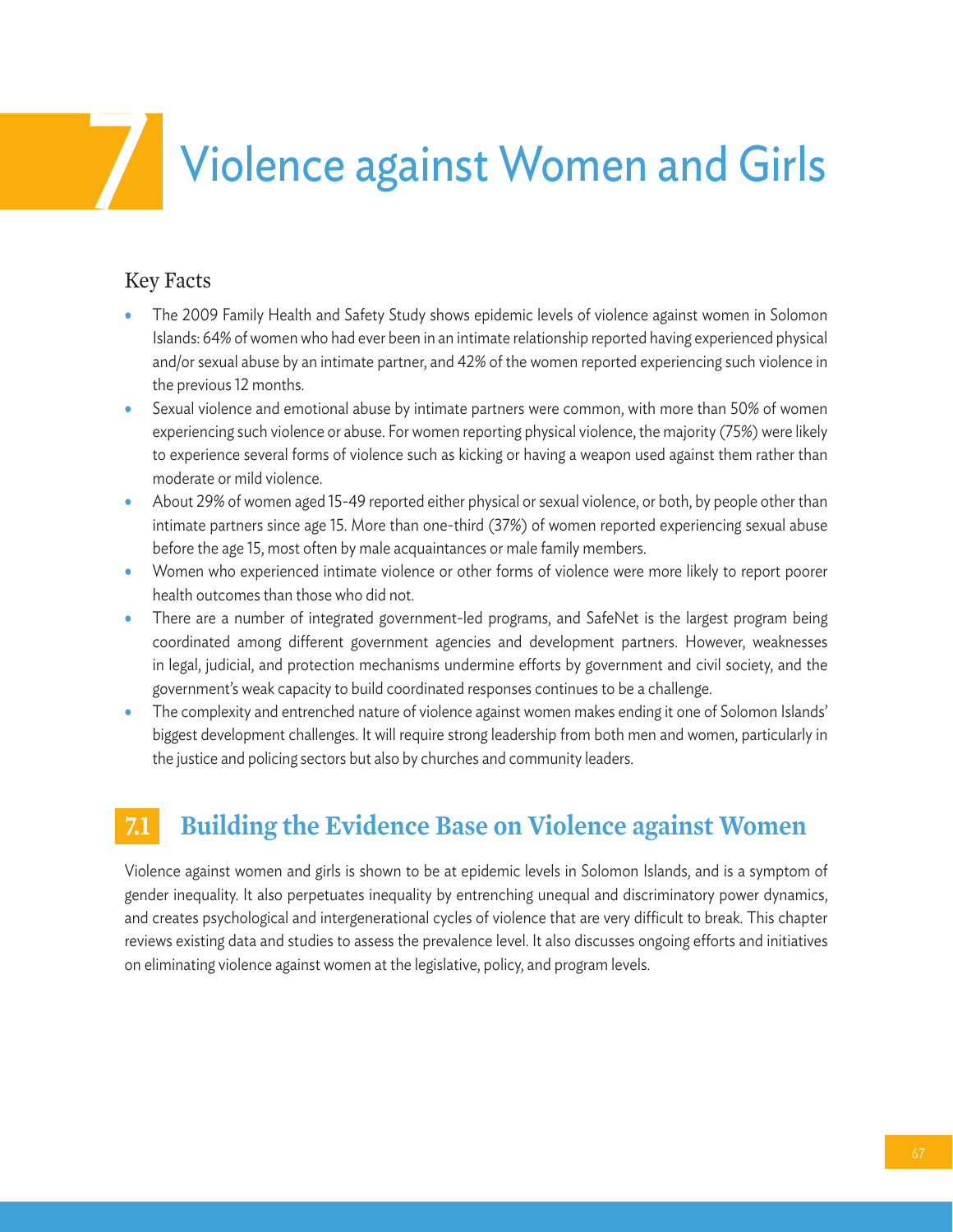The Solomon Islands Family Health and Safety Study (FHSS), carried out in 2008 and 2009, examined the prevalence and dynamics of violence against women in Solomon Islands, using the World Health Organization (WHO) methodology.110 Key findings from the study point out a complex web of issues linked to violence against women, including its close links to child abuse and other health issues, male and female justifications for such violence, risks and protecting factors, and potential coping strategies. The findings also illustrate how violence is linked in multiple ways to entrenched social norms, systematic discrimination in health and education, economic inequality and women's limited access to resources, women's lack of knowledge about rights and the law, and women's lack of access to justice systems.



*Source:* Secretariat of the Pacific Community. 2009. *Solomon Islands Family Health and Safety Study.* Noumea.

The FHSS demonstrates a high prevalence of violence against women: nearly 2 out of 3 women (64%) aged 15-49 who had been in a relationship reported experiencing physical or/and sexual violence by an intimate partner. And 42% of women reported such experience in the past 12 months. As shown in Figure 7.1, sexual violence and emotional abuse by intimate partners were common, with more than half of the women reporting

<sup>110</sup> Secretariat of the Pacific Community. 2009. *Solomon Islands Family Health and Safety Study.* It was conducted as a collaborative effort by the Solomon Islands government, the Secretariat of the Pacific Community, the United Nations Population Fund, and the Government of Australia. Using the WHO methodology, the survey replicated associated questionnaires and interview training materials to ensure statistical rigor and comparability with other WHO multicountry studies. Pacific island countries that have done studies using versions of the WHO methodology include Fiji, Kiribati, Samoa, Solomon Islands, Tonga, and Vanuatu; similar studies are under way in the Cook Islands, the Marshall Islands, the Federated States of Micronesia, Nauru, and Palau, with support from various donors.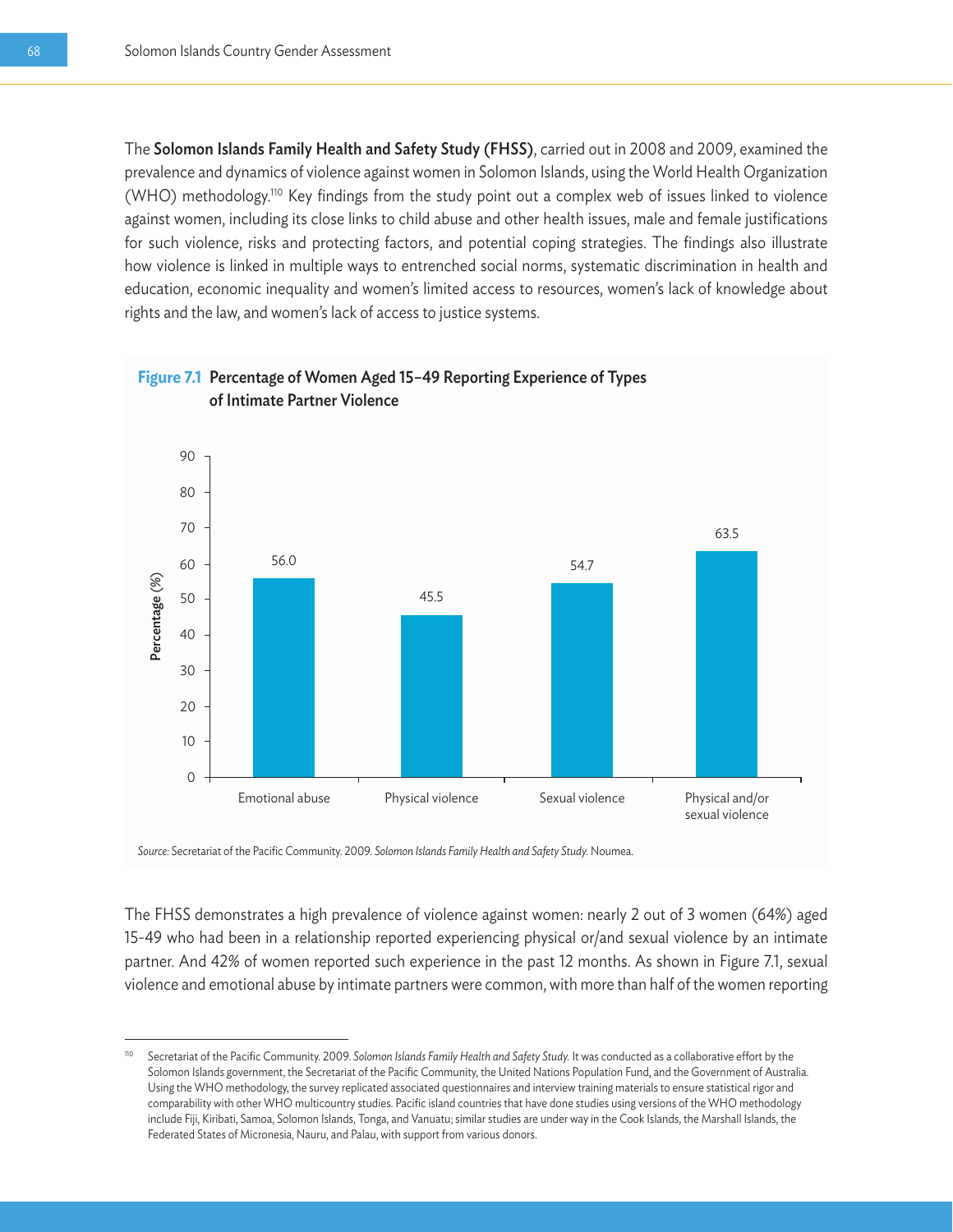experience of such violence or abuse. For physical violence, 75% of women with such experience reported severe forms of intimate violence, while 25% reported just moderate violence. A regional difference was also noted, with Honiara showing a higher rate of violence by an intimate partner compared to other provinces. Wider availability of alcohol and social problems such as unemployment, overcrowding, and high costs of living were likely to contribute to higher levels of prevalence in Honiara.

The FHSS further shows that 29% of women aged 15–49 had experienced physical and/or sexual violence since age 15 by people other than intimate partners, who were often male family members. In addition, more than one-third (37%) of women reported experiencing sexual abuse before the age of 15, illustrating a high prevalence of child abuse. Women who experienced intimate violence or other forms of violence were more likely to report poorer health outcomes than those who did not experience violence, indicating that lifetime experience of violence has long-lasting impacts on women's physical and mental health.

As for risk factors associated with the occurrence of violence by intimate partners, the FHSS study identified that customary practices such as bride price can be harmful by perpetuating beliefs that a man owns a woman once he has paid bride price for her. Women whose marriage involved bride price were two and a half times more likely to experience violence by their partners than women whose marriage did not involve bride price. The characteristics of partners, rather than those of women respondents, were closely associated with experience of intimate partner violence. Along with alcohol use, intergenerational patterns of violence were contributing factors to violence (Table 7.1). Men who experienced violence or abuse during childhood were more likely to become violent to their partners. Men who used violence to solve conflicts with other men, men who had affairs, and men who exhibited dominating and controlling behavior were also more likely to be violent to their partners. Intergenerational cycles of violence are perpetuated by the use of corporal punishment in schools and in homes. This practice normalizes violence as a dispute resolution mechanism.

Male perspectives on violence against women. Qualitative research conducted as part of the FHSS study with men through focus group discussions and interviews showed that men also consider violence against women by intimate partners is a serious issue in their communities. They also acknowledged that such violence could have serious effects on women's health, mental well-being, and their ability to work or care for the family. However, male perpetrators justify their violence against women as a form of discipline especially when women are viewed not living up to their gender roles: common reasons for their violence included not preparing food on time, going out without permission, not completing housework, not looking after children, refusing sex, and so on. The 2007 Demographic and Health Survey also found that 69% of women and 65% of men justified violence against women for similar reasons. The extent to which women help perpetuate violence by men should not be seen as a rationale to ignore it as a policy issue. Rather, it reflects the need for a systematic approach to addressing negative stereotypes of women and impunity for men.

Women with disabilities are particularly vulnerable to gender-based violence. A 2005 United Nations Population Fund study highlighted that disability increases women's vulnerability to violence, sexual abuse, and rape in Solomon Islands. Women and girls with disabilities were two to three times more likely to be victims of physical and sexual abuse than those with no disabilities. In particular, women with mental disabilities were more vulnerable. Families of mentally disabled women reported difficulty in protecting their relative from sexual assault and other abuse.<sup>111</sup>

<sup>111</sup> United Nations Population Fund. 2013. *A Deeper Silence: The Unheard Experiences of Women with Disabilities—Sexual and Reproductive Health and Violence against Women in Kiribati, Solomon Islands and Tonga.* Suva.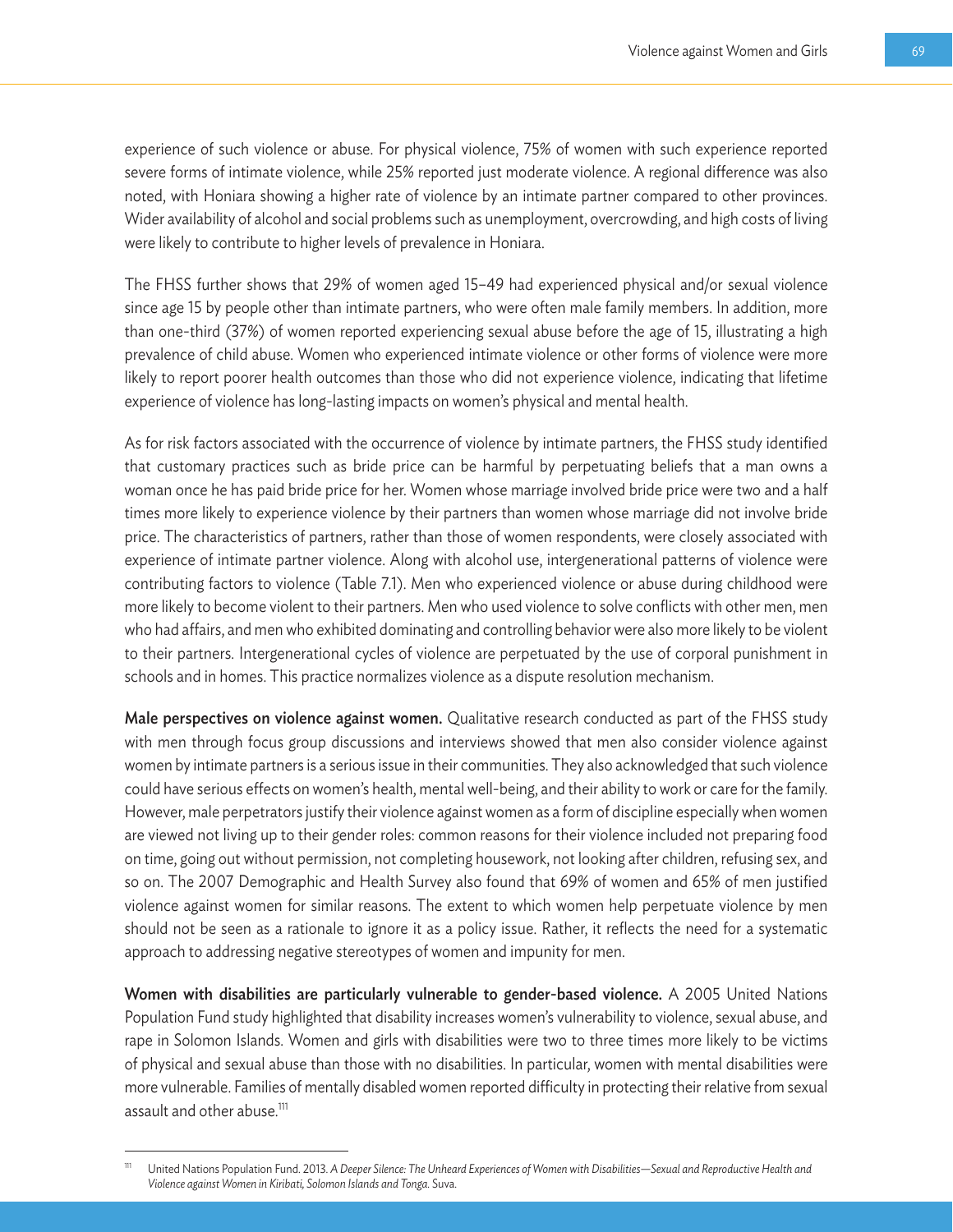| <b>Characteristics of Male Partners</b> | % Women Experiencing Violence<br>from Current/Most Recent Partner | <b>Total Number of Women</b><br>in Each Category |
|-----------------------------------------|-------------------------------------------------------------------|--------------------------------------------------|
| <b>Father beat mother</b>               |                                                                   |                                                  |
| Yes                                     | 82.1                                                              | 330                                              |
| No                                      | 57.6                                                              | 1,062                                            |
| Frequently beaten as a child            |                                                                   |                                                  |
| Yes                                     | 85.0                                                              | 356                                              |
| <b>No</b>                               | 56.7                                                              | 1,036                                            |
| Violent with other men                  |                                                                   |                                                  |
| Yes                                     | 81.7                                                              | 366                                              |
| No                                      | 57.1                                                              | 1,026                                            |
| Had a concurrent relationship           |                                                                   |                                                  |
| Yes                                     | 83.0                                                              | 376                                              |
| <b>No</b>                               | 56.7                                                              | 1,016                                            |
| Exhibits controlling behavior           |                                                                   |                                                  |
| Yes                                     | 76.5                                                              | 1,004                                            |
| No                                      | 41.5                                                              | 383                                              |
| Alcohol use                             |                                                                   |                                                  |
| Never drinks                            | 52.2                                                              | 480                                              |
| Drinks but not drunk often              | 64.2                                                              | 648                                              |
| Drinks at least once a week             | 83.5                                                              | 264                                              |

#### **Table 7.1** Women's Experience of Violence According to Male Partner's Characteristics

The implicit acceptance of violence disempowers women and reduces their ability to access "safe spaces." Violence against women and girls also takes place in public institutions such as schools and marketplaces; sexual harassment occurs in the workplace and in public spaces such as on buses, on sidewalks, and in shops. The stigma against women seeking to leave abusive relationships is often evident within the health system and in some churches. These institutional biases are perpetuated and exacerbated by weaknesses in legal, judicial, and protection mechanisms.

Weaknesses in legal, judicial, and protection mechanisms undermine efforts by government and civil society to end violence against women. As discussed in Chapter 2, examination of access to justice and the use of legal systems to promote women's human rights in Solomon Islands has been identified as an area for further research and investment by the Ministry of Women, Youth, Children and Family Affairs; the World Bank; the Australian government; and civil society. Main weaknesses in legal, judicial, and protection mechanisms can be summarized as follows:<sup>112</sup>

lack of legislation to criminalize domestic violence;

<sup>112</sup> Australian Department of Foreign Affairs and Trade. 2012. *Delivery Strategy: Solomon Islands Justice Program 2012-2014*. Canberra.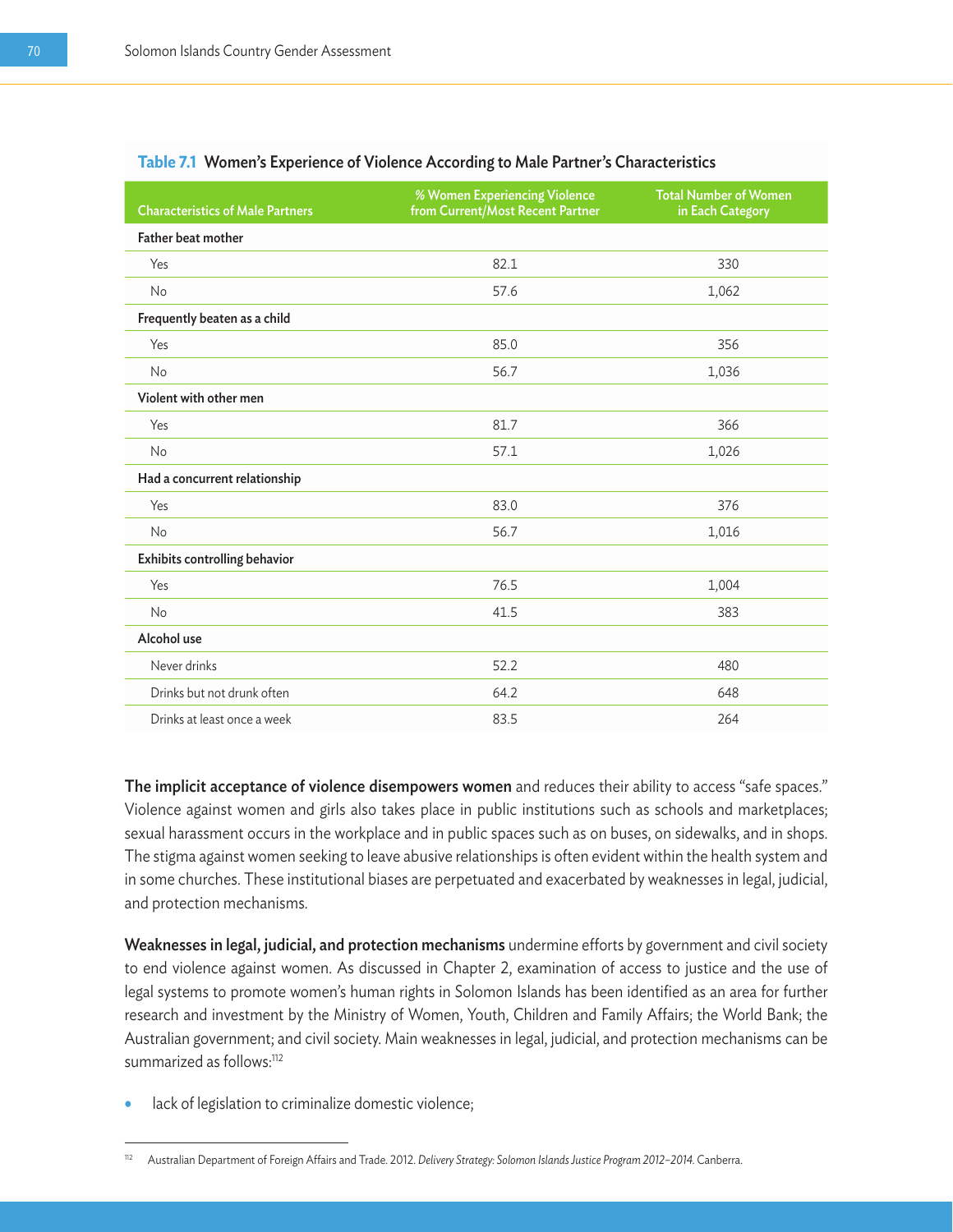- absence of trained leaders in the police and justice systems to hear and adjudicate cases of violence against women;
- overall weakness of the judicial system such as lack of court facilities, inadequate numbers of judges and magistrates, lack of publicized legal precedents in favor of women, wait times for cases to be heard, lack of legal advice for women, and lack of awareness about gender equality and women's human rights among magistrates and judges;
- absence of networks and referral processes between local and higher-level courts using a common approach to eliminate violence against women;
- women's lack of awareness about their rights; and
- barriers that prevent women's access to the justice system including lack of operational local courts.

## **7.2 Policy Framework for Ending Violence against Women**

The Gender Equality and Women's Development (GEWD) Policy establishes the elimination of violence against women as one of its priority outcome areas. It highlights the need for more detailed attention to harmonizing existing programs with international human rights commitments; improving multisector government collaboration; and ensuring effective, high-quality responses to victims' needs. The GEWD Policy also identifies the need to develop specific legislation criminalizing violence against women as an offense separate from common assault. Finally, it specifies the need to address the elimination of violence against women as a core development issue, and notes that success in ending violence against women is dependent on the commitment and engagement of both men and women.

The Solomon Islands National Policy on Eliminating Violence against Women (EVAW) is subsidiary to the GEWD Policy. It is designed to support effective collaboration between stakeholders and to facilitate coordination of initiatives taking place by civil society and government agencies (Box 7.1).

#### **Box 7.1** Policy Statement for the Elimination of Violence against Women

The Solomon Islands government will exercise leadership to end all forms of violence against women and support advocacy in this regard at the local, provincial, national, regional, and international levels, by all sectors and all political and community leaders, as well as the media and civil society.

The Solomon Islands government will take positive measures to

- (i) address the social, political, legal, and economic inequalities that cause and perpetuate violence against women;
- (ii) address the situations and risk factors that can trigger violence against women;
- (iii) strengthen prevention efforts that address discriminatory practices and social and cultural norms; and
- (iv) uphold and raise awareness of women's rights and the responsibility of Solomon Islands' citizens to respect the rights of others.

*Source:* Government of Solomon Islands, Ministry of Women, Youth, Children and Family Affairs. 2012. *The National Policy on Eliminating Violence against Women.* Honiara.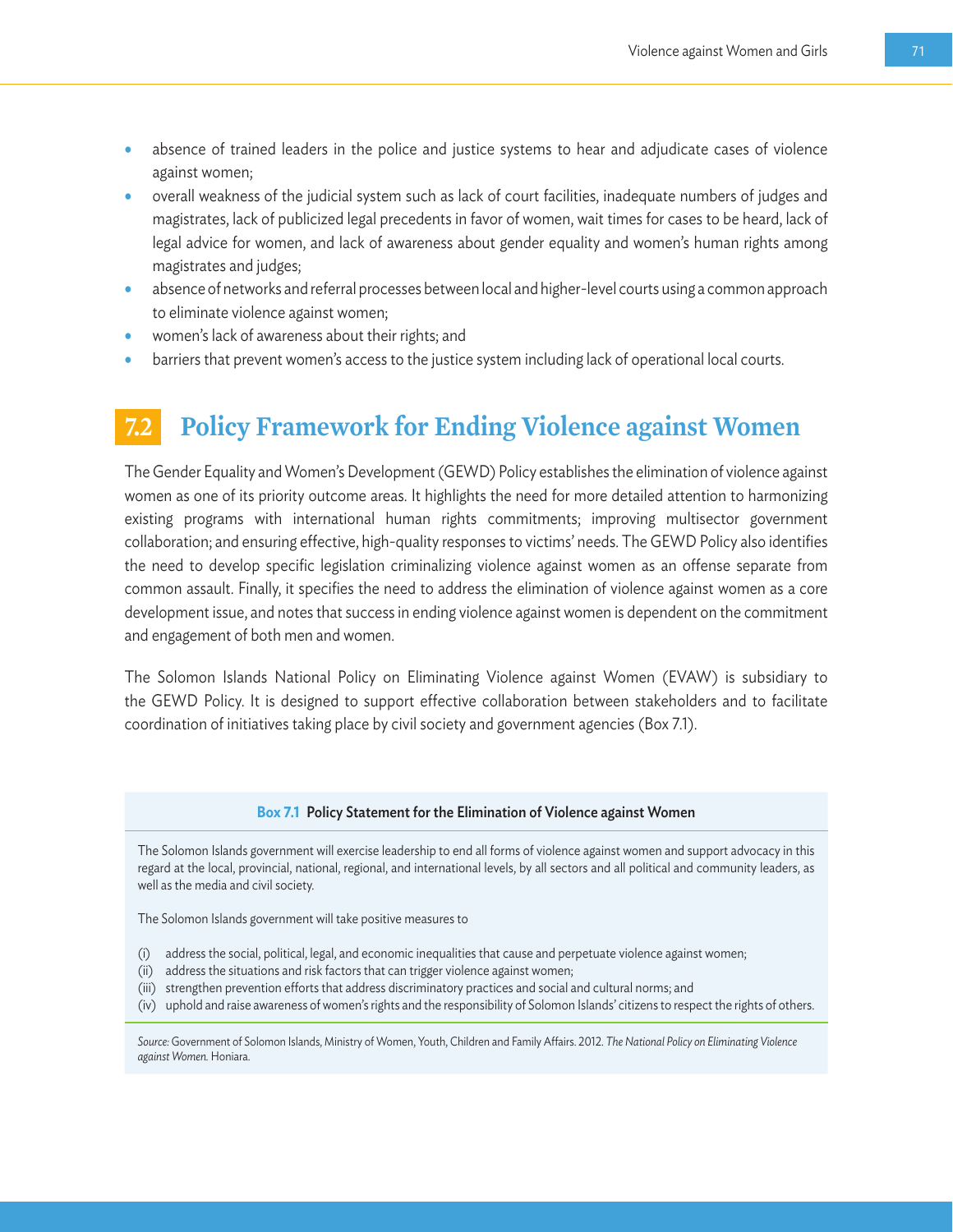The Family Health and Safety Study makes 21 policy-related recommendations, which have been incorporated into the EVAW Policy. These are related broadly to weaknesses in legal, judicial, and protection mechanisms identified above. They also cover seven strategic areas to be operationalized through a national action plan managed by government with support from civil society and development partners. The seven strategic action areas include the following:

- (i) development of specific mechanisms to implement national commitments to end violence against women;
- (ii) strengthening legal frameworks, law enforcement, and the justice system;
- (iii) undertaking extensive public awareness and advocacy to eliminate and prevent violence;
- (iv) improvement of protective social and support services in all areas of the country;
- (v) working with men to end violence;
- (vi) rehabilitation of perpetrators; and
- (vii) coordination of policies and services.

The EVAW Policy stipulates that the government will provide sufficient budgetary and human resources to implement the policy and to ensure effective, complementary coordination among government agencies. All government agencies are expected to implement the policy as a part of their corporate plan, with the national task force for the elimination of violence against women providing oversight. During the first policy period, however, the task force discontinued its meetings due to lack of staff time and capacity at the Ministry of Women, Youth, Children, and Family Affairs.

## *Ongoing Initiatives to End Violence against Women*

There are a number of integrated, as well as targeted, government-led programs for women who experience violence. In some cases civil society organizations are key implementing partners. Box 7.2 summarizes integrated programs led by government. The SafeNet initiative is the largest of these and involves the most partners. All other government-led programs are linked to and share information through the SafeNet program meetings. Additional initiatives and services provided by civil society groups are shown in Box 7.2.

SafeNet, the largest government-led program to end violence against women, was formally initiated in early 2013. The Ministry of Health and Medical Services coordinates all government agencies involved in the SafeNet project. The partner agencies have different responsibilities, and coordination to date has been managed by a multi-agency task force that includes government and civil society. The Ministry of Health and Medical Services—including health facilities and the integrated mental health services—aims to provide crucial timely clinical care for survivors, which includes preventing transmission of sexually transmitted infections, preventing unwanted pregnancies, treating wounds, and collecting forensic evidence. The Royal Solomon Islands Police Force supports protection and investigation, and the Public Solicitor's Office is responsible for legal assistance. The SafeNet civil society agencies—the Christian Care Center and the Family Support Center—provide counseling, shelter, and community support. The Seif Ples gender-based violence crisis and referral center functions as a coordination hub and medical clinic supported by the Ministry of Police and National Security, the Ministry of Health and Medical Services, and the Royal Solomon Islands Police Force.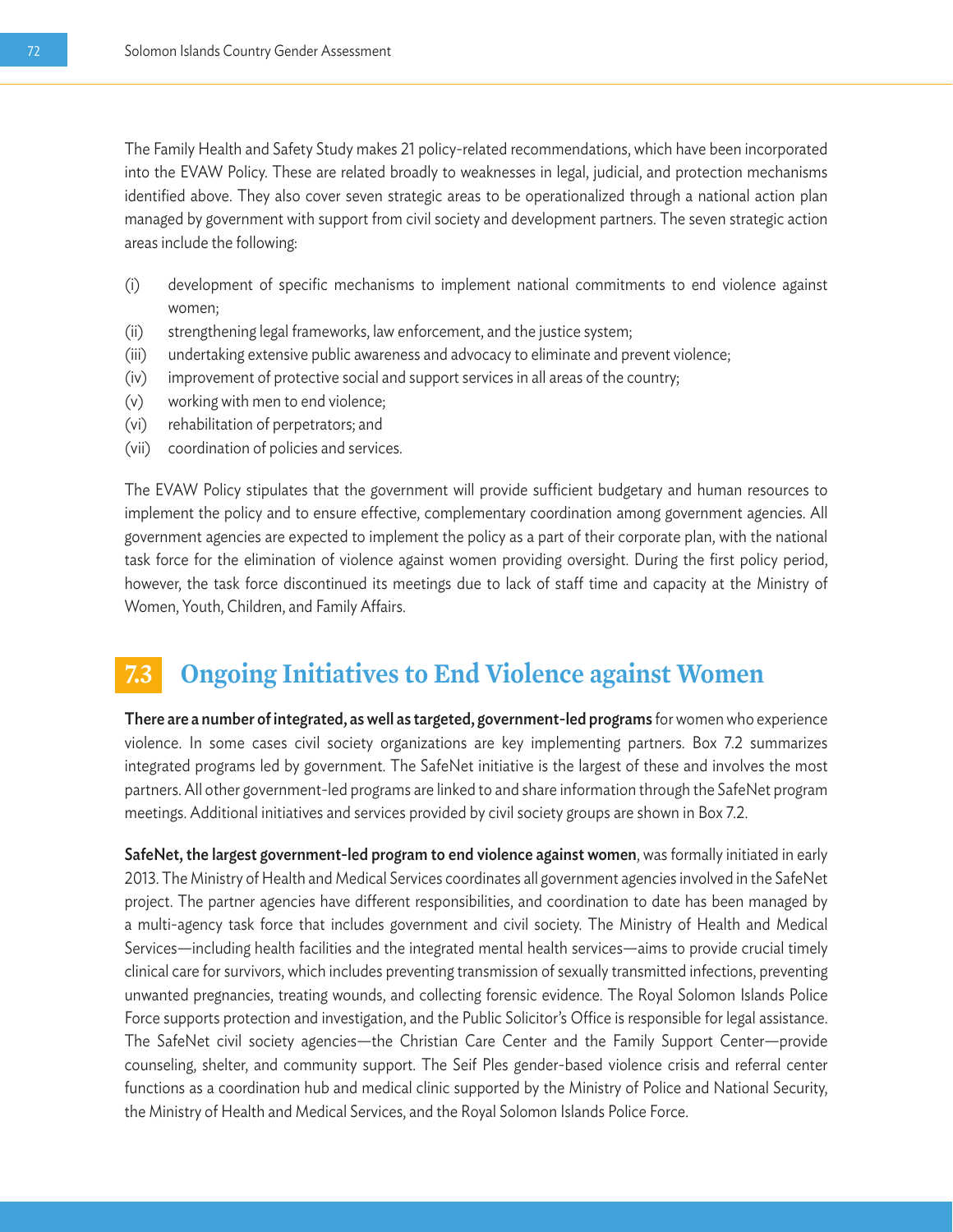#### **Box 7.2** Government-Led Initiatives to End Violence against Women

- The Ministry of Health coordinates the multi-ministry SafeNet initiative and referral system along with the Royal Solomon Islands Police Force (RSIPF), Social Welfare Division, and the Public Solicitors Office of the Ministry of Justice and Legal Affairs as well as two nongovernment groups: the Christian Care Center and the Family Support Center.
- The Ministry of Women, Youth, Children and Family Affairs (MWCFA) and the Ministry of Justice and Legal Affairs lead legal research (Law Reform Commission) and legislative reform on domestic violence and family safety including a review of the penal code related to sexual offenses and research on sentencing for sexual offenses (ongoing).
- The MWCFA leads policy coordination across ministries and with civil society groups and provides oversight of policy implementation for the Gender Equality Policy and the Policy on Eliminating Violence against Women (ongoing).
- The Seif Ples (Safe Place) is the gender-based violence crisis and referral center supported by the Ministry of Police and National Security, the Ministry of Health and Medical Services, and the RSIPF. It provides a clinic with first aid and facilities for forensic examinations, and houses the SafeNet referral initiative.
- In 2013 and 2014, the RSIPF, supported by the Regional Assistance Mission to Solomon Islands' Participating Police Force, undertook missions to all provinces to raise community awareness about ending violence against women and sexual abuse, and the role of community policing in promoting social stability.
- A new regional project known as Cyber Safety Pasifika will aim to conduct community education with Honiara youth groups to protect children, youth, and vulnerable people from pornography and computer crimes such as child abuse and fraud.
- Correctional Services of Solomon Islands has developed behavior change programs on anger management for inmates and prison staff targeted at reducing violence against women and reoffending.

*Note:* Many of these initiatives also involve partnerships with civil society groups and communities to ensure services are effectively delivered and to monitor use.

Table 7.2 provides a summary of additional work being done by civil society organizations to end violence against women. This includes initiatives that support ending violence against women through legislative reform, empowerment of women, and enhanced social stability.

Engaging men to end violence against women is a common strategy being used by both government and civil society in Solomon Islands. The model of masculine behavior in the Solomon Islands is relatively rigid and it will take courage for men not only to speak on the subject but also to speak out against men who perpetrate and condone violence. The SafeNet initiative, along with engagement of the police and justice systems, provides an opportunity to have male advocates in positions of authority speaking out against violence. Of the 16 civil society organizations actively engaged in ending violence against women, one-third focus on engaging men and boys (Table 7.2). The work of Live & Learn provides an example of promising practice in this area. Through facilitated community consultations, they explore the concept of masculinities and what it means to be a man in Solomon Islands: the guide Naf Nao! Lumi man save stopem vaelens (Enough Now! We men can stop violence) supports discussions of how power and violence are related to customary traditions and religion. Live & Learn also promotes men's involvement in building safer communities and changing their own behavior.<sup>113</sup>

Development partners are highly supportive of the government's commitment to eliminate violence against women through funding, technical assistance, and targeted capacity development to government and civil society organizations. Development agencies are also adapting their planning and programming frameworks to

<sup>113</sup> Live & Learn. *Enough Now! We men can stop violence. A male advocate's guide to stopping violence against women in the Solomon Islands.* http://www.livelearn.org/resources/naf-nao-iumi-man-save-stopem-vaelens-enough-now-we-men-can-stop-violence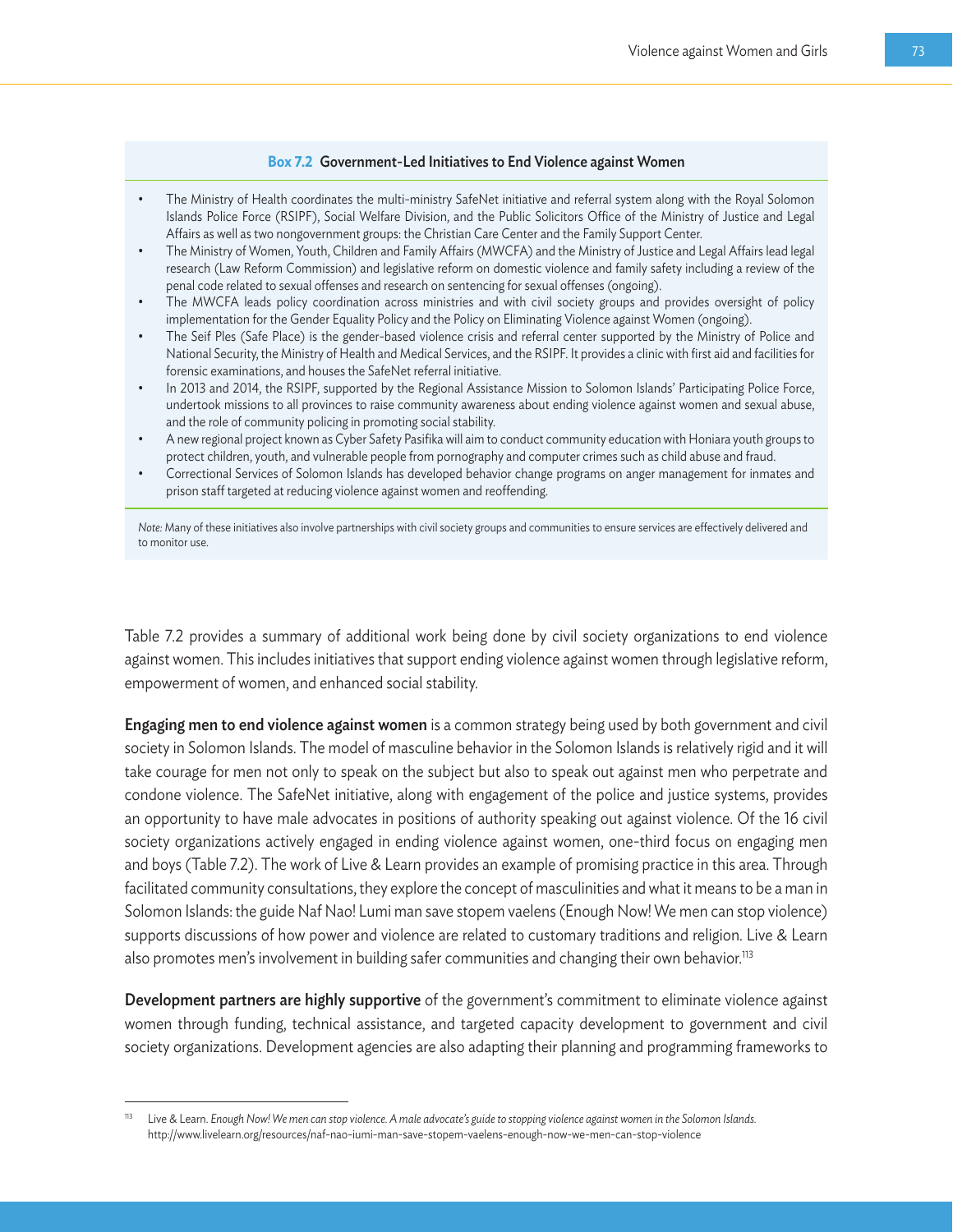| <b>Name</b>                                                        | Coverage                                                                       | <b>Thematic Focus</b>                              | Programs                                                                                                                                                                          |
|--------------------------------------------------------------------|--------------------------------------------------------------------------------|----------------------------------------------------|-----------------------------------------------------------------------------------------------------------------------------------------------------------------------------------|
| Solomon Islands<br>Development Trust                               | Villages                                                                       | EVAW, male<br>advocacy                             | Theater awareness on violence against women                                                                                                                                       |
| <b>Family Support</b><br>Centre                                    | Honiara city                                                                   | EVAW, male<br>advocacy                             | Counseling; referral; legal aid to victims of domestic<br>violence, child abuse, and sexual assault; community<br>awareness; advocacy                                             |
| Christian Care<br>Centre                                           | Honiara                                                                        | EVAW, male<br>advocacy                             | Safe home for women and children victims of<br>domestic violence, incest, rape, and sexual abuse;<br>community awareness                                                          |
| Young Women's<br>Christian Association                             | Honiara and Munda                                                              | WIL, EEW                                           | Rise Up-young women's empowerment; Sista Savve-<br>improve social and economic life of young women<br>in Honiara                                                                  |
| Vois Blo Mere                                                      | Honiara and outreach<br>to provinces                                           | Gender as<br>crosscutting<br>issue                 | Information dissemination on women's rights; Building<br>Resources in Democracy, Governance and Elections<br>(BRIDGE)                                                             |
| Live & Learn<br>Environmental<br>Education                         | 5 provinces + 50<br>communities                                                | Male advocacy,<br>EEW, WIL                         | Microfinance; inclusive natural resource management;<br>and men against violence against women<br>(20 settlements in Honiara)                                                     |
| People with<br>Disabilities Solomon<br><b>Islands</b>              | 6 provinces, self-help<br>groups-3 led by women<br>with disability             | EVAW, EEW                                          | Advocacy on rights of people with disabilities and the<br>rights of women with disabilities                                                                                       |
| Solomon Islands<br>Planned Parenthood<br>Association               | Honiara city + all provinces                                                   | Sexual and<br>reproductive<br>health and<br>rights | Referral for victims of domestic violence that come to<br>their clinic                                                                                                            |
| Ilukim Sustainable<br>Solomon Islands                              | 2 provinces, East 'Are 'Are<br>ward, 5 villages                                | EEW, male<br>advocacy                              | Research and human rights advocacy                                                                                                                                                |
| West 'Are 'Are<br>Rokotanikeni<br>Association                      | West 'Are 'Are (50 villages)<br>plus wards #24 and #25<br>(located in Honiara) | EEW, WIL,<br><b>EVAW</b>                           | Economic empowerment and market security; leadership<br>and political awareness; violence against women;<br>and HIV/AIDS                                                          |
| Young Women<br>Parliamentary Group                                 | Honiara                                                                        | WIL, EVAW,<br>male advocacy                        | Advocacy on family protection bill; support to<br><b>Christian Care Centre</b>                                                                                                    |
| Women's Rights<br><b>Action Movement</b>                           | Honiara                                                                        | WIL, EVAW                                          | CEDAW shadow report; women in politics                                                                                                                                            |
| World Vision                                                       | 5 communities in<br>Honiara, 6 provinces<br>and 50 communities                 | GBV, EEW                                           | Community Channels of Hope-only in Honiara<br>Gender mainstreaming in community and provincial<br>programs includes messaging on GBV and EEW initiatives                          |
| Solomon Islands<br>Christian Association<br>Federation of<br>Women | All provinces                                                                  | EVAW                                               | Training and awareness on gender equality issues<br>and ending violence against women; establishing<br>referral networks (RefNet) in provinces; awareness<br>on human trafficking |
| Save the Children<br>Australia                                     | Guadalcanal, Malaita,<br>Isabel, Choiseul, Western,<br>Makira provinces        | <b>EVAW</b>                                        | Youth Outreach Partnership Project<br>Programs for children and youth in conflict with the law                                                                                    |
| Oxfam                                                              | Guadalcanal-3 villages                                                         | <b>EVAW</b>                                        | Women and youth EVAW programs;<br>general population (HIV)                                                                                                                        |

#### **Table 7.2** Civil Society Organizations Working to End Violence against Women

CEDAW = Convention on the Elimination of All Forms of Discrimination against Women, EEW = economic empowerment of women, EVAW = ending violence against women, GBV = gender-based violence, WIL = women in leadership.

*Source:* Government of Solomon Islands, Ministry of Women, Youth, Children and Family Affairs. 2012. Unpublished civil society organization mapping. Note that since this mapping was done some of these projects may have closed and others opened. The table is intended to provide a demonstration of the scope of engagement by civil society organizations on the issue of ending violence against women.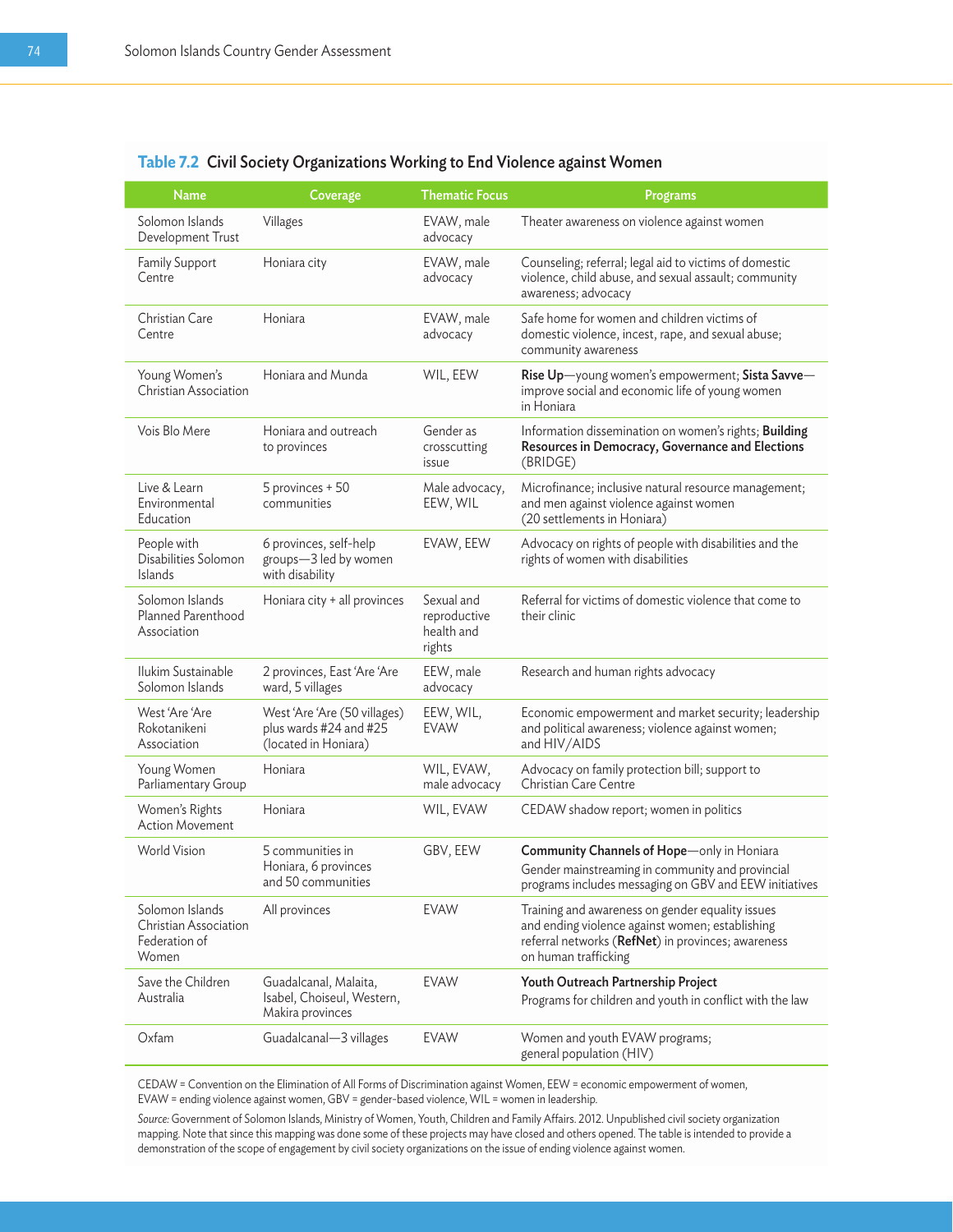incorporate measures to respond to prevalent violence against women. The Solomon Islands Justice Program, supported by Australia, recognizes that gender-based violence and child abuse represent the largest caseloads for the justice system, while tackling these issues are beyond the capacity and mandate of law and justice agencies. Therefore, those cases require both government and civil society involvement across sectors. Within the law and justice sector, all development partners, including civil society organizations, accept the need for passing of the family protection bill into law, together with updates in the criminal procedural code and the penal code.114 In addition, the Secretariat of the Pacific Community, with support from Australia, is working with the National Statistics Office to improve data collection, gender analysis of data, and research on the social and economic implications of violence against women.

Other donors are supporting various initiatives across different sectors, which can reduce risk factors for women and empower them. The British High Commission and the World Bank support the government's SafeNet initiative by identifying that women's limited access to justice in rural areas, as well as educational constraints, also make it challenging for women to exercise their rights to employment and economic independence. New Zealand is supporting the Ministry of Education and Human Resource Development to develop the gender equality in education policy, which will promote girls' rights to education and recommend the elimination of corporal punishment, violence, and sexual harassment in school. The Asian Development Bank works with the Ministry of Infrastructure Development to incorporate a gender action plan into its transport development activities to protect women and girls from sexual harassment and personal safety risks in the transport sector, which includes awareness and capacity building training to transport operators and the police.

The combination of stated commitments and current efforts by government, civil society, and development partners illustrates that violence against women is increasingly recognized as a serious cross-cutting and development issue. However, the lack of understanding gender relations based on power and traditional and religious beliefs, and the lack of government capacity to build comprehensive and coordinated responses continue to be significant barriers in the ongoing efforts. The geographic remoteness of provinces and communities, combined with lack of capacity to deliver essential services in rural areas, also remains a serious constraint.

Lessons learned from other countries demonstrate that monitoring, evaluation, and analysis of results from programs and projects are critical to enhance protection and response mechanisms and reduce violence against women; improved data collection and long-term funding commitments are essential as well. It is also important to note that women are not a homogenous group and some women—women with disabilities and women whose marriages involve bride price—are more vulnerable to violence than others. Fine-tuning policy approaches to address specific circumstances of women will contribute to ensuring the rights of all women without exception.

<sup>114</sup> Australian Department of Foreign Affairs and Trade. 2012. *Delivery Strategy: Solomon Islands Justice Program 2012–2014.* Canberra.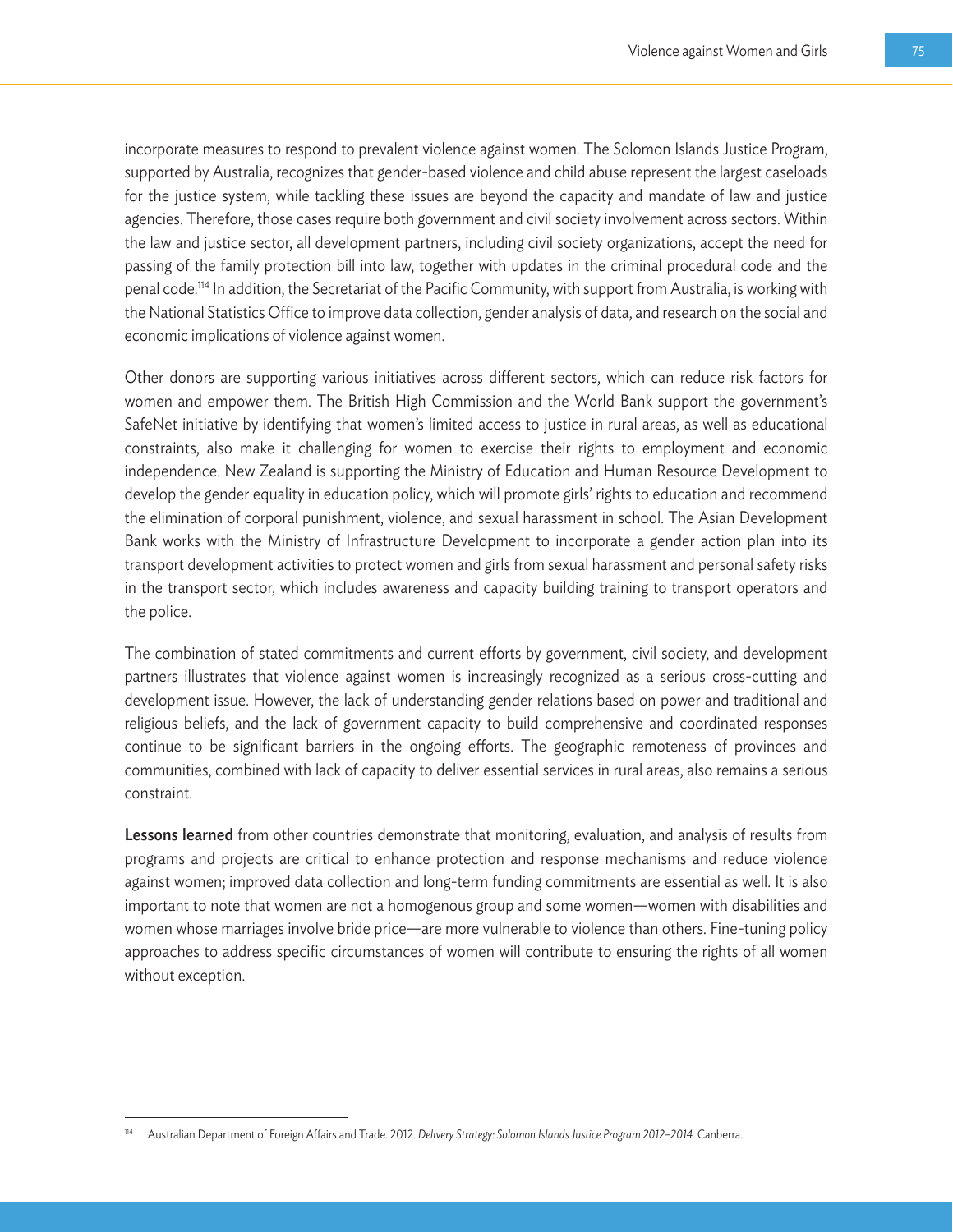## **7.4 Recommendations**

Supporting coordinated effective policy implementation to end violence against women needs to be a priority in Solomon Islands. Specific recommendations include the following:

- (i) Assess financial and human resource requirements for sustained implementation of the National Policy on Eliminating Violence against Women, and develop coordinated funding and capacity building plans for effective implementation of the policy.
- (ii) Improve coordination among service providers to ensure survivors of violence have safe and confidential access to response services (medical, psychosocial, safe space, and legal support).
- (iii) Strengthen the SafeNet referral system's data collection to monitor access, usage, quality, and impact of its services.
- (iv) Implement priority recommendations from the Family Health and Safety Study as identified in the Gender Equality and Women's Development Policy and the Eliminating Violence against Women Policy.
- (v) Provide training to judges, magistrates, and communities on ending violence against women.
- (vi) Undertake strategic campaigns to engage men at all levels, from rural communities to Parliament, in ending violence against women.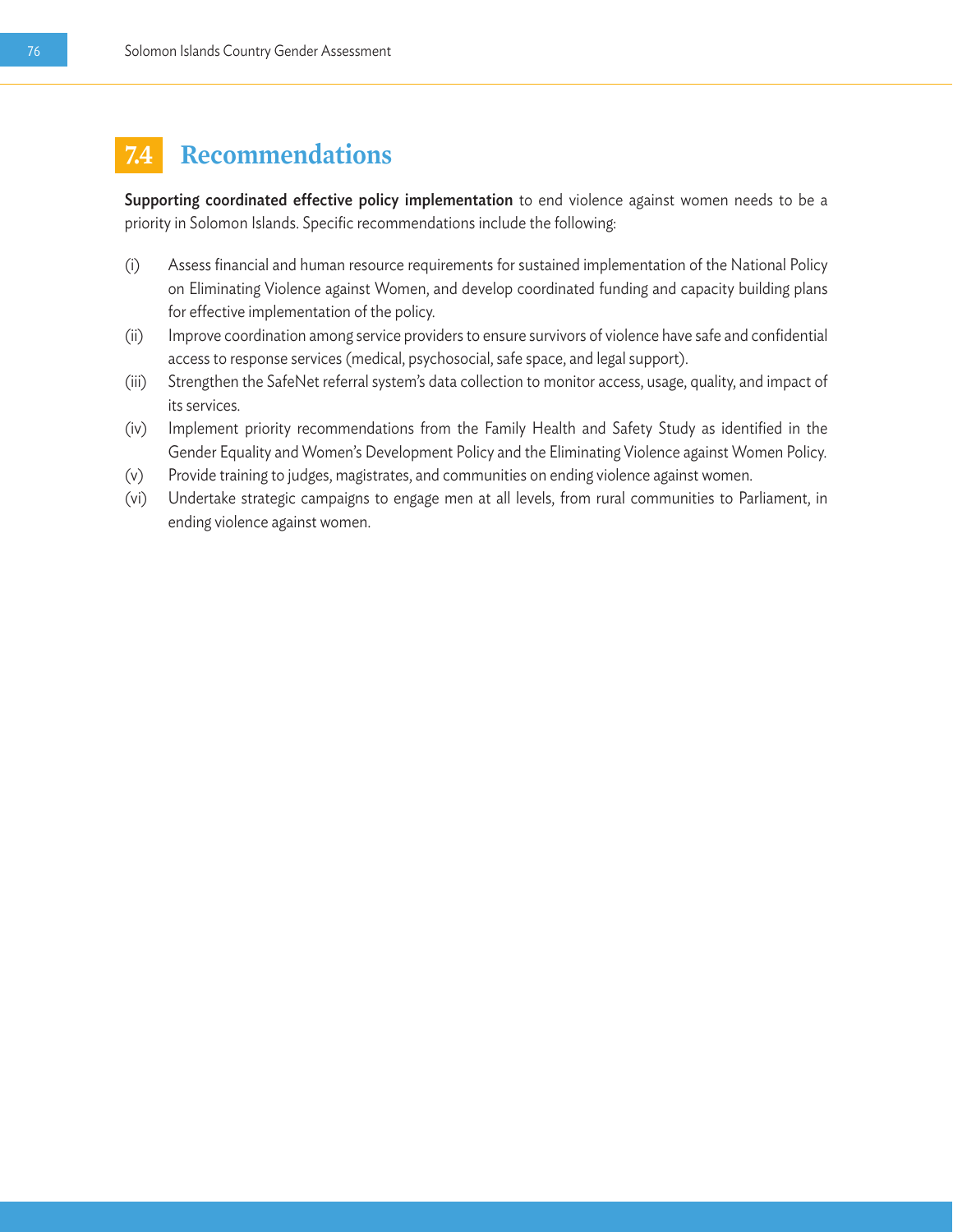# Integrating Gender Equality as a<br>Mainstream Governance Issue

## Key Facts

- There are increasing indications of positive political will to support gender mainstreaming in government. Accountability mechanisms include gender mainstreaming performance indicators in contracts of permanent secretaries across government ministries. Gender focal points are also being established across all ministries with clear terms of reference.
- The organizational culture of government displays mixed signals for gender equality. While there are some improvements in policies supporting equality and some expressions of staff interest in learning about gender equality, there are concurrent and continuing examples of de facto discrimination in hiring and employment practices.
- There is inconsistency in availability of sex-disaggregated data across government and a lack of technical capacity to undertake gender analysis of existing data; this impedes monitoring and evaluation of mainstreaming efforts and results.
- Technical capacity to integrate gender analysis into planning, programming, monitoring, and evaluation is low across government, including in the Ministry of Women, Youth, Children and Family Affairs.
- No systems are in place within government to track allocation or expenditures of financial resources associated with gender mainstreaming in government.

## **8.1 Integrating Gender Equality in Sector Development Policies and Planning**

The government has made a number of international commitments to gender equality and, by extension, gender mainstreaming, including ratification of the Convention for the Elimination of All Forms of Discrimination against Women (CEDAW). Solomon Islands also actively participates in regional commitments to gender equality, such as the Pacific Islands Forum Leaders communiques on gender equality.

The need to mainstream gender issues into the work of government has been recognized since the 1990s; however, there was no systematic analysis of government's capacity for mainstreaming until 2009. In 2009, along with the development of the Gender Equality and Women's Development (GEWD) Policy, the Secretariat of the Pacific Community conducted a stocktaking exercise of the government's gender mainstreaming capacity.115 The stocktake examined the structure and functions of the Women's Development Division in the Ministry of Women, Youth, Children and Family Affairs and conducted interviews with senior officials across

<sup>115</sup> Secretariat of the Pacific Community. 2012. *Stocktake of the Gender Mainstreaming Capacity of Pacific Islands Governments: Solomon Islands.* Noumea.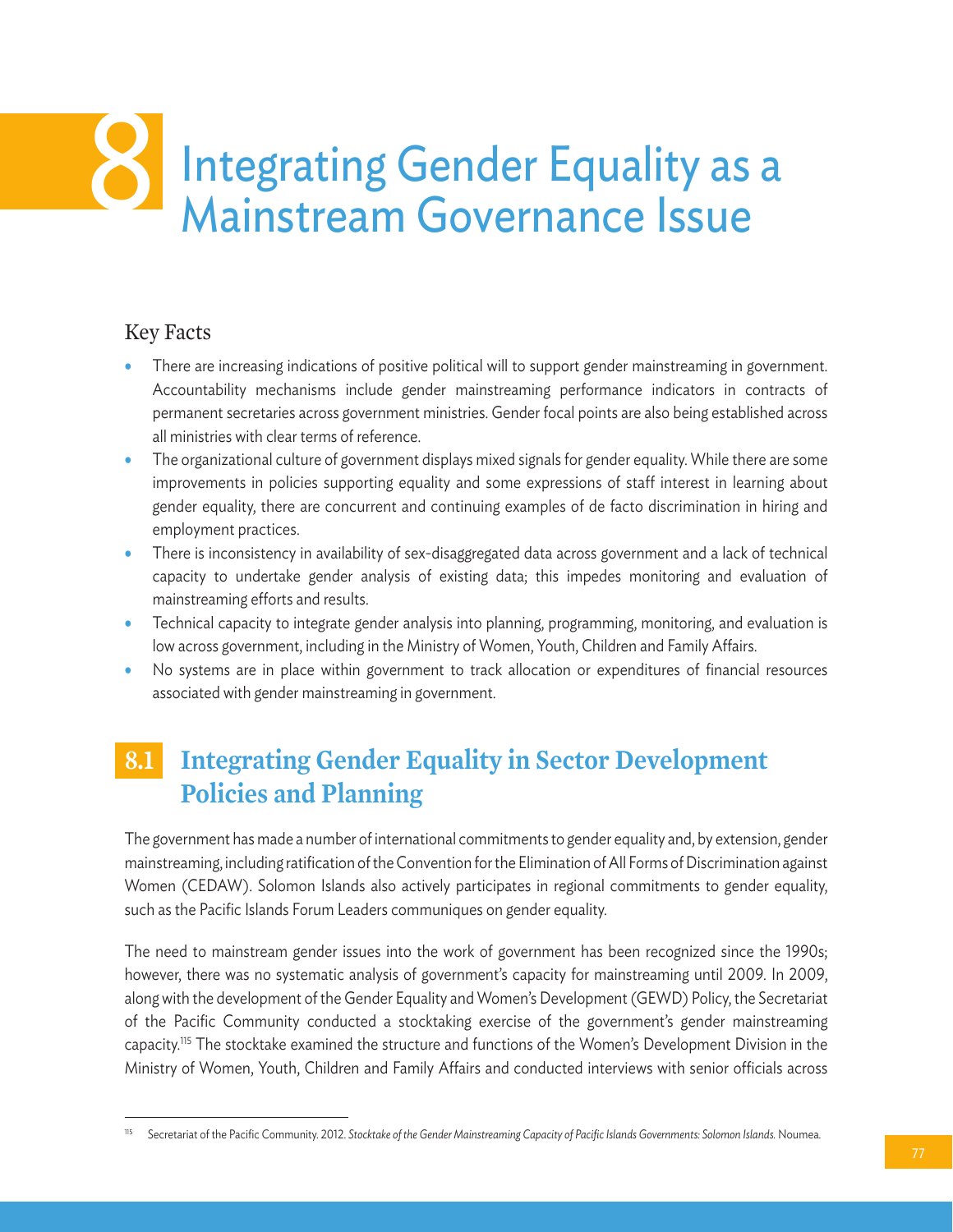government ministries. The exercise resulted in a number of practical and strategic recommendations that were then integrated into the GEWD Policy and the work of key ministries. In 2010, following completion of the stocktake and government endorsement, the Government of Solomon Islands and the Secretariat of the Pacific Community signed a memorandum of understanding to implement priority gender mainstreaming actions.

There are five key prerequisites for mainstreaming gender equality issues in government. These include (i) clear and demonstrated political will, (ii) a supportive organizational culture, (iii) technical capacity to analyze gender issues and incorporate them into planning systems, (iv) accountability mechanisms to ensure commitments and plans promoting gender equality are implemented, and (v) allocation of adequate resources to develop the enabling environment for gender equality in all government agencies.<sup>116</sup>

The government's first reports to the CEDAW Committee demonstrate that there is a large gap between stated national commitments and demonstrated action by government ministries, which is a key constraint to gender mainstreaming. The GEWD Policy identifies government's stated priorities and provides monitoring processes to track action, investment, or changes in commitments. As the key coordinating body for the GEWD Policy, the Women's Development Division staff in the Ministry of Women, Youth, Children and Family Affairs are assigned responsibility for priority areas of the policy. The staffing, however, is limited, with only one staff person to coordinate across government to support gender mainstreaming.

Implementing gender mainstreaming initiatives. Building on recommendations of the stocktake, implementation of the gender mainstreaming process started through two major initiatives. The first is the SafeNet program discussed in the previous chapter. This multisector initiative is coordinated through the Ministry of Health and Medical Services and linked to the GEWD and the Eliminating Violence against Women policies. The second initiative focuses on technical capacity and accountability for gender mainstreaming in government. This is led by the Public Service Commission and the Ministry of Women, Youth, Children and Family Affairs, which involved revising the contracts of all permanent secretaries to include specific deliverables related to gender equality in their respective ministries (Box 8.1). In addition, a network of gender focal points has been developed to support capacity development and monitoring of gender mainstreaming in each ministry. Gender focal points are mainly senior staff members who have the authority to influence decision making, facilitate

#### **Box 8.1** Gender-Related Performance Indicators for Permanent Secretaries

Under performance agreements, all the permanent secretaries are expected to have gender mainstreaming as a key result area. The following indicators are also included to measure progress on a ministry-by-ministry basis:

- ministry's corporate plan includes a gender implementation strategy,
- appointment of gender focal point or gender desk,
- evidence of gender sensitivity within the recruitment and selection process in the ministry,
- collection and dissemination of gender profiles and statistics,
- zero tolerance on workplace harassment including sexual harassment, and
- gender report as a part of the monthly and annual reporting processes.

<sup>116</sup> C. Grown, G. Gupta, and A. Kes. 2005. *Taking Action: Achieving Gender Equality and Empowering Women.* UN Millennium Project. New York. http://www.unmillenniumproject.org/documents/Gender-frontmatter.pdf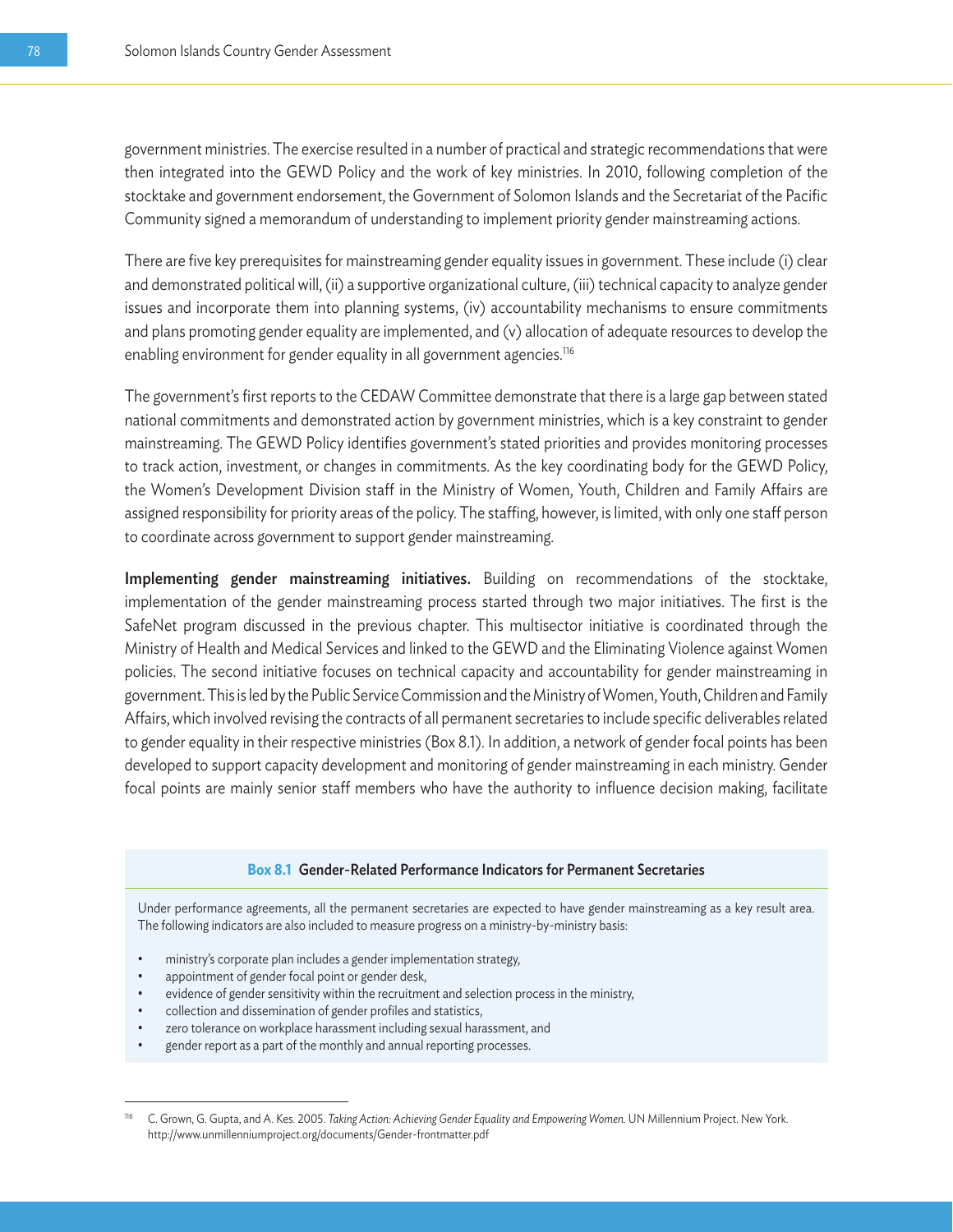changed practice, and exercise supervision of organizational attitudes about gender issues. It should be noted that the focal points are not gender specialists, but they are responsible for learning about gender equality in the context of their own ministry's mandate to support the work of the permanent secretaries in meeting their key performance indicators for gender mainstreaming.

A third gender mainstreaming initiative is under way to improve sector statistics and enable monitoring of progress and results of mainstreaming. The National Statistics Office is coordinating this in collaboration with the Ministry of Women, Youth, Children and Family Affairs. The Secretariat of the Pacific Community, with support from Australia, will provide technical assistance and work in selected sector ministries and the National Statistics Office to build staff capacity to collect and analyze data related to gender equality.

The Ministry of Education and Human Resource Development is developing its own gender policy to deliver more gender-responsive programs. (The policy was still in development at the time of writing.) The Corrections Services within the Ministry of Police and National Security has conducted a gender audit of its work and working environment. It also has its own sexual harassment policy and has produced an audit report that can be considered as preliminary policy direction. Other ministries also have policies, such as the Financial Inclusion Policy of the Central Bank, and the Small and Medium-Size Business Policy from the Ministry of Commerce, that incorporate gender issues and some reporting mechanisms. These hold promise for making gender issues more visible across sectors; however, coordination of information, monitoring, and reporting on progress requires further improvements.

Additional support to facilitate success of gender mainstreaming policies is still needed. Engaging permanent secretaries as leaders of gender mainstreaming is a very positive development. However, there are still areas for improvement and these are intertwined with more systemic and structural constraints. Limited capacity makes it difficult for government to absorb available assistance and effectively integrate gender into initiatives in sector ministries. This also has negative implications for the coordination function that government ministries are expected to perform. Lack of women in senior positions in public service poses another limitation for gender mainstreaming. Increasing the number of women in government and ensuring a safe and equitable workplace for them is critical to effective gender mainstreaming. Lack of sex-disaggregated data, combined with an absence of staff who understand gender equality issues and are able to analyze data-based evidence, are a significant challenge. Without the data and analysis it if very difficult to build an evidence-based case for making policy and practice within government more gender responsive.

## **8.2 Accountability Mechanisms for Gender Mainstreaming**

Solomon Islands has made significant progress in establishing accountability mechanisms at the level of permanent secretaries and in establishing chains of responsibility through appointing senior staff as gender focal points. Standards and monitoring mechanisms have also been established and incorporated through the Public Service Commission. However, given recent development of such initiatives, more time is needed to monitor the effectiveness of these mechanisms, including whether the Public Services Commission can sanction or reward permanent secretaries in relation to meeting gender-related performance indicators. Close monitoring by external partners, including civil society, the media, and development partners, can significantly influence the extent to which government maintains its momentum and attention to gender mainstreaming.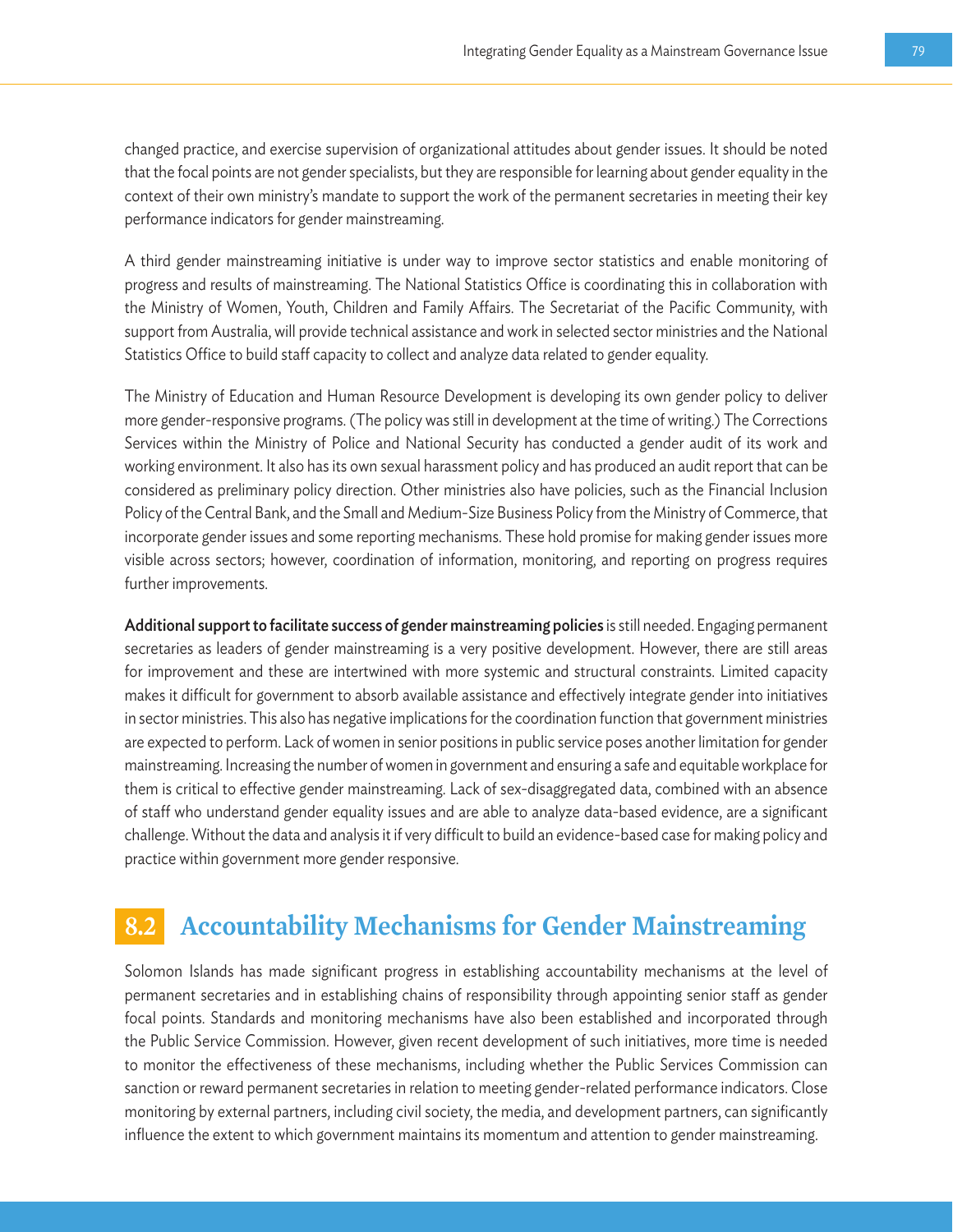Promotion of gender mainstreaming is largely supported through funding from development partners and is implemented through government. This creates a dynamic of mutual responsibility and there is a need for funders, technical assistance providers, and government to maintain a common level of accountability for implementation, monitoring, and evaluation of gender-related outcomes. Lessons learned in the Pacific illustrate that political will and dynamics around gender programs within development agencies are closely linked to success of program implementation by government.

Development agencies have gender policies of their own that dictate that gender issues are transparent at each stage of development projects. However, in practice gender as a development priority is not integrated at all levels of programs, and there is often lack of coordination between sector programming and gender equality initiatives. And gender responsive indicators are neither always available nor integrated into monitoring frameworks in sector programs. As a result, the visibility of gender issues tends to disappear during implementation and monitoring, particularly when awareness and capacity of the implementing agencies are weak. While development partners working in Solomon Islands have shown a strong commitment to gender issues as mentioned frequently in their program documents, there is a need for continued diligence, particularly in sectors such as macroeconomics, infrastructure, and natural resource management where feasible gender indicators need to be developed through detailed gender analysis.<sup>117</sup>

## **8.3 Resource Allocations for Gender Mainstreaming in Government**

The Gender Equality and Women's Development Policy advocates for gender-responsive budgeting of all government budgets and expenditures. Currently, however, gender equality is not an analysis factor in the government's budget processes. It is also not a consideration in technical capacity development within the public service. Even though gender-responsive planning has been identified as a priority, government spending on gender is very limited. Where there is spending related to gender—for example, in health or education expenditure is not monitored in a transparent manner to demonstrate what returns are coming from specific investments. It will be important to track government allocations and expenditures and analyze those patterns for improved gender-responsive planning.

To overcome the impacts of severe gender inequality and improve development results, the government must enhance the diversity and capacity of its human resources. Capable women need to be proactively recruited, trained, mentored, and supported to become leaders in the public and the private sectors. At the same time, awareness activities on gender equality issues need to be expanded by engaging men into the work of eliminating inequality and violence against women. Development partners can also contribute by supporting a cadre of skilled men and women who can analyze government obligations and services from the perspective of gender equality, and integrate such analysis into policy designs, budget planning, monitoring, and evaluation of the government's work.

<sup>117</sup> In the infrastructure sector, for instance, the Asian Development Bank (ADB) encourages all projects to integrate gender-responsive designs and gender-related performance indicators into project documents, which are specified in each project's gender action plan (GAP). The success of GAP implementation depends on awareness of such action plans and strong leadership by the implementing agencies, such as the Ministry of Infrastructure Development (MID). Recognizing weak capacity of MID on gender issues, ADB provides capacity development support to the ministry for GAP implementation and monitoring, as well as gender issues in the sector. The projects under MID are producing some promising gender equality outcomes, which include a growing number of female road maintenance contractors who are benefiting from infrastructure development projects.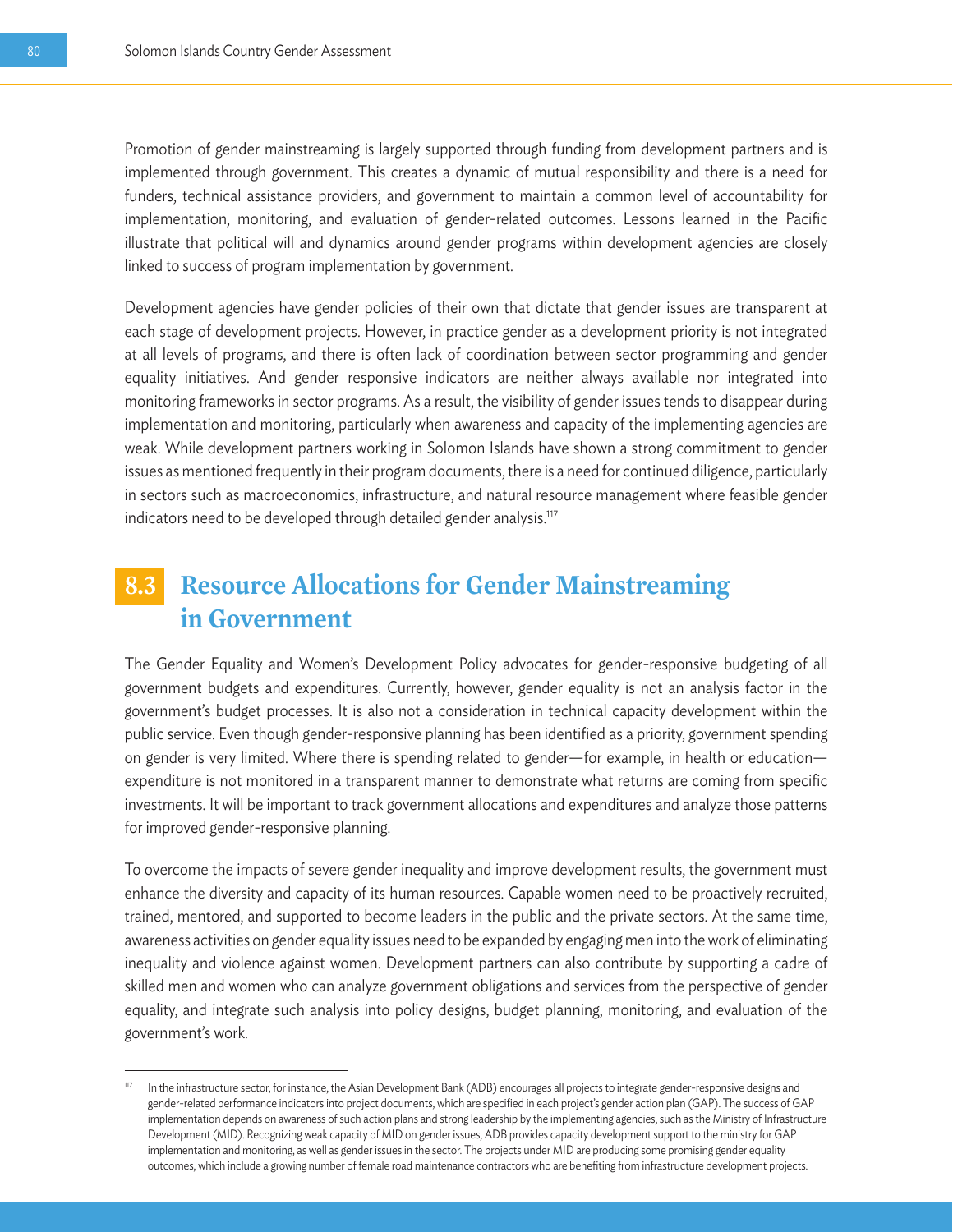## **8.4 Recommendations**

Government and development partners need to invest in gender mainstreaming as a strategy to achieve national commitments to gender equality. Specific suggestions include the following:

- (i) Streamline existing oversight mechanisms for gender mainstreaming to improve efficiency and effectiveness of initiatives.
- (ii) The Ministry of Women, Youth, Children and Family Affairs, together with the Ministry of Finance and Treasury and the Ministry of Development Planning and Aid Coordination, establishes and tracks key indicators for budget allocations and expenditures on gender mainstreaming.
- (iii) Improve and increase sex-disaggregated data collection and analysis in sector ministries to facilitate monitoring of gender mainstreaming strategies.
- (iv) Continue to build technical capacity of male and female staff in all ministries to do gender analysis, planning, and monitoring for implementation of gender-responsive programs.
- (v) Engage government's senior political and public service leadership to regularly monitor and report on the progress of all ministries' mainstreaming initiatives, including the involvement of men as well as women in these initiatives.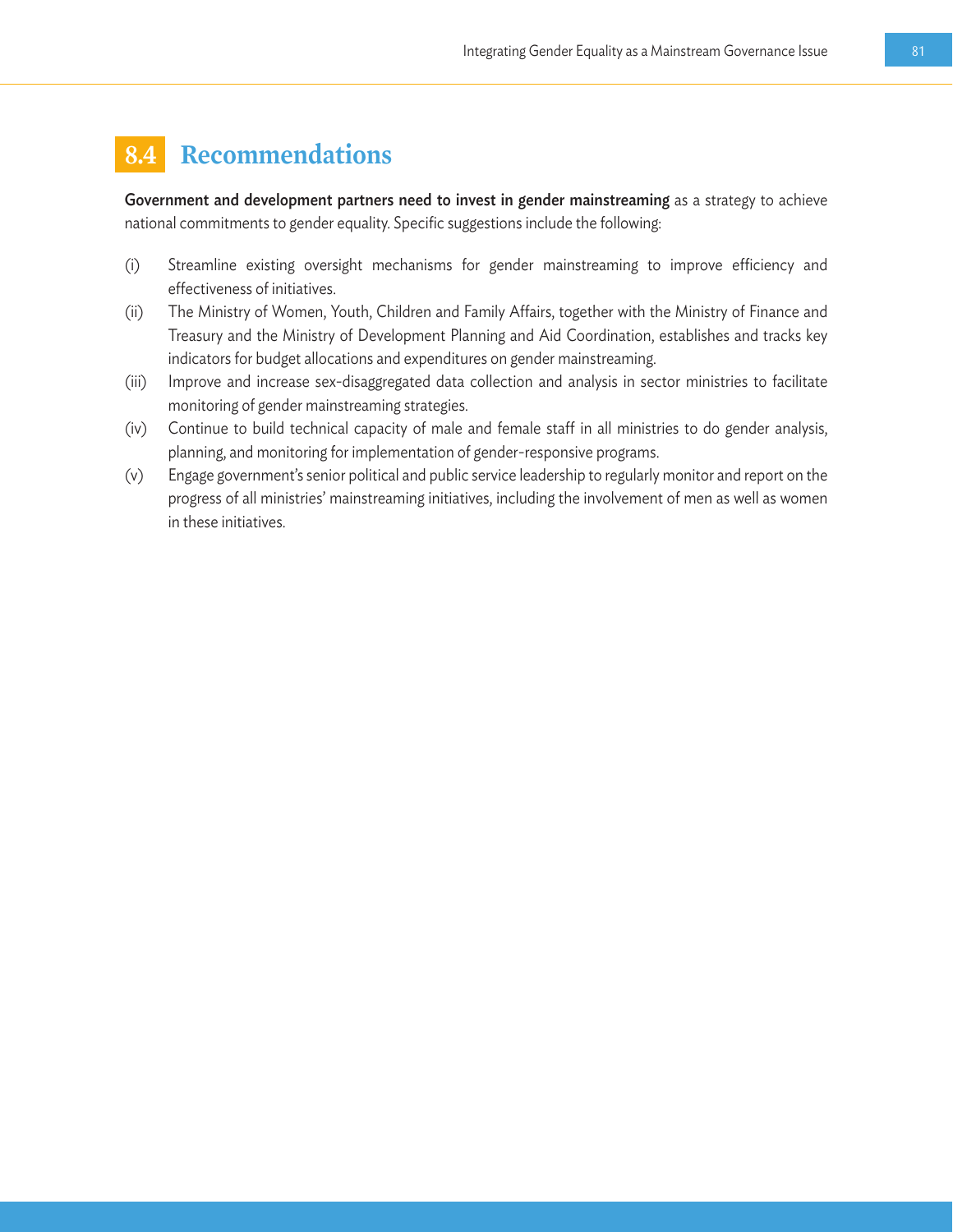## Areas for Further Research

There are many potential areas for further research on gender equality in Solomon Islands. The following have been identified by stakeholders during country gender assessment consultations and represent the interests of government, civil society, and development partners:

- (i) Explore tensions between cultural, political, and family decision-making systems and their influence on gender equality at local and national levels.
- (ii) Identify good practice strategies to support local justice systems to promote gender equality.
- (iii) Clarify supports and barriers to gender equality in natural resource management, climate change adaptation and mitigation, and disaster preparedness.
- (iv) Explore social, economic, and cultural determinants of women's leadership and identify pathways to women's leadership.
- (v) Analyze the intersection and impacts of women's decision-making roles, education levels, degree of economic empowerment, and levels of violence against women.
- (vi) Examine human rights violations—especially prostitution, sexual exploitation, and human trafficking—in relation to resource-based industries.
- (vii) Develop suitable good practice models for addressing gender equality and health issues in the education system, including reduction of physical and sexual violence, use of contraception, and prevention and reduction of sexually transmitted infections and HIV.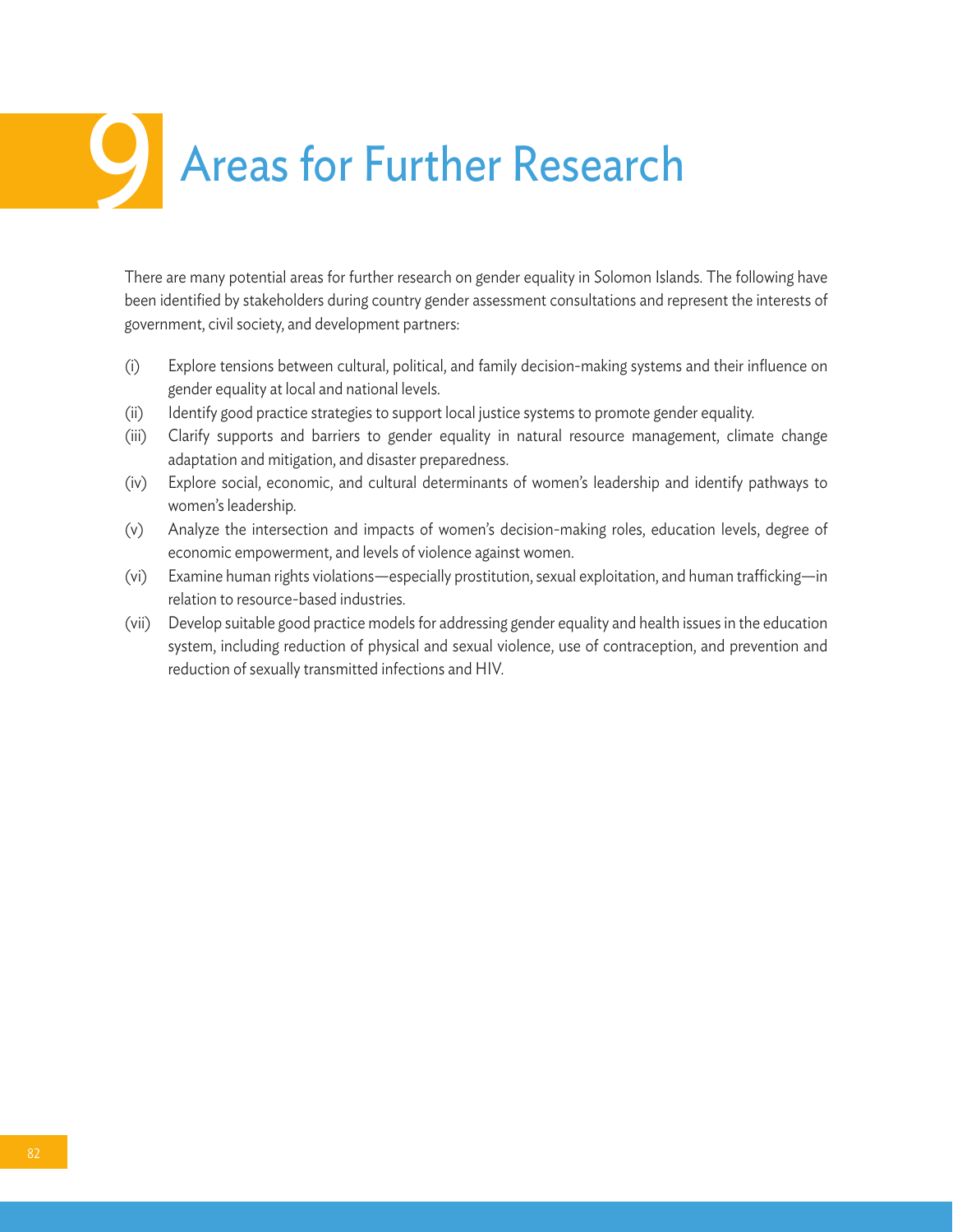## References

- Akao, S. and J. Strachan. 2012. *A Gender Analysis of the Education Sector in the Solomon Islands.* University of Waikato. Hamilton, New Zealand.
- Allen, M., S. Dinnen, D. Evans, and R. Monson. 2013. *Justice Delivered Locally: Systems, Challenges, and Innovations in Solomon Islands.* Justice for the Poor research report. Washington, DC: World Bank Group.
- Asia South Pacific Association for Basic and Adult Education. 2007. *Solomon Islands Summary Report: Education Experience Survey.* Canberra.

————. 2011. *Education Experience Assessment and Literacy Survey: Renbel and Isabel Provinces, Solomon Islands.* Canberra.

Asian Development Bank (ADB). 2013. Transport Sector Development Project: Revised Gender Action Plan Implementation Strategy. Working document. Manila.

————. 2013. *Solomon Islands: Barriers to the Economic Empowerment of Women.* Pacific Private Sector Development Initiative. Sydney. http://www.adbpsdi.org/2013/12/solomon-islands-genderassessment.html

————. 2014. *Solomon Islands: PSDI Activity Update, May 2014.* Pacific Private Sector Development Initiative. Sydney.

—. 2015. Higher Education Assessment for Solomon Islands. Draft final report. Unpublished.

Australian Department of Foreign Affairs and Trade. 2013. *Solomon Islands Justice Program Delivery Strategy.* Program document. Honiara.

————. 2013. *Pacific Women Shaping Pacific Development—Solomon Islands Country Plan Summary.*

- Braithwaite, J., S. Dinnen, M. Allen, V. Braithwaite, and H. Charlesworth. 2010. *Pillars and Shadows: Statebuilding as Peacebuilding in Solomon Islands.* Canberra: ANU ePress. http://press.anu.edu.au/apps/bookworm/ view/Pillars+and+Shadows%3A+Statebuilding+as+peacebuilding+in+Solomon+Islands/5221/ upfront.xhtml
- Brislane, J. and J. Crawford. 2014. Gender equality is smart economics—but it takes more than money and markets. *Gender Matters.* Issue No. 5, October. International Women's Development Agency (IWDA). p. 7. http://www.cid.org.nz/assets/Uploads/Gender-Matters-issue-5.pdf
- Connell, J. and J. Negin. 2010. *Migration, Mobility and HIV: A Rapid Assessment of Risks and Vulnerabilities in the Pacific.* United Nations Development Programme and Secretariat of the Pacific Community. Suva.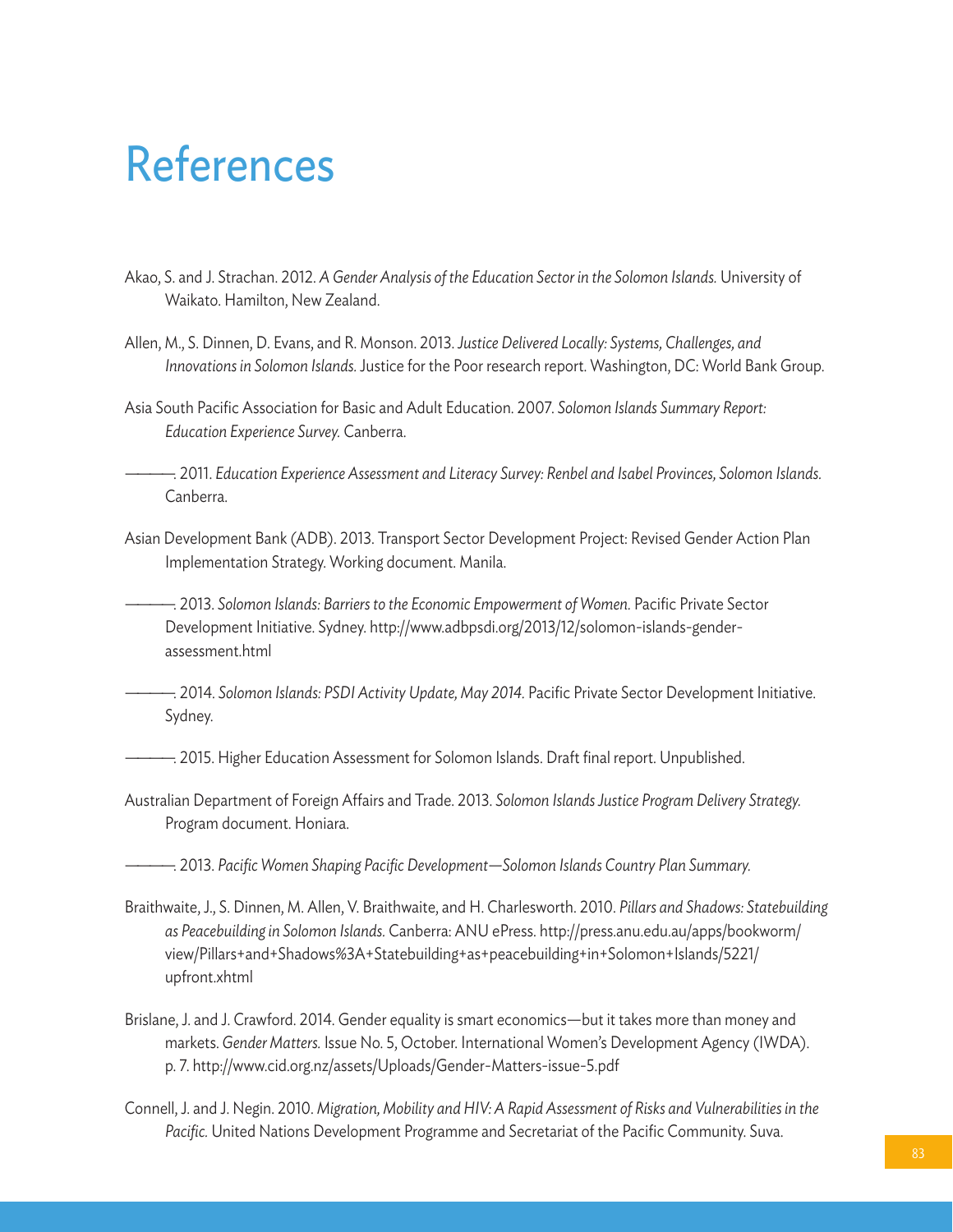- Consultative Group for International Agricultural Research. 2012. *Transforming Aquatic Agricultural Systems Toward Gender Equality: A Five Country Review.* Penang.
- Demmke, P. T. 2006. Gender Issues in the Pacific Islands Tuna Industry. Secretariat of the Pacific Community. Noumea.
- Disability Rights Fund. 2015. *Strengthening Voices of People with Disabilities.* Boston. http://www.disabilityrightsfund. org/files/pwdsi\_solomon\_islands.pdf
- European Union. 2012. *Mission Report: Integration of Technical, Vocational Education and Training into the Formal and Non-Formal Education System in Solomon Islands: Tourism and Hospitality Curriculum Development.*  Annex II. Honiara.
- Eves, R. 2009. Men, Masculinity and Development in the Pacific. *SSGM Briefing Note* 2009/2.
- ————. 2011. Men, Masculinity, and Violence in Papua New Guinea: Towards Developing Culturally Appropriate Responses. *South Pacific Journal of Philosophy and Culture.* Vol. 10. pp. 59–76.
- Ferguson, S. and B. Wiseman. 2012. *Gender Equality and Rural Development—A Stocktake of AusAID's Approach and Progress.* Australian Agency for International Development, Department of Foreign Affairs and Trade. Canberra.
- Forster, C. and V. Jivan. 2007. *Translating CEDAW into Law.* UNIFEM. Suva.
- Fraenkel, J. 2014. *The Impact of Electoral Systems on Women's Representation in Pacific Parliaments.* Pacific Islands Forum Secretariat, Pacific Institute of Advanced Studies in Development and Governance. Suva.
- Government of Solomon Islands, Ministry of Education and Human Resource Development. 2011. *Barriers to Education.* Honiara.
- ————. 2015. Draft Performance Assessment Report 2014. Honiara.
- Government of Solomon Islands, Ministry of Environment, Climate Change, Disaster Management and Meteorology. 2012. *National Climate Change Policy.* Honiara.
- Government of Solomon Islands, Ministry of Finance and Treasury. *2009 Population and Housing Census National Report.* Vol. 2. National Statistics Office. Honiara. http://www.spc.int/prism/solomons/index. php/sinso-documents?view=download&fileId=59
	- ————. *2009 Population and Housing Census Report on Economic Activity and Labor Force.* National Statistics Office. Honiara.
- ————. 2011. *Medium Term Fiscal Framework 2011–2016.* Honiara.
- ————. 2014. *2009 Population and Housing Census Report on Gender. National Statistics Office.* Honiara.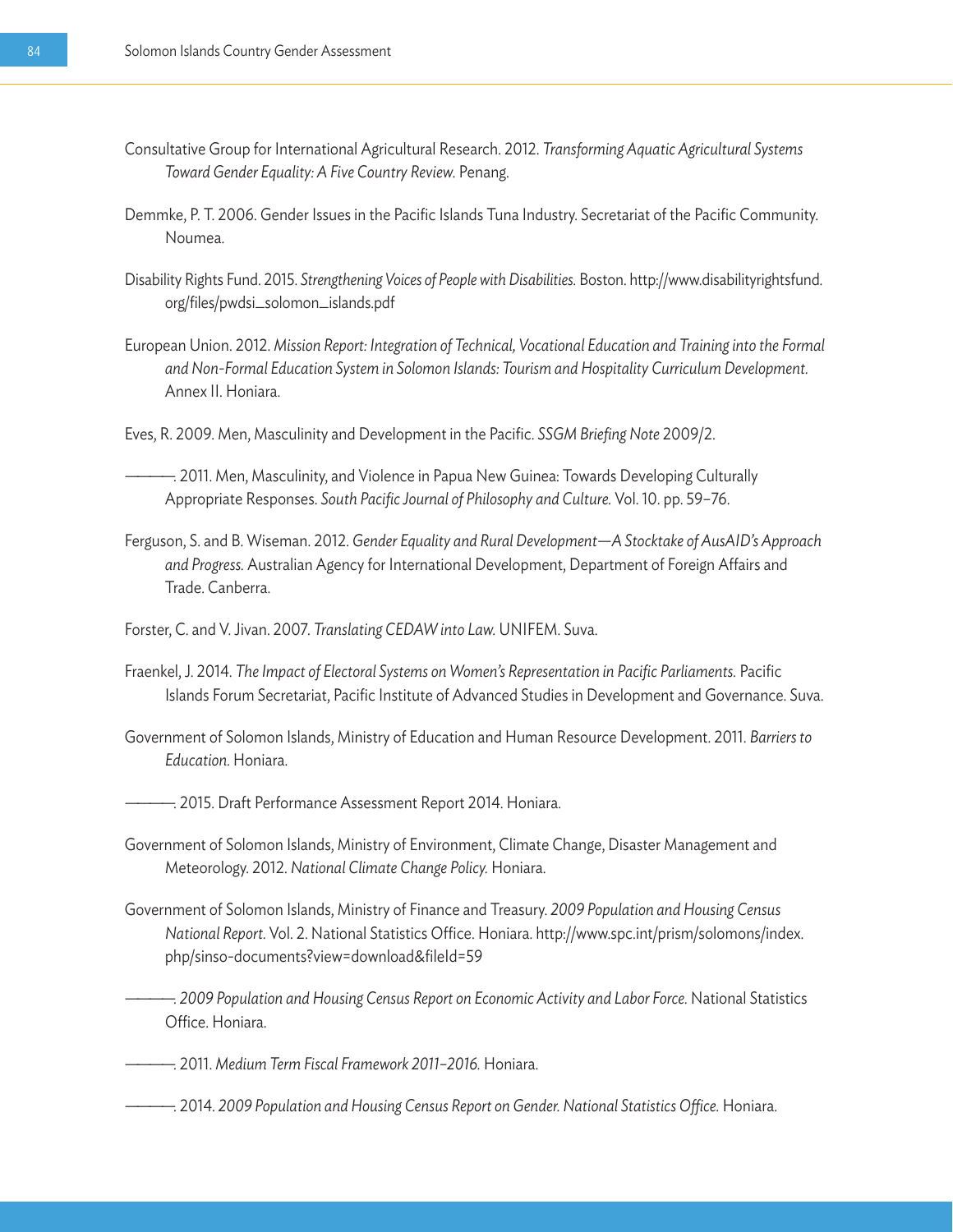Government of Solomon Islands, Ministry of Health and Medical Services. 2011. *National Strategic Health Plan 2011–2015.* Honiara.

————. 2012. *Solomon Islands Health Service Delivery Profile.* World Health Organization (WHO). Honiara.

- ————. 2013. MHMS 2012 Statistics Report. World Health Organization, Western Pacific Region. Honiara.
- Government of Solomon Islands, Ministry of Women, Youth, Children and Family Affairs. 2010. *Solomon Islands National Policy on Gender Equality and Women's Development.* Honiara.
- ————. 2012. *The National Policy on Eliminating Violence against Women.* Honiara.
- ————. 2012. *Solomon Islands Combined Initial, Second and Third CEDAW Report.* Honiara.
- Government of Solomon Islands and Solomon Islands AIDS Council. 2014. *Global AIDS Response Progress Report.* Honiara. http://www.unaids.org/sites/default/files/country/documents//SLB\_narrative\_ report\_2014.pdf
- Government of Solomon Islands and United Nations Development Fund for Women (UNIFEM). No date. *Protecting Women's Human Rights in Solomon Islands Law.* UNIFEM. Suva.
- Government of Solomon Islands and WHO. 2006. *Solomon Islands NCD Risk Factors: STEPS Report.* Honiara. http://www.who.int/chp/steps/2006\_Solomon\_Islands\_STEPS\_Report.pdf
- Grown, C., G. Gupta, and A. Kes. 2005. *Taking Action: Achieving Gender Equality and Empowering Women.* UN Millennium Project. New York. http://www.unmillenniumproject.org/documents/Gender-frontmatter.pdf
- Huffer, E. 2006. *A Woman's Place is in the House—the House of Parliament, Research to advance women's political representation in Forum Island Countries: a regional study presented in five reports.* Pacific Islands Forum Secretariat. Suva.
- International Center for Research on Women and United Nations Population Fund. 2009. *Intimate Partner Violence—High Costs to Households and Communities.* New York.
- International Fund for Agricultural Development. Topics We Cover. Gender Glossary. http://www.ifad.org/ gender/glossary.htm
- International Women's Development Agency. 2013. *Money Matters Brochure.* http://www.fpmagazine.com.au/ wp-content/uploads/2014/03/IWDA-brochure.pdf%20
- Live & Learn. *Enough Now! We men can stop violence. A male advocate's guide to stopping violence against women in the Solomon Islands.* http://www.livelearn.org/resources/naf-nao-iumi-man-save-stopem-vaelensenough-now-we-men-can-stop-violence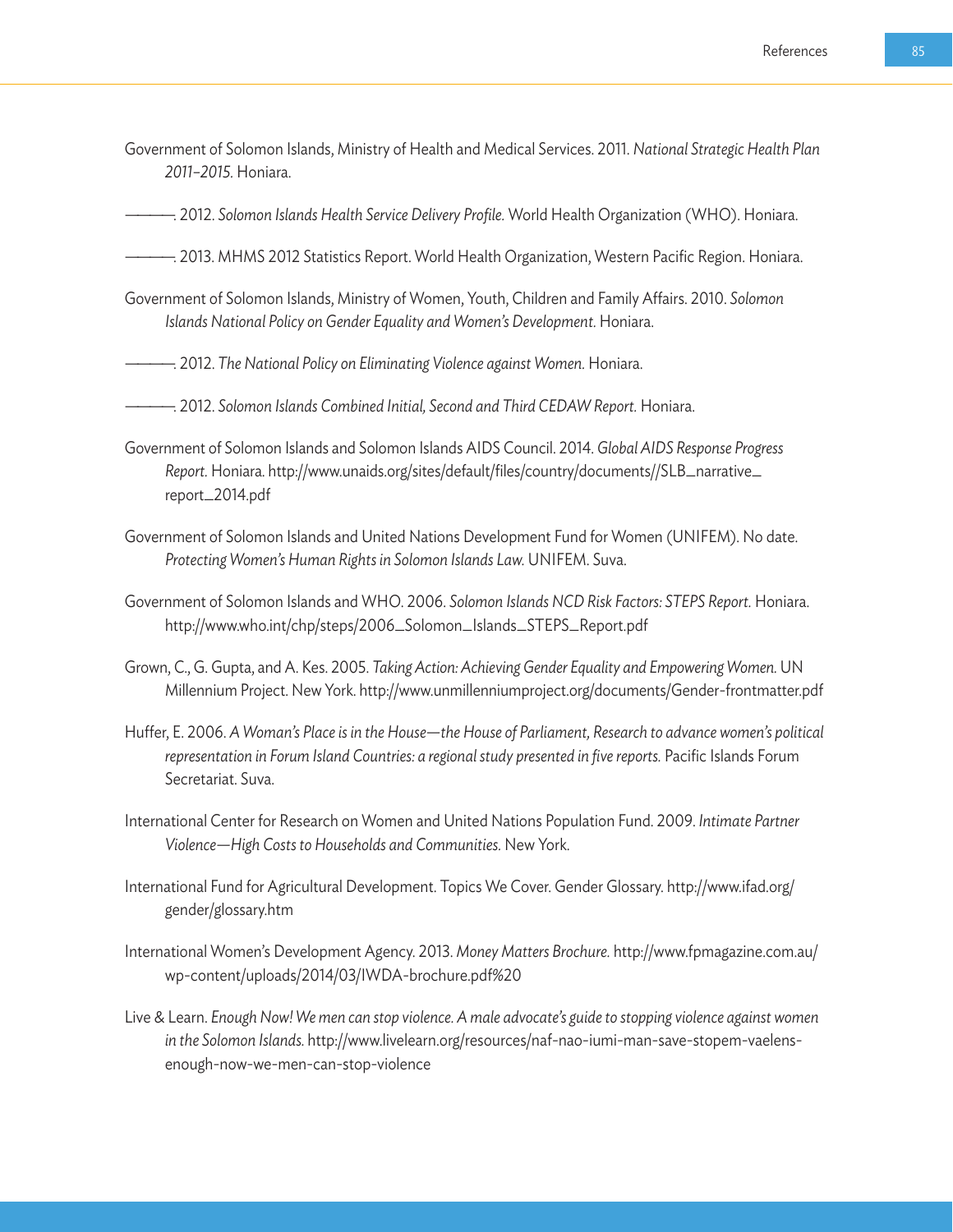- Maetala, R. 2008. Matrilineal Land Tenure Systems in Solomon Islands: The cases of Guadalcanal, Makira and Isabel Provinces. In Elise Huffer, ed. *Land and Women: The Matrilineal Factor: The Cases of the Republic of the Marshall Islands, Solomon Islands and Vanuatu.* Pacific Islands Forum Secretariat. Suva.
- Mackesy-Buckley, S., E. Kennedy, and S. Subramaniam. 2012. *The case for investing in family planning in Solomon Islands; a cost-benefit analysis.* Burnet Institute and Family Planning International on behalf of Compass: the Women's and Children's Health Knowledge Hub. Melbourne, Australia.
- ————. 2013. *The case for investing in family planning in Solomon Islands: Estimated costs and benefits of reducing unmet need.* Compass Women and Children's Health Hub. Melbourne.
- Makini, J. (Sipolu). 1997. *Civilized Girl: Poems.* South Pacific Creative Arts Society. Suva.
- Meleisea, L., M. Meredith, et al. 2015. *Political Representation and Women's Empowerment in Samoa. Volume 1: Findings and Recommendations.* Centre for Samoan Studies, National University of Samoa.
- Menzies, N. 2007. *Legal Pluralism and the Post-Conflict Transition in the Solomon Islands: Kastom, human rights and international interventions.* Hertie School of Governance. Berlin.
- Monson, R. 2010. *Justice for the Poor Briefing Note: Women, State Law and Land in Peri-Urban Settlements on Guadalcanal, Solomon Islands.* World Bank. Washington, DC.
- Monson, R. 2011. *Women, Men and the Transformation of Land Tenure in the Solomon Islands.* International Development Law Organization. Rome. http://www.idlo.org/Publications/WP2Monson.pdf
- Moser, A. 2006. *Engendering Conflict Early Warning: Lessons from UNIFEM's Solomon Islands Gendered Conflict Early Warning.* United Nations Development Fund for Women (UNIFEM). Suva.
- Narsey, W. 2009. Analysis of Household Income and Expenditure Survey. Paper presented to University of the South Pacific Development Dialogue, 17 September 2009. Suva, Fiji.
- Neelim, A. and J. Vecci. 2013. *Evaluation of the Solomon Islands Rural Development Program.* Ministry of Development Planning and Aid Coordination. Honiara.
- Oxfam Australia. 2010. *Women, Communities and Mining: The Gender Impacts of Mining and the Role of Gender Impact Assessment.* Carlton, Australia.
- Pacific Financial Inclusion Program. 2010. *In Search of Sustainability: The Provision of Rural Financial Services in Solomon Islands.* United Nations Development Programme Pacific Center. Suva.
- Pacific Islands Forum Secretariat. 2010. *Good Leadership Report: Solomon Islands.* http://www.forumsec.org/ resources/uploads/attachments/documents/PIFS\_Good\_Leadership\_Report\_Solomons.pdf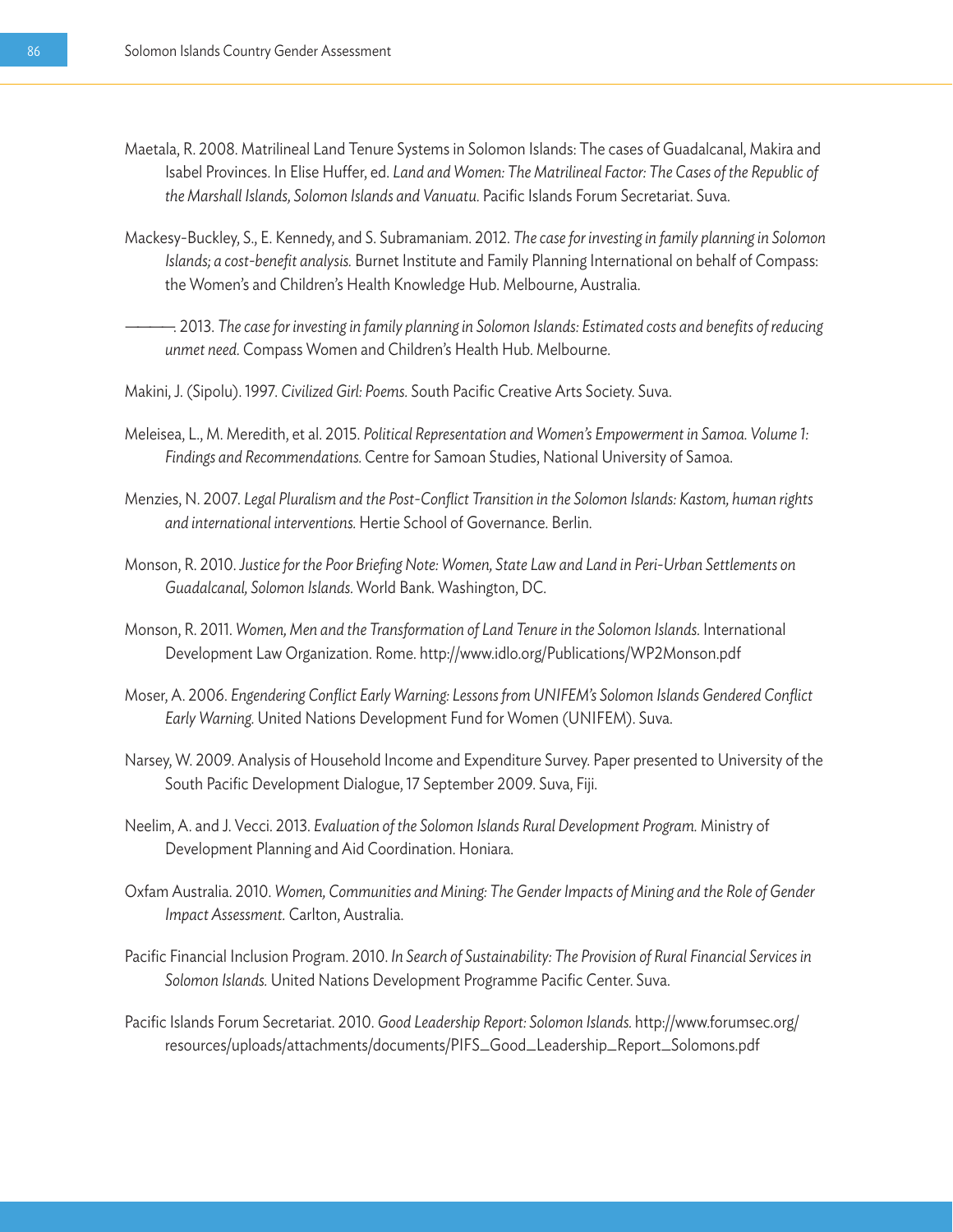- ————. 2013. Updates on Measures to Improve Economic Empowerment of Women. Paper presented at Forum Economics Ministers Meeting and Forum Economic Officials Meeting, 3–5 July 2013, Nuku'alofa, Tonga. http://www.forumsec.org/resources/uploads/attachments/documents/2013FEMM\_FEMT.10.pdf
- Protection Project. 2010. *A Human Rights Report on Trafficking in Persons, Especially Women and Children.* Johns Hopkins University. Washington, DC. http://www.protectionproject.org/wp-content/uploads/2010/09/ Solomon-Islands.pdf
- Secretariat of the Pacific Community. 2007. Demographic and Health Survey Fact Sheet 3. *Fertility and Family Planning.* Noumea. http://www.spc.int/sdd/index.php/en/downloads/cat\_view/46-dhs/51-solomonislands-2006-2007-dhs-fact-sheets
- ————. 2007. *Solomon Islands Demographic and Health Survey Report.* Noumea. http://www.spc.int/sdd/index. php/en/downloads/cat\_view/46-dhs/52-solomon-islands-2006-2007-dhs-report
- ————. 2009. *Solomon Islands Demographic and Health Survey 2006–2007 Final Report.* Noumea.
- ————. 2009. *Solomon Islands Family Health and Safety Study.* Noumea.
	- ————. 2010. *Transforming Power Relations: Equal Status of Women and Men at the Household Level in the Pacific.* Noumea. http://www.spc.int/en/our-work/education-training-and-human-development/ human-development/news/450-transforming-power-relations-equal-status-of-women-and-men-atthe-family-level-in-the-pacific.html

————. 2012. *Stocktake of the Gender Mainstreaming Capacity of Pacific Islands Governments: Solomon Islands.* Noumea.

- ————. 2013. *Pacific Gender and Climate Change Toolkit.* Suva.
- Solomon Islands Truth and Reconciliation Committee (TRC). 2012. *Solomon Islands TRC Final Report* (5 volumes). http://pacificpolitics.com/2013/01/solomon-islands-trc-final-report
- Stege, K., R. Maetala, A. Naupa, and J. Simo. 2008. *Land and Women: The Matrilineal Factor. The Cases of the Republic of the Marshall Islands, Solomon Islands and Vanuatu.* Pacific Islands Forum Secretariat. Suva.
- United Nations Office of the Focal Point for Women in the United Nations. 2010. Achieving Gender Balance is Imperative for a Strengthened United Nations. http://www.un.org/womenwatch/osagi/ianwge/Why%20 Gender%20Balance%20-%20An%20Institutional%20Case.pdf
- United Nations Population Fund. 2013. *A Deeper Silence: The Unheard Experiences of Women with Disabilities— Sexual and Reproductive Health and Violence against Women in Kiribati, Solomon Islands and Tonga.* Suva.
- ————. 2014. *Methodological Guidelines for the Gender Analysis of National Population and Housing Census Data.*  New York. http://unstats.un.org/unsd/gender/Mexico\_Nov2014/141006-UNFPA-GenderManual2014- 02-SCREEN\_(1).pdf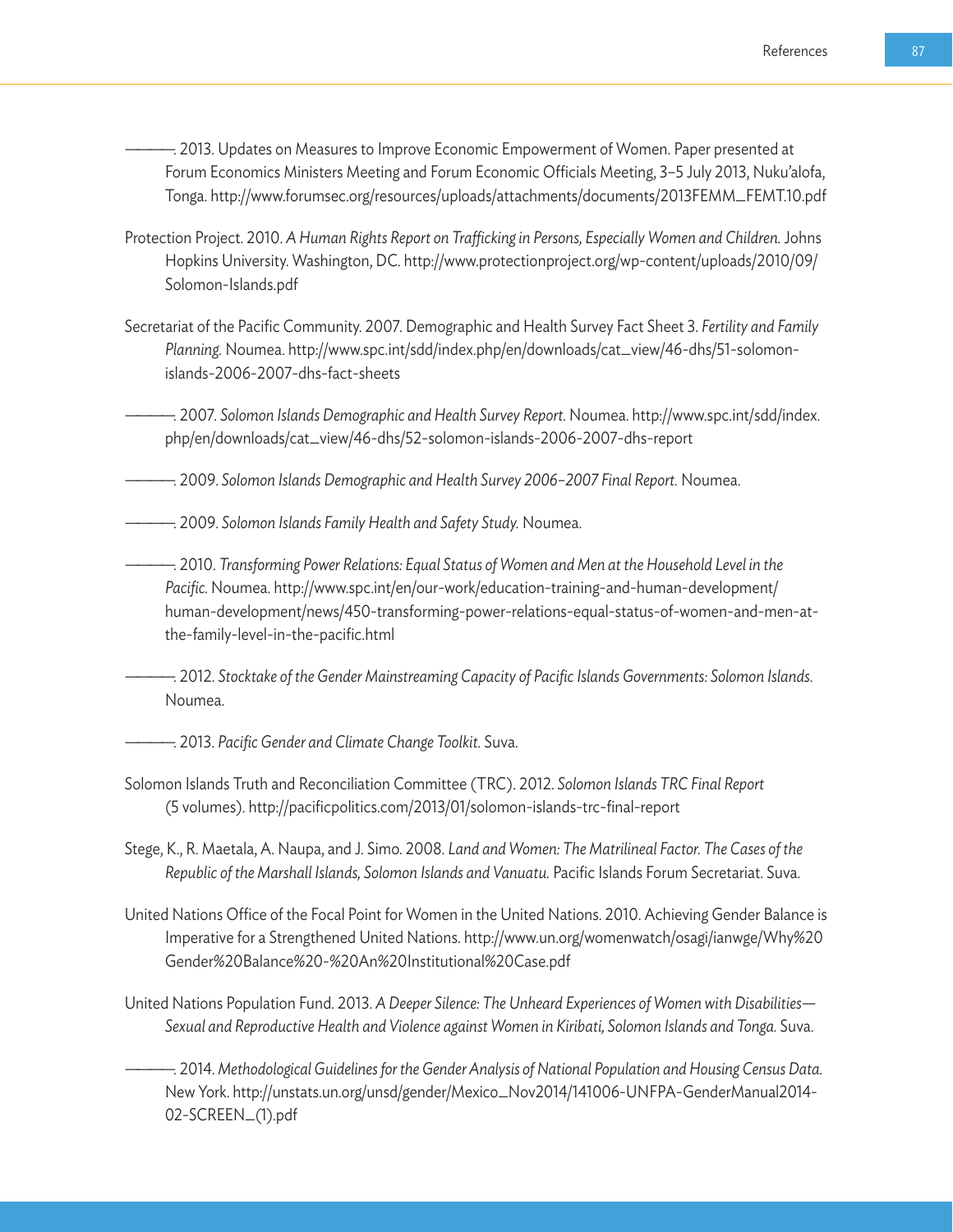United States Department of State. 2015. *Trafficking in Persons Report.* Washington, DC.

- UN Women. 2013. Gender Equality and Constitutions of Asia and Asia Pacific. http://www.unwomen.org/~/ media/Headquarters/Attachments/Sections/Library/Publications/2013/2/Asia-and-Asia-Pacific-Constitutions%20pdf.pdf
	- ————. 2013. *Markets for Change: Solomon Islands.* Honiara.

—. Gender Mainstreaming. Concepts and Definitions. http://www.un.org/womenwatch/osagi/ conceptsandefinitions.htm (accessed June 2014).

- Ward, R. G. and E. Kingdon, eds. 1995. *Land, Custom and Practice in the South Pacific.* Cambridge University Press.
- World Bank. 2013. *Skills for Solomon Islands Women: Opening New Opportunities.* Washington, DC.

World Health Organization (WHO). 2008. *Health in Asia and the Pacific.* http://www.wpro.who.int/health\_ research/documents/Health\_in\_Asia\_and\_the\_Pacific/en

————. 2011. *Western Pacific Region Health Databank: Solomon Islands Country Health Information Profile.*  http://www.wpro.who.int/countries/slb/31SOLtab2011\_finaldraft.pdf

————. 2012. *Asia-Pacific Leadership and Policy Dialogue for Women's and Children's Health: Solomon Islands Case Study.* http://www.who.int/pmnch/media/press\_materials/pr/2012/solomonIsland\_casestudy.pdf

Wood, T. 2014. Understanding Electoral Politics in the Solomon Islands. Centre for Democratic Institutions Discussion Paper 2014/02. Canberra: Australian National University. http://cdi.ips.cap.anu.edu.au/sites/ default/files/CDI%20DP%202014\_2%20Web.pdf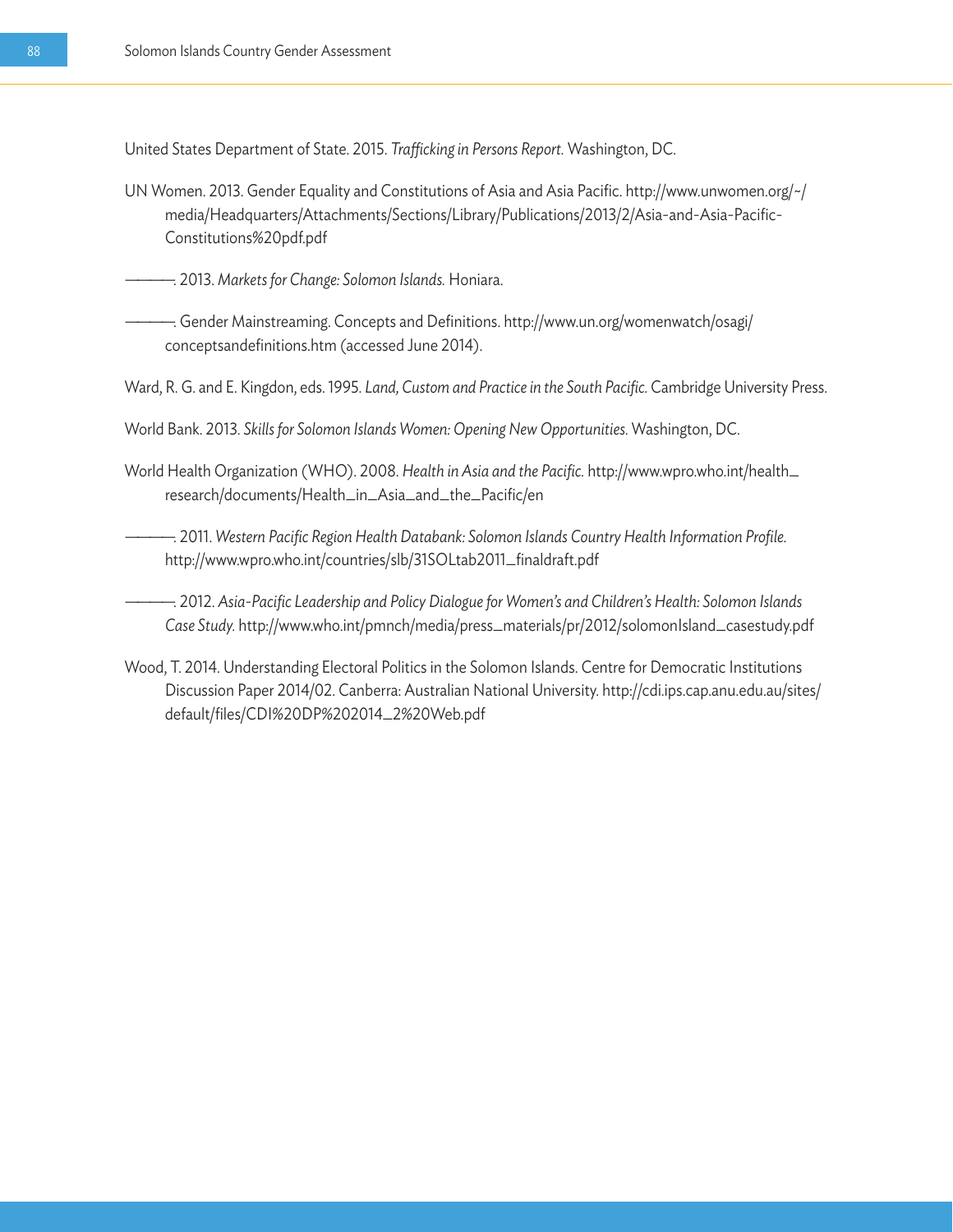## Constitution of Solomon Islands (1978) Chapter II, Section 15 ANNEX 1

### Section 15. Protection from discrimination

- 1. Subject to the provisions of subsections (5), (6), and (9) of this section, no law shall make any provision that is discriminatory either of itself or in its effect.
- 2. Subject to the provisions of subsections (7), (8), and (9) of this section, no person shall be treated in a discriminatory manner by any person acting by virtue of any written law or performance of the function of any public office or any public authority.
- 3. Subject to the provision of subsection (9) of this section, no person shall be treated in a discriminatory manner in respect of access to shops, hotels, lodging-houses, public restaurants, eating-houses or places of public entertainment or in respect of access to places of public resort maintained wholly or partly out of public funds or dedicated to the use of the general public.
- 4. In this section, the expression "discriminatory" means affording different treatment to different persons attributable wholly or mainly to their respective descriptions by race, place of origin, political opinions, colour, creed or sex whereby persons of one such description are subjected to disabilities or restrictions to which persons of another such description are not made subject or are accorded privileges or advantages which are not accorded to persons of another such description.
- 5. Subsection (1) of this section shall not apply to any law so far as that law makes provision—
	- (a) for the imposition of taxation or the appropriation of revenue by the Government or the government of Honiara city, or any provincial government, or the Honiara city council or any provincial or any provincial assembly for local purposes;
	- (b) with respect to persons who are not citizens of Solomon Islands;
	- (c) for the application, in the case of persons of any such description as is mentioned in the preceding subsection (or of persons connected with such persons), of the law with respect to adoption, marriage, divorce, burial, devolution of property on death or other like matters that is the personal law applicable to persons of that description;
	- (d) for the application of customary law;
	- (e) with respect to land, the tenure of land, the resumption and acquisition of land and other like purposes;
	- (f) for the advancement of the more disadvantaged members of the community; or
	- (g) where persons of any such description as is mentioned in the preceding subsection may be subjected to any disability or restriction or may be accorded any privilege or advantage which, having regard to its nature and to special circumstances pertaining to those persons or to persons of any other such description, is reasonably justifiable in a democratic society.
- 6. Nothing contained in any law shall be held to be inconsistent with or in contravention of subsection (1) of this section to the extent that it makes provision with respect to standards or qualifications (not being standards or qualification specifically relating to race, place of origin, political opinions, colour, creed or sex) to be required of any person who is appointed to any office in the public service, any office in a disciplined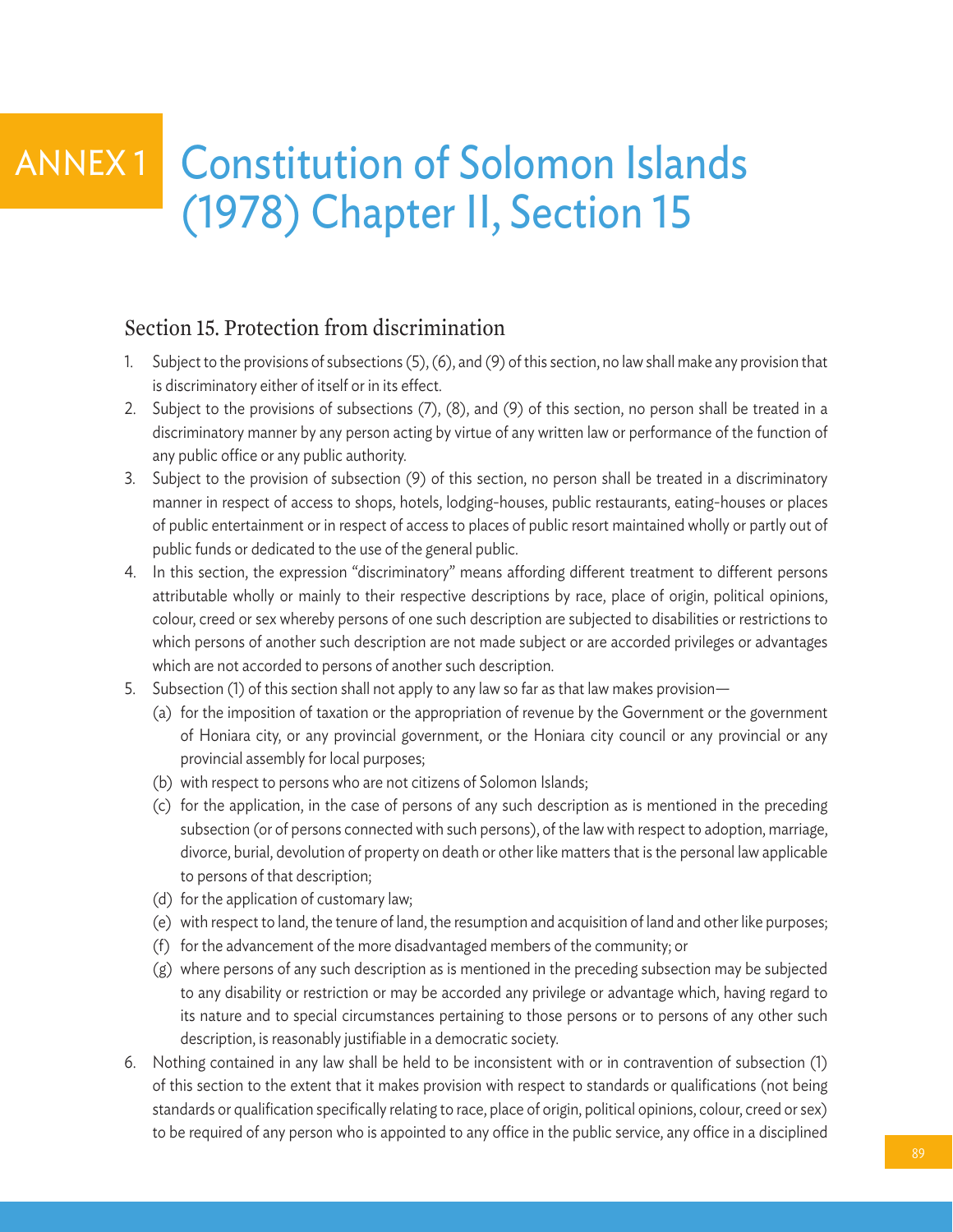force, any office in the service of the government of Honiara city or any provincial government or any office in a body corporate established directly by any law for public purposes, or who wishes to engage in any trade or business.

- 7. Subsection (2) of this section shall not apply to anything which is expressly or by necessary implication authorised to be done by any such provision of law as is referred to in subsection (5) or (6) of this section.
- 8. Subsection (2) of this section shall not affect any discretion relating to the institution, conduct or discontinuance of civil or criminal proceedings in any court that is vested in any person by or under this Constitution or any other law.
- 9. Nothing contained in or done under the authority of any law shall be held to be inconsistent with or in contravention of this section to the extent that the law in question makes provision whereby persons of any such description as is mentioned in subsection (4) of this section may be subjected to any restriction on the rights and freedoms guaranteed by section 9, 11, 12, 13, and 14 of this Constitution, being such a restriction as is authorised by section 9(2), 11(6), 12(2), 13(2) or 14(3), as the case may be.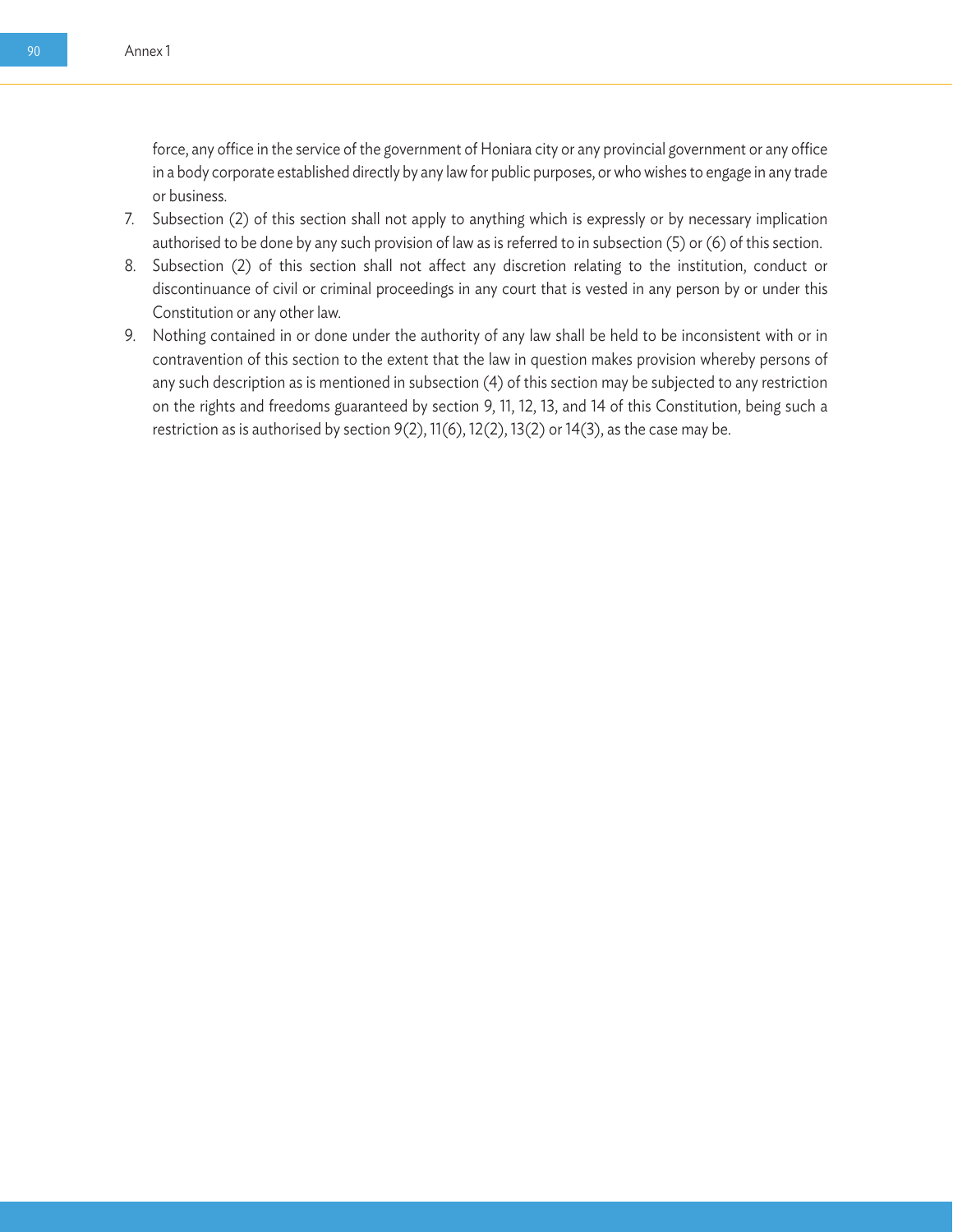# News Release—Pacific Leaders Gender Equality Declaration 2012 ANNEX 2

The Leaders of the Pacific Islands Forum met from 27-30 August 2012 in Rarotonga and brought new determination and invigorated commitment to efforts to lift the status of women in the Pacific and empower them to be active participants in economic, political and social life.

Leaders expressed their deep concern that despite gains in girls' education and some positive initiatives to address violence against women, overall progress in the region towards gender equality is slow. In particular Leaders are concerned that women's representation in Pacific legislature remains the lowest in the world; violence against women is unacceptably high; and that women's economic opportunities remain limited.

Leaders understand that gender inequality is imposing a high personal, social and economic cost on Pacific people and nations, and that improved gender equality will make a significant contribution to creating a prosperous, stable and secure Pacific for all current and future generations.

To realize this goal, Leaders commit with renewed energy to implement the gender equality actions of the Convention for the Elimination of All Forms of Discrimination against Women (CEDAW), the Millennium Development Goals (MDGs), the Revised Pacific Platform for Action on Advancement of Women and Gender Equality (2005 to 2015); the Pacific Plan; the 42nd Pacific Islands Forum commitment to increase the representation of women in legislatures and decision making; and the 40th Pacific Islands Forum commitment to eradicate sexual and gender based violence.

To progress these commitments, Leaders commit to implement specific national policy actions to progress gender equality in the areas of gender responsive government programs and policies, decision making, economic empowerment, ending violence against women, and health and education.

## Gender Responsive Government Programs and Policies

- Incorporate articles from the Convention for the Elimination of all forms of Discrimination against Women (CEDAW) into legislative and statutory reforms and policy initiatives across government;
- Support the production and use of sex disaggregated data and gender analysis to inform government policies and programs;
- Strengthen consultative mechanisms with civil society groups, including women's advocacy groups, on key budget and policy issues of national and sub-national governments.

## Decision Making

• Adopt measures, including temporary special measures (such as legislation to establish reserved seats for women and political party reforms), to accelerate women's full and equal participation in governance reform at all levels and women's leadership in all decision making.